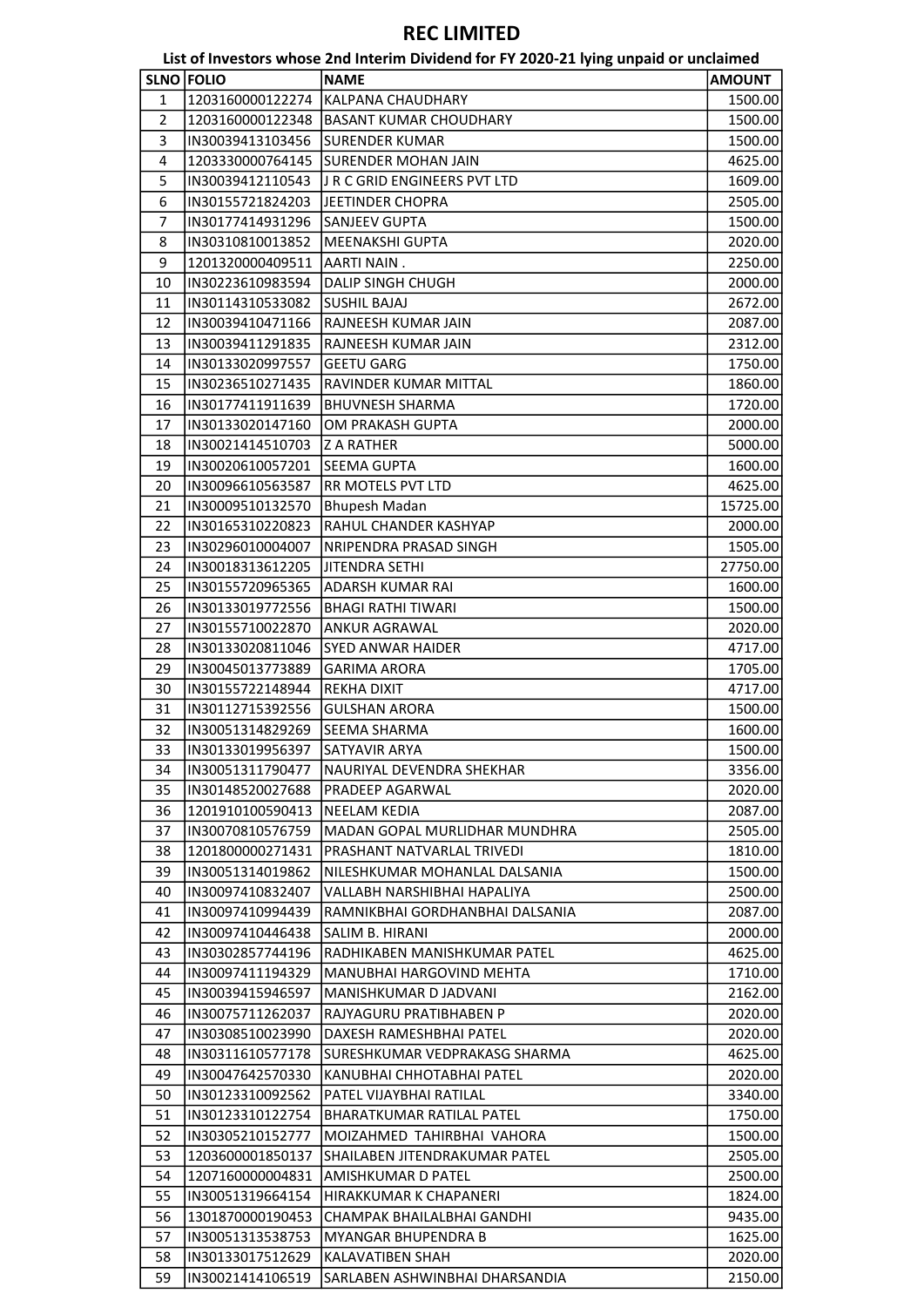List of Investors whose 2nd Interim Dividend for FY 2020-21 lying unpaid or unclaimed

| 60         |                                      |                                               |                    |
|------------|--------------------------------------|-----------------------------------------------|--------------------|
|            |                                      | 1202290000287585  DHARMENDRA BASTIMAL SANGHVI | 2020.00            |
| 61         | IN30226911138879                     | NARENDRA LAXMAN MAHADIK                       | 1800.00            |
| 62         | IN30045013733087                     | ANIL SHAMJI JETHVA                            | 2692.00            |
| 63         | IN30021414930109                     | ROHIT GORDHANDAS AMLANI                       | 2000.00            |
| 64         | IN30051319321723                     | YESHWANT S KULKARNI                           | 3237.00            |
| 65         | IN30216410039616                     | CHANDRAKANT                                   | 4440.00            |
| 66         | 1201320000776987                     | SURESH GHEWARCHAND JAIN                       | 2020.00            |
| 67         | IN30023913835514                     | ANIL K RADHESHWAR                             | 2000.00            |
| 68         | IN30177412498078                     | SOMESHWAR BELNATH TAKE                        | 1983.00            |
|            |                                      |                                               |                    |
| 69         | 1204920000007218                     | RESHMA ANIL BHOSALE                           | 4625.00            |
| 70         | IN30001110425746                     | SUSHEEL D RAJE                                | 13875.00           |
| 71         | IN30051310746262                     | ANJALI PRASHANTRAO CHOUDHARI                  | 2000.00            |
| 72         | IN30051313606012                     | <b>ASHISH GODARA</b>                          | 71100.00           |
| 73         | IN30021412029671                     | RAJKUMAR LAXMINARAYAN RATHI                   | 4625.00            |
| 74         | 1203000000398423                     | MAHENDRA MADAN GUNDECHA                       | 6243.00            |
| 75         | 1207780000012466                     | AJAY VIJAY JAIN HUF.                          | 1850.00            |
| 76         | 1201060100003817                     | MURLI POHUMAL CHANDANI                        | 1500.00            |
| 77         | IN30112716644768                     | DESHBHRATAR WAMANRAO GOVINDAJI                | 4625.00            |
| 78         | IN30133018690875                     | PRAKASH VISHWANATH BELSARE                    | 1734.00            |
| 79         | IN30133019511031                     | SANJAY AGRAWAL                                | 2087.00            |
| 80         | IN30015910381478                     | MAHENDRA KUMAR DUBEY                          | 2000.00            |
| 81         | 1601010000271119                     | <b>VIKESH JAIN</b>                            | 1620.00            |
| 82         | IN30045012017563                     | SUDARSHANA BAIRAGI                            | 1750.00            |
|            |                                      |                                               |                    |
| 83         | IN30045012042154                     | <b>BALAKRISHNA GUPTA</b>                      | 4625.00            |
| 84         | IN30198310533936                     | TEJA BAI AGRAWAL                              | 1500.00            |
| 85         | IN30133019268698                     | RAM PRAKASH WADHWA                            | 1600.00            |
| 86         | IN30133019747692                     | <b>RUBY WADHWA</b>                            | 2000.00            |
| 87         | IN30039414689619                     | <b>ABHISHEK KAUSHIK</b>                       | 1500.00            |
| 88         | IN30267930831728                     | <b>NEELAM GUPTA</b>                           | 4819.00            |
| 89         | IN30094010149144                     | <b>SULOCHANA TAWARI</b>                       | 8325.00            |
| 90         | IN30021414111637                     | TARUN MUKHERJEE                               | 10059.00           |
| 91         | IN30177412967086                     | VIJAY KUMAR SINHA                             | 2000.00            |
| 92         | 1203070000346513                     | BRIJMOHAN DAS BAJAJ                           | 4625.00            |
| 93         | IN30021411669440                     | <b>SADANANDA PANDA</b>                        | 5180.00            |
|            |                                      | <b>T ANURADHA</b>                             |                    |
| 94         | IN30039411387278                     |                                               |                    |
| 95         | IN30102220039647                     | P V RAMANATHAN                                |                    |
|            | 1203840000189641                     |                                               | 2000.00<br>2087.00 |
| 96         |                                      | <b>BHARATHI DEVI VEMULURI</b>                 | 2210.00            |
| 97         | IN30044110485386                     | KOLLURI VIJAYA LAKSHMI                        | 2000.00            |
| 98         | IN30169611810253                     | <b>GANGARATNAM R</b>                          | 2135.00            |
| 99         | IN30232410244030                     | K VENU GOPAL RAJU                             | 4477.00            |
| 100        | IN30051310898974                     | <b>INDIRA R MERANI</b>                        | 3700.00            |
| 101        | IN30023911340563                     | RAMPRAKASH R A                                | 2000.00            |
| 102        | IN30021410564009                     | N VIJAYA PRASAD                               | 1500.00            |
| 103        | IN30039418102747                     | C S RAMESH                                    | 1560.00            |
| 104        | IN30214810564909                     | M N SUDHARANI                                 | 4625.00            |
| 105        | IN30214810829724                     | <b>K B CHANDRASHEKAR</b>                      | 2087.00            |
| 106        | IN30226911034331                     | <b>SHIVRAJ GHORPADE</b>                       | 2087.00            |
| 107        | IN30044110328834                     | VASANTHA JAYARAMAN                            | 2004.00            |
| 108        | IN30021410914578                     | SANJAY P BATHIJA                              | 18500.00           |
| 109        | IN30021412460098                     | <b>K PARTHASARATHY</b>                        | 2087.00            |
| 110        | IN30131321180692                     | DORAIRAJ S                                    | 2000.00            |
| 111        | IN30108022078949                     | R MAHALAKSHMI                                 | 2876.00            |
| 112        | IN30108022641536                     | A. N. NACHAMMAI ACHI                          | 4625.00            |
| 113        | IN30017510132623                     | <b>GOUTHAM. S</b>                             |                    |
|            |                                      |                                               | 2087.00            |
| 114        | IN30051310676512                     | VIJAYA RAGHAVAN G                             | 4625.00            |
| 115        | IN30023911283760                     | ALULLATHIL VENU K CHATHU                      | 2045.00            |
| 116        | IN30163740230419                     | <b>NARAYANAN CV</b>                           | 2087.00            |
| 117        | IN30163740023093                     | LATHA K V                                     | 1875.00            |
| 118<br>119 | 1202390000010309<br>IN30226910470254 | MERCY JOSEPH.<br><b>BINU MATHEW</b>           | 2922.00<br>2171.00 |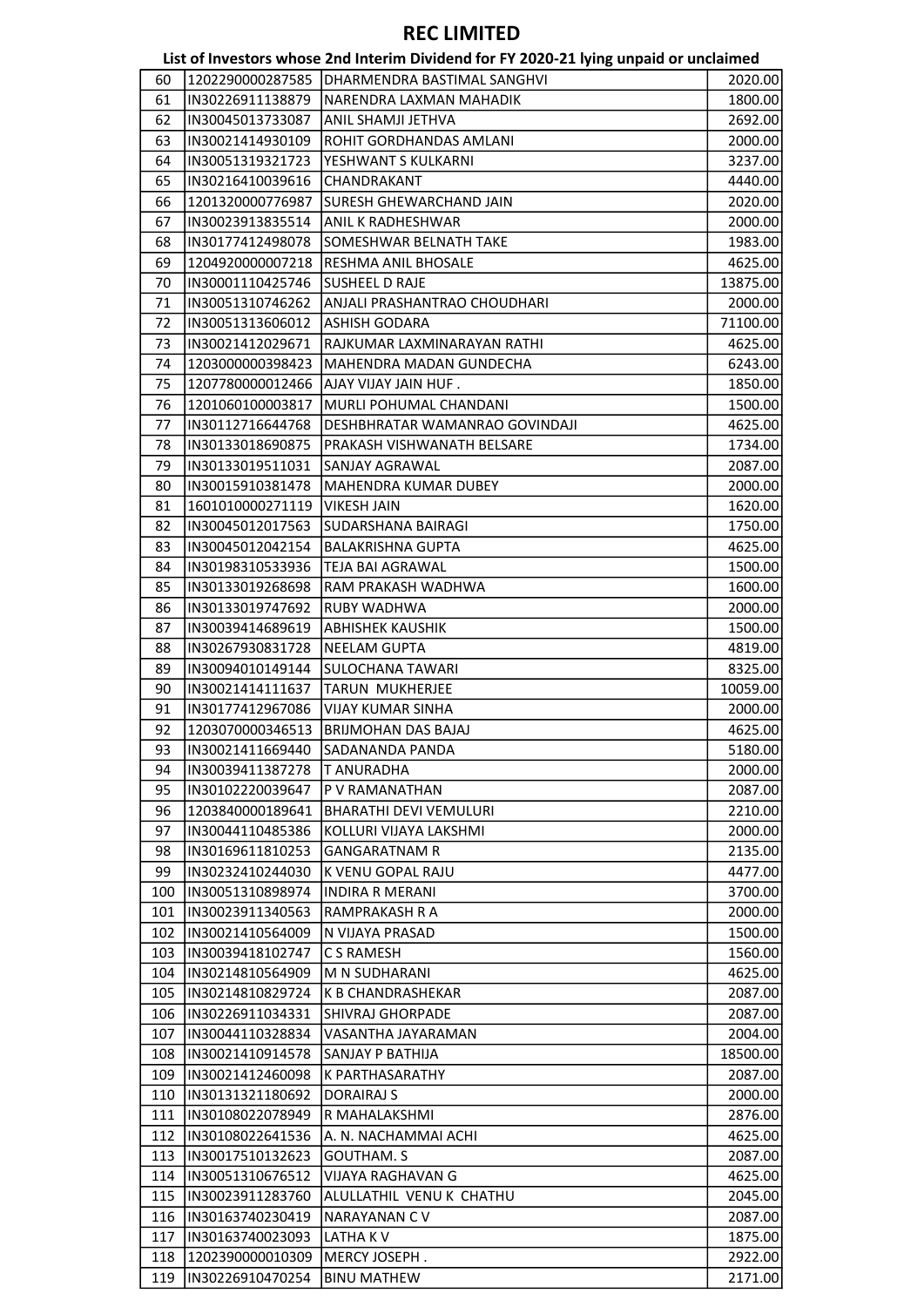|     |                  | List of Investors whose 2nd Interim Dividend for FY 2020-21 lying unpaid or unclaimed |         |
|-----|------------------|---------------------------------------------------------------------------------------|---------|
| 120 | IN30023913096376 | <b>JOBIN V C</b>                                                                      | 1500.00 |
| 121 | IN30021413200801 | SAMBHUNATH KUNDU                                                                      | 1850.00 |
| 122 | IN30085310077954 | <b>BIMLA DEVI TODI</b>                                                                | 2087.00 |
| 123 | IN30021412705053 | <b>SHAMBHU BATHWAL</b>                                                                | 4833.00 |
| 124 | IN30044110346634 | <b>BASUDEB SAHA</b>                                                                   | 5550.00 |
| 125 | IN30077310242928 | ARUNA BAJPAI                                                                          | 2087.00 |
| 126 | 1205320000007368 | SUBHASH CHANDRA BISWAS                                                                | 7400.00 |
| 127 | IN30048410074639 | ARUN KUMAR VERMA KARTA                                                                | 4625.00 |
| 128 | REC9500325       | SANTOSH KUMAR AGARWAL                                                                 | 1670.00 |
| 129 | REC9500330       | SANTOSH KUMAR AGARWAL                                                                 | 1670.00 |
| 130 | IN30429513609652 | ANANT KUMAR JAIN                                                                      | 2000.00 |
| 131 | IN30125028491803 | RADHA KISHAN AGARWALA                                                                 | 2588.00 |
| 132 | IN30177414187774 | SHASHI SHEKHAR KUMAR                                                                  | 1750.00 |
| 133 | IN30177418484670 | NEHA KUMARI DALANIA                                                                   | 5550.00 |
| 134 |                  |                                                                                       |         |
|     | 1202990001332474 | <b>VINEET GUPTA</b>                                                                   | 2087.00 |
| 135 | IN30216410241738 | PRAVIN KUMAR                                                                          | 6706.00 |
| 136 | 1201060001186977 | <b>BINA DEVI CHHAPARIA</b>                                                            | 1990.00 |
| 137 | IN30133020072276 | UMESH CHANDRA VIDYARTHI                                                               | 1500.00 |
| 138 | 1202290000112716 | <b>MANJU SHARMA</b>                                                                   | 10.00   |
| 139 | 1202390000098184 | S ANANTHI.                                                                            | 400.00  |
| 140 | 1202600000019512 | <b>ANUP LATA</b>                                                                      | 480.00  |
| 141 | 1204180000031131 | <b>RENU GUPTA</b>                                                                     | 600.00  |
| 142 | REC0532073       | CHHAMA RANI                                                                           | 15.00   |
| 143 | 1201770100294961 | <b>SUNIL KUMAR SONI</b>                                                               | 600.00  |
| 144 | 1201770100265860 | <b>GANPAT LAL SHARMA</b>                                                              | 600.00  |
| 145 | IN30133018652380 | <b>R.R CHEPPA</b>                                                                     | 250.00  |
| 146 | 1201910100547690 | <b>PRABHJEET SINGH</b>                                                                | 650.00  |
| 147 | IN30021413221574 | <b>SHRUTY GAUR</b>                                                                    | 910.00  |
| 148 | REC0507732       | <b>GAURI SHANER GOYAL</b>                                                             | 4.00    |
| 149 | REC0507733       | <b>GAURI SHANKER GOYAL</b>                                                            | 4.00    |
| 150 | 1202420000015690 | <b>CHANDER SHEKHAR</b>                                                                | 650.00  |
| 151 | 1201910100009793 | MAMTA BHARGAVA                                                                        | 10.00   |
| 152 | REC0507711       | VIKAS JAIN                                                                            | 4.00    |
| 153 | REC0507712       | VIKAS JAIN                                                                            | 4.00    |
| 154 | REC0507713       | <b>VIKAS JAIN</b>                                                                     | 4.00    |
| 155 | REC0507714       | <b>VIKAS JAIN</b>                                                                     | 4.00    |
| 156 | REC0507715       | RATTAN KUMAR JAIN                                                                     | 4.00    |
| 157 | REC0507716       | RATTAN KUMAR JAIN                                                                     | 4.00    |
| 158 | REC0507717       | RATTAN KUMAR JAIN                                                                     | 4.00    |
| 159 | REC0507718       | RATTAN KUMAR JAIN                                                                     | 4.00    |
| 160 | REC0507728       | PAWAN KUMAR JAIN                                                                      | 4.00    |
| 161 | REC0507729       | PAWAN KUMAR JAIN                                                                      | 4.00    |
|     |                  |                                                                                       |         |
| 162 | REC0513248       | CHHAMA RANI                                                                           | 250.00  |
| 163 | REC0514078       | <b>ANIL KUMAR</b>                                                                     | 5.00    |
| 164 | REC0514399       | <b>MANJULA RANI</b>                                                                   | 5.00    |
| 165 | REC0525672       | ANIL KUMAR GUPTA                                                                      | 5.00    |
| 166 | REC0528895       | PRADEEP KUMAR                                                                         | 5.00    |
| 167 | REC0532050       | <b>MONICA RANI</b>                                                                    | 5.00    |
| 168 | REC0532075       | <b>MANJULA RANI</b>                                                                   | 245.00  |
| 169 | REC0532076       | MANJULA RANI                                                                          | 5.00    |
| 170 | REC0532090       | <b>MANJULA RANI</b>                                                                   | 5.00    |
| 171 | REC0532091       | <b>MANJULA RANI</b>                                                                   | 5.00    |
| 172 | REC0532098       | <b>MANJULA RANI</b>                                                                   | 15.00   |
| 173 | REC0532467       | <b>MANJULA RANI</b>                                                                   | 5.00    |
| 174 | REC0532593       | CHHAMA RANI                                                                           | 5.00    |
| 175 | IN30142810061553 | RAJIV KUMAR BHASIN                                                                    | 1210.00 |
| 176 | IN30142810061788 | <b>ASHA GUPTA</b>                                                                     | 1210.00 |
| 177 | IN30011810188445 | <b>NEERA THAKRAL</b>                                                                  | 600.00  |
| 178 | IN30020610711480 | <b>SANDEEP JAIN</b>                                                                   | 5.00    |
| 179 | IN30020610806332 | <b>AMITA JAIN</b>                                                                     | 10.00   |
|     |                  |                                                                                       |         |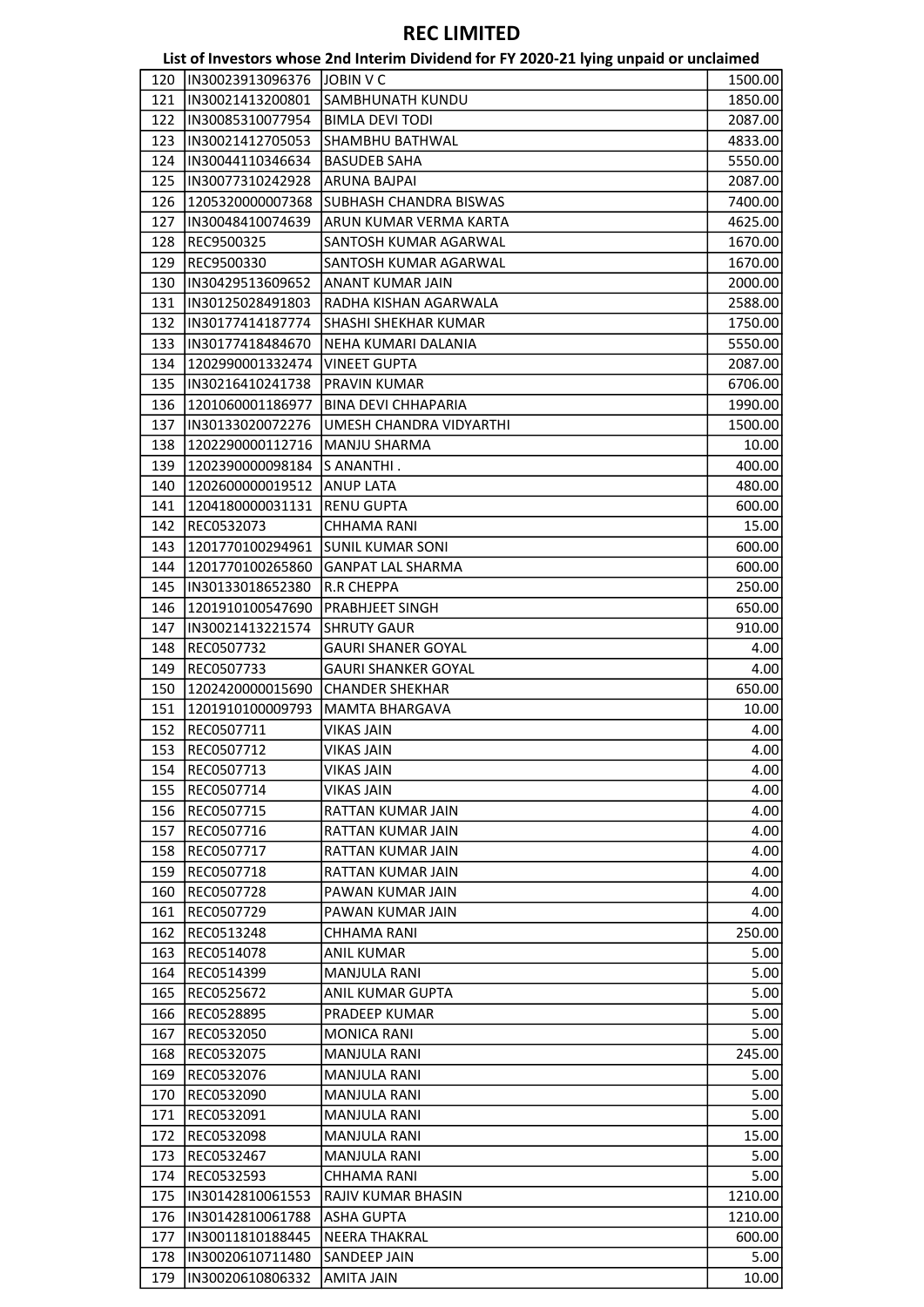|     |                  | List of Investors whose 2nd Interim Dividend for FY 2020-21 lying unpaid or unclaimed |         |
|-----|------------------|---------------------------------------------------------------------------------------|---------|
| 180 | IN30039415130862 | <b>ANOOP JAND</b>                                                                     | 968.00  |
| 181 | IN30051310589355 | <b>ANUJ BHARGAVA</b>                                                                  | 10.00   |
| 182 | 1201750000093482 | RAJ KUMAR PARWANI                                                                     | 300.00  |
| 183 | 1201910100590145 | <b>RASAN PREET KAUR</b>                                                               | 650.00  |
| 184 | 1205100000019735 | <b>BHUPESH VERMA</b>                                                                  | 600.00  |
| 185 | REC0532083       | SANJAY KATHPAL                                                                        | 40.00   |
| 186 | IN30051315477586 | NILABZA PAUL                                                                          | 1000.00 |
| 187 | REC0523188       | <b>SWATANTRA DEV JAIN</b>                                                             | 5.00    |
| 188 | IN30094010074880 | <b>AJAY AJMANI</b>                                                                    | 66.00   |
| 189 | IN30177411183097 | DEEPA MAHAJAN                                                                         | 600.00  |
| 190 | IN30039413662004 | V K POPLI                                                                             | 650.00  |
| 191 | IN30298640004457 | RAM KISHORE ARORA                                                                     | 250.00  |
| 192 | REC0508490       | KRISHAN LAL CHADHA                                                                    | 4.00    |
| 193 | REC0508491       | KRISHAN LAL CHADHA                                                                    | 4.00    |
| 194 | REC0508532       | KRISHAN LAL CHADHA                                                                    | 4.00    |
| 195 | REC0508534       | KRISHAN LAL CHADHA                                                                    | 4.00    |
| 196 | REC0508539       | KRISHAN LAL CHADHA                                                                    | 4.00    |
| 197 | REC0508549       | KRISHAN LAL CHADHA                                                                    | 4.00    |
|     |                  | KRISHAN LAL CHADHA                                                                    | 4.00    |
| 198 | REC0508550       |                                                                                       |         |
| 199 | REC0508553       | KRISHAN LAL CHADHA                                                                    | 4.00    |
| 200 | REC0508554       | KRISHAN LAL CHADHA                                                                    | 4.00    |
| 201 | REC0508555       | KRISHAN LAL CHADHA                                                                    | 4.00    |
| 202 | REC0508556       | KRISHAN LAL CHADHA                                                                    | 4.00    |
| 203 | REC0510331       | KRISHAN LAL CHADHA                                                                    | 4.00    |
| 204 | REC0510340       | KRISHAN LAL CHADHA                                                                    | 4.00    |
| 205 | REC0510342       | KRISHAN LAL CHADHA                                                                    | 4.00    |
| 206 | REC0510346       | KRISHAN LAL CHADHA                                                                    | 4.00    |
| 207 | REC0511978       | <b>AJAY AJMANI</b>                                                                    | 8.00    |
| 208 | REC0511979       | <b>AJAY AJMANI</b>                                                                    | 8.00    |
| 209 | REC0511980       | <b>AJAY AJMANI</b>                                                                    | 8.00    |
| 210 | REC0511981       | <b>AJAY AJMANI</b>                                                                    | 8.00    |
| 211 | REC0511982       | <b>IIAAMLA YALA</b>                                                                   | 8.00    |
| 212 | REC0511983       | <b>IIAAWLA YALA</b>                                                                   | 8.00    |
| 213 | REC0511984       | <b>AJAY AJMANI</b>                                                                    | 8.00    |
| 214 | REC0511985       | <b>AJAY AJMANI</b>                                                                    | 8.00    |
| 215 | REC0511986       | <b>AJAY AJMANI</b>                                                                    | 8.00    |
| 216 | REC0511987       | <b>AJAY AJMANI</b>                                                                    | 8.00    |
| 217 | REC0511988       | AJAY AJMANI                                                                           | 8.00    |
| 218 | REC0511989       | <b>AJAY AJMANI</b>                                                                    | 8.00    |
| 219 | REC0511990       | <b>IIANILA YALA</b>                                                                   | 8.00    |
| 220 | REC0511991       | AJAY AJMANI                                                                           | 8.00    |
| 221 | REC0511992       | <b>AJAY AJMANI</b>                                                                    | 8.00    |
| 222 | REC0511993       | <b>AJAY AJMANI</b>                                                                    | 8.00    |
| 223 | REC0511995       | NEELAM AJMANI                                                                         | 8.00    |
| 224 | REC0511996       | NEELAM AJMANI                                                                         | 8.00    |
| 225 | REC0511997       | <b>NEELAM AJMANI</b>                                                                  | 8.00    |
| 226 | REC0511998       | NEELAM AJMANI                                                                         | 8.00    |
| 227 | REC0511999       | NEELAM AJMANI                                                                         | 8.00    |
| 228 | REC0512000       | NEELAM AJMANI                                                                         | 8.00    |
| 229 | REC0512001       | NEELAM AJMANI                                                                         | 8.00    |
| 230 | REC0512002       | NEELAM AJMANI                                                                         | 8.00    |
| 231 | REC0512003       | NEELAM AJMANI                                                                         | 8.00    |
| 232 | REC0512004       | NEELAM AJMANI                                                                         | 8.00    |
| 233 | REC0512005       | NEELAM AJMANI                                                                         | 8.00    |
| 234 | REC0512006       | NEELAM AJMANI                                                                         | 8.00    |
| 235 | REC0512007       | NEELAM AJMANI                                                                         | 8.00    |
| 236 | REC0512008       | <b>NEELAM AJMANI</b>                                                                  | 8.00    |
| 237 | REC0512009       | NEELAM AJMANI                                                                         | 8.00    |
| 238 | REC0512010       | NEELAM AJMANI                                                                         | 8.00    |
| 239 | REC0512011       | <b>VIJAY AJMANI</b>                                                                   | 8.00    |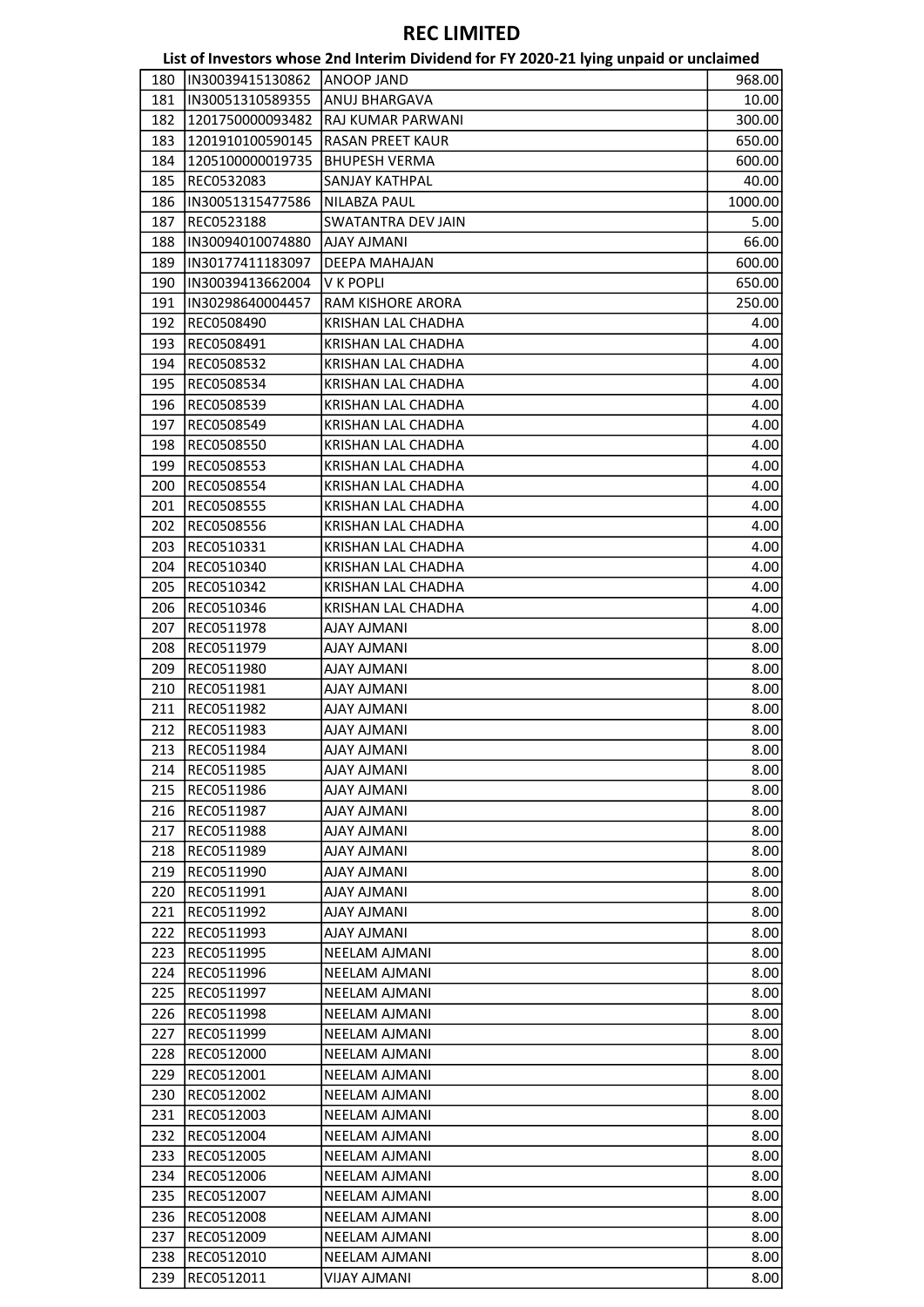|     |            | List of Investors whose 2nd Interim Dividend for FY 2020-21 lying unpaid or unclaimed |      |
|-----|------------|---------------------------------------------------------------------------------------|------|
| 240 | REC0512012 | <b>VIJAY AJMANI</b>                                                                   | 8.00 |
| 241 | REC0512013 | <b>VIJAY AJMANI</b>                                                                   | 8.00 |
| 242 | REC0512014 | <b>VIJAY AJMANI</b>                                                                   | 8.00 |
| 243 | REC0512015 | VIJAY AJMANI                                                                          | 8.00 |
| 244 | REC0512016 | VIJAY AJMANI                                                                          | 8.00 |
| 245 | REC0512017 | <b>VIJAY AJMANI</b>                                                                   | 8.00 |
| 246 | REC0512018 | <b>VIJAY AJMANI</b>                                                                   | 8.00 |
| 247 | REC0512019 | <b>VIJAY AJMANI</b>                                                                   | 8.00 |
| 248 | REC0512020 | VIJAY AJMANI                                                                          | 8.00 |
| 249 | REC0512021 | <b>VIJAY AJMANI</b>                                                                   | 8.00 |
| 250 | REC0512022 | <b>VIJAY AJMANI</b>                                                                   | 8.00 |
| 251 | REC0512023 | VIJAY AJMANI                                                                          | 8.00 |
| 252 |            |                                                                                       | 8.00 |
|     | REC0512024 | VIJAY AJMANI                                                                          |      |
| 253 | REC0512025 | <b>VIJAY AJMANI</b>                                                                   | 8.00 |
| 254 | REC0512026 | VIJAY AJMANI                                                                          | 8.00 |
| 255 | REC0512027 | VIJAY AJMANI                                                                          | 8.00 |
| 256 | REC0512028 | NARESH AJMANI                                                                         | 8.00 |
| 257 | REC0512029 | <b>NARESH AJMANI</b>                                                                  | 8.00 |
| 258 | REC0512030 | <b>NARESH AJMANI</b>                                                                  | 8.00 |
| 259 | REC0512031 | <b>NARESH AJMANI</b>                                                                  | 8.00 |
| 260 | REC0512032 | NARESH AJMANI                                                                         | 8.00 |
| 261 | REC0512033 | <b>NARESH AJMANI</b>                                                                  | 8.00 |
| 262 | REC0512034 | NARESH AJMANI                                                                         | 8.00 |
| 263 | REC0512035 | NARESH AJMANI                                                                         | 8.00 |
| 264 | REC0512036 | NARESH AJMANI                                                                         | 8.00 |
| 265 | REC0512037 | NARESH AJMANI                                                                         | 8.00 |
| 266 | REC0512038 | NARESH AJMANI                                                                         | 8.00 |
| 267 | REC0512039 | NARESH AJMANI                                                                         | 8.00 |
| 268 | REC0512040 | <b>NARESH AJMANI</b>                                                                  | 8.00 |
| 269 | REC0512041 | <b>NARESH AJMANI</b>                                                                  | 8.00 |
| 270 | REC0512042 | NARESH AJMANI                                                                         | 8.00 |
| 271 | REC0512043 | NARESH AJMANI                                                                         | 8.00 |
| 272 | REC0512044 | <b>NARESH AJMANI</b>                                                                  | 8.00 |
| 273 | REC0512045 | AJAY ARORA                                                                            | 8.00 |
| 274 | REC0512046 | <b>AJAY ARORA</b>                                                                     | 8.00 |
| 275 | REC0512047 | AJAY ARORA                                                                            | 8.00 |
| 276 | REC0512048 | <b>AJAY ARORA</b>                                                                     | 8.00 |
| 277 | REC0512049 | AJAY ARORA                                                                            | 8.00 |
| 278 | REC0512050 | AJAY ARORA                                                                            | 8.00 |
| 279 | REC0512051 | <b>AJAY ARORA</b>                                                                     | 8.00 |
|     | REC0512052 |                                                                                       |      |
| 280 |            | AJAY ARORA                                                                            | 8.00 |
| 281 | REC0512053 | AJAY ARORA                                                                            | 8.00 |
| 282 | REC0512054 | AJAY ARORA                                                                            | 8.00 |
| 283 | REC0512055 | AJAY ARORA                                                                            | 8.00 |
| 284 | REC0512056 | AJAY ARORA                                                                            | 8.00 |
| 285 | REC0512057 | AJAY ARORA                                                                            | 8.00 |
| 286 | REC0512058 | AJAY ARORA                                                                            | 8.00 |
| 287 | REC0512059 | AJAY ARORA                                                                            | 8.00 |
| 288 | REC0512060 | AJAY ARORA                                                                            | 8.00 |
| 289 | REC0512061 | AJAY ARORA                                                                            | 8.00 |
| 290 | REC0513429 | <b>AJAY AJMANI</b>                                                                    | 8.00 |
| 291 | REC0513430 | AJAY AJMANI                                                                           | 8.00 |
| 292 | REC0513431 | <b>AJAY AJMANI</b>                                                                    | 8.00 |
| 293 | REC0513432 | <b>AJAY AJMANI</b>                                                                    | 8.00 |
| 294 | REC0513433 | <b>AJAY AJMANI</b>                                                                    | 8.00 |
| 295 | REC0513434 | <b>AJAY AJMANI</b>                                                                    | 8.00 |
| 296 | REC0513435 | <b>AJAY AJMANI</b>                                                                    | 8.00 |
| 297 | REC0513436 | <b>AJAY AJMANI</b>                                                                    | 8.00 |
| 298 | REC0513437 | <b>AJAY AJMANI</b>                                                                    | 8.00 |
| 299 | REC0513438 | <b>AJAY AJMANI</b>                                                                    | 8.00 |
|     |            |                                                                                       |      |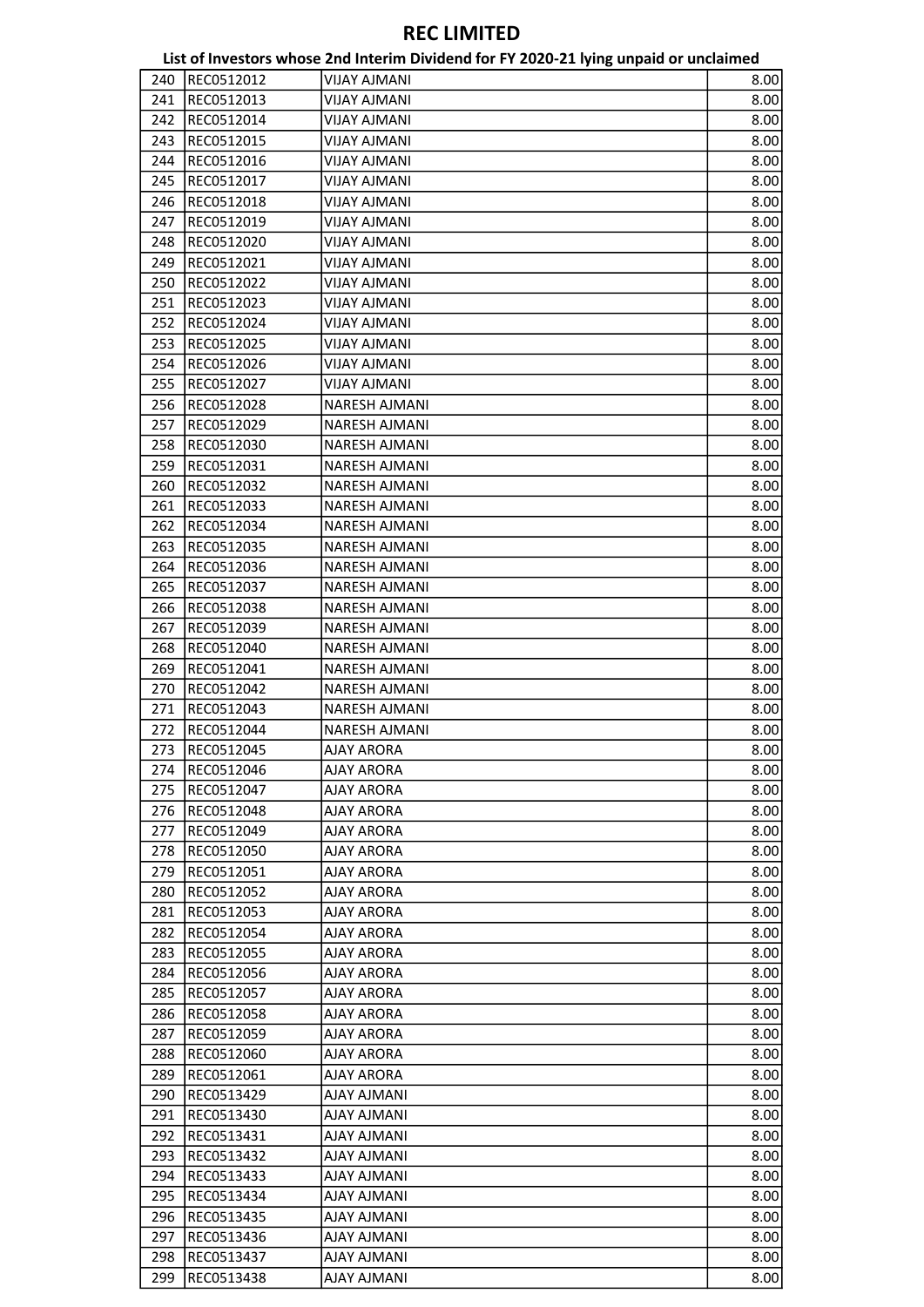|     |            | List of Investors whose 2nd Interim Dividend for FY 2020-21 lying unpaid or unclaimed |      |
|-----|------------|---------------------------------------------------------------------------------------|------|
| 300 | REC0513439 | <b>AJAY AJMANI</b>                                                                    | 8.00 |
| 301 | REC0513440 | <b>AJAY AJMANI</b>                                                                    | 8.00 |
| 302 | REC0513441 | <b>AJAY AJMANI</b>                                                                    | 8.00 |
| 303 | REC0513442 | <b>AJAY AJMANI</b>                                                                    | 8.00 |
| 304 | REC0513443 | <b>AJAY AJMANI</b>                                                                    | 8.00 |
| 305 | REC0513444 | <b>AJAY AJMANI</b>                                                                    | 8.00 |
| 306 | REC0513445 | <b>AJAY AJMANI</b>                                                                    | 8.00 |
| 307 | REC0513446 | <b>AJAY AJMANI</b>                                                                    | 8.00 |
| 308 | REC0513447 | <b>AJAY AJMANI</b>                                                                    | 8.00 |
| 309 | REC0513448 | <b>AJAY AJMANI</b>                                                                    | 8.00 |
| 310 | REC0513449 | <b>AJAY AJMANI</b>                                                                    | 8.00 |
| 311 | REC0513450 | <b>AJAY AJMANI</b>                                                                    | 8.00 |
| 312 |            |                                                                                       | 8.00 |
|     | REC0513451 | <b>AJAY AJMANI</b>                                                                    |      |
| 313 | REC0513452 | <b>AJAY AJMANI</b>                                                                    | 8.00 |
| 314 | REC0513453 | <b>AJAY AJMANI</b>                                                                    | 8.00 |
| 315 | REC0513454 | <b>AJAY AJMANI</b>                                                                    | 8.00 |
| 316 | REC0513455 | <b>AJAY AJMANI</b>                                                                    | 8.00 |
| 317 | REC0513456 | <b>AJAY AJMANI</b>                                                                    | 8.00 |
| 318 | REC0513457 | <b>AJAY AJMANI</b>                                                                    | 8.00 |
| 319 | REC0513458 | <b>AJAY AJMANI</b>                                                                    | 8.00 |
| 320 | REC0513459 | <b>AJAY AJMANI</b>                                                                    | 8.00 |
| 321 | REC0513460 | <b>AJAY AJMANI</b>                                                                    | 8.00 |
| 322 | REC0513461 | <b>AJAY AJMANI</b>                                                                    | 8.00 |
| 323 | REC0513462 | <b>AJAY AJMANI</b>                                                                    | 8.00 |
| 324 | REC0513463 | <b>AJAY AJMANI</b>                                                                    | 8.00 |
| 325 | REC0513464 | <b>AJAY AJMANI</b>                                                                    | 8.00 |
| 326 | REC0513465 | <b>AJAY AJMANI</b>                                                                    | 8.00 |
| 327 | REC0513466 | <b>AJAY AJMANI</b>                                                                    | 8.00 |
| 328 | REC0513467 | <b>AJAY AJMANI</b>                                                                    | 8.00 |
| 329 | REC0513468 | <b>AJAY AJMANI</b>                                                                    | 8.00 |
| 330 | REC0513469 | <b>AJAY AJMANI</b>                                                                    | 8.00 |
| 331 | REC0513470 | <b>AJAY AJMANI</b>                                                                    | 8.00 |
| 332 | REC0513471 | <b>AJAY AJMANI</b>                                                                    | 8.00 |
| 333 | REC0513472 | AJAY AJMANI                                                                           | 8.00 |
| 334 | REC0513473 | <b>AJAY AJMANI</b>                                                                    | 8.00 |
| 335 | REC0513474 | <b>IIAAWLA YALA</b>                                                                   | 8.00 |
| 336 | REC0513475 | IIANILA YALA                                                                          | 8.00 |
| 337 | REC0513476 | <b>AJAY AJMANI</b>                                                                    | 8.00 |
| 338 | REC0513477 | <b>AJAY AJMANI</b>                                                                    | 8.00 |
| 339 | REC0513478 | <b>AJAY AJMANI</b>                                                                    | 8.00 |
| 340 | REC0513479 | <b>AJAY AJMANI</b>                                                                    | 8.00 |
| 341 | REC0513480 | <b>AJAY AJMANI</b>                                                                    | 8.00 |
| 342 | REC0513481 | <b>IIAAWLA YALA</b>                                                                   | 8.00 |
| 343 | REC0513482 | <b>AJAY AJMANI</b>                                                                    | 8.00 |
| 344 | REC0513483 | <b>AJAY AJMANI</b>                                                                    | 8.00 |
| 345 | REC0513484 | <b>AJAY AJMANI</b>                                                                    | 8.00 |
|     |            | <b>AJAY AJMANI</b>                                                                    |      |
| 346 | REC0513485 |                                                                                       | 8.00 |
| 347 | REC0513486 | AJAY AJMANI                                                                           | 8.00 |
| 348 | REC0513487 | <b>AJAY AJMANI</b>                                                                    | 8.00 |
| 349 | REC0513488 | <b>AJAY AJMANI</b>                                                                    | 8.00 |
| 350 | REC0513489 | <b>AJAY AJMANI</b>                                                                    | 8.00 |
| 351 | REC0513490 | AJAY AJMANI                                                                           | 8.00 |
| 352 | REC0513491 | <b>AJAY AJMANI</b>                                                                    | 8.00 |
| 353 | REC0513492 | <b>AJAY AJMANI</b>                                                                    | 8.00 |
| 354 | REC0513493 | <b>AJAY AJMANI</b>                                                                    | 8.00 |
| 355 | REC0513631 | <b>AJAY AJMANI</b>                                                                    | 8.00 |
| 356 | REC0513654 | <b>AJAY AJMANI</b>                                                                    | 8.00 |
| 357 | REC0513655 | <b>AJAY AJMANI</b>                                                                    | 8.00 |
| 358 | REC0513656 | <b>AJAY AJMANI</b>                                                                    | 8.00 |
| 359 | REC0513657 | <b>AJAY AJMANI</b>                                                                    | 8.00 |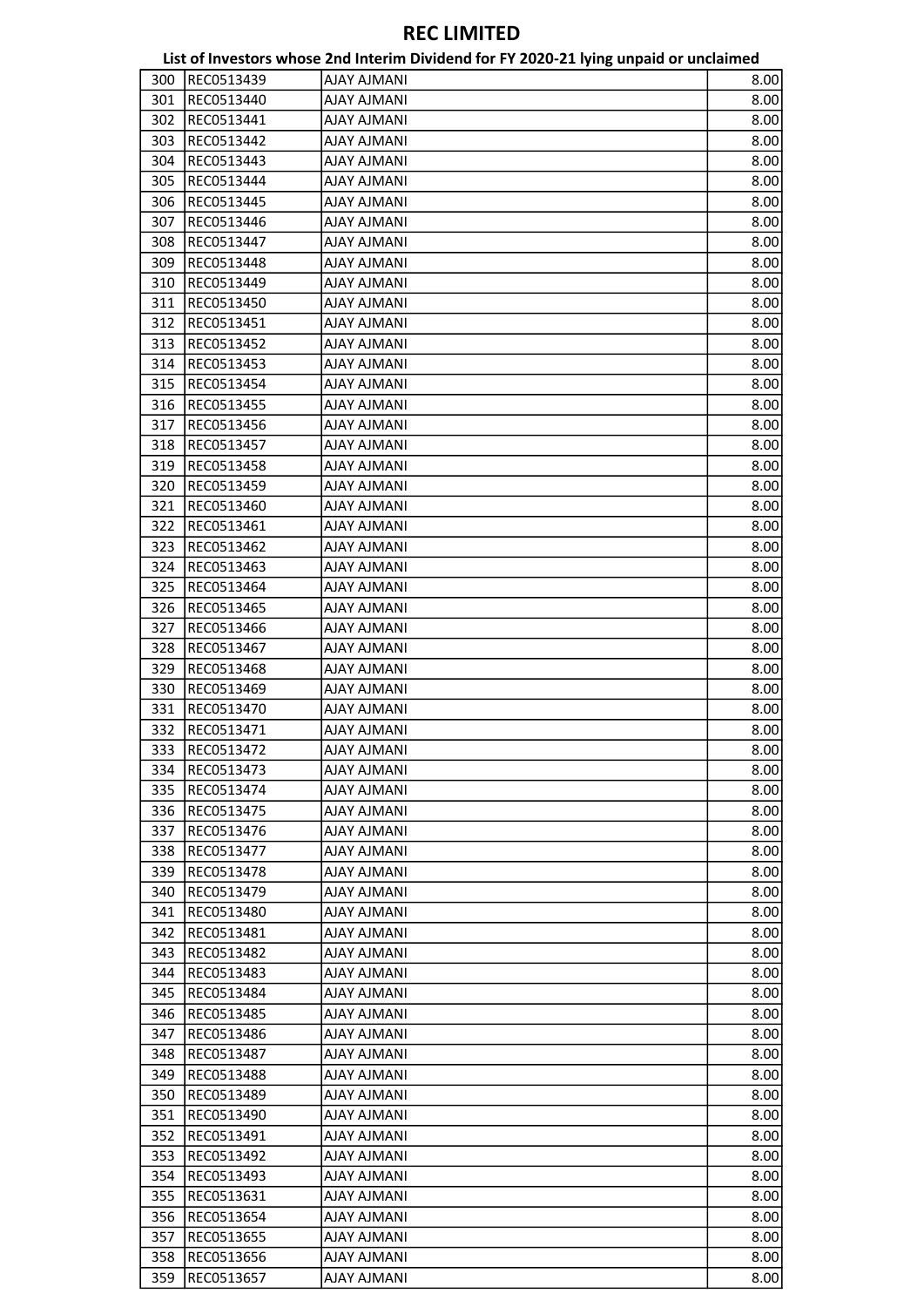|     |            | List of Investors whose 2nd Interim Dividend for FY 2020-21 lying unpaid or unclaimed |       |
|-----|------------|---------------------------------------------------------------------------------------|-------|
| 360 | REC0513658 | <b>AJAY AJMANI</b>                                                                    | 8.00  |
| 361 | REC0513659 | <b>AJAY AJMANI</b>                                                                    | 8.00  |
| 362 | REC0515112 | HIMANSHU CHADHA                                                                       | 5.00  |
| 363 | REC0515113 | HIMANSHU CHADHA                                                                       | 5.00  |
| 364 | REC0515126 | <b>GEETU BATLA</b>                                                                    | 5.00  |
| 365 | REC0516312 | <b>SUNIL AJMANI</b>                                                                   | 8.00  |
| 366 | REC0516457 | <b>IIAAWLA YALA</b>                                                                   | 8.00  |
| 367 | REC0516458 | <b>AJAY AJMANI</b>                                                                    | 8.00  |
| 368 | REC0516459 | <b>IIAAWLA YALA</b>                                                                   | 8.00  |
| 369 | REC0516460 | <b>AJAY AJMANI</b>                                                                    | 16.00 |
| 370 | REC0516461 | <b>AJAY AJMANI</b>                                                                    | 16.00 |
| 371 | REC0516462 | <b>AJAY AJMANI</b>                                                                    | 8.00  |
| 372 | REC0516463 | <b>AJAY AJMANI</b>                                                                    | 8.00  |
| 373 | REC0516464 | <b>AJAY AJMANI</b>                                                                    | 8.00  |
| 374 | REC0516465 | <b>AJAY AJMANI</b>                                                                    | 8.00  |
| 375 | REC0516466 | <b>AJAY AJMANI</b>                                                                    | 8.00  |
| 376 | REC0516467 |                                                                                       |       |
|     | REC0516468 | <b>AJAY AJMANI</b>                                                                    | 8.00  |
| 377 |            | <b>AJAY AJMANI</b>                                                                    | 8.00  |
| 378 | REC0516469 | <b>AJAY AJMANI</b>                                                                    | 8.00  |
| 379 | REC0516470 | <b>AJAY AJMANI</b>                                                                    | 8.00  |
| 380 | REC0516471 | <b>AJAY AJMANI</b>                                                                    | 8.00  |
| 381 | REC0516472 | <b>AJAY AJMANI</b>                                                                    | 8.00  |
| 382 | REC0516473 | <b>AJAY AJMANI</b>                                                                    | 8.00  |
| 383 | REC0516474 | <b>AJAY AJMANI</b>                                                                    | 8.00  |
| 384 | REC0516475 | <b>AJAY AJMANI</b>                                                                    | 16.00 |
| 385 | REC0516476 | AJAY AJMANI                                                                           | 16.00 |
| 386 | REC0516477 | <b>AJAY AJMANI</b>                                                                    | 8.00  |
| 387 | REC0516478 | <b>AJAY AJMANI</b>                                                                    | 8.00  |
| 388 | REC0516479 | <b>AJAY AJMANI</b>                                                                    | 8.00  |
| 389 | REC0516480 | <b>AJAY AJMANI</b>                                                                    | 8.00  |
| 390 | REC0516481 | <b>AJAY AJMANI</b>                                                                    | 8.00  |
| 391 | REC0516482 | <b>AJAY AJMANI</b>                                                                    | 8.00  |
| 392 | REC0516483 | <b>AJAY AJMANI</b>                                                                    | 8.00  |
| 393 | REC0516484 | <b>AJAY AJMANI</b>                                                                    | 8.00  |
| 394 | REC0516485 | <b>AJAY AJMANI</b>                                                                    | 16.00 |
| 395 | REC0516486 | IIANILA YALA                                                                          | 8.00  |
| 396 | REC0516487 | AJAY AJMANI                                                                           | 8.00  |
| 397 | REC0516488 | <b>AJAY AJMANI</b>                                                                    | 8.00  |
| 398 | REC0516489 | <b>AJAY AJMANI</b>                                                                    | 8.00  |
| 399 | REC0516490 | AJAY AJMANI                                                                           | 8.00  |
| 400 | REC0516491 | IIANILA YALA                                                                          | 8.00  |
| 401 | REC0516492 | IIAANLA YALA                                                                          | 8.00  |
| 402 | REC0516493 | AJAY AJMANI                                                                           | 8.00  |
| 403 | REC0516494 | <b>AJAY AJMANI</b>                                                                    | 8.00  |
| 404 | REC0516495 | <b>AJAY AJMANI</b>                                                                    | 8.00  |
| 405 | REC0516496 | <b>AJAY AJMANI</b>                                                                    | 8.00  |
| 406 | REC0516497 | <b>IIAAWA YALA</b>                                                                    | 8.00  |
| 407 | REC0516498 | AJAY AJMANI                                                                           | 8.00  |
| 408 | REC0516499 | <b>AJAY AJMANI</b>                                                                    | 8.00  |
| 409 | REC0516500 | <b>AJAY AJMANI</b>                                                                    | 8.00  |
| 410 | REC0516501 | AJAY AJMANI                                                                           | 8.00  |
| 411 | REC0516502 | AJAY AJMANI                                                                           | 8.00  |
| 412 | REC0516503 | IIAANLA YALA                                                                          | 8.00  |
| 413 | REC0516504 | AJAY AJMANI                                                                           | 8.00  |
| 414 | REC0516505 | <b>AJAY AJMANI</b>                                                                    | 8.00  |
| 415 | REC0516506 | <b>AJAY AJMANI</b>                                                                    | 8.00  |
| 416 | REC0516507 | <b>AJAY AJMANI</b>                                                                    | 8.00  |
| 417 | REC0516508 | <b>AJAY AJMANI</b>                                                                    | 8.00  |
| 418 | REC0516509 | AJAY AJMANI                                                                           | 16.00 |
| 419 |            | IIAANLA YALA                                                                          |       |
|     | REC0516510 |                                                                                       | 8.00  |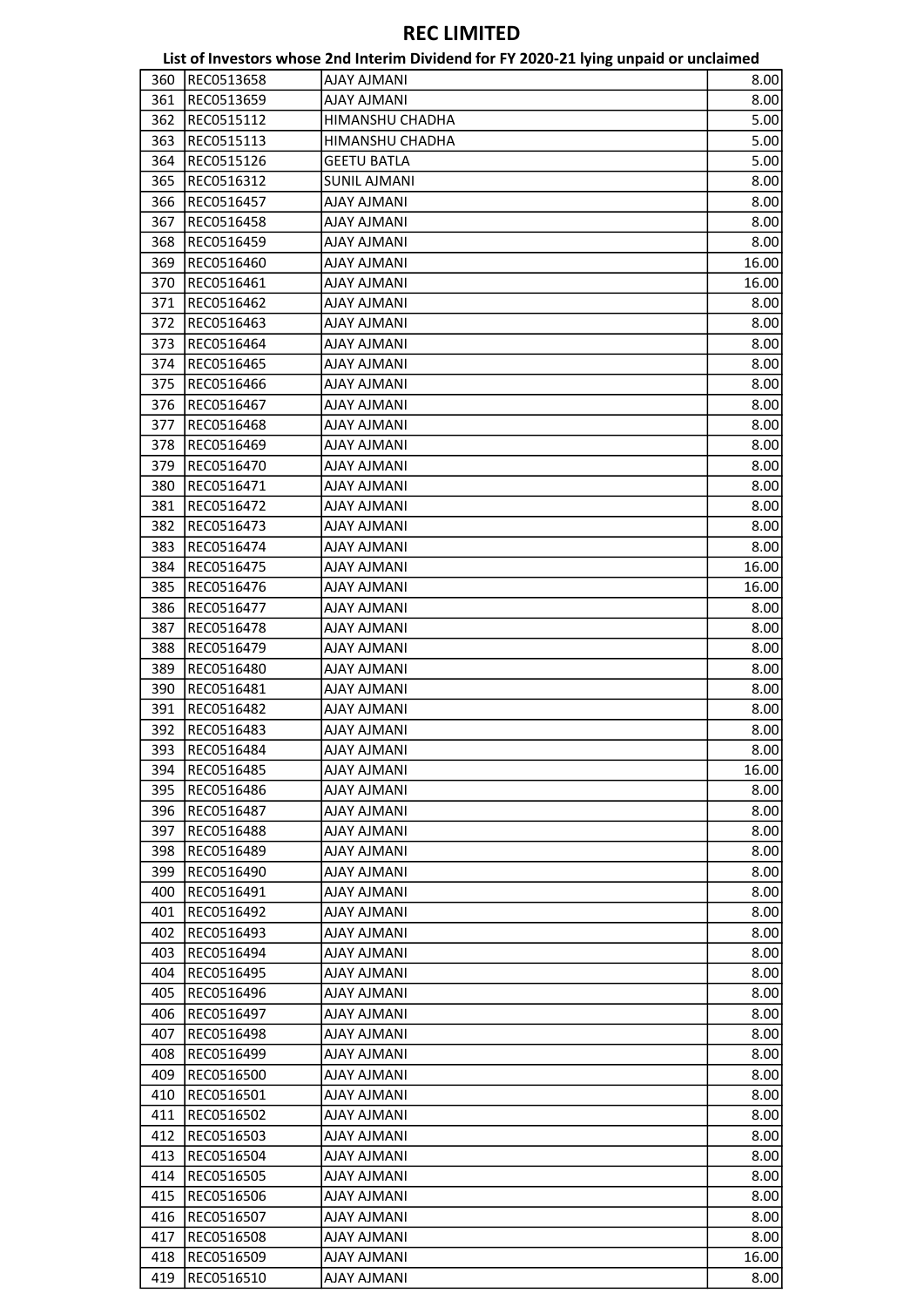|     |            | List of Investors whose 2nd Interim Dividend for FY 2020-21 lying unpaid or unclaimed |       |
|-----|------------|---------------------------------------------------------------------------------------|-------|
| 420 | REC0516511 | <b>AJAY AJMANI</b>                                                                    | 8.00  |
| 421 | REC0516512 | <b>AJAY AJMANI</b>                                                                    | 8.00  |
| 422 | REC0516513 | <b>IIAAMLA YALA</b>                                                                   | 8.00  |
| 423 | REC0516514 | <b>AJAY AJMANI</b>                                                                    | 8.00  |
| 424 | REC0516515 | <b>AJAY AJMANI</b>                                                                    | 8.00  |
| 425 | REC0516516 | <b>IIAAMLA YALA</b>                                                                   | 8.00  |
| 426 | REC0516517 | <b>IIAAWA YALA</b>                                                                    | 8.00  |
| 427 | REC0516518 | <b>IIAAMLA YALA</b>                                                                   | 8.00  |
| 428 | REC0516519 | <b>IIAAWLA YALA</b>                                                                   | 8.00  |
| 429 | REC0516520 | <b>IIAAWA YALA</b>                                                                    | 8.00  |
| 430 | REC0516521 | <b>IIAAMLA YALA</b>                                                                   | 8.00  |
| 431 | REC0516522 | <b>AJAY AJMANI</b>                                                                    | 8.00  |
| 432 | REC0516523 | <b>AJAY AJMANI</b>                                                                    | 8.00  |
| 433 | REC0516524 | <b>IIAAMLA YALA</b>                                                                   | 8.00  |
| 434 | REC0516525 | AJAY AJMANI                                                                           | 8.00  |
| 435 | REC0516526 | <b>AJAY AJMANI</b>                                                                    | 8.00  |
| 436 | REC0516527 | <b>AJAY AJMANI</b>                                                                    | 8.00  |
|     |            |                                                                                       |       |
| 437 | REC0516528 | <b>IIAAWA YALA</b>                                                                    | 8.00  |
| 438 | REC0516529 | <b>IIAAWA YALA</b>                                                                    | 8.00  |
| 439 | REC0516530 | <b>AJAY AJMANI</b>                                                                    | 8.00  |
| 440 | REC0516531 | <b>IIAAWLA YALA</b>                                                                   | 8.00  |
| 441 | REC0516532 | <b>AJAY AJMANI</b>                                                                    | 8.00  |
| 442 | REC0516533 | <b>AJAY AJMANI</b>                                                                    | 8.00  |
| 443 | REC0516534 | <b>AJAY AJMANI</b>                                                                    | 8.00  |
| 444 | REC0516535 | <b>IIAAMLA YALA</b>                                                                   | 8.00  |
| 445 | REC0516536 | <b>AJAY AJMANI</b>                                                                    | 8.00  |
| 446 | REC0516537 | <b>AJAY AJMANI</b>                                                                    | 8.00  |
| 447 | REC0516538 | <b>AJAY AJMANI</b>                                                                    | 8.00  |
| 448 | REC0516539 | <b>IIAAWA YALA</b>                                                                    | 8.00  |
| 449 | REC0516540 | <b>IIAAWA YALA</b>                                                                    | 8.00  |
| 450 | REC0516541 | <b>AJAY AJMANI</b>                                                                    | 8.00  |
| 451 | REC0516542 | <b>AJAY AJMANI</b>                                                                    | 8.00  |
| 452 | REC0516543 | <b>IIAAMLA YALA</b>                                                                   | 8.00  |
| 453 | REC0516544 | <b>AJAY AJMANI</b>                                                                    | 8.00  |
| 454 | REC0516545 | <b>IIAAWA YALA</b>                                                                    | 8.00  |
| 455 | REC0516546 | <b>IIAAWA YALA</b>                                                                    | 8.00  |
| 456 | REC0516547 | IIANILA YALA                                                                          | 8.00  |
| 457 | REC0516548 | <b>AJAY AJMANI</b>                                                                    | 8.00  |
| 458 | REC0516549 | <b>IIAAWA YALA</b>                                                                    | 8.00  |
| 459 | REC0516550 | <b>IIAAWA YALA</b>                                                                    | 8.00  |
| 460 | REC0516551 | AJAY AJMANI                                                                           | 8.00  |
| 461 | REC0516552 | <b>AJAY AJMANI</b>                                                                    | 8.00  |
| 462 | REC0516553 | <b>IIAAMLA YALA</b>                                                                   | 8.00  |
| 463 | REC0516554 | IIAANLA YALA                                                                          | 8.00  |
| 464 | REC0516555 | IIAANLA YALA                                                                          | 8.00  |
| 465 | REC0516556 | <b>IIAAWA YALA</b>                                                                    | 8.00  |
| 466 | REC0517619 | SUNIL AJMANI                                                                          | 16.00 |
|     | REC0517620 |                                                                                       |       |
| 467 |            | AJAY AJMANI                                                                           | 8.00  |
| 468 | REC0517621 | <b>AJAY AJMANI</b>                                                                    | 8.00  |
| 469 | REC0517622 | <b>IIAAWA YALA</b>                                                                    | 8.00  |
| 470 | REC0517623 | AJAY AJMANI                                                                           | 8.00  |
| 471 | REC0517624 | <b>SUNIL AJMANI</b>                                                                   | 8.00  |
| 472 | REC0517625 | SUNIL AJMANI                                                                          | 16.00 |
| 473 | REC0517626 | SUNIL AJMANI                                                                          | 8.00  |
| 474 | REC0517627 | <b>SUNIL AJMANI</b>                                                                   | 8.00  |
| 475 | REC0517628 | <b>SUNIL AJMANI</b>                                                                   | 8.00  |
| 476 | REC0517629 | <b>SUNIL AJMANI</b>                                                                   | 8.00  |
| 477 | REC0517630 | SUNIL AJMANI                                                                          | 8.00  |
| 478 | REC0517631 | <b>SUNIL AJMANI</b>                                                                   | 8.00  |
| 479 | REC0517632 | <b>SUNIL AJMANI</b>                                                                   | 8.00  |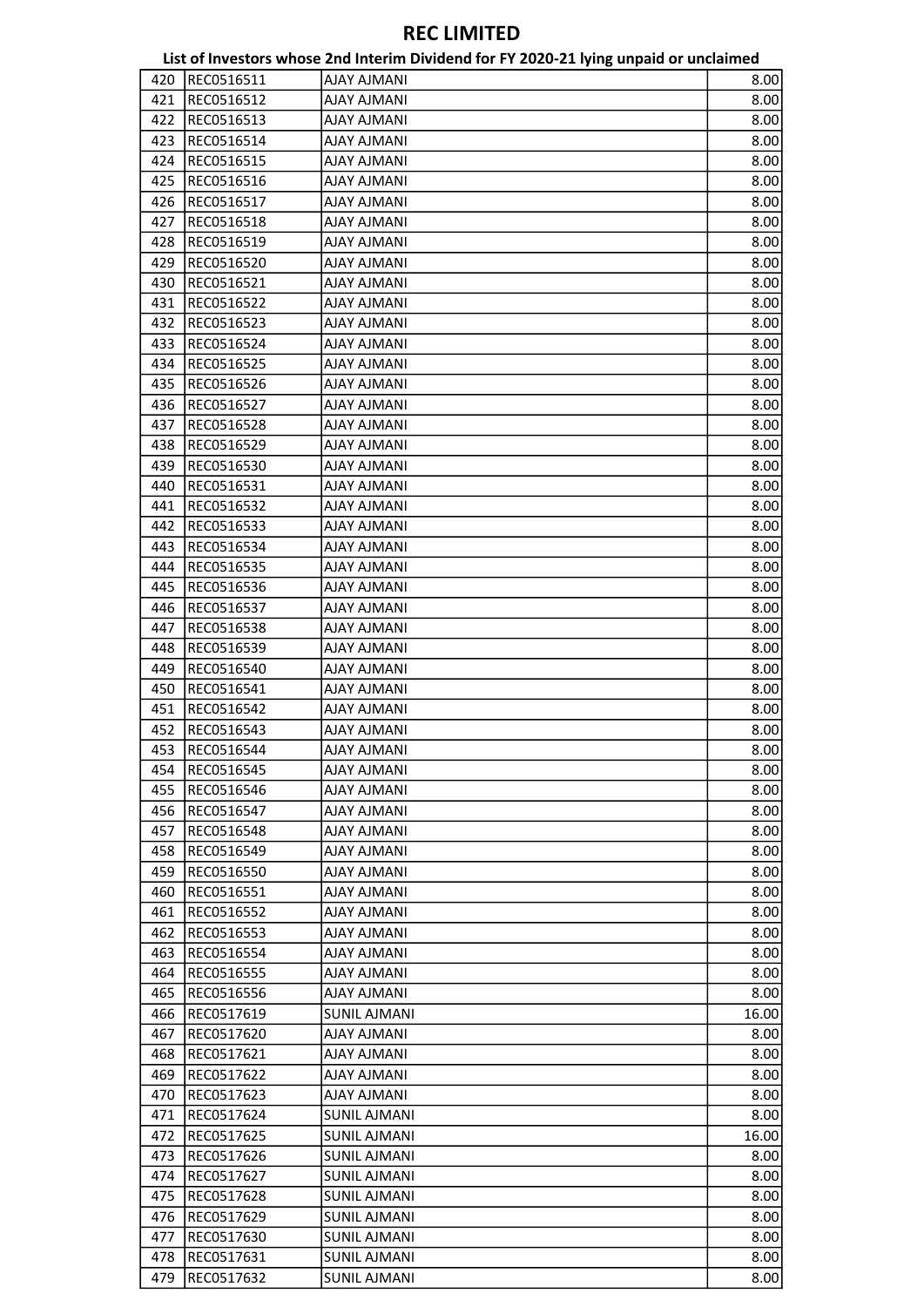|     |                  | List of Investors whose 2nd Interim Dividend for FY 2020-21 lying unpaid or unclaimed |         |
|-----|------------------|---------------------------------------------------------------------------------------|---------|
| 480 | REC0517633       | <b>SUNIL AJMANI</b>                                                                   | 8.00    |
| 481 | REC0517634       | <b>SUNIL AJMANI</b>                                                                   | 8.00    |
| 482 | REC0517635       | <b>SUNIL AJMANI</b>                                                                   | 8.00    |
| 483 | REC0517636       | <b>SUNIL AJMANI</b>                                                                   | 8.00    |
| 484 | REC0517637       | <b>SUNIL AJMANI</b>                                                                   | 8.00    |
| 485 | REC0517638       | <b>SUNIL AJMANI</b>                                                                   | 8.00    |
| 486 | REC0517639       | <b>SUNIL AJMANI</b>                                                                   | 8.00    |
| 487 | REC0517640       | <b>SUNIL AJMANI</b>                                                                   | 8.00    |
| 488 | REC0517641       | <b>SUNIL AJMANI</b>                                                                   | 8.00    |
| 489 | REC0517642       | <b>SUNIL AJMANI</b>                                                                   | 8.00    |
| 490 | REC0517643       | <b>SUNIL AJMANI</b>                                                                   | 8.00    |
| 491 | REC0517644       | <b>SUNIL AJMANI</b>                                                                   | 16.00   |
| 492 | REC0517645       | <b>SUNIL AJMANI</b>                                                                   | 8.00    |
| 493 |                  |                                                                                       |         |
|     | REC0517646       | <b>SUNIL AJMANI</b>                                                                   | 16.00   |
| 494 | REC0517647       | <b>SUNIL AJMANI</b>                                                                   | 8.00    |
| 495 | REC0517648       | <b>SUNIL AJMANI</b>                                                                   | 8.00    |
| 496 | REC0517649       | <b>SUNIL AJMANI</b>                                                                   | 8.00    |
| 497 | REC0517650       | <b>SUNIL AJMANI</b>                                                                   | 8.00    |
| 498 | REC0517651       | <b>SUNIL AJMANI</b>                                                                   | 8.00    |
| 499 | REC0517652       | <b>SUNIL AJMANI</b>                                                                   | 8.00    |
| 500 | REC0517653       | <b>SUNIL AJMANI</b>                                                                   | 8.00    |
| 501 | REC0517654       | <b>SUNIL AJMANI</b>                                                                   | 8.00    |
| 502 | REC0517655       | <b>SUNIL AJMANI</b>                                                                   | 8.00    |
| 503 | REC0517656       | <b>SUNIL AJMANI</b>                                                                   | 8.00    |
| 504 | REC0517657       | <b>SUNIL AJMANI</b>                                                                   | 8.00    |
| 505 | REC0517658       | <b>SUNIL AJMANI</b>                                                                   | 16.00   |
| 506 | REC0517659       | <b>SUNIL AJMANI</b>                                                                   | 16.00   |
| 507 | REC0517660       | <b>SUNIL AJMANI</b>                                                                   | 8.00    |
| 508 | REC0517661       | <b>SUNIL AJMANI</b>                                                                   | 16.00   |
| 509 | REC0517662       | <b>SUNIL AJMANI</b>                                                                   | 16.00   |
| 510 | REC0517663       | <b>SUNIL AJMANI</b>                                                                   | 8.00    |
| 511 | REC0517664       | <b>SUNIL AJMANI</b>                                                                   | 8.00    |
| 512 | REC0517665       | <b>SUNIL AJMANI</b>                                                                   | 8.00    |
| 513 | REC0517666       | <b>AJAY AJMANI</b>                                                                    | 5.00    |
| 514 | REC0517667       | <b>AJAY AJMANI</b>                                                                    | 8.00    |
| 515 | REC0517668       | <b>SUNIL AJMANI</b>                                                                   | 8.00    |
| 516 | REC0528591       | HIMANSHU CHADHA                                                                       | 5.00    |
| 517 | REC0528594       | HIMANSHU CHADHA                                                                       | 5.00    |
| 518 | REC0528596       | HIMANSHU CHADHA                                                                       | 5.00    |
| 519 | REC0528598       | HIMANSHU CHADHA                                                                       | 5.00    |
| 520 | REC0528600       | HIMANSHU CHADHA                                                                       | 5.00    |
| 521 | REC0528737       | HIMANSHU CHADHA                                                                       | 5.00    |
| 522 | REC0528870       | HIMANSHU CHADHA                                                                       | 5.00    |
| 523 | REC0528872       | HIMANSHU CHADHA                                                                       | 5.00    |
| 524 | REC0528874       | HIMANSHU CHADHA                                                                       | 5.00    |
| 525 | REC0528875       | HIMANSHU CHADHA                                                                       | 5.00    |
| 526 | REC0528876       | HIMANSHU CHADHA                                                                       | 5.00    |
|     |                  |                                                                                       |         |
| 527 | REC0528878       | HIMANSHU CHADHA                                                                       | 5.00    |
| 528 | REC0528880       | HIMANSHU CHADHA<br>HIMANSHU CHADHA                                                    | 5.00    |
| 529 | REC0528881       |                                                                                       | 5.00    |
| 530 | REC9500150       | <b>AJAY AJMANI</b>                                                                    | 8.00    |
| 531 | IN30036010465352 | SAMEER GUPTA                                                                          | 50.00   |
| 532 | IN30021412676075 | <b>SEEMA JAIN</b>                                                                     | 10.00   |
| 533 | 1202060000007578 | <b>PREM CHAND</b>                                                                     | 5.00    |
| 534 | IN30226912475203 | <b>MANISH MITTAL</b>                                                                  | 470.00  |
| 535 | IN30039412670310 | <b>ASHOK ARORA</b>                                                                    | 600.00  |
| 536 | IN30236510359639 | R K NARANG                                                                            | 1210.00 |
| 537 | IN30011810104726 | <b>ARVIND JAIN</b>                                                                    | 1210.00 |
| 538 | IN30105510148384 | <b>SAMINA MUNSHI</b>                                                                  | 1210.00 |
| 539 | IN30011810453033 | ABHA JAIN                                                                             | 970.00  |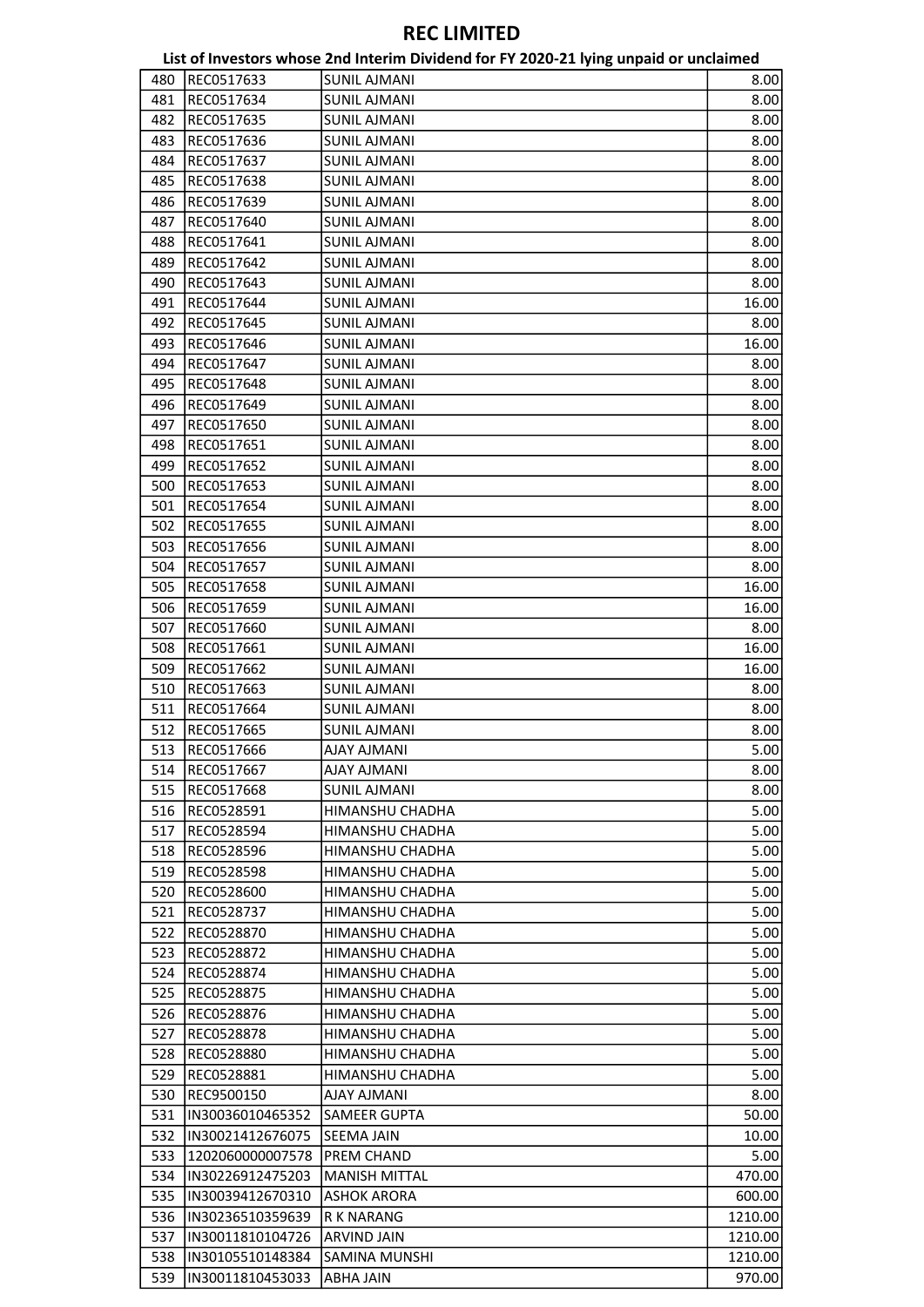|            |                  | List of Investors whose 2nd Interim Dividend for FY 2020-21 lying unpaid or unclaimed |              |
|------------|------------------|---------------------------------------------------------------------------------------|--------------|
| 540        | IN30133018635506 | <b>VIRENDAR KUMAR SAXENA</b>                                                          | 1119.00      |
| 541        | IN30177411349336 | <b>NIKHIL BHASIN</b>                                                                  | 600.00       |
| 542        | IN30189510183894 | <b>MANORANJAN SHARMA</b>                                                              | 600.00       |
| 543        | IN30133020516057 | <b>HARENDRA MAHTO</b>                                                                 | 600.00       |
| 544        | IN30020610204961 | <b>B LALITHA</b>                                                                      | 600.00       |
| 545        | IN30020610243390 | <b>GOPAL KRISHAN KHANNA</b>                                                           | 250.00       |
| 546        | IN30112716413984 | DR MOHINDER DEWAN                                                                     | 1210.00      |
| 547        | IN30323710033278 | MOHD ALAM                                                                             | 600.00       |
| 548        | IN30177415539140 | <b>SANDEEP GUPTA</b>                                                                  | 650.00       |
| 549        | IN30094010118706 | <b>GIAN KAUR</b>                                                                      | 600.00       |
| 550        | IN30011811190537 | CHANDRA LEKHA GOSWAMI                                                                 | 1210.00      |
| 551        | REC0522562       | <b>SANJEEV GUPTA</b>                                                                  | 5.00         |
| 552        | REC0527397       | <b>MANJU GUPTA</b>                                                                    | 5.00         |
| 553        | REC0527423       | <b>MANJU GUPTA</b>                                                                    | 10.00        |
| 554        | REC0527424       | <b>SUNITA GUPTA</b>                                                                   | 5.00         |
| 555        | REC0527425       | <b>MANJU GUPTA</b>                                                                    | 5.00         |
| 556        | REC0527426       | <b>SUNITA GUPTA</b>                                                                   | 5.00         |
| 557        | REC0527427       | <b>MANJU GUPTA</b>                                                                    | 5.00         |
| 558        | REC0527428       | <b>MANJU GUPTA</b>                                                                    | 5.00         |
| 559        | REC0527429       | <b>MANJU GUPTA</b>                                                                    | 5.00         |
| 560        | REC0527430       | <b>SUNITA GUPTA</b>                                                                   | 5.00         |
| 561        | REC0527431       | <b>MANJU GUPTA</b>                                                                    | 5.00         |
| 562        | REC0527432       | <b>MANJU GUPTA</b>                                                                    | 5.00         |
| 563        | REC0527433       | <b>MANJU GUPTA</b>                                                                    | 5.00         |
| 564        | REC0527434       | <b>MANJU GUPTA</b>                                                                    | 5.00         |
| 565        | REC0527435       | <b>MANJU GUPTA</b>                                                                    | 5.00         |
| 566        | REC0527436       | <b>MANJU GUPTA</b>                                                                    | 5.00         |
| 567        | REC0527437       | <b>MANJU GUPTA</b>                                                                    | 5.00         |
| 568        | REC0527446       | <b>SUNITA GUPTA</b>                                                                   | 5.00         |
| 569        | REC0527454       | <b>SUNITA GUPTA</b>                                                                   | 5.00         |
| 570        | REC0527457       | <b>SUNITA GUPTA</b>                                                                   | 5.00         |
| 571        | REC0527462       | <b>SUNITA GUPTA</b>                                                                   | 5.00         |
| 572        | REC0527478       | <b>JAI KISHAN GUPTA</b>                                                               | 5.00         |
| 573        | REC0529023       | <b>SUNITA GUPTA</b>                                                                   | 5.00         |
| 574        | REC0531253       | <b>KUSUM GUPTA</b>                                                                    | 5.00         |
| 575        | REC0531322       | ANJU GUPTA                                                                            | 5.00         |
| 576        | REC0531347       | ANJU GUPTA                                                                            | 5.00         |
|            |                  |                                                                                       |              |
| 577        | REC0531359       | ANJU GUPTA                                                                            | 5.00         |
| 578        | REC0531582       | <b>JAI KISHAN GUPTA</b><br><b>KUSUM GUPTA</b>                                         | 5.00         |
| 579        | REC0531839       |                                                                                       | 5.00         |
| 580        | REC0531904       | JAI KISHAN GUPTA                                                                      | 5.00         |
| 581        | REC0532450       | <b>MANJU GUPTA</b><br><b>MANJU GUPTA</b>                                              | 5.00         |
| 582        | REC0532522       |                                                                                       | 5.00         |
| 583<br>584 | REC0532523       | <b>MANJU GUPTA</b><br><b>MANJU GUPTA</b>                                              | 5.00<br>5.00 |
|            | REC0532524       |                                                                                       |              |
| 585        | REC0532525       | <b>MANJU GUPTA</b>                                                                    | 5.00         |
| 586        | REC0532526       | <b>MANJU GUPTA</b>                                                                    | 5.00         |
| 587        | REC0532527       | <b>MANJU GUPTA</b>                                                                    | 5.00         |
| 588        | REC0532528       | <b>MANJU GUPTA</b>                                                                    | 5.00         |
| 589        | REC0532529       | <b>MANJU GUPTA</b>                                                                    | 5.00         |
| 590        | REC0532530       | <b>MANJU GUPTA</b>                                                                    | 5.00         |
| 591        | REC0532531       | <b>MANJU GUPTA</b>                                                                    | 5.00         |
| 592        | REC0532532       | <b>MANJU GUPTA</b>                                                                    | 5.00         |
| 593        | REC0532533       | <b>MANJU GUPTA</b>                                                                    | 5.00         |
| 594        | REC0532534       | <b>MANJU GUPTA</b>                                                                    | 5.00         |
| 595        | REC0532543       | <b>CHANCHAL GUPTA</b>                                                                 | 5.00         |
| 596        | REC0532579       | <b>SANJEEV GUPTA</b>                                                                  | 5.00         |
| 597        | REC0532586       | SANJEEV GUPTA                                                                         | 5.00         |
| 598        | IN30143610636959 | <b>SURINDER PAL SINGH</b>                                                             | 600.00       |
| 599        | REC0513552       | <b>SUNIL PURI</b>                                                                     | 5.00         |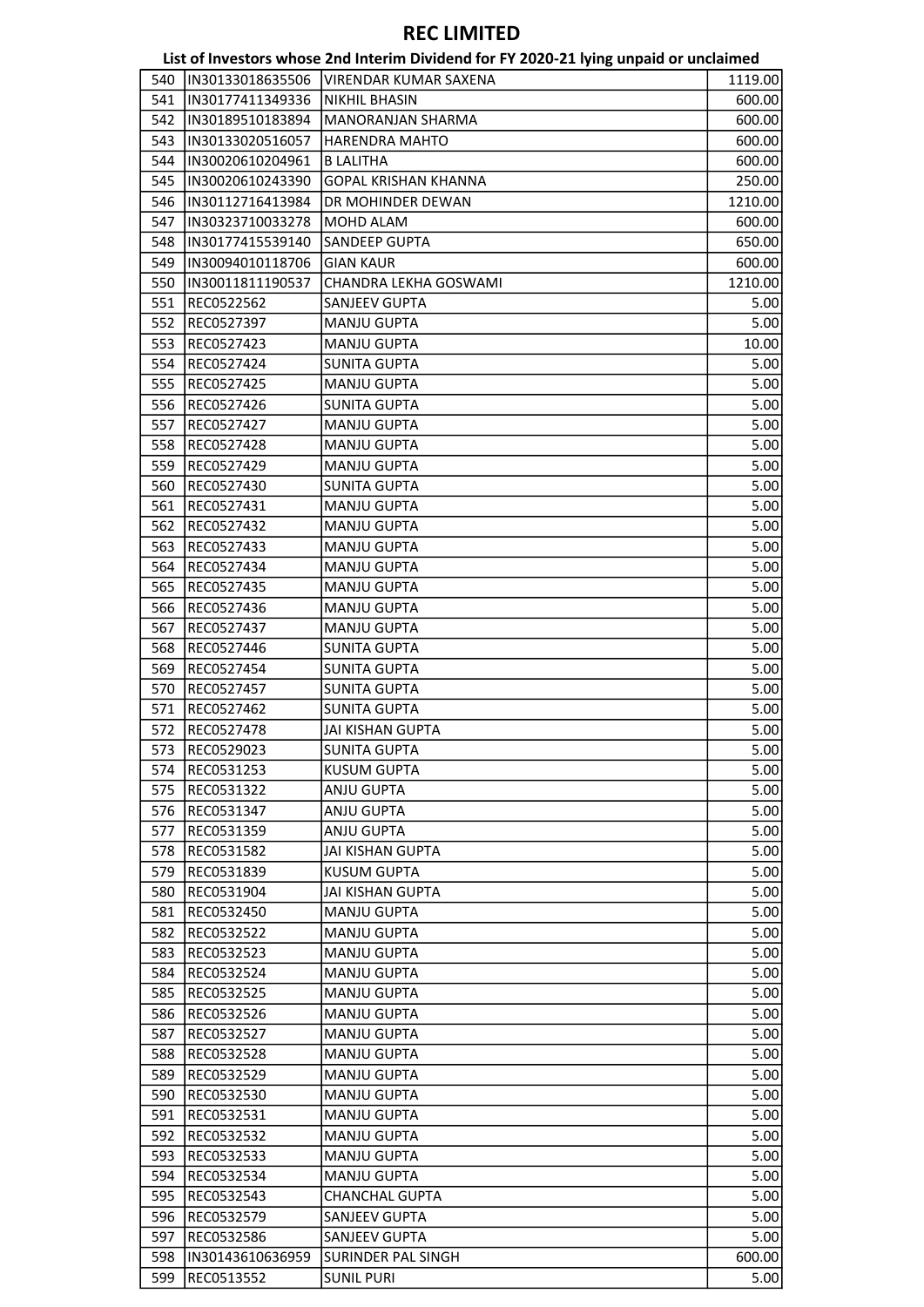|     |                  | List of Investors whose 2nd Interim Dividend for FY 2020-21 lying unpaid or unclaimed |         |
|-----|------------------|---------------------------------------------------------------------------------------|---------|
| 600 | IN30177410948713 | SATVIR SINGH TANWAR                                                                   | 600.00  |
| 601 | 1201910100662190 | <b>DAVENDER KUMAR</b>                                                                 | 600.00  |
| 602 | IN30011811076567 | <b>MUKTA JAIN</b>                                                                     | 10.00   |
| 603 | IN30051314757390 | <b>UMA ARORA</b>                                                                      | 600.00  |
| 604 | IN30195910065874 | RAJESH KUMAR JAIN                                                                     | 50.00   |
| 605 | IN30177410208911 | Gaurav Widhani                                                                        | 555.00  |
| 606 | IN30240410212149 | <b>ARUN SINGHVI</b>                                                                   | 600.00  |
| 607 | 1201910100053524 | <b>ADESH JAIN</b>                                                                     | 810.00  |
| 608 | REC0514215       | SARVJEET SINGH                                                                        | 5.00    |
| 609 | REC0514218       | <b>MANJIT SINGH</b>                                                                   | 5.00    |
| 610 | REC0514219       | SARVJEET SINGH                                                                        | 5.00    |
| 611 | REC0514220       | SARVJEET SINGH                                                                        | 10.00   |
| 612 | REC0514221       | SARVJEET SINGH                                                                        | 5.00    |
| 613 | REC0514222       | <b>MANJIT SINGH</b>                                                                   | 5.00    |
| 614 |                  |                                                                                       | 5.00    |
|     | REC0514223       | <b>MANJIT SINGH</b>                                                                   |         |
| 615 | REC0514224       | <b>MANJIT SINGH</b>                                                                   | 5.00    |
| 616 | REC0515026       | <b>MANJIT SINGH</b>                                                                   | 5.00    |
| 617 | REC0515027       | <b>MANJIT SINGH</b>                                                                   | 5.00    |
| 618 | REC0515028       | <b>MANJIT SINGH</b>                                                                   | 5.00    |
| 619 | REC0515030       | <b>DAVINDER KAUR</b>                                                                  | 5.00    |
| 620 | REC0515032       | <b>SARVJEET SINGH</b>                                                                 | 5.00    |
| 621 | REC0515033       | SARVJEET SINGH                                                                        | 5.00    |
| 622 | REC0515035       | <b>MANJIT SINGH</b>                                                                   | 5.00    |
| 623 | REC0515378       | DAVINDER KAUR                                                                         | 5.00    |
| 624 | REC0515379       | DAVINDER KAUR                                                                         | 10.00   |
| 625 | REC0515382       | SARVJEET SINGH                                                                        | 10.00   |
| 626 | REC0515383       | SARVJEET SINGH                                                                        | 10.00   |
| 627 | REC0515384       | <b>MANJIT SINGH</b>                                                                   | 5.00    |
| 628 | REC0515391       | SARVJEET SINGH                                                                        | 5.00    |
| 629 | REC0515405       | <b>MANJIT SINGH</b>                                                                   | 5.00    |
| 630 | REC0515406       | <b>MANJIT SINGH</b>                                                                   | 5.00    |
| 631 | REC0515407       | <b>MANJIT SINGH</b>                                                                   | 5.00    |
| 632 | REC0515408       | <b>DAVINDER KAUR</b>                                                                  | 5.00    |
| 633 | REC0515409       | DAVINDER KAUR                                                                         | 5.00    |
| 634 | REC0515410       | DAVINDER KAUR                                                                         | 5.00    |
| 635 | REC0515411       | SARVJEET SINGH                                                                        | 5.00    |
| 636 | REC0515412       | SARVJEET SINGH                                                                        | 5.00    |
| 637 | REC0515413       | SARVJEET SINGH                                                                        | 5.00    |
| 638 | REC0515414       | MANJIT SINGH                                                                          | 5.00    |
| 639 | REC0515416       | SARVJEET SINGH                                                                        | 5.00    |
| 640 | REC0515417       | SARVJEET SINGH                                                                        | 5.00    |
| 641 | REC0515418       | SARVJEET SINGH                                                                        | 5.00    |
| 642 | REC0515419       | SARVJEET SINGH                                                                        | 5.00    |
| 643 | REC0515420       | DAVINDER KAUR                                                                         | 5.00    |
| 644 | REC0515421       | DAVINDER KAUR                                                                         | 5.00    |
| 645 | REC0515422       | DAVINDER KAUR                                                                         | 5.00    |
| 646 | REC0515423       | DAVINDER KAUR                                                                         | 5.00    |
|     |                  |                                                                                       |         |
| 647 | REC0515424       | DAVINDER KAUR                                                                         | 5.00    |
| 648 | REC0527314       | SARVJEET SINGH                                                                        | 5.00    |
| 649 | REC0529373       | SATYENDRA KUMAR JAIN                                                                  | 5.00    |
| 650 | REC0529519       | SATYENDRA KUMAR JAIN                                                                  | 5.00    |
| 651 | REC0532025       | SATYENDRA KUMAR JAIN                                                                  | 25.00   |
| 652 | IN30020610306820 | NILESH GARG                                                                           | 1210.00 |
| 653 | IN30105510681048 | SONAL SANTOSH                                                                         | 600.00  |
| 654 | 1201910102209901 | SURENDRA KUMAR GUPTA                                                                  | 5.00    |
| 655 | IN30096610038670 | PRABHA SARIN                                                                          | 20.00   |
| 656 | IN30070810233393 | <b>KANTA GOSAIN</b>                                                                   | 480.00  |
| 657 | IN30007910316534 | LATA GUPTA                                                                            | 650.00  |
| 658 | IN30114310359222 | <b>ARCHANA VISHWADEEP</b>                                                             | 968.00  |
| 659 | IN30020610511323 | <b>SANJAY SAXENA</b>                                                                  | 1210.00 |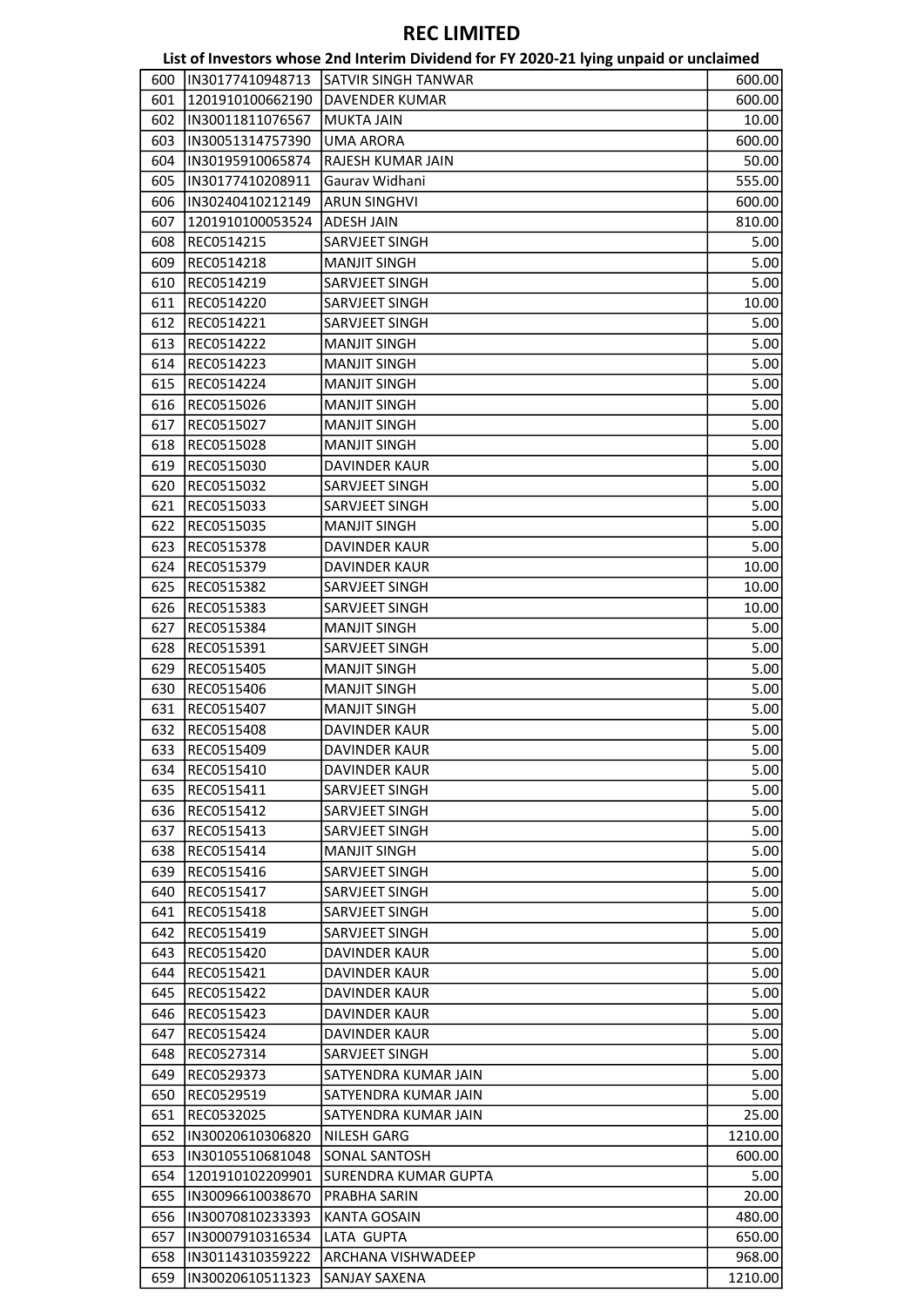|     |                                | List of Investors whose 2nd Interim Dividend for FY 2020-21 lying unpaid or unclaimed |         |
|-----|--------------------------------|---------------------------------------------------------------------------------------|---------|
| 660 | IN30020610511364 ANITA KAMTHAN |                                                                                       | 600.00  |
| 661 | IN30177411215711               | <b>RAVINDER SINGH SETHI</b>                                                           | 600.00  |
| 662 | 1201090002426893               | <b>HARVINDER SINGH</b>                                                                | 650.00  |
| 663 | IN30133017099228               | <b>MALTI SAXENA</b>                                                                   | 650.00  |
| 664 | REC9500058                     | <b>NIDHI KAUL</b>                                                                     | 8.00    |
| 665 | REC9500059                     | ANIRUDH KAUL                                                                          | 8.00    |
| 666 | REC9500175                     | <b>RAJEEV KUMAR</b>                                                                   | 10.00   |
| 667 | IN30078110000828               | SOM DEV KHURANA(WG CDR)                                                               | 810.00  |
| 668 | IN30007910354642               | ANIL SAWHNEY                                                                          | 810.00  |
| 669 | IN30114310538482               | <b>SUMIT ARORA</b>                                                                    | 1210.00 |
| 670 | REC0514049                     | POONAM GARG                                                                           | 10.00   |
| 671 | REC0521594                     | NARESH KUMAR GARG                                                                     | 5.00    |
| 672 | REC0521595                     | <b>RAHUL GARG</b>                                                                     | 5.00    |
| 673 | REC0521596                     | RAKESH KUMAR GARG                                                                     | 5.00    |
| 674 | REC0532303                     | POONAM GARG                                                                           | 15.00   |
| 675 | REC0532687                     | RAKESH KUMAR GARG                                                                     | 5.00    |
| 676 | REC0532688                     | RAHUL GARG                                                                            | 10.00   |
| 677 | REC0532689                     | <b>NARESH KUMAR GARG</b>                                                              | 10.00   |
| 678 | REC0532787                     | RAKESH KUMAR GARG                                                                     | 5.00    |
| 679 | IN30020610152846               | SURESH KUMAR AGGARWAL                                                                 | 75.00   |
| 680 | REC9500160                     | <b>JYOTI GAUR</b>                                                                     | 10.00   |
| 681 | IN30011810451243               | DUSHYANT KUMAR GAUR                                                                   | 600.00  |
| 682 | IN30011811372613               | ANUJ BEHL                                                                             | 500.00  |
| 683 | IN30177411872847               | <b>JITENDRA PRASAD</b>                                                                | 650.00  |
| 684 | REC0520310                     | YOGESH KUMAR                                                                          | 5.00    |
| 685 | REC0520311                     | YOGESH KUMAR                                                                          | 5.00    |
| 686 | REC0520312                     | YOGESH KUMAR                                                                          | 5.00    |
| 687 | REC0520313                     | <b>KANTA DEVI</b>                                                                     | 5.00    |
| 688 | REC0520314                     | YOGESH KUMAR                                                                          | 5.00    |
| 689 | REC0520315                     | YOGESH KUMAR                                                                          | 5.00    |
| 690 | REC0520316                     | LATIKA                                                                                | 5.00    |
| 691 | REC0521126                     | LATIKA                                                                                | 5.00    |
| 692 | REC0521128                     | YOGESH KUMAR                                                                          | 5.00    |
| 693 | REC0521130                     | YOGESH KUMAR                                                                          | 5.00    |
| 694 | REC0521131                     | LATIKA                                                                                | 5.00    |
| 695 | REC0521132                     | LATIKA                                                                                | 5.00    |
| 696 | REC0521133                     | KANTA DEVI                                                                            | 5.00    |
| 697 | REC0523884                     | <b>KANTA DEVI</b>                                                                     | 5.00    |
| 698 | REC0523886                     | KANTA DEVI                                                                            | 5.00    |
| 699 | REC0523887                     | LALIT KUMAR                                                                           | 5.00    |
| 700 | REC0523890                     | <b>KANTA DEVI</b>                                                                     | 5.00    |
| 701 | REC0523893                     | LATIKA                                                                                | 5.00    |
| 702 | REC0523895                     | LATIKA                                                                                | 5.00    |
| 703 | REC0523897                     | LATIKA                                                                                | 5.00    |
| 704 | REC0523899                     | <b>LALIT KUMAR</b>                                                                    | 5.00    |
| 705 | REC0523900                     | LATIKA                                                                                | 5.00    |
| 706 | REC0523901                     | LATIKA                                                                                | 5.00    |
| 707 | REC0523902                     | LATIKA                                                                                | 5.00    |
| 708 | REC0527858                     | <b>LALIT KUMAR</b>                                                                    | 5.00    |
| 709 | REC0532305                     | LATIKA                                                                                | 65.00   |
| 710 | REC0532306                     | LATIKA                                                                                | 35.00   |
| 711 | IN30167010053760               | <b>ANIL KUMAR KAPUR</b>                                                               | 1210.00 |
| 712 | IN30199110602225               | RENUKA SINGHAL                                                                        | 600.00  |
| 713 | IN30143610833839               | <b>MEENA DIXIT</b>                                                                    | 300.00  |
| 714 | IN30051315517387               | SINCHITA GUPTA                                                                        | 10.00   |
| 715 | REC9500212                     | SHAILENDRA GOEL                                                                       | 10.00   |
| 716 | REC9500215                     | SHAILENDRA GOEL AND SONS HUF                                                          | 18.00   |
| 717 | IN30226911303833               | <b>JAG MOHAN</b>                                                                      | 600.00  |
| 718 | IN30150810043813               | RAKESH KHANDELWAL                                                                     | 600.00  |
| 719 | IN30011810047757               | VED PARKASH KANDWAL                                                                   | 810.00  |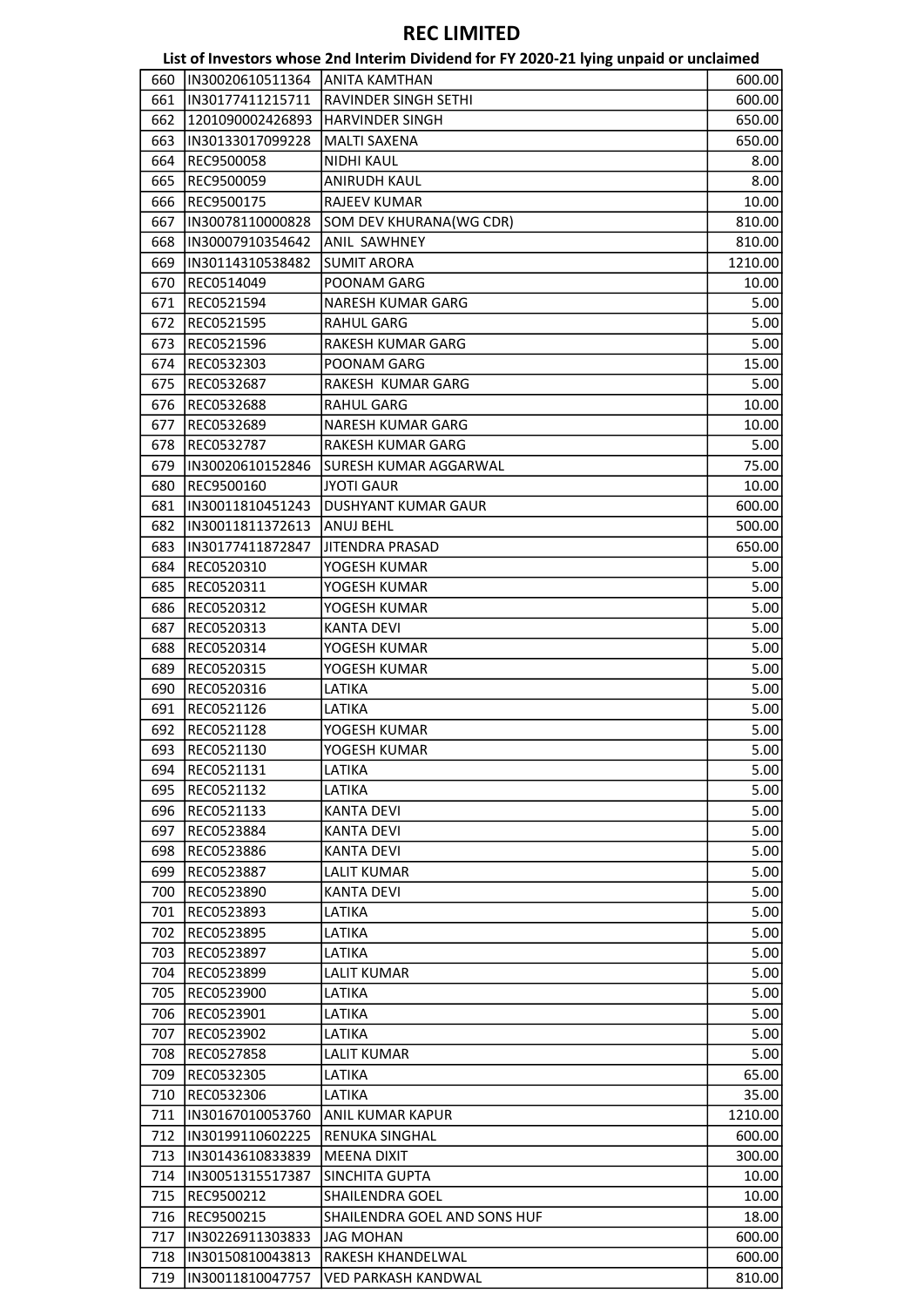|     |                  | List of Investors whose 2nd Interim Dividend for FY 2020-21 lying unpaid or unclaimed |         |
|-----|------------------|---------------------------------------------------------------------------------------|---------|
| 720 | IN30020610472139 | <b>DAIZY KAPUR GROVER</b>                                                             | 1000.00 |
| 721 | IN30236510537937 | <b>SEEMA GUPTA</b>                                                                    | 600.00  |
| 722 | IN30011811084160 | <b>PRATEEK BAJAJ</b>                                                                  | 1210.00 |
| 723 | IN30011811146774 | <b>DALIP KAPOOR</b>                                                                   | 1119.00 |
| 724 | 1202990005452238 | AMIT SHARMA                                                                           | 150.00  |
| 725 | IN30177412672901 | RAKESH KUMAR GOYAL                                                                    | 600.00  |
| 726 | IN30167010191849 | <b>ANAND SHARMA</b>                                                                   | 600.00  |
| 727 | REC0511242       | <b>ROHIT PUNIA</b>                                                                    | 4.00    |
| 728 | REC0512457       | PRAVEEN KUMAR JAIN                                                                    | 5.00    |
| 729 | REC0513513       | <b>ALKA JAIN</b>                                                                      | 5.00    |
| 730 | REC0531806       | VARNIKA JAIN                                                                          |         |
| 731 | REC0531807       | <b>GAURAV JAIN</b>                                                                    | 5.00    |
|     |                  |                                                                                       | 5.00    |
| 732 | REC0531808       | <b>SHWETA JAIN</b>                                                                    | 5.00    |
| 733 | REC0531809       | SUBHASH CHAND JAIN                                                                    | 5.00    |
| 734 | REC0531978       | <b>VISHAKHA JAIN</b>                                                                  | 5.00    |
| 735 | REC0531990       | PUSHPA JAIN                                                                           | 5.00    |
| 736 | REC0532102       | <b>KAVITA PUNIA</b>                                                                   | 4.00    |
| 737 | REC0532103       | <b>KAVITA PUNIA</b>                                                                   | 5.00    |
| 738 | REC9500241       | <b>ALKA JAIN</b>                                                                      | 5.00    |
| 739 | IN30088813289121 | RAMA KHANDELWAL                                                                       | 890.00  |
| 740 | IN30011810468123 | ANUJ AWASTHI                                                                          | 300.00  |
| 741 | REC9500060       | RAKESH KUMAR LAMBA                                                                    | 20.00   |
| 742 | REC9500061       | SEEMA LAMBA                                                                           | 20.00   |
| 743 | IN30186210094763 | <b>SONIA NARULA</b>                                                                   | 600.00  |
| 744 | 1203320001219429 | PAWAN KUMAR AGGARWAL                                                                  | 100.00  |
| 745 | IN30115113007809 | <b>SURINDER PAL SINGH</b>                                                             | 1210.00 |
| 746 | IN30287120467698 | Indu Tyagi                                                                            | 10.00   |
| 747 | REC0506815       | G S REEN                                                                              | 8.00    |
| 748 | REC0506830       | R S REEN                                                                              | 8.00    |
| 749 | REC0506831       | R S REEN                                                                              | 8.00    |
| 750 | REC0506832       | R S REEN                                                                              | 8.00    |
| 751 | REC0506870       | R S REEN                                                                              | 8.00    |
| 752 | REC0506872       | <b>NAVNEET KAUR REEN</b>                                                              | 8.00    |
| 753 | REC0506873       | R S REEN                                                                              | 8.00    |
| 754 | REC0506875       | R S REEN                                                                              | 8.00    |
| 755 | REC0506877       | R S REEN                                                                              | 8.00    |
| 756 | REC0506879       | R S REEN                                                                              | 8.00    |
| 757 | REC0506880       | R S REEN                                                                              | 8.00    |
| 758 | REC0506882       | R S REEN                                                                              | 8.00    |
| 759 | REC0506884       | R S REEN                                                                              | 8.00    |
| 760 | REC0506886       | R S REEN                                                                              | 8.00    |
| 761 | REC0506887       | R S REEN                                                                              | 8.00    |
|     |                  |                                                                                       |         |
| 762 | REC0506894       | <b>BHUPENDRA SINGH REEN</b>                                                           | 16.00   |
| 763 | REC0506898       | <b>BHUPENDRA SINGH REEN</b>                                                           | 24.00   |
| 764 | REC0506900       | <b>BHUPENDRA SINGH REEN</b>                                                           | 16.00   |
| 765 | REC0506913       | <b>R S REEN</b>                                                                       | 8.00    |
| 766 | REC0506914       | R S REEN                                                                              | 8.00    |
| 767 | REC0506915       | <b>R S REEN</b>                                                                       | 8.00    |
| 768 | REC0506916       | R S REEN                                                                              | 8.00    |
| 769 | REC0506917       | R S REEN                                                                              | 8.00    |
| 770 | REC0506918       | <b>R S REEN</b>                                                                       | 8.00    |
| 771 | REC0506919       | <b>R S REEN</b>                                                                       | 8.00    |
| 772 | REC0506920       | R S REEN                                                                              | 8.00    |
| 773 | REC0510558       | <b>BHUPENDRA SINGH REEN</b>                                                           | 8.00    |
| 774 | REC0510559       | <b>BHUPENDRA SINGH REEN</b>                                                           | 8.00    |
| 775 | REC0510560       | <b>NAVNEET KAUR REEN</b>                                                              | 8.00    |
| 776 | REC0510563       | <b>BHUPENDRA SINGH REEN</b>                                                           | 8.00    |
| 777 | REC0510566       | <b>BHUPENDRA SINGH REEN</b>                                                           | 8.00    |
| 778 | REC0511004       | <b>BHUPENDRA SINGH REEN</b>                                                           | 4.00    |
| 779 | REC0511007       | <b>BHUPENDRA SINGH REEN</b>                                                           | 4.00    |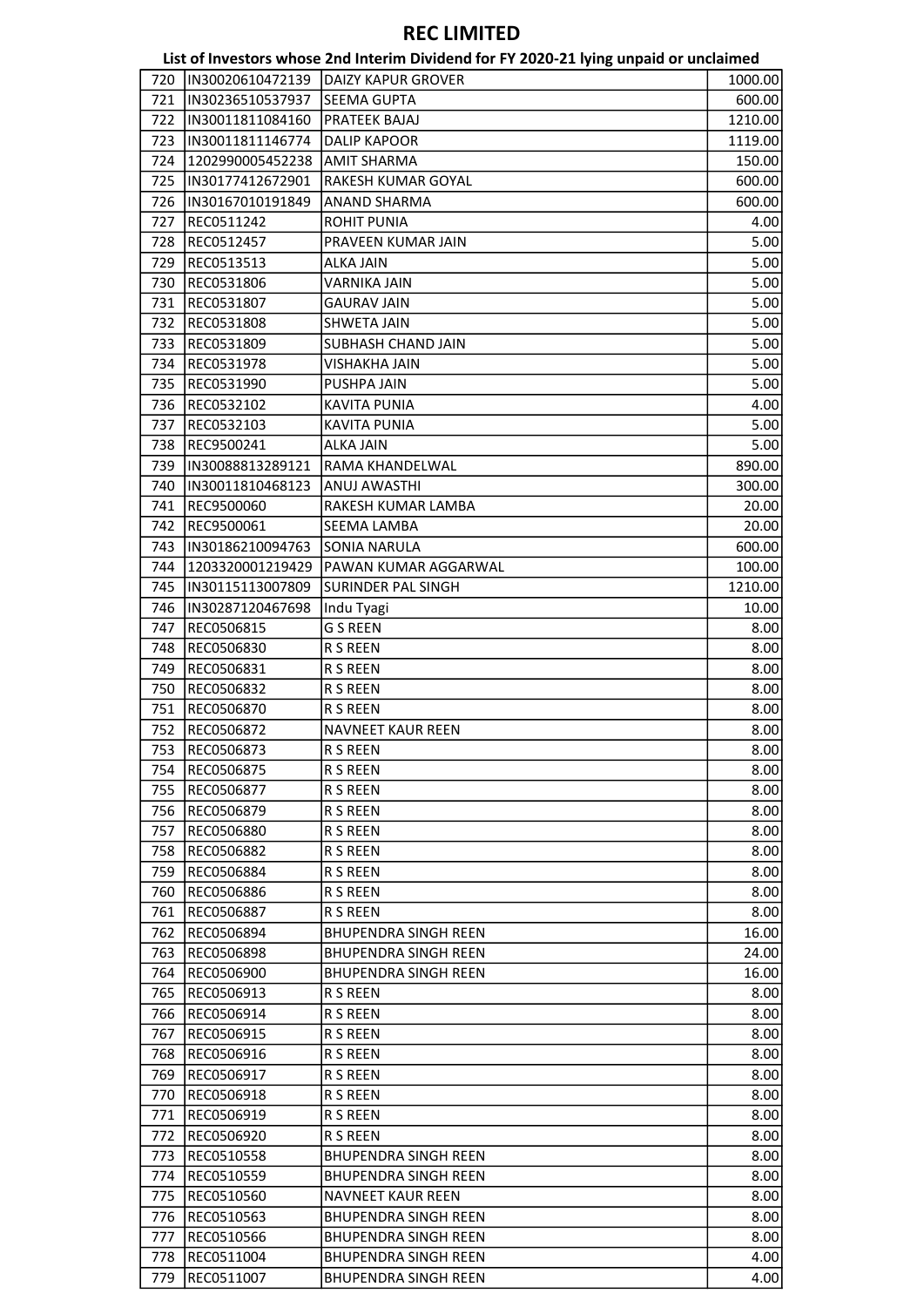|     |            | List of Investors whose 2nd Interim Dividend for FY 2020-21 lying unpaid or unclaimed |      |
|-----|------------|---------------------------------------------------------------------------------------|------|
| 780 | REC0511048 | <b>NAVNEET KAUR REEN</b>                                                              | 4.00 |
| 781 | REC0511049 | <b>NAVNEET KAUR REEN</b>                                                              | 4.00 |
| 782 | REC0511050 | <b>NAVNEET KAUR REEN</b>                                                              | 4.00 |
| 783 | REC0511051 | NAVNEET KAUR REEN                                                                     | 4.00 |
| 784 | REC0511052 | NAVNEET KAUR REEN                                                                     | 4.00 |
| 785 | REC0511053 | <b>NAVNEET KAUR REEN</b>                                                              | 4.00 |
| 786 | REC0511054 | <b>NAVNEET KAUR REEN</b>                                                              | 4.00 |
| 787 | REC0511055 | <b>NAVNEET KAUR REEN</b>                                                              | 4.00 |
| 788 | REC0511056 | <b>NAVNEET KAUR REEN</b>                                                              | 4.00 |
| 789 | REC0511057 | <b>NAVNEET KAUR REEN</b>                                                              | 4.00 |
| 790 | REC0511058 | <b>NAVNEET KAUR REEN</b>                                                              | 4.00 |
| 791 | REC0511059 | <b>BHUPENDRA SINGH REEN</b>                                                           | 4.00 |
| 792 | REC0511060 | <b>NAVNEET KAUR REEN</b>                                                              | 4.00 |
| 793 | REC0511061 | <b>NAVNEET KAUR REEN</b>                                                              | 4.00 |
| 794 | REC0511062 | <b>NAVNEET KAUR REEN</b>                                                              | 4.00 |
| 795 | REC0511063 | <b>NAVNEET KAUR REEN</b>                                                              | 4.00 |
| 796 | REC0511064 | <b>BHUPENDRA SINGH REEN</b>                                                           | 4.00 |
| 797 | REC0511065 | <b>NAVNEET KAUR REEN</b>                                                              | 4.00 |
| 798 | REC0511066 | <b>NAVNEET KAUR REEN</b>                                                              | 4.00 |
| 799 | REC0511067 | <b>NAVNEET KAUR REEN</b>                                                              | 4.00 |
| 800 | REC0511068 | <b>NAVNEET KAUR REEN</b>                                                              | 4.00 |
| 801 | REC0511069 | <b>NAVNEET KAUR REEN</b>                                                              | 4.00 |
| 802 | REC0511070 | <b>NAVNEET KAUR REEN</b>                                                              | 4.00 |
| 803 | REC0511071 | <b>NAVNEET KAUR REEN</b>                                                              | 4.00 |
| 804 | REC0511072 | <b>NAVNEET KAUR REEN</b>                                                              | 8.00 |
| 805 | REC0511073 | <b>NAVNEET KAUR REEN</b>                                                              | 8.00 |
| 806 | REC0511074 | NAVNEET KAUR REEN                                                                     | 4.00 |
| 807 | REC0511075 | <b>NAVNEET KAUR REEN</b>                                                              | 4.00 |
| 808 | REC0511076 | <b>NAVNEET KAUR REEN</b>                                                              | 4.00 |
| 809 | REC0511077 | <b>NAVNEET KAUR REEN</b>                                                              | 4.00 |
| 810 | REC0511078 | <b>NAVNEET KAUR REEN</b>                                                              | 4.00 |
| 811 | REC0511079 | <b>NAVNEET KAUR REEN</b>                                                              | 4.00 |
| 812 | REC0511080 | <b>NAVNEET KAUR REEN</b>                                                              | 8.00 |
| 813 | REC0511081 | <b>NAVNEET KAUR REEN</b>                                                              | 8.00 |
| 814 | REC0511082 | <b>NAVNEET KAUR REEN</b>                                                              | 8.00 |
| 815 | REC0511083 | <b>NAVNEET KAUR REEN</b>                                                              | 8.00 |
| 816 | REC0511084 | <b>NAVNEET KAUR REEN</b>                                                              | 8.00 |
| 817 | REC0511085 | NAVNEET KAUR REEN                                                                     | 4.00 |
| 818 | REC0511086 | <b>NAVNEET KAUR REEN</b>                                                              | 8.00 |
| 819 | REC0511087 | <b>NAVNEET KAUR REEN</b>                                                              | 4.00 |
| 820 | REC0511088 | <b>NAVNEET KAUR REEN</b>                                                              | 4.00 |
| 821 | REC0511089 | <b>NAVNEET KAUR REEN</b>                                                              | 4.00 |
| 822 | REC0511090 | <b>NAVNEET KAUR REEN</b>                                                              | 4.00 |
| 823 | REC0511091 | <b>NAVNEET KAUR REEN</b>                                                              | 4.00 |
| 824 | REC0511092 | <b>NAVNEET KAUR REEN</b>                                                              | 4.00 |
| 825 | REC0511093 | <b>NAVNEET KAUR REEN</b>                                                              | 4.00 |
| 826 | REC0511094 | <b>NAVNEET KAUR REEN</b>                                                              | 4.00 |
| 827 | REC0511095 | <b>NAVNEET KAUR REEN</b>                                                              | 4.00 |
| 828 | REC0511096 | NAVNEET KAUR REEN                                                                     | 8.00 |
| 829 | REC0511097 | <b>NAVNEET KAUR REEN</b>                                                              | 8.00 |
| 830 | REC0511098 | <b>NAVNEET KAUR REEN</b>                                                              | 8.00 |
| 831 | REC0511099 | <b>NAVNEET KAUR REEN</b>                                                              | 8.00 |
| 832 | REC0511105 | <b>BHUPENDRA SINGH REEN</b>                                                           | 8.00 |
| 833 | REC0511111 | <b>BHUPENDRA SINGH REEN</b>                                                           | 4.00 |
| 834 | REC0511162 | <b>BHUPENDRA SINGH REEN</b>                                                           | 4.00 |
| 835 | REC0511172 | <b>BHUPENDRA SINGH REEN</b>                                                           | 8.00 |
| 836 | REC0511179 | <b>BHUPENDRA SINGH REEN</b>                                                           | 8.00 |
| 837 | REC0511181 | <b>BHUPENDRA SINGH REEN</b>                                                           | 8.00 |
| 838 | REC0511935 | <b>NAVNEET KAUR REEN</b>                                                              | 8.00 |
| 839 | REC0511936 | <b>BHUPENDRA SINGH REEN</b>                                                           | 8.00 |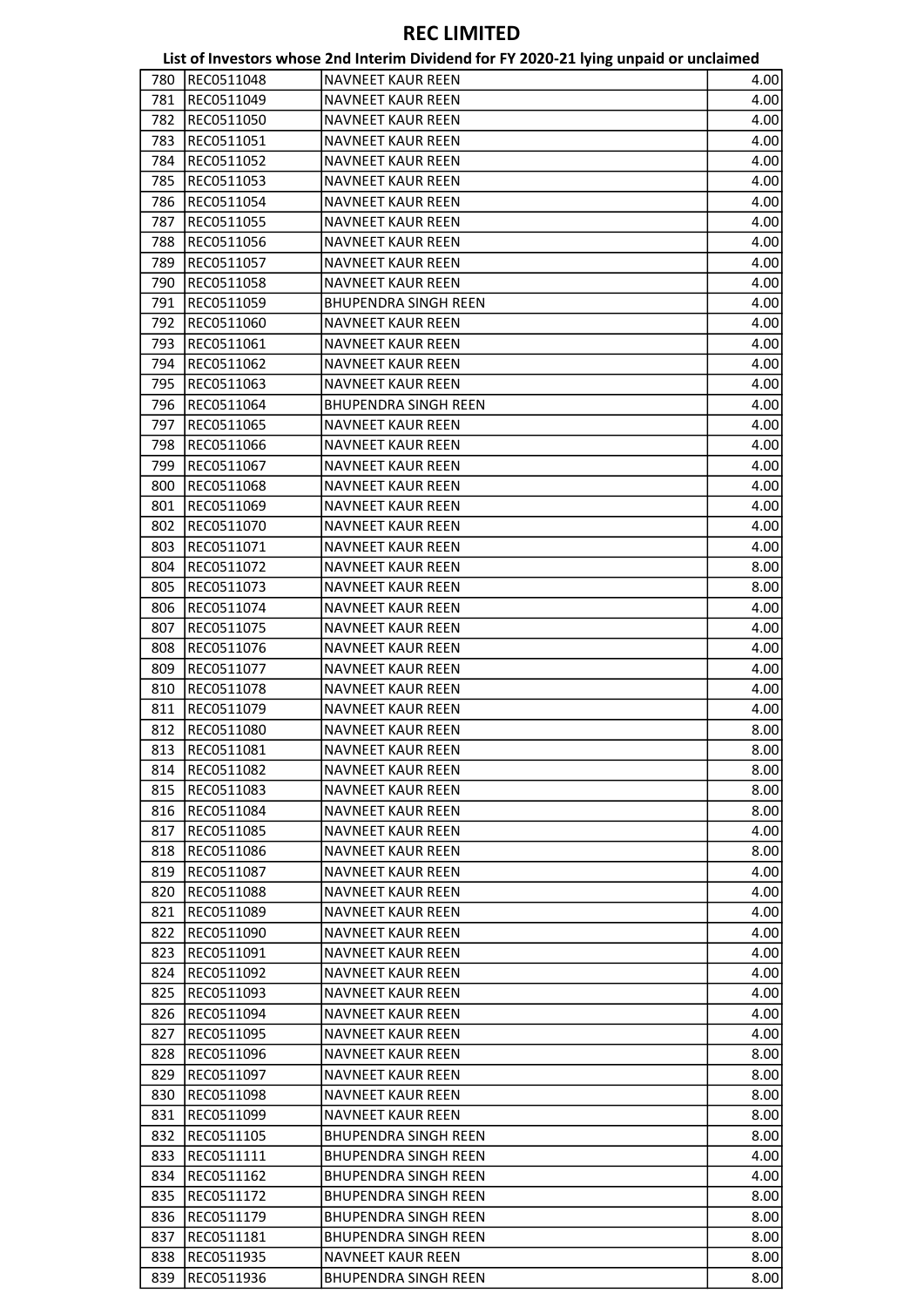|     |            | List of Investors whose 2nd Interim Dividend for FY 2020-21 lying unpaid or unclaimed |       |
|-----|------------|---------------------------------------------------------------------------------------|-------|
| 840 | REC0514050 | <b>SANJAY MADHOK</b>                                                                  | 10.00 |
| 841 | REC0514051 | RACHNA MADHOK                                                                         | 10.00 |
| 842 | REC0514052 | RACHNA MADHOK                                                                         | 10.00 |
| 843 | REC0520296 | <b>GAGANDEEP SINGH REEN</b>                                                           | 5.00  |
| 844 | REC0520499 | PALVEE MADAN                                                                          | 9.00  |
| 845 | REC0520550 | <b>BHUPENDRA SINGH REEN</b>                                                           | 9.00  |
| 846 | REC0520714 | <b>KULWANT KAUR</b>                                                                   | 5.00  |
| 847 | REC0520715 | <b>KULWANT KAUR</b>                                                                   | 5.00  |
| 848 | REC0520961 | <b>BHUPENDRA SINGH REEN</b>                                                           | 4.00  |
| 849 | REC0521094 | <b>AMARJIT SINGH</b>                                                                  | 5.00  |
| 850 | REC0521399 | <b>KULWANT KAUR</b>                                                                   | 5.00  |
| 851 | REC0522561 | RAMANDEEP SINGH                                                                       | 4.00  |
| 852 | REC0522566 | RAMANDEEP SINGH                                                                       | 4.00  |
| 853 | REC0522567 | RAMANDEEP SINGH                                                                       | 4.00  |
| 854 |            |                                                                                       | 4.00  |
|     | REC0522569 | RAMANDEEP SINGH                                                                       |       |
| 855 | REC0522571 | RAMANDEEP SINGH                                                                       | 4.00  |
| 856 | REC0522573 | RAMANDEEP SINGH                                                                       | 4.00  |
| 857 | REC0522574 | RAMANDEEP SINGH                                                                       | 4.00  |
| 858 | REC0522649 | <b>RAMANDEEP SINGH</b>                                                                | 4.00  |
| 859 | REC0522721 | RAMANDEEP SINGH                                                                       | 4.00  |
| 860 | REC0522966 | PALVEE MADAN                                                                          | 4.00  |
| 861 | REC0522967 | PALVEE MADAN                                                                          | 4.00  |
| 862 | REC0522968 | PALVEE MADAN                                                                          | 4.00  |
| 863 | REC0523004 | PALVEE MADAN                                                                          | 4.00  |
| 864 | REC0523063 | PALVEE MADAN                                                                          | 4.00  |
| 865 | REC0523875 | NIRANJAN SINGH                                                                        | 5.00  |
| 866 | REC0523876 | NIRANJAN SINGH                                                                        | 5.00  |
| 867 | REC0523877 | NIRANJAN SINGH                                                                        | 5.00  |
| 868 | REC0526525 | <b>NAVNEET KAUR REEN</b>                                                              | 4.00  |
| 869 | REC0531024 | PALVEE MADAN                                                                          | 4.00  |
| 870 | REC0531025 | PALVEE MADAN                                                                          | 4.00  |
| 871 | REC0531026 | PALVEE MADAN                                                                          | 4.00  |
| 872 | REC0531027 | <b>PALVEE MADAN</b>                                                                   | 4.00  |
| 873 | REC0531028 | PALVEE MADAN                                                                          | 4.00  |
| 874 | REC0531037 | PALVEE MADAN                                                                          | 4.00  |
| 875 | REC0531038 | PALVEE MADAN                                                                          | 4.00  |
| 876 | REC0531122 | PALVEE MADAN                                                                          | 4.00  |
| 877 | REC0532015 | SUBHASH CHANDER SALUJA                                                                | 16.00 |
| 878 | REC0532030 | SUBHASH CHANDER SALUJA                                                                | 4.00  |
| 879 | REC0532693 | PALVEE MADAN                                                                          | 4.00  |
| 880 | REC0532694 | PALVEE MADAN                                                                          | 9.00  |
| 881 | REC0532695 | PALVEE MADAN                                                                          | 4.00  |
| 882 | REC0532696 | PALVEE MADAN                                                                          | 4.00  |
| 883 | REC0532697 | PALVEE MADAN                                                                          | 4.00  |
| 884 | REC0532698 | PALVEE MADAN                                                                          | 4.00  |
| 885 | REC0532699 | PALVEE MADAN                                                                          | 4.00  |
| 886 | REC0532700 | PALVEE MADAN                                                                          | 4.00  |
| 887 | REC0532701 | PALVEE MADAN                                                                          | 4.00  |
| 888 |            |                                                                                       | 4.00  |
|     | REC0532702 | PALVEE MADAN<br>PALVEE MADAN                                                          | 4.00  |
| 889 | REC0532703 |                                                                                       |       |
| 890 | REC0532704 | PALVEE MADAN                                                                          | 4.00  |
| 891 | REC0532705 | PALVEE MADAN                                                                          | 4.00  |
| 892 | REC0532706 | PALVEE MADAN                                                                          | 4.00  |
| 893 | REC0532707 | PALVEE MADAN                                                                          | 4.00  |
| 894 | REC0532708 | PALVEE MADAN                                                                          | 4.00  |
| 895 | REC0532709 | PALVEE MADAN                                                                          | 4.00  |
| 896 | REC0532710 | <b>GAGANDEEP SINGH REEN</b>                                                           | 5.00  |
| 897 | REC0532711 | <b>BHUPENDRA SINGH REEN</b>                                                           | 4.00  |
| 898 | REC0532712 | <b>BHUPENDRA SINGH REEN</b>                                                           | 4.00  |
| 899 | REC0532713 | <b>BHUPENDRA SINGH REEN</b>                                                           | 4.00  |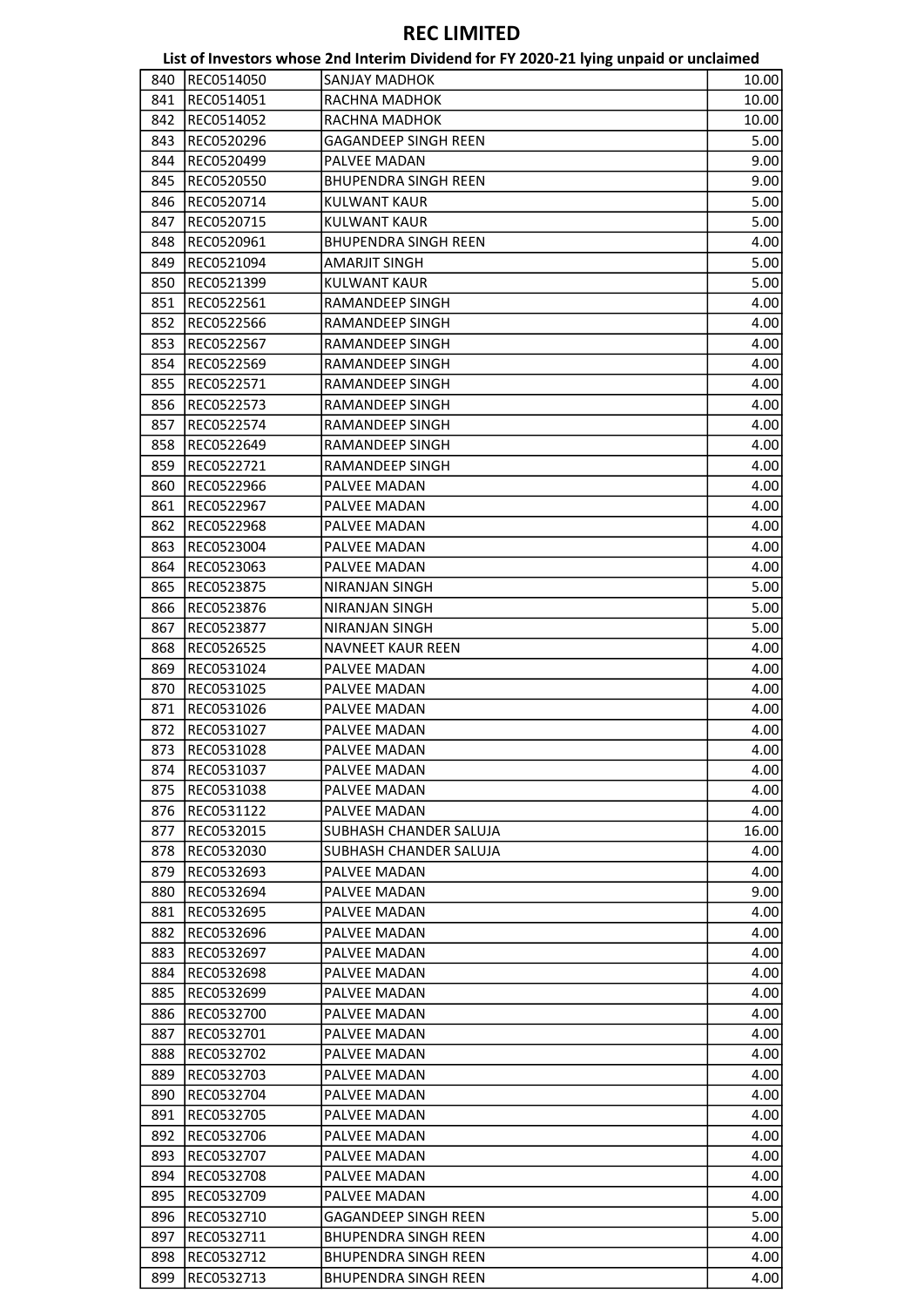|     |            | List of Investors whose 2nd Interim Dividend for FY 2020-21 lying unpaid or unclaimed |      |
|-----|------------|---------------------------------------------------------------------------------------|------|
| 900 | REC0532714 | <b>BHUPENDRA SINGH REEN</b>                                                           | 4.00 |
| 901 | REC0532715 | <b>BHUPENDRA SINGH REEN</b>                                                           | 4.00 |
| 902 | REC0532716 | <b>BHUPENDRA SINGH REEN</b>                                                           | 4.00 |
| 903 | REC0532717 | <b>BHUPENDRA SINGH REEN</b>                                                           | 4.00 |
| 904 | REC0532718 | PALVEE MADAN                                                                          | 4.00 |
| 905 | REC0532719 | PALVEE MADAN                                                                          | 9.00 |
| 906 | REC0532720 | PALVEE MADAN                                                                          | 4.00 |
| 907 | REC0532721 | PALVEE MADAN                                                                          | 4.00 |
| 908 | REC0532722 | PALVEE MADAN                                                                          | 4.00 |
| 909 | REC0532723 | PALVEE MADAN                                                                          | 4.00 |
| 910 | REC0532724 | PALVEE MADAN                                                                          | 4.00 |
| 911 | REC0532725 | PALVEE MADAN                                                                          | 4.00 |
| 912 | REC0532726 | PALVEE MADAN                                                                          |      |
|     |            |                                                                                       | 4.00 |
| 913 | REC0532727 | PALVEE MADAN                                                                          | 4.00 |
| 914 | REC0532728 | PALVEE MADAN                                                                          | 4.00 |
| 915 | REC0532729 | PALVEE MADAN                                                                          | 4.00 |
| 916 | REC0532730 | PALVEE MADAN                                                                          | 4.00 |
| 917 | REC0532731 | PALVEE MADAN                                                                          | 4.00 |
| 918 | REC0532732 | PALVEE MADAN                                                                          | 4.00 |
| 919 | REC0532733 | PALVEE MADAN                                                                          | 4.00 |
| 920 | REC0532734 | PALVEE MADAN                                                                          | 4.00 |
| 921 | REC0532735 | PALVEE MADAN                                                                          | 4.00 |
| 922 | REC0532736 | PALVEE MADAN                                                                          | 4.00 |
| 923 | REC0532737 | PALVEE MADAN                                                                          | 4.00 |
| 924 | REC0532738 | PALVEE MADAN                                                                          | 4.00 |
| 925 | REC0532739 | PALVEE MADAN                                                                          | 4.00 |
| 926 | REC0532740 | PALVEE MADAN                                                                          | 4.00 |
| 927 | REC0532741 | PALVEE MADAN                                                                          | 4.00 |
| 928 | REC0532742 | PALVEE MADAN                                                                          | 4.00 |
| 929 | REC0532743 | PALVEE MADAN                                                                          | 4.00 |
| 930 | REC0532744 | PALVEE MADAN                                                                          | 4.00 |
| 931 | REC0532745 | PALVEE MADAN                                                                          | 4.00 |
| 932 | REC0532746 | PALVEE MADAN                                                                          | 4.00 |
| 933 | REC0532747 | PALVEE MADAN                                                                          | 4.00 |
| 934 | REC0532748 | PALVEE MADAN                                                                          | 4.00 |
| 935 | REC0532749 | PALVEE MADAN                                                                          | 4.00 |
|     | REC0532750 | PALVEE MADAN                                                                          |      |
| 936 |            |                                                                                       | 4.00 |
| 937 | REC0532751 | PALVEE MADAN                                                                          | 4.00 |
| 938 | REC0532752 | PALVEE MADAN                                                                          | 4.00 |
| 939 | REC0532753 | PALVEE MADAN                                                                          | 4.00 |
| 940 | REC0532754 | PALVEE MADAN                                                                          | 4.00 |
| 941 | REC0532755 | PALVEE MADAN                                                                          | 4.00 |
| 942 | REC0532756 | <b>BHUPENDRA SINGH REEN</b>                                                           | 4.00 |
| 943 | REC0532763 | <b>BHUPENDRA SINGH REEN</b>                                                           | 4.00 |
| 944 | REC0532764 | <b>BHUPENDRA SINGH REEN</b>                                                           | 4.00 |
| 945 | REC0532765 | <b>BHUPENDRA SINGH REEN</b>                                                           | 4.00 |
| 946 | REC0532767 | <b>BHUPENDRA SINGH REEN</b>                                                           | 4.00 |
| 947 | REC0532768 | <b>BHUPENDRA SINGH REEN</b>                                                           | 4.00 |
| 948 | REC0532769 | <b>BHUPENDRA SINGH REEN</b>                                                           | 4.00 |
| 949 | REC0532770 | <b>BHUPENDRA SINGH REEN</b>                                                           | 4.00 |
| 950 | REC0532771 | <b>BHUPENDRA SINGH REEN</b>                                                           | 4.00 |
| 951 | REC0532772 | <b>BHUPENDRA SINGH REEN</b>                                                           | 4.00 |
| 952 | REC0532774 | BHUPENDRA SINGH REEN                                                                  | 4.00 |
| 953 | REC0532775 | <b>BHUPENDRA SINGH REEN</b>                                                           | 4.00 |
| 954 | REC0532776 | <b>BHUPENDRA SINGH REEN</b>                                                           | 4.00 |
| 955 | REC0532777 | <b>BHUPENDRA SINGH REEN</b>                                                           | 4.00 |
| 956 | REC0532778 | <b>BHUPENDRA SINGH REEN</b>                                                           | 4.00 |
| 957 | REC0532779 | <b>BHUPENDRA SINGH REEN</b>                                                           | 4.00 |
| 958 | REC0532780 | <b>BHUPENDRA SINGH REEN</b>                                                           | 4.00 |
|     |            |                                                                                       |      |
| 959 | REC0532781 | <b>BHUPENDRA SINGH REEN</b>                                                           | 4.00 |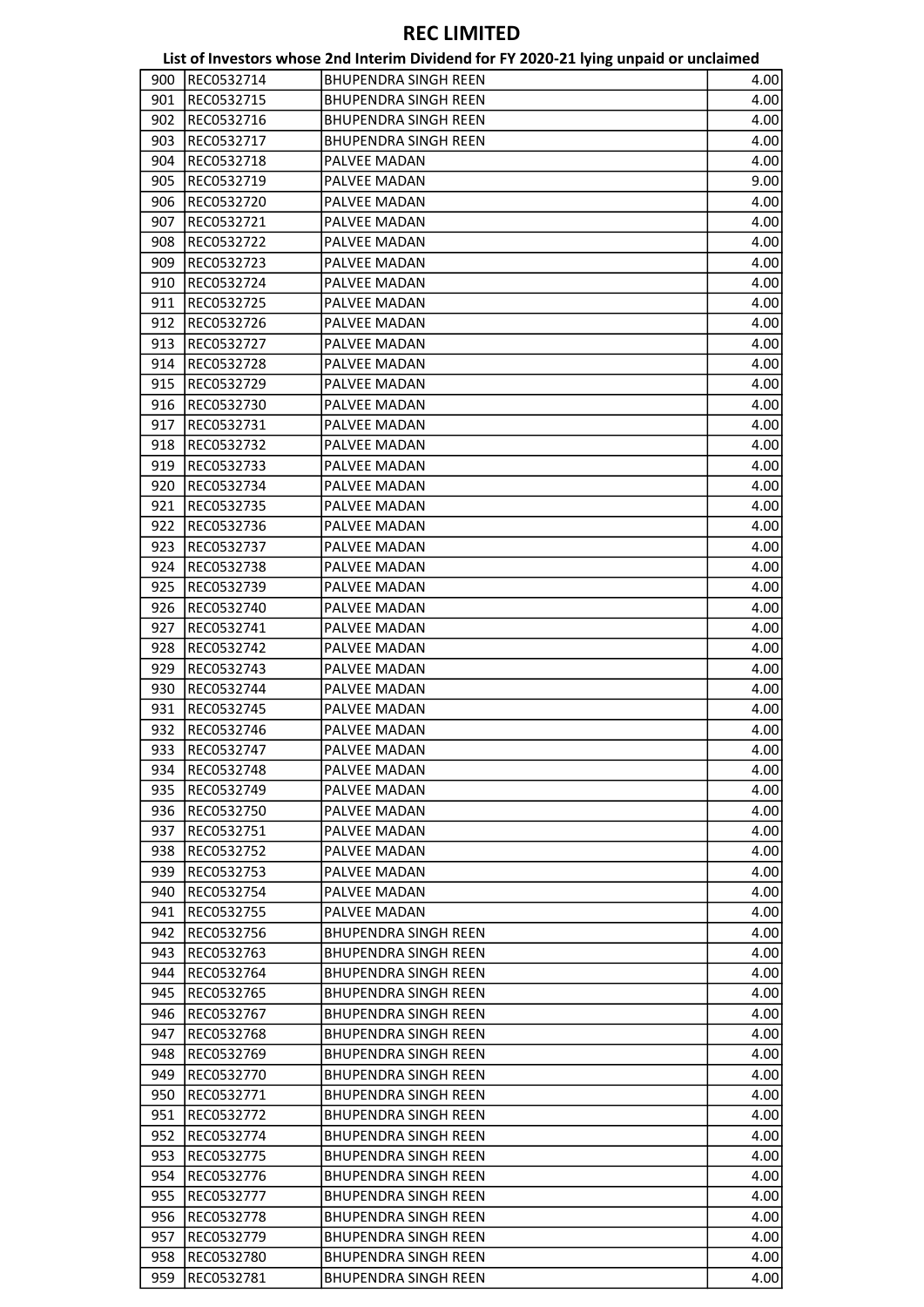| 960<br><b>BHUPENDRA SINGH REEN</b><br>REC0532782<br>4.00<br>961<br>REC0532783<br><b>BHUPENDRA SINGH REEN</b><br>4.00<br>962<br>REC0532784<br><b>BHUPENDRA SINGH REEN</b><br>4.00<br>963<br><b>BHUPENDRA SINGH REEN</b><br>4.00<br>REC0532785<br>964<br>4.00<br>REC0532786<br><b>BHUPENDRA SINGH REEN</b><br>965<br>REC532031<br>SUBHASH CHANDER SALUJA<br>4.00<br>966<br>REC9500166<br>SUSHILA KHANDELWAL<br>20.00<br>967<br>REC9500171<br>SUSHILA KHANDELWAL<br>20.00<br>968<br>IN30072410014394<br>NARENDER KUMAR TALWAR<br>600.00<br>969<br>75.00<br>IN30039415164879<br>KUMARESAN<br>970<br>REC9500157<br><b>AJAY AJMANI</b><br>8.00<br>IN30011810951335<br>971<br><b>RENU ARORA</b><br>600.00<br>972<br>IN30072410021112<br>PRIYANKA KAPOOR<br>1000.00<br>973<br>IN30105510530034<br>PUNEET GUPTA<br>1210.00<br>974<br>IN30044110767557<br><b>KANTA BANSAL</b><br>650.00<br>975<br>IN30039413330569<br>HARINDER PAL SINGH<br>600.00<br>IN30105510593747<br>NIRANJAN PRASAD SHARMA<br>976<br>1210.00<br>977<br>IN30009510253253<br>Vikram Singh Yadav<br>1210.00<br>978<br>IN30072410013514<br>RAWAIL KUMARI ANAND<br>5.00<br>979<br>IN30072410038958<br>SHIV CHANDER ANAND<br>10.00<br>980<br>IN30072410038966<br>ROSHAN LAL ANAND<br>10.00<br>981<br>IN30020610953552<br><b>LOKESH JAIN</b><br>1210.00<br>ARUN KUMAR BHATNAGAR<br>982<br>IN30223611796344<br>60.00<br>983<br>KAWAL JEET SINGH<br>1203200000008797<br>600.00<br>984<br>1203200000008803<br><b>HARJEET SINGH</b><br>600.00<br>985<br>IN30177412527152<br><b>KIRAN JAIN</b><br>1210.00<br>986<br>IN30177412701138<br>ANITA JAIN<br>600.00<br>987<br>IN30177412819944<br><b>NIRMAL JAIN</b><br>555.00<br>988<br>IN30051315646467<br><b>TARUN SAWHNEY</b><br>650.00<br>989<br>IN30112716136474<br><b>DEVI SINGH</b><br>600.00<br>990<br>IN30299410042659<br><b>MONIKA JAIN</b><br>730.00<br>991<br>IN30211310069393<br>SUNIL KUMAR MURGAI<br>1000.00<br>992<br>IN30020610887395<br><b>DEEPTI MEHRA</b><br>600.00<br>993<br>IN30011811168563<br>RAMANJIT SINGH<br>600.00<br>994<br>IN30339920008773<br><b>ASHA GUPTA</b><br>500.00<br>REC0513071<br>995<br>SACHIN GARG<br>5.00<br>996<br><b>AMITA GARG</b><br>REC0513072<br>5.00<br>997<br>REC0513074<br><b>AMITA GARG</b><br>5.00<br>REC0513075<br>998<br>SACHIN GARG<br>5.00<br>999<br>REC0513076<br><b>SACHIN GARG</b><br>5.00<br>1000<br>REC0513081<br>SACHIN GARG<br>5.00<br>1001 REC0513082<br>SACHIN GARG<br>5.00<br><b>SACHIN GARG</b><br>1002<br>REC0513087<br>5.00<br>1003<br>REC0513098<br>AMITA GARG<br>2.00<br>1004 REC0523016<br><b>RAJESH GARG</b><br>5.00<br>1005 REC0523017<br><b>RAJESH GARG</b><br>1006 1201910100545427<br><b>RAJ TALWAR</b><br>10.00<br>1007  IN30167010017604<br><b>DIPTI VYAS</b><br>600.00<br>1008  IN30167010029987<br><b>KALA VYAS</b><br>600.00<br>1009 1203320015233288<br>RAMASWAMY GOPALAN<br>500.00<br>1010  IN30051315530098<br>SARITA SHARMA<br>650.00<br>1011  IN30112716204278<br><b>DR.RAJU GUPTA</b><br>600.00<br>1012  IN30072410013993<br>DEEPAK RAI CHAUDHARY<br>600.00<br>1013 IIN30014210079136<br>SEEMA NAYYAR<br>600.00<br>1014  IN30020610744089<br>KANTI PRASAD AGARWAL<br>730.00<br>1015  IN30020610744097<br>MADHU AGARWAL<br>730.00<br>1016 1201640000089835<br><b>RAN SINGH</b><br>100.00<br>1017   1201860000238603<br><b>AKASH JAIN HUF</b><br>1119.00<br>1018 1201910100610215<br><b>GAUTAM VOHRA</b><br>1019<br>1202990005213173<br>INDERJEET SINGH ARNEJA |  | List of Investors whose 2nd Interim Dividend for FY 2020-21 lying unpaid or unclaimed |        |
|--------------------------------------------------------------------------------------------------------------------------------------------------------------------------------------------------------------------------------------------------------------------------------------------------------------------------------------------------------------------------------------------------------------------------------------------------------------------------------------------------------------------------------------------------------------------------------------------------------------------------------------------------------------------------------------------------------------------------------------------------------------------------------------------------------------------------------------------------------------------------------------------------------------------------------------------------------------------------------------------------------------------------------------------------------------------------------------------------------------------------------------------------------------------------------------------------------------------------------------------------------------------------------------------------------------------------------------------------------------------------------------------------------------------------------------------------------------------------------------------------------------------------------------------------------------------------------------------------------------------------------------------------------------------------------------------------------------------------------------------------------------------------------------------------------------------------------------------------------------------------------------------------------------------------------------------------------------------------------------------------------------------------------------------------------------------------------------------------------------------------------------------------------------------------------------------------------------------------------------------------------------------------------------------------------------------------------------------------------------------------------------------------------------------------------------------------------------------------------------------------------------------------------------------------------------------------------------------------------------------------------------------------------------------------------------------------------------------------------------------------------------------------------------------------------------------------------------------------------------------------------------------------------------------------------------------------------------------------------------------------------------------------------------------------------------------------------------------------------------------------------------------------------------------------------------------------------------------------------------------------------------------------------------------------------------------------------------------------------------------------------------------------------------------------------------------------|--|---------------------------------------------------------------------------------------|--------|
|                                                                                                                                                                                                                                                                                                                                                                                                                                                                                                                                                                                                                                                                                                                                                                                                                                                                                                                                                                                                                                                                                                                                                                                                                                                                                                                                                                                                                                                                                                                                                                                                                                                                                                                                                                                                                                                                                                                                                                                                                                                                                                                                                                                                                                                                                                                                                                                                                                                                                                                                                                                                                                                                                                                                                                                                                                                                                                                                                                                                                                                                                                                                                                                                                                                                                                                                                                                                                                                  |  |                                                                                       |        |
|                                                                                                                                                                                                                                                                                                                                                                                                                                                                                                                                                                                                                                                                                                                                                                                                                                                                                                                                                                                                                                                                                                                                                                                                                                                                                                                                                                                                                                                                                                                                                                                                                                                                                                                                                                                                                                                                                                                                                                                                                                                                                                                                                                                                                                                                                                                                                                                                                                                                                                                                                                                                                                                                                                                                                                                                                                                                                                                                                                                                                                                                                                                                                                                                                                                                                                                                                                                                                                                  |  |                                                                                       |        |
|                                                                                                                                                                                                                                                                                                                                                                                                                                                                                                                                                                                                                                                                                                                                                                                                                                                                                                                                                                                                                                                                                                                                                                                                                                                                                                                                                                                                                                                                                                                                                                                                                                                                                                                                                                                                                                                                                                                                                                                                                                                                                                                                                                                                                                                                                                                                                                                                                                                                                                                                                                                                                                                                                                                                                                                                                                                                                                                                                                                                                                                                                                                                                                                                                                                                                                                                                                                                                                                  |  |                                                                                       |        |
|                                                                                                                                                                                                                                                                                                                                                                                                                                                                                                                                                                                                                                                                                                                                                                                                                                                                                                                                                                                                                                                                                                                                                                                                                                                                                                                                                                                                                                                                                                                                                                                                                                                                                                                                                                                                                                                                                                                                                                                                                                                                                                                                                                                                                                                                                                                                                                                                                                                                                                                                                                                                                                                                                                                                                                                                                                                                                                                                                                                                                                                                                                                                                                                                                                                                                                                                                                                                                                                  |  |                                                                                       |        |
|                                                                                                                                                                                                                                                                                                                                                                                                                                                                                                                                                                                                                                                                                                                                                                                                                                                                                                                                                                                                                                                                                                                                                                                                                                                                                                                                                                                                                                                                                                                                                                                                                                                                                                                                                                                                                                                                                                                                                                                                                                                                                                                                                                                                                                                                                                                                                                                                                                                                                                                                                                                                                                                                                                                                                                                                                                                                                                                                                                                                                                                                                                                                                                                                                                                                                                                                                                                                                                                  |  |                                                                                       |        |
|                                                                                                                                                                                                                                                                                                                                                                                                                                                                                                                                                                                                                                                                                                                                                                                                                                                                                                                                                                                                                                                                                                                                                                                                                                                                                                                                                                                                                                                                                                                                                                                                                                                                                                                                                                                                                                                                                                                                                                                                                                                                                                                                                                                                                                                                                                                                                                                                                                                                                                                                                                                                                                                                                                                                                                                                                                                                                                                                                                                                                                                                                                                                                                                                                                                                                                                                                                                                                                                  |  |                                                                                       |        |
|                                                                                                                                                                                                                                                                                                                                                                                                                                                                                                                                                                                                                                                                                                                                                                                                                                                                                                                                                                                                                                                                                                                                                                                                                                                                                                                                                                                                                                                                                                                                                                                                                                                                                                                                                                                                                                                                                                                                                                                                                                                                                                                                                                                                                                                                                                                                                                                                                                                                                                                                                                                                                                                                                                                                                                                                                                                                                                                                                                                                                                                                                                                                                                                                                                                                                                                                                                                                                                                  |  |                                                                                       |        |
|                                                                                                                                                                                                                                                                                                                                                                                                                                                                                                                                                                                                                                                                                                                                                                                                                                                                                                                                                                                                                                                                                                                                                                                                                                                                                                                                                                                                                                                                                                                                                                                                                                                                                                                                                                                                                                                                                                                                                                                                                                                                                                                                                                                                                                                                                                                                                                                                                                                                                                                                                                                                                                                                                                                                                                                                                                                                                                                                                                                                                                                                                                                                                                                                                                                                                                                                                                                                                                                  |  |                                                                                       |        |
|                                                                                                                                                                                                                                                                                                                                                                                                                                                                                                                                                                                                                                                                                                                                                                                                                                                                                                                                                                                                                                                                                                                                                                                                                                                                                                                                                                                                                                                                                                                                                                                                                                                                                                                                                                                                                                                                                                                                                                                                                                                                                                                                                                                                                                                                                                                                                                                                                                                                                                                                                                                                                                                                                                                                                                                                                                                                                                                                                                                                                                                                                                                                                                                                                                                                                                                                                                                                                                                  |  |                                                                                       |        |
|                                                                                                                                                                                                                                                                                                                                                                                                                                                                                                                                                                                                                                                                                                                                                                                                                                                                                                                                                                                                                                                                                                                                                                                                                                                                                                                                                                                                                                                                                                                                                                                                                                                                                                                                                                                                                                                                                                                                                                                                                                                                                                                                                                                                                                                                                                                                                                                                                                                                                                                                                                                                                                                                                                                                                                                                                                                                                                                                                                                                                                                                                                                                                                                                                                                                                                                                                                                                                                                  |  |                                                                                       |        |
|                                                                                                                                                                                                                                                                                                                                                                                                                                                                                                                                                                                                                                                                                                                                                                                                                                                                                                                                                                                                                                                                                                                                                                                                                                                                                                                                                                                                                                                                                                                                                                                                                                                                                                                                                                                                                                                                                                                                                                                                                                                                                                                                                                                                                                                                                                                                                                                                                                                                                                                                                                                                                                                                                                                                                                                                                                                                                                                                                                                                                                                                                                                                                                                                                                                                                                                                                                                                                                                  |  |                                                                                       |        |
|                                                                                                                                                                                                                                                                                                                                                                                                                                                                                                                                                                                                                                                                                                                                                                                                                                                                                                                                                                                                                                                                                                                                                                                                                                                                                                                                                                                                                                                                                                                                                                                                                                                                                                                                                                                                                                                                                                                                                                                                                                                                                                                                                                                                                                                                                                                                                                                                                                                                                                                                                                                                                                                                                                                                                                                                                                                                                                                                                                                                                                                                                                                                                                                                                                                                                                                                                                                                                                                  |  |                                                                                       |        |
|                                                                                                                                                                                                                                                                                                                                                                                                                                                                                                                                                                                                                                                                                                                                                                                                                                                                                                                                                                                                                                                                                                                                                                                                                                                                                                                                                                                                                                                                                                                                                                                                                                                                                                                                                                                                                                                                                                                                                                                                                                                                                                                                                                                                                                                                                                                                                                                                                                                                                                                                                                                                                                                                                                                                                                                                                                                                                                                                                                                                                                                                                                                                                                                                                                                                                                                                                                                                                                                  |  |                                                                                       |        |
|                                                                                                                                                                                                                                                                                                                                                                                                                                                                                                                                                                                                                                                                                                                                                                                                                                                                                                                                                                                                                                                                                                                                                                                                                                                                                                                                                                                                                                                                                                                                                                                                                                                                                                                                                                                                                                                                                                                                                                                                                                                                                                                                                                                                                                                                                                                                                                                                                                                                                                                                                                                                                                                                                                                                                                                                                                                                                                                                                                                                                                                                                                                                                                                                                                                                                                                                                                                                                                                  |  |                                                                                       |        |
|                                                                                                                                                                                                                                                                                                                                                                                                                                                                                                                                                                                                                                                                                                                                                                                                                                                                                                                                                                                                                                                                                                                                                                                                                                                                                                                                                                                                                                                                                                                                                                                                                                                                                                                                                                                                                                                                                                                                                                                                                                                                                                                                                                                                                                                                                                                                                                                                                                                                                                                                                                                                                                                                                                                                                                                                                                                                                                                                                                                                                                                                                                                                                                                                                                                                                                                                                                                                                                                  |  |                                                                                       |        |
|                                                                                                                                                                                                                                                                                                                                                                                                                                                                                                                                                                                                                                                                                                                                                                                                                                                                                                                                                                                                                                                                                                                                                                                                                                                                                                                                                                                                                                                                                                                                                                                                                                                                                                                                                                                                                                                                                                                                                                                                                                                                                                                                                                                                                                                                                                                                                                                                                                                                                                                                                                                                                                                                                                                                                                                                                                                                                                                                                                                                                                                                                                                                                                                                                                                                                                                                                                                                                                                  |  |                                                                                       |        |
|                                                                                                                                                                                                                                                                                                                                                                                                                                                                                                                                                                                                                                                                                                                                                                                                                                                                                                                                                                                                                                                                                                                                                                                                                                                                                                                                                                                                                                                                                                                                                                                                                                                                                                                                                                                                                                                                                                                                                                                                                                                                                                                                                                                                                                                                                                                                                                                                                                                                                                                                                                                                                                                                                                                                                                                                                                                                                                                                                                                                                                                                                                                                                                                                                                                                                                                                                                                                                                                  |  |                                                                                       |        |
|                                                                                                                                                                                                                                                                                                                                                                                                                                                                                                                                                                                                                                                                                                                                                                                                                                                                                                                                                                                                                                                                                                                                                                                                                                                                                                                                                                                                                                                                                                                                                                                                                                                                                                                                                                                                                                                                                                                                                                                                                                                                                                                                                                                                                                                                                                                                                                                                                                                                                                                                                                                                                                                                                                                                                                                                                                                                                                                                                                                                                                                                                                                                                                                                                                                                                                                                                                                                                                                  |  |                                                                                       |        |
|                                                                                                                                                                                                                                                                                                                                                                                                                                                                                                                                                                                                                                                                                                                                                                                                                                                                                                                                                                                                                                                                                                                                                                                                                                                                                                                                                                                                                                                                                                                                                                                                                                                                                                                                                                                                                                                                                                                                                                                                                                                                                                                                                                                                                                                                                                                                                                                                                                                                                                                                                                                                                                                                                                                                                                                                                                                                                                                                                                                                                                                                                                                                                                                                                                                                                                                                                                                                                                                  |  |                                                                                       |        |
|                                                                                                                                                                                                                                                                                                                                                                                                                                                                                                                                                                                                                                                                                                                                                                                                                                                                                                                                                                                                                                                                                                                                                                                                                                                                                                                                                                                                                                                                                                                                                                                                                                                                                                                                                                                                                                                                                                                                                                                                                                                                                                                                                                                                                                                                                                                                                                                                                                                                                                                                                                                                                                                                                                                                                                                                                                                                                                                                                                                                                                                                                                                                                                                                                                                                                                                                                                                                                                                  |  |                                                                                       |        |
|                                                                                                                                                                                                                                                                                                                                                                                                                                                                                                                                                                                                                                                                                                                                                                                                                                                                                                                                                                                                                                                                                                                                                                                                                                                                                                                                                                                                                                                                                                                                                                                                                                                                                                                                                                                                                                                                                                                                                                                                                                                                                                                                                                                                                                                                                                                                                                                                                                                                                                                                                                                                                                                                                                                                                                                                                                                                                                                                                                                                                                                                                                                                                                                                                                                                                                                                                                                                                                                  |  |                                                                                       |        |
|                                                                                                                                                                                                                                                                                                                                                                                                                                                                                                                                                                                                                                                                                                                                                                                                                                                                                                                                                                                                                                                                                                                                                                                                                                                                                                                                                                                                                                                                                                                                                                                                                                                                                                                                                                                                                                                                                                                                                                                                                                                                                                                                                                                                                                                                                                                                                                                                                                                                                                                                                                                                                                                                                                                                                                                                                                                                                                                                                                                                                                                                                                                                                                                                                                                                                                                                                                                                                                                  |  |                                                                                       |        |
|                                                                                                                                                                                                                                                                                                                                                                                                                                                                                                                                                                                                                                                                                                                                                                                                                                                                                                                                                                                                                                                                                                                                                                                                                                                                                                                                                                                                                                                                                                                                                                                                                                                                                                                                                                                                                                                                                                                                                                                                                                                                                                                                                                                                                                                                                                                                                                                                                                                                                                                                                                                                                                                                                                                                                                                                                                                                                                                                                                                                                                                                                                                                                                                                                                                                                                                                                                                                                                                  |  |                                                                                       |        |
|                                                                                                                                                                                                                                                                                                                                                                                                                                                                                                                                                                                                                                                                                                                                                                                                                                                                                                                                                                                                                                                                                                                                                                                                                                                                                                                                                                                                                                                                                                                                                                                                                                                                                                                                                                                                                                                                                                                                                                                                                                                                                                                                                                                                                                                                                                                                                                                                                                                                                                                                                                                                                                                                                                                                                                                                                                                                                                                                                                                                                                                                                                                                                                                                                                                                                                                                                                                                                                                  |  |                                                                                       |        |
|                                                                                                                                                                                                                                                                                                                                                                                                                                                                                                                                                                                                                                                                                                                                                                                                                                                                                                                                                                                                                                                                                                                                                                                                                                                                                                                                                                                                                                                                                                                                                                                                                                                                                                                                                                                                                                                                                                                                                                                                                                                                                                                                                                                                                                                                                                                                                                                                                                                                                                                                                                                                                                                                                                                                                                                                                                                                                                                                                                                                                                                                                                                                                                                                                                                                                                                                                                                                                                                  |  |                                                                                       |        |
|                                                                                                                                                                                                                                                                                                                                                                                                                                                                                                                                                                                                                                                                                                                                                                                                                                                                                                                                                                                                                                                                                                                                                                                                                                                                                                                                                                                                                                                                                                                                                                                                                                                                                                                                                                                                                                                                                                                                                                                                                                                                                                                                                                                                                                                                                                                                                                                                                                                                                                                                                                                                                                                                                                                                                                                                                                                                                                                                                                                                                                                                                                                                                                                                                                                                                                                                                                                                                                                  |  |                                                                                       |        |
|                                                                                                                                                                                                                                                                                                                                                                                                                                                                                                                                                                                                                                                                                                                                                                                                                                                                                                                                                                                                                                                                                                                                                                                                                                                                                                                                                                                                                                                                                                                                                                                                                                                                                                                                                                                                                                                                                                                                                                                                                                                                                                                                                                                                                                                                                                                                                                                                                                                                                                                                                                                                                                                                                                                                                                                                                                                                                                                                                                                                                                                                                                                                                                                                                                                                                                                                                                                                                                                  |  |                                                                                       |        |
|                                                                                                                                                                                                                                                                                                                                                                                                                                                                                                                                                                                                                                                                                                                                                                                                                                                                                                                                                                                                                                                                                                                                                                                                                                                                                                                                                                                                                                                                                                                                                                                                                                                                                                                                                                                                                                                                                                                                                                                                                                                                                                                                                                                                                                                                                                                                                                                                                                                                                                                                                                                                                                                                                                                                                                                                                                                                                                                                                                                                                                                                                                                                                                                                                                                                                                                                                                                                                                                  |  |                                                                                       |        |
|                                                                                                                                                                                                                                                                                                                                                                                                                                                                                                                                                                                                                                                                                                                                                                                                                                                                                                                                                                                                                                                                                                                                                                                                                                                                                                                                                                                                                                                                                                                                                                                                                                                                                                                                                                                                                                                                                                                                                                                                                                                                                                                                                                                                                                                                                                                                                                                                                                                                                                                                                                                                                                                                                                                                                                                                                                                                                                                                                                                                                                                                                                                                                                                                                                                                                                                                                                                                                                                  |  |                                                                                       |        |
|                                                                                                                                                                                                                                                                                                                                                                                                                                                                                                                                                                                                                                                                                                                                                                                                                                                                                                                                                                                                                                                                                                                                                                                                                                                                                                                                                                                                                                                                                                                                                                                                                                                                                                                                                                                                                                                                                                                                                                                                                                                                                                                                                                                                                                                                                                                                                                                                                                                                                                                                                                                                                                                                                                                                                                                                                                                                                                                                                                                                                                                                                                                                                                                                                                                                                                                                                                                                                                                  |  |                                                                                       |        |
|                                                                                                                                                                                                                                                                                                                                                                                                                                                                                                                                                                                                                                                                                                                                                                                                                                                                                                                                                                                                                                                                                                                                                                                                                                                                                                                                                                                                                                                                                                                                                                                                                                                                                                                                                                                                                                                                                                                                                                                                                                                                                                                                                                                                                                                                                                                                                                                                                                                                                                                                                                                                                                                                                                                                                                                                                                                                                                                                                                                                                                                                                                                                                                                                                                                                                                                                                                                                                                                  |  |                                                                                       |        |
|                                                                                                                                                                                                                                                                                                                                                                                                                                                                                                                                                                                                                                                                                                                                                                                                                                                                                                                                                                                                                                                                                                                                                                                                                                                                                                                                                                                                                                                                                                                                                                                                                                                                                                                                                                                                                                                                                                                                                                                                                                                                                                                                                                                                                                                                                                                                                                                                                                                                                                                                                                                                                                                                                                                                                                                                                                                                                                                                                                                                                                                                                                                                                                                                                                                                                                                                                                                                                                                  |  |                                                                                       |        |
|                                                                                                                                                                                                                                                                                                                                                                                                                                                                                                                                                                                                                                                                                                                                                                                                                                                                                                                                                                                                                                                                                                                                                                                                                                                                                                                                                                                                                                                                                                                                                                                                                                                                                                                                                                                                                                                                                                                                                                                                                                                                                                                                                                                                                                                                                                                                                                                                                                                                                                                                                                                                                                                                                                                                                                                                                                                                                                                                                                                                                                                                                                                                                                                                                                                                                                                                                                                                                                                  |  |                                                                                       |        |
|                                                                                                                                                                                                                                                                                                                                                                                                                                                                                                                                                                                                                                                                                                                                                                                                                                                                                                                                                                                                                                                                                                                                                                                                                                                                                                                                                                                                                                                                                                                                                                                                                                                                                                                                                                                                                                                                                                                                                                                                                                                                                                                                                                                                                                                                                                                                                                                                                                                                                                                                                                                                                                                                                                                                                                                                                                                                                                                                                                                                                                                                                                                                                                                                                                                                                                                                                                                                                                                  |  |                                                                                       |        |
|                                                                                                                                                                                                                                                                                                                                                                                                                                                                                                                                                                                                                                                                                                                                                                                                                                                                                                                                                                                                                                                                                                                                                                                                                                                                                                                                                                                                                                                                                                                                                                                                                                                                                                                                                                                                                                                                                                                                                                                                                                                                                                                                                                                                                                                                                                                                                                                                                                                                                                                                                                                                                                                                                                                                                                                                                                                                                                                                                                                                                                                                                                                                                                                                                                                                                                                                                                                                                                                  |  |                                                                                       |        |
|                                                                                                                                                                                                                                                                                                                                                                                                                                                                                                                                                                                                                                                                                                                                                                                                                                                                                                                                                                                                                                                                                                                                                                                                                                                                                                                                                                                                                                                                                                                                                                                                                                                                                                                                                                                                                                                                                                                                                                                                                                                                                                                                                                                                                                                                                                                                                                                                                                                                                                                                                                                                                                                                                                                                                                                                                                                                                                                                                                                                                                                                                                                                                                                                                                                                                                                                                                                                                                                  |  |                                                                                       |        |
|                                                                                                                                                                                                                                                                                                                                                                                                                                                                                                                                                                                                                                                                                                                                                                                                                                                                                                                                                                                                                                                                                                                                                                                                                                                                                                                                                                                                                                                                                                                                                                                                                                                                                                                                                                                                                                                                                                                                                                                                                                                                                                                                                                                                                                                                                                                                                                                                                                                                                                                                                                                                                                                                                                                                                                                                                                                                                                                                                                                                                                                                                                                                                                                                                                                                                                                                                                                                                                                  |  |                                                                                       |        |
|                                                                                                                                                                                                                                                                                                                                                                                                                                                                                                                                                                                                                                                                                                                                                                                                                                                                                                                                                                                                                                                                                                                                                                                                                                                                                                                                                                                                                                                                                                                                                                                                                                                                                                                                                                                                                                                                                                                                                                                                                                                                                                                                                                                                                                                                                                                                                                                                                                                                                                                                                                                                                                                                                                                                                                                                                                                                                                                                                                                                                                                                                                                                                                                                                                                                                                                                                                                                                                                  |  |                                                                                       |        |
|                                                                                                                                                                                                                                                                                                                                                                                                                                                                                                                                                                                                                                                                                                                                                                                                                                                                                                                                                                                                                                                                                                                                                                                                                                                                                                                                                                                                                                                                                                                                                                                                                                                                                                                                                                                                                                                                                                                                                                                                                                                                                                                                                                                                                                                                                                                                                                                                                                                                                                                                                                                                                                                                                                                                                                                                                                                                                                                                                                                                                                                                                                                                                                                                                                                                                                                                                                                                                                                  |  |                                                                                       |        |
|                                                                                                                                                                                                                                                                                                                                                                                                                                                                                                                                                                                                                                                                                                                                                                                                                                                                                                                                                                                                                                                                                                                                                                                                                                                                                                                                                                                                                                                                                                                                                                                                                                                                                                                                                                                                                                                                                                                                                                                                                                                                                                                                                                                                                                                                                                                                                                                                                                                                                                                                                                                                                                                                                                                                                                                                                                                                                                                                                                                                                                                                                                                                                                                                                                                                                                                                                                                                                                                  |  |                                                                                       |        |
|                                                                                                                                                                                                                                                                                                                                                                                                                                                                                                                                                                                                                                                                                                                                                                                                                                                                                                                                                                                                                                                                                                                                                                                                                                                                                                                                                                                                                                                                                                                                                                                                                                                                                                                                                                                                                                                                                                                                                                                                                                                                                                                                                                                                                                                                                                                                                                                                                                                                                                                                                                                                                                                                                                                                                                                                                                                                                                                                                                                                                                                                                                                                                                                                                                                                                                                                                                                                                                                  |  |                                                                                       |        |
|                                                                                                                                                                                                                                                                                                                                                                                                                                                                                                                                                                                                                                                                                                                                                                                                                                                                                                                                                                                                                                                                                                                                                                                                                                                                                                                                                                                                                                                                                                                                                                                                                                                                                                                                                                                                                                                                                                                                                                                                                                                                                                                                                                                                                                                                                                                                                                                                                                                                                                                                                                                                                                                                                                                                                                                                                                                                                                                                                                                                                                                                                                                                                                                                                                                                                                                                                                                                                                                  |  |                                                                                       |        |
|                                                                                                                                                                                                                                                                                                                                                                                                                                                                                                                                                                                                                                                                                                                                                                                                                                                                                                                                                                                                                                                                                                                                                                                                                                                                                                                                                                                                                                                                                                                                                                                                                                                                                                                                                                                                                                                                                                                                                                                                                                                                                                                                                                                                                                                                                                                                                                                                                                                                                                                                                                                                                                                                                                                                                                                                                                                                                                                                                                                                                                                                                                                                                                                                                                                                                                                                                                                                                                                  |  |                                                                                       |        |
|                                                                                                                                                                                                                                                                                                                                                                                                                                                                                                                                                                                                                                                                                                                                                                                                                                                                                                                                                                                                                                                                                                                                                                                                                                                                                                                                                                                                                                                                                                                                                                                                                                                                                                                                                                                                                                                                                                                                                                                                                                                                                                                                                                                                                                                                                                                                                                                                                                                                                                                                                                                                                                                                                                                                                                                                                                                                                                                                                                                                                                                                                                                                                                                                                                                                                                                                                                                                                                                  |  |                                                                                       |        |
|                                                                                                                                                                                                                                                                                                                                                                                                                                                                                                                                                                                                                                                                                                                                                                                                                                                                                                                                                                                                                                                                                                                                                                                                                                                                                                                                                                                                                                                                                                                                                                                                                                                                                                                                                                                                                                                                                                                                                                                                                                                                                                                                                                                                                                                                                                                                                                                                                                                                                                                                                                                                                                                                                                                                                                                                                                                                                                                                                                                                                                                                                                                                                                                                                                                                                                                                                                                                                                                  |  |                                                                                       |        |
|                                                                                                                                                                                                                                                                                                                                                                                                                                                                                                                                                                                                                                                                                                                                                                                                                                                                                                                                                                                                                                                                                                                                                                                                                                                                                                                                                                                                                                                                                                                                                                                                                                                                                                                                                                                                                                                                                                                                                                                                                                                                                                                                                                                                                                                                                                                                                                                                                                                                                                                                                                                                                                                                                                                                                                                                                                                                                                                                                                                                                                                                                                                                                                                                                                                                                                                                                                                                                                                  |  |                                                                                       | $5.00$ |
|                                                                                                                                                                                                                                                                                                                                                                                                                                                                                                                                                                                                                                                                                                                                                                                                                                                                                                                                                                                                                                                                                                                                                                                                                                                                                                                                                                                                                                                                                                                                                                                                                                                                                                                                                                                                                                                                                                                                                                                                                                                                                                                                                                                                                                                                                                                                                                                                                                                                                                                                                                                                                                                                                                                                                                                                                                                                                                                                                                                                                                                                                                                                                                                                                                                                                                                                                                                                                                                  |  |                                                                                       |        |
|                                                                                                                                                                                                                                                                                                                                                                                                                                                                                                                                                                                                                                                                                                                                                                                                                                                                                                                                                                                                                                                                                                                                                                                                                                                                                                                                                                                                                                                                                                                                                                                                                                                                                                                                                                                                                                                                                                                                                                                                                                                                                                                                                                                                                                                                                                                                                                                                                                                                                                                                                                                                                                                                                                                                                                                                                                                                                                                                                                                                                                                                                                                                                                                                                                                                                                                                                                                                                                                  |  |                                                                                       |        |
|                                                                                                                                                                                                                                                                                                                                                                                                                                                                                                                                                                                                                                                                                                                                                                                                                                                                                                                                                                                                                                                                                                                                                                                                                                                                                                                                                                                                                                                                                                                                                                                                                                                                                                                                                                                                                                                                                                                                                                                                                                                                                                                                                                                                                                                                                                                                                                                                                                                                                                                                                                                                                                                                                                                                                                                                                                                                                                                                                                                                                                                                                                                                                                                                                                                                                                                                                                                                                                                  |  |                                                                                       |        |
|                                                                                                                                                                                                                                                                                                                                                                                                                                                                                                                                                                                                                                                                                                                                                                                                                                                                                                                                                                                                                                                                                                                                                                                                                                                                                                                                                                                                                                                                                                                                                                                                                                                                                                                                                                                                                                                                                                                                                                                                                                                                                                                                                                                                                                                                                                                                                                                                                                                                                                                                                                                                                                                                                                                                                                                                                                                                                                                                                                                                                                                                                                                                                                                                                                                                                                                                                                                                                                                  |  |                                                                                       |        |
|                                                                                                                                                                                                                                                                                                                                                                                                                                                                                                                                                                                                                                                                                                                                                                                                                                                                                                                                                                                                                                                                                                                                                                                                                                                                                                                                                                                                                                                                                                                                                                                                                                                                                                                                                                                                                                                                                                                                                                                                                                                                                                                                                                                                                                                                                                                                                                                                                                                                                                                                                                                                                                                                                                                                                                                                                                                                                                                                                                                                                                                                                                                                                                                                                                                                                                                                                                                                                                                  |  |                                                                                       |        |
|                                                                                                                                                                                                                                                                                                                                                                                                                                                                                                                                                                                                                                                                                                                                                                                                                                                                                                                                                                                                                                                                                                                                                                                                                                                                                                                                                                                                                                                                                                                                                                                                                                                                                                                                                                                                                                                                                                                                                                                                                                                                                                                                                                                                                                                                                                                                                                                                                                                                                                                                                                                                                                                                                                                                                                                                                                                                                                                                                                                                                                                                                                                                                                                                                                                                                                                                                                                                                                                  |  |                                                                                       |        |
|                                                                                                                                                                                                                                                                                                                                                                                                                                                                                                                                                                                                                                                                                                                                                                                                                                                                                                                                                                                                                                                                                                                                                                                                                                                                                                                                                                                                                                                                                                                                                                                                                                                                                                                                                                                                                                                                                                                                                                                                                                                                                                                                                                                                                                                                                                                                                                                                                                                                                                                                                                                                                                                                                                                                                                                                                                                                                                                                                                                                                                                                                                                                                                                                                                                                                                                                                                                                                                                  |  |                                                                                       |        |
|                                                                                                                                                                                                                                                                                                                                                                                                                                                                                                                                                                                                                                                                                                                                                                                                                                                                                                                                                                                                                                                                                                                                                                                                                                                                                                                                                                                                                                                                                                                                                                                                                                                                                                                                                                                                                                                                                                                                                                                                                                                                                                                                                                                                                                                                                                                                                                                                                                                                                                                                                                                                                                                                                                                                                                                                                                                                                                                                                                                                                                                                                                                                                                                                                                                                                                                                                                                                                                                  |  |                                                                                       |        |
|                                                                                                                                                                                                                                                                                                                                                                                                                                                                                                                                                                                                                                                                                                                                                                                                                                                                                                                                                                                                                                                                                                                                                                                                                                                                                                                                                                                                                                                                                                                                                                                                                                                                                                                                                                                                                                                                                                                                                                                                                                                                                                                                                                                                                                                                                                                                                                                                                                                                                                                                                                                                                                                                                                                                                                                                                                                                                                                                                                                                                                                                                                                                                                                                                                                                                                                                                                                                                                                  |  |                                                                                       |        |
|                                                                                                                                                                                                                                                                                                                                                                                                                                                                                                                                                                                                                                                                                                                                                                                                                                                                                                                                                                                                                                                                                                                                                                                                                                                                                                                                                                                                                                                                                                                                                                                                                                                                                                                                                                                                                                                                                                                                                                                                                                                                                                                                                                                                                                                                                                                                                                                                                                                                                                                                                                                                                                                                                                                                                                                                                                                                                                                                                                                                                                                                                                                                                                                                                                                                                                                                                                                                                                                  |  |                                                                                       |        |
|                                                                                                                                                                                                                                                                                                                                                                                                                                                                                                                                                                                                                                                                                                                                                                                                                                                                                                                                                                                                                                                                                                                                                                                                                                                                                                                                                                                                                                                                                                                                                                                                                                                                                                                                                                                                                                                                                                                                                                                                                                                                                                                                                                                                                                                                                                                                                                                                                                                                                                                                                                                                                                                                                                                                                                                                                                                                                                                                                                                                                                                                                                                                                                                                                                                                                                                                                                                                                                                  |  |                                                                                       |        |
|                                                                                                                                                                                                                                                                                                                                                                                                                                                                                                                                                                                                                                                                                                                                                                                                                                                                                                                                                                                                                                                                                                                                                                                                                                                                                                                                                                                                                                                                                                                                                                                                                                                                                                                                                                                                                                                                                                                                                                                                                                                                                                                                                                                                                                                                                                                                                                                                                                                                                                                                                                                                                                                                                                                                                                                                                                                                                                                                                                                                                                                                                                                                                                                                                                                                                                                                                                                                                                                  |  |                                                                                       |        |
|                                                                                                                                                                                                                                                                                                                                                                                                                                                                                                                                                                                                                                                                                                                                                                                                                                                                                                                                                                                                                                                                                                                                                                                                                                                                                                                                                                                                                                                                                                                                                                                                                                                                                                                                                                                                                                                                                                                                                                                                                                                                                                                                                                                                                                                                                                                                                                                                                                                                                                                                                                                                                                                                                                                                                                                                                                                                                                                                                                                                                                                                                                                                                                                                                                                                                                                                                                                                                                                  |  |                                                                                       | 600.00 |
|                                                                                                                                                                                                                                                                                                                                                                                                                                                                                                                                                                                                                                                                                                                                                                                                                                                                                                                                                                                                                                                                                                                                                                                                                                                                                                                                                                                                                                                                                                                                                                                                                                                                                                                                                                                                                                                                                                                                                                                                                                                                                                                                                                                                                                                                                                                                                                                                                                                                                                                                                                                                                                                                                                                                                                                                                                                                                                                                                                                                                                                                                                                                                                                                                                                                                                                                                                                                                                                  |  |                                                                                       | 203.00 |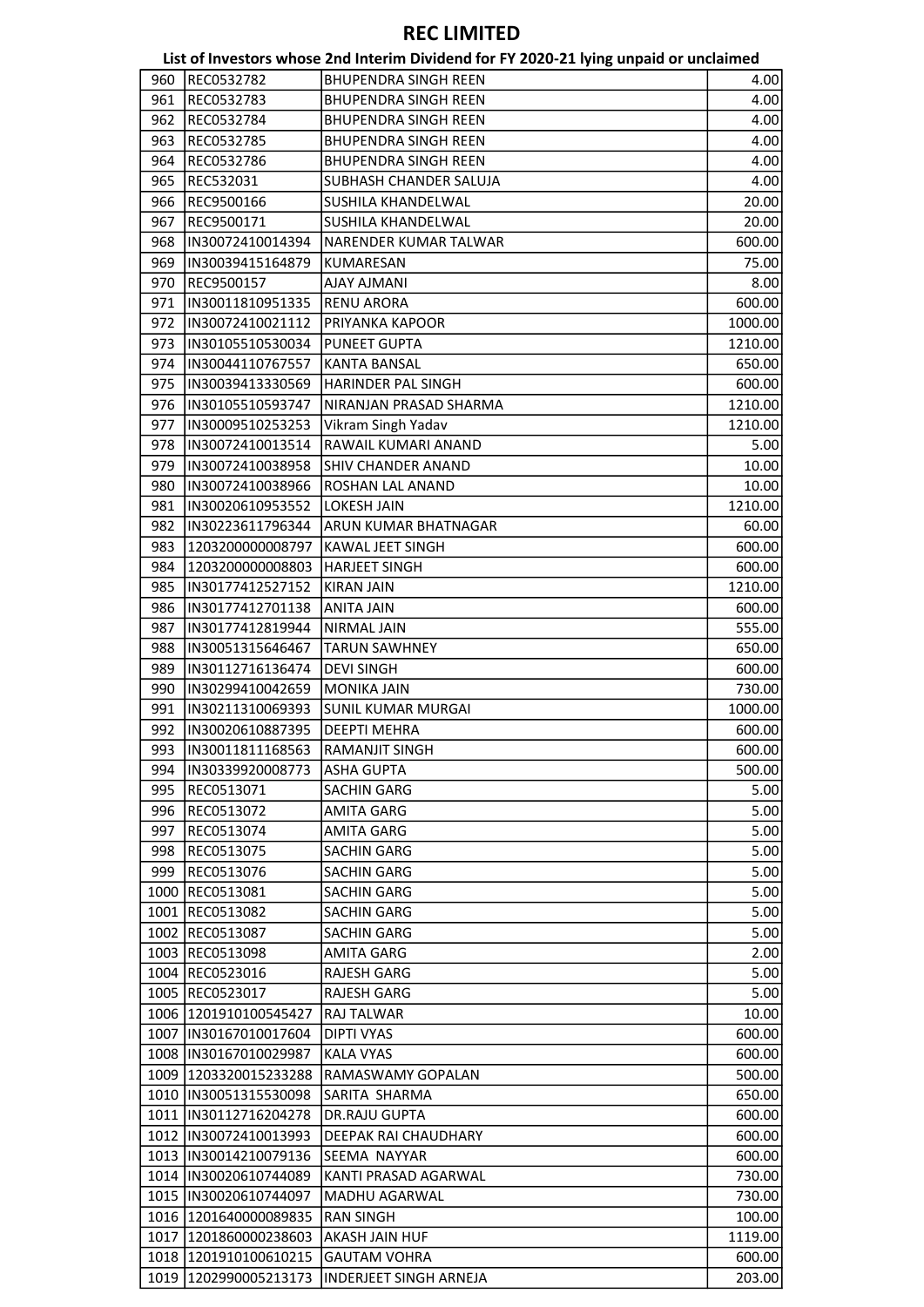| List of Investors whose 2nd Interim Dividend for FY 2020-21 lying unpaid or unclaimed |  |  |
|---------------------------------------------------------------------------------------|--|--|
|---------------------------------------------------------------------------------------|--|--|

| 1020  1204470000411043  | JANAND PRAKASH NAILWAL       | 230.00  |
|-------------------------|------------------------------|---------|
| 1021 REC0507701         | RUCHI JAIN                   | 4.00    |
| 1022 REC0507702         | <b>RUCHI JAIN</b>            | 4.00    |
| 1023 REC0507703         | SURENDRA KUMAR JAIN          | 4.00    |
| 1024 REC0507704         | <b>SURENDRA KUMAR JAIN</b>   | 4.00    |
| 1025 REC0507705         | <b>VIKAS JAIN</b>            | 4.00    |
| 1026 REC0507706         | <b>VIKAS JAIN</b>            | 4.00    |
| 1027 REC0507707         | <b>SWEETY JAIN</b>           | 4.00    |
| 1028 REC0507708         | SWEETY JAIN                  | 4.00    |
| 1029 REC0507709         | SANGITA JAIN                 | 4.00    |
| 1030 REC0507710         | SANGITA JAIN                 | 4.00    |
| 1031 REC0507719         | RATTAN KUMAR JAIN            | 4.00    |
| 1032 REC0507720         | RATTAN KUMAR JAIN            | 4.00    |
|                         | KUSUM LATA JAIN              | 4.00    |
| 1033 REC0507734         |                              |         |
| 1034 REC0507735         | KUSUM LATA JAIN              | 4.00    |
| 1035 REC0507736         | <b>MAYANK JAIN</b>           | 4.00    |
| 1036 REC0507737         | <b>MAYANK JAIN</b>           | 4.00    |
| 1037 REC0508999         | <b>MANJU BHARGAVA</b>        | 8.00    |
| 1038 REC0509001         | <b>MANJU BHARGAVA</b>        | 8.00    |
| 1039 REC0511697         | PUSHPA SHARMA                | 4.00    |
| 1040 REC0532024         | <b>RATTN KUMAR JAIN</b>      | 5.00    |
| 1041 REC0532027         | VIKAS JAIN                   | 10.00   |
| 1042 REC0532032         | VIKAS JAIN                   | 5.00    |
| 1043 REC0532033         | RATTN KUMAR JAIN             | 10.00   |
|                         | SHIRISH KHANNA               |         |
| 1044 REC9500203         |                              | 600.00  |
| 1045   REC0532468       | SURESH CHAND SHARAMA         | 4.00    |
| 1046 IN30234910195187   | <b>RAJAN MALIK</b>           | 600.00  |
| 1047   IN30234910196202 | POONAM MALIK                 | 600.00  |
| 1048 IN30114310298780   | <b>HARISH MOHAN GARG</b>     | 600.00  |
| 1049 IN30223610736636   | KANWARJEET SINGH             | 1210.00 |
| 1050  IN30014210264770  | <b>SUSHIL KUMAR</b>          | 83.00   |
| 1051  IN30018312800640  | <b>MAHESH KUMAR GUPTA</b>    | 50.00   |
| 1052  IN30112715732710  | B. C. JOSHI                  | 810.00  |
| 1053   1204910000034608 | MOOL CHAND                   | 575.00  |
| 1054  IN30267935110892  | <b>RAKESH JAISWAL</b>        | 810.00  |
| 1055  IN30020610116504  | <b>PARVEEN GUPTA</b>         | 150.00  |
| 1056 IIN30020610195983  | PARMOD KRISHAN GOYAL         | 600.00  |
| 1057  IN30021413971065  | NAVNEET KUMAR SINGHAL        | 1000.00 |
| 1058  IN30096610356687  | <b>VINEET KUMAR DANG</b>     |         |
|                         |                              | 810.00  |
| 1059  IN30036020139053  | POONAM HASSIJA               | 810.00  |
| 1060  IN30036020140078  | <b>RAVINDER NATH HASSIJA</b> | 810.00  |
| 1061  IN30036020143732  | DHARAMVIR HASSIJA            | 810.00  |
| 1062 REC0515428         | <b>SNEH MOHNOT</b>           | 10.00   |
| 1063 REC0515542         | SHRIPAL SINGH MOHNOT         | 10.00   |
| 1064 REC0515543         | SHRIPAL SINGH MOHNOT         | 10.00   |
| 1065 REC0515544         | SHEH MOHNOT                  | 10.00   |
| 1066 REC0532023         | NITESH KALRA                 | 4.00    |
| 1067 REC0532680         | GEETA KALRA                  | 15.00   |
| 1068 REC0532681         | JITENDER KALRA               | 5.00    |
| 1069 REC0532683         | <b>JYOTSNA KALRA</b>         | 5.00    |
| 1070   IN30021412168182 | SATYA PRAKASH KATARIA        | 150.00  |
| 1071  IN30051314493469  | MURLI MANOHAR SHUKLA         | 650.00  |
|                         |                              |         |
| 1072  IN30115122530538  | <b>HARDEEP SINGH</b>         | 600.00  |
| 1073 IIN30096610292679  | <b>HARISH ARORA</b>          | 1210.00 |
| 1074   IN30051319582052 | <b>HARPREET SINGH</b>        | 545.00  |
| 1075  IN30020610453689  | LALITA KESWANI               | 600.00  |
| 1076 IN30039411968345   | <b>MANOJ KUMAR TIWARI</b>    | 500.00  |
| 1077   1304140003121907 | MEENAKSHI KAPILA             | 775.00  |
| 1078  IN30177416167312  | DHARAMBIR                    | 10.00   |
| 1079  IN30070810276878  | MADHU JAIN                   | 648.00  |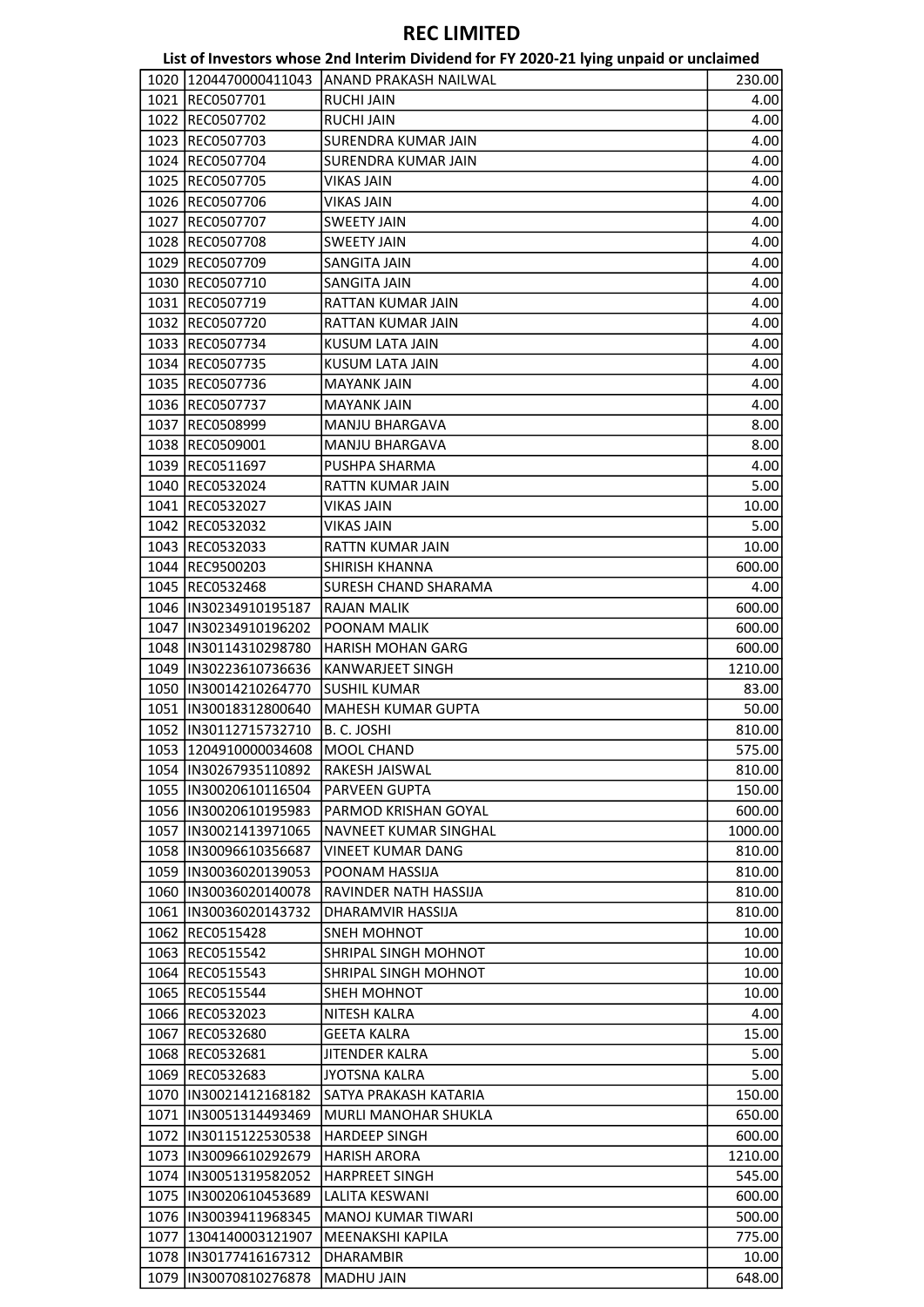|                         | List of Investors whose 2nd Interim Dividend for FY 2020-21 lying unpaid or unclaimed |         |
|-------------------------|---------------------------------------------------------------------------------------|---------|
| 1080  IN30070810277267  | DEVKI NANDAN JAIN (KARTA)                                                             | 749.00  |
| 1081  IN30155722048022  | <b>KAMLA GARG</b>                                                                     | 600.00  |
| 1082  IN30155722048049  | SAVITA GARG                                                                           | 600.00  |
| 1083  IN30177412288580  | <b>TARUN GARG</b>                                                                     | 600.00  |
| 1084  IN30021413020566  | <b>MAN MOHAN SINGH</b>                                                                | 450.00  |
| 1085  IN30155721974517  | <b>BHOP SINGH YADAV</b>                                                               | 650.00  |
| 1086  IN30155722027296  | <b>RANDHIR SINGH YADAV</b>                                                            | 600.00  |
| 1087  IN30155722082611  | <b>SAROJ DEVI</b>                                                                     | 1000.00 |
| 1088  IN30094010139104  | <b>SURENDER KUMAR</b>                                                                 | 600.00  |
| 1089  IN30094010158743  | <b>RAM KUMAR</b>                                                                      | 600.00  |
| 1090  IN30020610957137  | SAVITA KUMARI                                                                         | 600.00  |
| 1091  IN30177412420248  | <b>MANISH KUMAR</b>                                                                   | 90.00   |
| 1092  IN30177412421072  | <b>PRABHAT AMBASTA</b>                                                                | 1210.00 |
| 1093  IN30177412423834  | <b>ARCHANA SINHA</b>                                                                  | 1210.00 |
| 1094   IN30177412728790 | MAHESH CHAND AGGERWAL                                                                 | 600.00  |
| 1095  IN30177413231787  | <b>MAHESH CHAND</b>                                                                   | 250.00  |
| 1096  IN30177414394921  | <b>SANTOSH KUMAR</b>                                                                  | 180.00  |
| 1097  IN30094010079630  | <b>MADAN LAL DHINGRA</b>                                                              |         |
|                         |                                                                                       | 300.00  |
| 1098  IN30094010167245  | <b>MULKH RAJ</b>                                                                      | 500.00  |
| 1099 IN30094010171669   | <b>VIKAS BATRA</b>                                                                    | 1210.00 |
| 1100  IN30114310464594  | <b>HUKAM CHAND JAIN</b>                                                               | 730.00  |
| 1101  IN30236510497060  | <b>SHIV KUMAR</b>                                                                     | 600.00  |
| 1102  IN30236510508087  | <b>MANJEET</b>                                                                        | 600.00  |
| 1103  IN30236510569617  | <b>USHA</b>                                                                           | 600.00  |
| 1104  IN30011811102634  | <b>RACHNA</b>                                                                         | 650.00  |
| 1105  IN30177411602644  | <b>BIMLA RANI</b>                                                                     | 650.00  |
| 1106 1202290000316989   | <b>GOPAL SINGH MALIK</b>                                                              | 1210.00 |
| 1107  IN30177412991448  | <b>DHARMESH KUMAR</b>                                                                 | 600.00  |
| 1108  IN30177413046671  | <b>RISHI PARKASH</b>                                                                  | 230.00  |
| 1109  IN30177416081833  | CHANDER KANTA BAJAJ                                                                   | 500.00  |
| 1110   IN30155721171206 | <b>AJAY KHATRI</b>                                                                    | 600.00  |
| 1111  IN30155721176768  | <b>PAWAN KUMAR</b>                                                                    | 600.00  |
| 1112 IN30155721527889   | <b>SUDHIR KUMAR KATARIA</b>                                                           | 600.00  |
| 1113  IN30155722107811  | RAJESH KUMAR                                                                          | 15.00   |
| 1114 IN30267931446928   | NARESH KUMAR                                                                          | 600.00  |
| 1115  IN30177412421896  | PAWAN KUMAR BANSAL                                                                    | 580.00  |
| 1116 REC9500200         | VIMAL KUMAR                                                                           | 10.00   |
| 1117 REC9500201         | VIMAL KUMAR CHANDAK                                                                   | 10.00   |
| 1118 REC9500202         | <b>SUMAN CHANDAK</b>                                                                  | 10.00   |
| 1119  IN30236510338755  | <b>VIKRANT</b>                                                                        | 1210.00 |
| 1120  IN30236510371598  | SANTOSH                                                                               | 1210.00 |
| 1121 IIN30236510403269  | LAXMI NARAYAN                                                                         | 1210.00 |
| 1122  IN30236510424497  | SALONI                                                                                | 1000.00 |
| 1123  IN30236510493255  | <b>ANUJ AGGARWAL</b>                                                                  | 600.00  |
| 1124  IN30220110535050  | <b>CHANDER PARKASH DHINGRA</b>                                                        | 600.00  |
| 1125 IN30114310575988   | <b>VIKAS DHAWAN</b>                                                                   | 600.00  |
| 1126 IN30236510588289   | <b>SHALINI CHETAL</b>                                                                 | 1210.00 |
| 1127 IIN30220110592129  | <b>SUNIL KUMAR MEHTA</b>                                                              | 1210.00 |
| 1128  IN30177410746789  | YOGENDRA KUMAR                                                                        | 730.00  |
| 1129 1201910102152478   | ASHA MEHTA                                                                            | 210.00  |
| 1130   IN30177412301423 | <b>BIMLA DEVI</b>                                                                     | 600.00  |
| 1131  IN30094010023389  | <b>VIPIN ANAND BEDI</b>                                                               | 600.00  |
| 1132 IIN30094010124776  | <b>VIMMY BEDI</b>                                                                     | 1210.00 |
| 1133  IN30236510539159  | <b>SUMAN LATA</b>                                                                     |         |
|                         |                                                                                       | 600.00  |
| 1134  IN30236510658179  | YASHBIR SINGH                                                                         | 25.00   |
| 1135  IN30051314731390  | MUNESH KUMAR ATTRI                                                                    | 450.00  |
| 1136 IN30240410190932   | <b>RAJ GUPTA</b>                                                                      | 1210.00 |
| 1137  IN30240410191355  | <b>MANJLA</b>                                                                         | 1210.00 |
| 1138 IN30220110621478   | <b>ANIL KUMAR GOYAL</b>                                                               | 510.00  |
| 1139  IN30072410024718  | <b>SATBIR S. HUDDA</b>                                                                | 600.00  |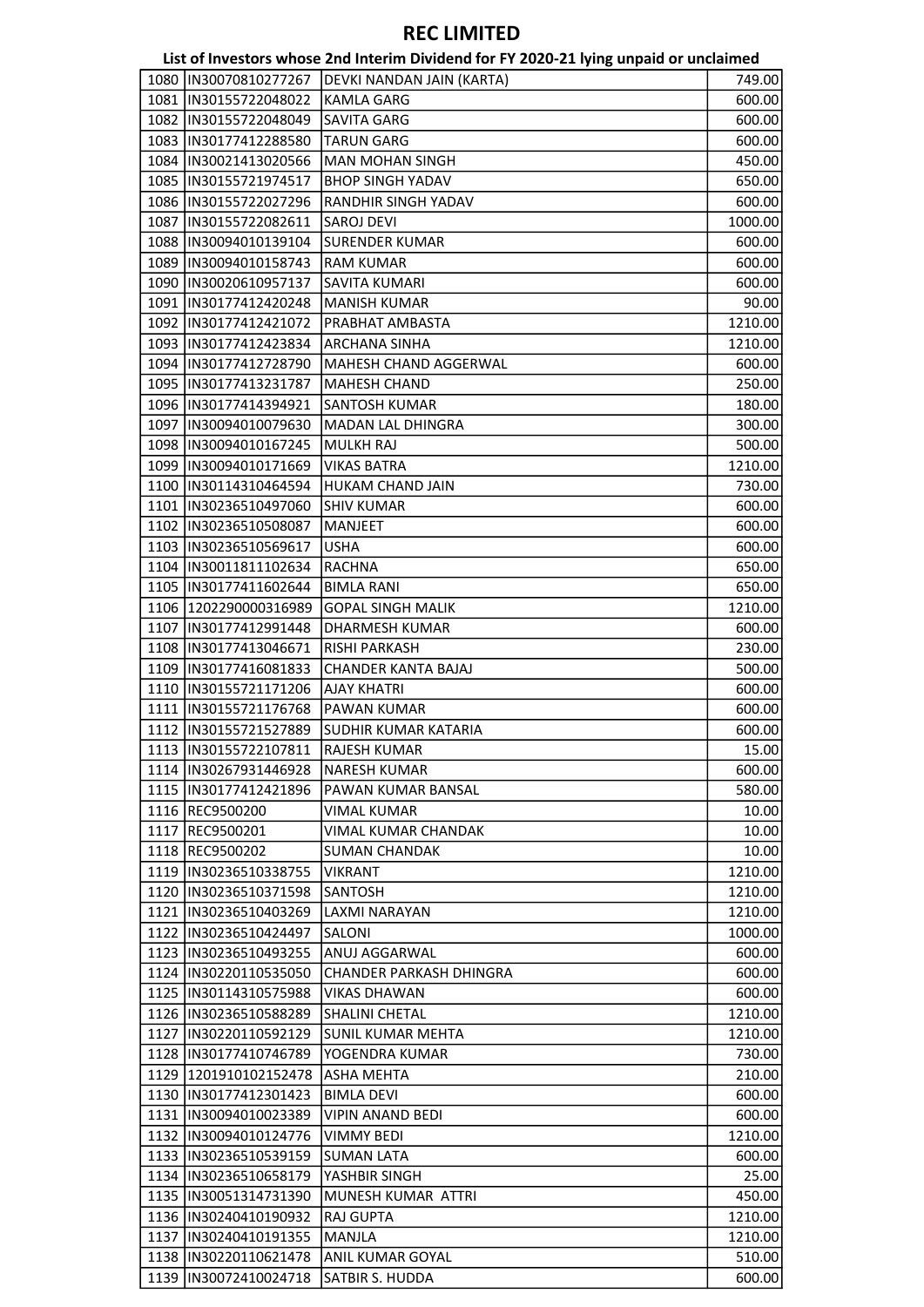|      |                         | List of Investors whose 2nd Interim Dividend for FY 2020-21 lying unpaid or unclaimed |         |
|------|-------------------------|---------------------------------------------------------------------------------------|---------|
| 1140 | IIN30177411440673       | MANOJ TELANGA                                                                         | 600.00  |
|      | 1141 1304140000267875   | KULDEEP MITTAL                                                                        | 600.00  |
|      | 1142  IN30177413437354  | <b>DARSHAN KUMAR</b>                                                                  | 600.00  |
|      | 1143  IN30039416397342  | RAVI PARKASH KAUSHIK                                                                  | 600.00  |
|      | 1144  IN30178220013138  | <b>VIPIN KUMAR GAUR</b>                                                               | 600.00  |
|      | 1145  IN30177413054591  | ANJNA BANSAL                                                                          | 550.00  |
|      | 1146   1202600000010845 | USHA JAIN                                                                             | 555.00  |
| 1147 | IN30294310061951        | <b>DALE RAM</b>                                                                       | 600.00  |
|      | 1148 IN30021414732172   | RAJESH GOYAL                                                                          | 350.00  |
|      | 1149  IN30310810027190  | <b>BIMLA DEVI</b>                                                                     | 1210.00 |
|      | 1150  IN30310810036373  | POONAM                                                                                | 600.00  |
|      | 1151  IN30310810038279  | JAGDEV SINGH                                                                          | 810.00  |
|      | 1152  IN30261110043424  | RAJENDER SINGH SAHJLAN                                                                | 1210.00 |
|      | 1153  IN30310810056684  | <b>SUBODH KUMAR GUPTA</b>                                                             | 600.00  |
|      | 1154  IN30094010292473  | SAVITRI DEVI PHOGAT                                                                   | 600.00  |
|      | 1155  IN30236510646452  | <b>AVINASH</b>                                                                        | 150.00  |
|      | 1156  IN30236510804549  | SANJAY ARYA                                                                           | 470.00  |
|      | 1157 1203840000959373   | <b>RAJ RANI</b>                                                                       | 10.00   |
|      | 1158  IN30236510607833  | <b>CHIRAG</b>                                                                         | 1100.00 |
|      | 1159  IN30167010215054  | PANCHAM CHHABRA                                                                       | 600.00  |
|      | 1160  IN30015910646530  | <b>NEELAM MALIK</b>                                                                   |         |
|      | 1161 1202060001188437   | SULOCHANA .                                                                           | 1210.00 |
|      |                         |                                                                                       | 470.00  |
| 1162 | 1202290000315679        | <b>MAYA PARSHAD</b>                                                                   | 600.00  |
|      | 1163 1203350001491039   | <b>SURESH KUMAR</b>                                                                   | 600.00  |
|      | 1164  IN30051315106599  | RAVINDER KUMAR GULATI                                                                 | 600.00  |
|      | 1165  IN30133018653420  | T C SHARMA                                                                            | 310.00  |
|      | 1166   IN30155722114341 | RAJPAL                                                                                | 600.00  |
| 1167 | 1201910102405449        | PARVEEN KUMAR                                                                         | 350.00  |
|      | 1168 IIN30078110095560  | MINAKSHI DEVI                                                                         | 600.00  |
|      | 1169  IN30078110101514  | <b>ARUN GARG</b>                                                                      | 600.00  |
|      | 1170  IN30165310176248  | <b>SUNIL KUMAR CHHABRA</b>                                                            | 600.00  |
|      | 1171  IN30236510254489  | SATISH KUMAR LAKHINA                                                                  | 600.00  |
|      | 1172  IN30236510343023  | <b>USHA</b>                                                                           | 600.00  |
|      | 1173  IN30223610434517  | VEENA RANI                                                                            | 650.00  |
|      | 1174 IN30236510463309   | <b>BRIJ MOHAN GARG</b>                                                                | 600.00  |
|      | 1175  IN30236510465497  | M.K. GUPTA                                                                            | 601.00  |
|      | 1176  IN30236510485888  | NITIKA AHUJA                                                                          | 650.00  |
|      | 1177  IN30177411482046  | <b>GAYTRI SHARMA</b>                                                                  | 1130.00 |
|      | 1178 1202990001173101   | <b>RISHAV JAIN</b>                                                                    | 605.00  |
|      | 1179 1202990004067598   | ANJULLA RANI AGGARWAL                                                                 | 25.00   |
|      | 1180 1301760000676564   | OM PRAKASH GAUR                                                                       | 970.00  |
|      | 1181 1301760000723926   | VINOD KUMAR WADHWA                                                                    | 600.00  |
|      | 1182 1301760000852684   | <b>SAKSHI CHUGH</b>                                                                   | 600.00  |
|      | 1183  IN30021413795934  | RAMESH KUMAR                                                                          | 350.00  |
|      | 1184   IN30039417449678 | VIJAY KUMAR                                                                           | 115.00  |
|      | 1185 IN30039410099071   | <b>SHAM SUNDER</b>                                                                    | 600.00  |
|      | 1186  IN30177410576316  | <b>SHASHI SINGLA</b>                                                                  | 600.00  |
|      | 1187  IN30086110012415  | MOHAMMAD IQBAL                                                                        | 600.00  |
|      | 1188  IN30211310074158  | <b>RANJU TREHAN</b>                                                                   | 810.00  |
|      | 1189  IN30220110537266  | JASWINDER SINGH LAMBA                                                                 | 485.00  |
|      | 1190 IN30114310597418   | ORINDER KUMAR                                                                         | 1200.00 |
|      | 1191  IN30045013502056  | KRISHAN KANWAR PARMAR                                                                 | 810.00  |
|      | 1192  IN30051315634517  | JOGINDER SINGH                                                                        | 120.00  |
|      | 1193  IN30051314728523  | ARUNA GARG                                                                            | 1210.00 |
|      | 1194  IN30220110433719  | <b>PIYUSH WALIA</b>                                                                   | 250.00  |
|      | 1195  IN30177415073354  | <b>SANJIV PURI</b>                                                                    | 485.00  |
|      | 1196 IN30231610015246   | DEVENDER KUMAR ANAND                                                                  | 480.00  |
|      | 1197   1203350001515988 | <b>MADHU BALA</b>                                                                     | 1210.00 |
|      | 1198  IN30177415453193  | PREM CHAND SAINI                                                                      | 95.00   |
|      | 1199  IN30070810328116  | <b>VIRENDER PAL KAUSHIK</b>                                                           | 600.00  |
|      |                         |                                                                                       |         |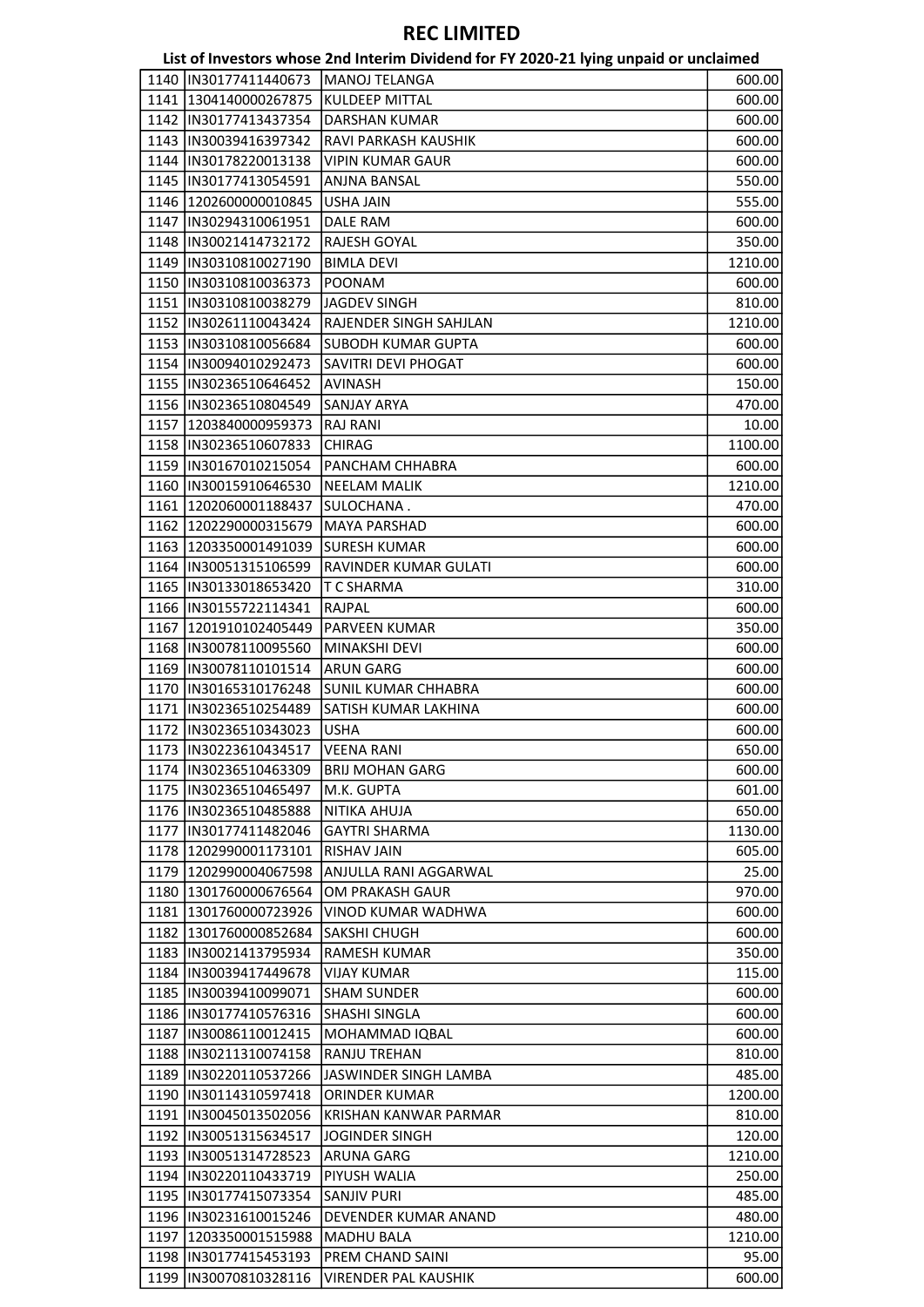|      |                                    | List of Investors whose 2nd Interim Dividend for FY 2020-21 lying unpaid or unclaimed |         |
|------|------------------------------------|---------------------------------------------------------------------------------------|---------|
|      | 1200  IN30011810338694             | <b>INARESH K BANSAL</b>                                                               | 600.00  |
|      | 1201 1202060000219112              | RAMESH CHAND KHATKAR                                                                  | 1000.00 |
|      | 1202 1202420100098407              | JAGDEEP KHANNA                                                                        | 676.00  |
|      | 1203  IN30177411770323             | RAKESH SHARMA                                                                         | 100.00  |
|      | 1204   IN30048413013493            | <b>NITIN BANSAL</b>                                                                   | 300.00  |
|      | 1205 1202290000105603              | <b>VIJAY KUMAR JAIN</b>                                                               | 650.00  |
|      | 1206 1202290000121961              | <b>KANWAL KISHORE</b>                                                                 | 650.00  |
| 1207 | 1202540000144191                   | ROHIT KHANNA                                                                          | 600.00  |
|      | 1208  IN30154914869481             | <b>RAJINDER SONI</b>                                                                  | 1210.00 |
|      | 1209 IN30133018593356              | NEERAJ DHAMIJA                                                                        | 1119.00 |
|      | 1210 1202540000175619              | LOVKESH KHANNA HUF                                                                    | 1119.00 |
|      | 1211  IN30021415518810             | SAPNA GARG                                                                            | 500.00  |
|      | 1212  IN30184610325327             | P. SUMATHI                                                                            | 500.00  |
|      | 1213  IN30184610288798             | K. ARUTSELVAN                                                                         | 750.00  |
|      | 1214  IN30133018700517             | <b>KANTA RANI</b>                                                                     | 500.00  |
|      | 1215  IN30114310530757             | <b>GURMAIL SINGH</b>                                                                  | 600.00  |
|      | 1216  IN30236510444669             | SHIVANI SOOD                                                                          | 600.00  |
|      | 1217  IN30133020188298             | <b>KEWAL KUMAR GARG</b>                                                               | 600.00  |
|      | 1218 IN30112716320214              | NIDHI SINDHWANI                                                                       | 810.00  |
|      | 1219  IN30112716321675             | MUKESH SINDHWANI                                                                      | 810.00  |
|      | 1220  IN30039410456957             | <b>USHA KHERA</b>                                                                     | 700.00  |
|      | 1221  IN30114310193042             | <b>KUSAM NANDA</b>                                                                    | 650.00  |
|      | 1222  IN30114310554004             | RAJESH KUMAR MAHAJAN                                                                  | 1210.00 |
|      | 1223  IN30105510389242             | SAROJINI GAUTAM SHARDA                                                                | 600.00  |
|      | 1224  IN30226911551053             | <b>DEV KRISHAN</b>                                                                    | 480.00  |
|      | 1225  IN30112716265528             | <b>VIJAY SIDANA</b>                                                                   | 600.00  |
|      | 1226  IN30133020072913             | <b>ATUL OHRI</b>                                                                      | 1210.00 |
|      | 1227  IN30105510642799             | <b>HARBANS SINGH TAMBER</b>                                                           | 810.00  |
|      | 1228  IN30114310290522             | <b>SUMAN RANI</b>                                                                     | 480.00  |
|      | 1229 IIN30105510656968             | <b>ABHISHEK AGGARWAL</b>                                                              | 600.00  |
|      | 1230  IN30236510209175             | SUDESH GUPTA                                                                          | 1210.00 |
|      | 1231  IN30114310412849             | <b>VEENA SHARMA</b>                                                                   | 520.00  |
|      | 1232 IN30226911494803              | ARCHNA GARG                                                                           | 600.00  |
|      | 1233  IN30226911529236  VINAY GARG |                                                                                       | 555.00  |
|      | 1234 1201060001287344              | <b>AJAY KUMAR</b>                                                                     | 250.00  |
|      | 1235  IN30211310017412             | KAMAL SINGH KATOCH                                                                    | 480.00  |
|      | 1236  IN30231610022995             | PARAMJIT SINGH                                                                        | 150.00  |
|      | 1237 1202990000497897              | RAJINDER SINGLA                                                                       | 600.00  |
|      | 1238  IN30177415018846             | JAGPREET SINGH BHALLA                                                                 | 25.00   |
|      | 1239  IN30112715381385             | <b>HARPREET SINGH</b>                                                                 | 1000.00 |
|      | 1240   IN30177416282238            | ANCHAL KUMAR SINGH                                                                    | 250.00  |
|      | 1241  IN30039416289079             | GAURAV                                                                                | 500.00  |
|      | 1242  IN30051317158642             | PRABHNINDER SINGH                                                                     | 30.00   |
|      | 1243  IN30133019468310             | <b>MANDIP SINGH</b>                                                                   | 600.00  |
|      | 1244  IN30177416153906             | <b>SWARAN JIT KAUR</b>                                                                | 500.00  |
|      | 1245  IN30236510587250             | AJAY GOYAL                                                                            | 1210.00 |
|      | 1246  IN30021413080768             | RITESH GARG                                                                           | 220.00  |
|      | 1247   1202540000134911            | SATISH KUMAR GOYAL                                                                    | 600.00  |
|      | 1248  IN30236510626239             | MAYA DEVI MITTAL                                                                      | 20.00   |
|      | 1249 IN30114310082342              | SAVITRI DEVI                                                                          | 650.00  |
|      | 1250  IN30114310089147             | <b>SIMLA RANI</b>                                                                     | 600.00  |
|      | 1251  IN30236510067012             | K.K. MUJRAL                                                                           | 600.00  |
|      | 1252  IN30039416289556             | <b>AMAR NATH</b>                                                                      | 600.00  |
|      | 1253  IN30133020398628             | <b>ITOYL</b>                                                                          | 600.00  |
|      | 1254  IN30114310524700             | <b>AMIT BANSAL</b>                                                                    | 200.00  |
|      | 1255  IN30177412673157             | <b>AMITA RANI</b>                                                                     | 150.00  |
|      | 1256 1204720009873901              | <b>VIVEK MUSKAN</b>                                                                   | 300.00  |
|      | 1257  IN30051316050026             | RAJIV WALIA                                                                           | 300.00  |
|      | 1258 1201910100477131              | <b>DIN DAYAL RAJORA</b>                                                               | 1000.00 |
|      | 1259 1201910100620348              | <b>SONIA MUNJAL</b>                                                                   | 650.00  |
|      |                                    |                                                                                       |         |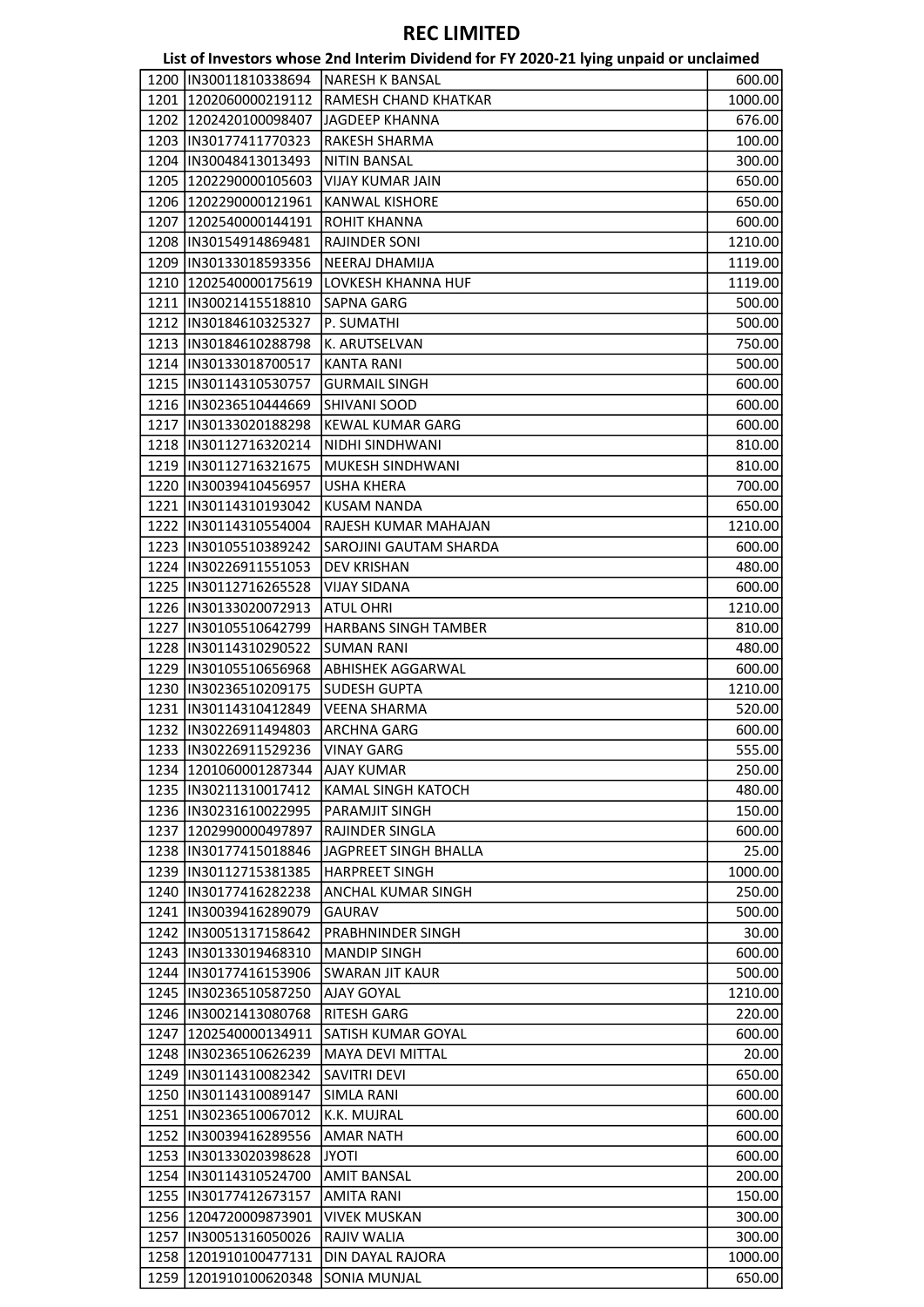|      |                                                  | List of Investors whose 2nd Interim Dividend for FY 2020-21 lying unpaid or unclaimed |         |
|------|--------------------------------------------------|---------------------------------------------------------------------------------------|---------|
| 1260 | IN30060110027486                                 | <b>AJAY MEHTANI</b>                                                                   | 75.00   |
|      | 1261  IN30009511417020                           | Neeti Sharma                                                                          | 600.00  |
|      | 1262  IN30114310248642                           | <b>NEERA MALHOTRA</b>                                                                 | 600.00  |
|      | 1263 1302590000215430                            | <b>GOVERDHAN DUTT PURI</b>                                                            | 500.00  |
|      | 1264   IN30236510221286                          | <b>SHIV KUMAR GUPTA</b>                                                               | 500.00  |
| 1265 | 1202420100024471                                 | DEEPTI SACHDEVA                                                                       | 600.00  |
|      | 1266 1202420100082587                            | M L SHARMA                                                                            | 600.00  |
| 1267 | IN30114310402872                                 | <b>KRISHAN DEV ARORA</b>                                                              | 810.00  |
|      | 1268 1202420100154119                            | N P JAIN                                                                              | 1210.00 |
|      | 1269 1202420100031755                            | <b>SATWANT SINGH</b>                                                                  | 500.00  |
|      | 1270 1202420100172003                            | <b>BALBIR SINGH GILL</b>                                                              | 600.00  |
|      | 1271  IN30051312662163                           | <b>NAVITA MAHAJAN</b>                                                                 | 200.00  |
|      | 1272  IN30051315232395                           | RAMESH KUMAR                                                                          | 600.00  |
|      | 1273  IN30155722232668                           | ASHOK KUMAR CHADHA                                                                    | 300.00  |
|      | 1274   IN30169611332654                          | SAMIR PAL SHARMA                                                                      | 600.00  |
|      | 1275  IN30072410083196                           | RAJESH GUPTA                                                                          | 1210.00 |
|      | 1276  IN30155721461879                           | <b>HARI RAM DOGRA</b>                                                                 | 600.00  |
| 1277 | IN30155722181878                                 | <b>GANPAT KUMAR</b>                                                                   | 70.00   |
|      | 1278  IN30261110045400                           | <b>TILAK RAJ</b>                                                                      | 1210.00 |
|      | 1279  IN30177411266257                           | <b>HARPREET SINGH</b>                                                                 | 500.00  |
|      | 1280  IN30039417305039                           | <b>SUNIL KUMAR SHARMA</b>                                                             | 65.00   |
|      | 1281   IN30155721948742                          | UTTAM CHAND DHIMAN                                                                    | 600.00  |
|      | 1282  IN30070810417552                           | <b>SURENDER KUMAR</b>                                                                 | 10.00   |
|      | 1283 1201910101678472                            | RAHUL SHARMA                                                                          | 500.00  |
|      | 1284  IN30133019921951                           | <b>ASHOK SINGH CHOUDHARY</b>                                                          |         |
|      | 1285  IN30133019928284                           |                                                                                       | 600.00  |
|      | 1286  IN30234910320581                           | <b>VIJAY CHOUDHARY</b><br>PROMILA MANHAS                                              | 600.00  |
|      |                                                  |                                                                                       | 485.00  |
| 1287 | IN30177411002501                                 | KANTA SHARMA                                                                          | 600.00  |
|      | 1288  IN30177411035391                           | CHANDRA UDAY SHARMA                                                                   | 100.00  |
|      | 1289 1201910102065767                            | RAJESH KUMAR PANDOH                                                                   | 300.00  |
|      | 1290  IN30011810557934<br>1291  IN30021413070611 | SANJAY KUMAR GUPTA<br>DINESH KUMAR RANHOTRA                                           | 600.00  |
|      |                                                  |                                                                                       | 500.00  |
|      | 1292  IN30234910310249                           | <b>ASHOK KUMAR MANGOTRA</b>                                                           | 600.00  |
|      | 1293  IN30177410140386                           | Devinder Kumar                                                                        | 500.00  |
|      | 1294 IN30177412366637                            | PAWAN KUMAR                                                                           | 600.00  |
|      | 1295 1201910100803220                            | <b>CHAIN SINGH</b>                                                                    | 500.00  |
|      | 1296 IN30177411090102                            | RAVI KANT SUMBARIA                                                                    | 1250.00 |
|      | 1297  IN30051313401236                           | SHOWKAT AHMAD GUJOO                                                                   | 115.00  |
|      | 1298 1201320001001284                            | <b>IRSHAAD AYUB DAGGA</b>                                                             | 5.00    |
|      | 1299 1202890000143216                            | MOHAMMAD HAYAT DAR                                                                    | 5.00    |
|      | 1300 1302590000084666                            | DINESH SINGH                                                                          | 300.00  |
|      | 1301  IN30078110074315                           | VINOD KUMAR SHARMA                                                                    | 600.00  |
|      | 1302  IN30011810583175                           | PRANZAL JAIN                                                                          | 10.00   |
|      | 1303  IN30155721255896                           | <b>VINAY MITTAL</b>                                                                   | 1210.00 |
|      | 1304 IN30155721887670                            | SHIKHA AGARWAL                                                                        | 810.00  |
|      | 1305  IN30133018732321                           | <b>MEERA ARORA</b>                                                                    | 250.00  |
|      | 1306  IN30070810591707                           | MINI SANTOSH                                                                          | 100.00  |
|      | 1307  IN30147720043525                           | PRITI GUPTA                                                                           | 310.00  |
|      | 1308  IN30155720784844                           | <b>PAVAN GUPTA</b>                                                                    | 810.00  |
|      | 1309 REC0513848                                  | SAROJ GOYAL                                                                           | 5.00    |
|      | 1310   IN30021413081906                          | <b>GEETA TEWARI</b>                                                                   | 100.00  |
|      | 1311  IN30177412839904                           | SANJEEV KUMAR SINGH                                                                   | 755.00  |
|      | 1312  IN30177416161220                           | <b>MANISH KUMAR</b>                                                                   | 275.00  |
|      | 1313   IN30155721381441                          | <b>AMARJEET KAUR KALSI</b>                                                            | 35.00   |
|      | 1314  IN30133019200132                           | <b>CHETNA TALWAR</b>                                                                  | 600.00  |
|      | 1315 IN30155720651682                            | ANJULA DHIR                                                                           | 968.00  |
|      | 1316  IN30070810271718                           | MINNIE TRISAL                                                                         | 240.00  |
|      | 1317 1202420000075824                            | <b>ANIL KUMAR GUPTA</b>                                                               | 1210.00 |
|      | 1318  IN30310810065876                           | <b>MANOJ KUMAR</b>                                                                    | 600.00  |
|      | 1319  IN30011811235076                           | <b>RAJ VIR SINGH</b>                                                                  | 600.00  |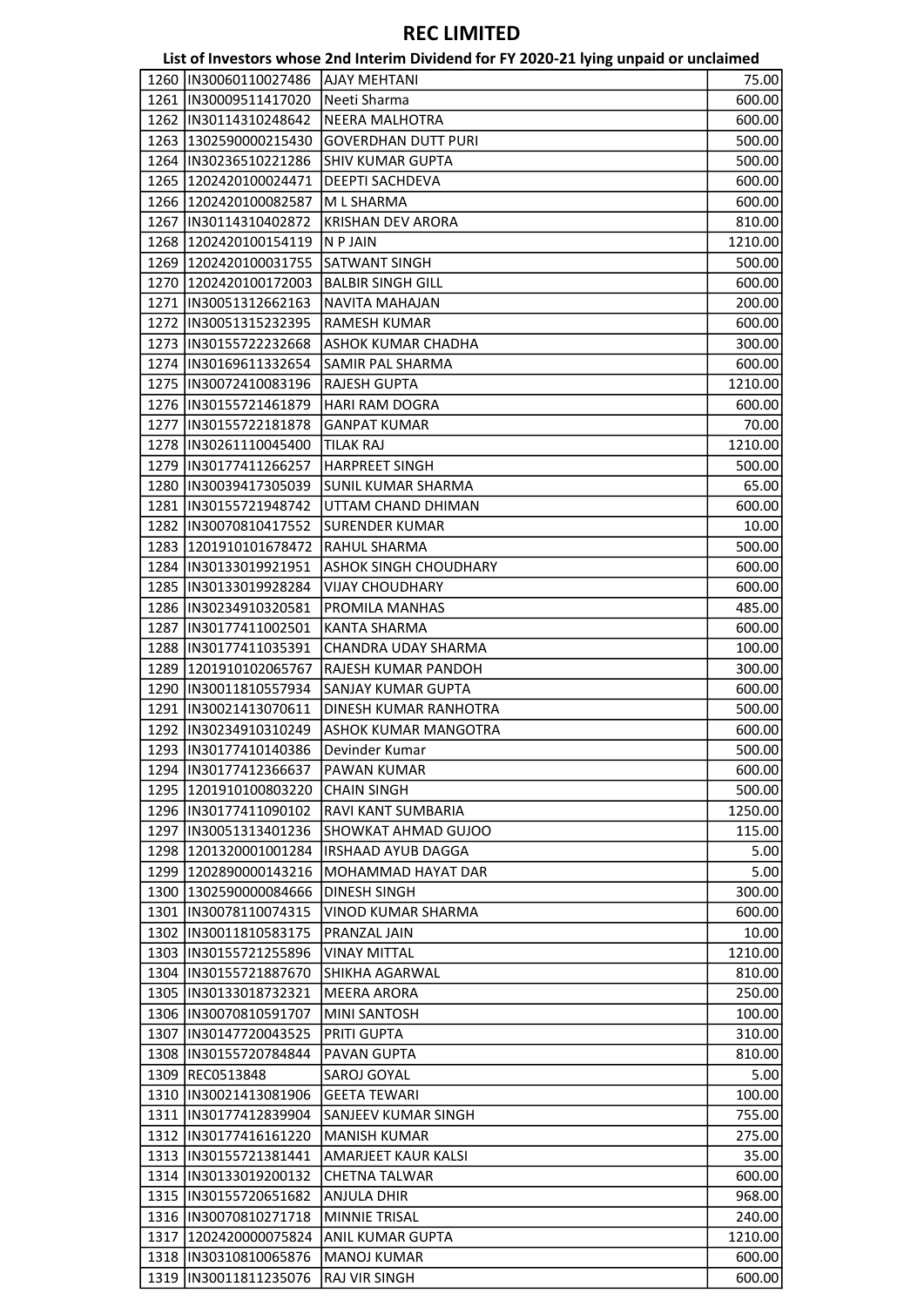|      |                         | List of Investors whose 2nd Interim Dividend for FY 2020-21 lying unpaid or unclaimed |         |
|------|-------------------------|---------------------------------------------------------------------------------------|---------|
|      | 1320 1202990000151346   | <b>RAKESH MANI TRIPATHI</b>                                                           | 80.00   |
|      | 1321 1202990003056559   | ANUJ GUPTA                                                                            | 500.00  |
|      | 1322 IIN30177412366514  | <b>ANIL WASON</b>                                                                     | 600.00  |
|      | 1323 IN30177412425971   | MANJU SACHDEV                                                                         | 545.00  |
|      | 1324   IN30088814828273 | KIRAN LAKHANPAL                                                                       | 1210.00 |
|      | 1325  IN30051315880652  | RAJ KUMAR KHETAN                                                                      | 600.00  |
|      | 1326  IN30147720044719  | <b>SMITA SINGHAL</b>                                                                  | 810.00  |
|      | 1327 IN30429510228124   | <b>S C GUPTA</b>                                                                      | 600.00  |
|      | 1328  IN30167010162007  | MADHU VERMA                                                                           | 810.00  |
|      | 1329  IN30021412161529  | ATTAM PARKASH AHUJA                                                                   | 600.00  |
|      | 1330  IN30051315688877  | RAVI KUMAR DHAMEJA                                                                    | 650.00  |
|      | 1331  IN30177413877395  | NITENDRA SINGH                                                                        | 50.00   |
|      | 1332  IN30155720792098  | AKHILESH CHAND SHUKLA                                                                 | 290.00  |
|      | 1333  IN30155721888412  | AMIT KUMAR AGARWAL                                                                    | 600.00  |
|      | 1334 REC0510878         | <b>S K UPADHAYAY</b>                                                                  | 8.00    |
|      | 1335 REC0512109         | <b>URMILA GAUR</b>                                                                    | 8.00    |
|      | 1336 REC0512112         | SARVESH KUMAR UPADHAYAY                                                               | 8.00    |
|      | 1337 REC0512975         | URMILA GAUR                                                                           | 10.00   |
|      | 1338 REC0513495         | URMILA GAUR                                                                           | 10.00   |
|      | 1339 REC0513496         | <b>URMILA GAUR</b>                                                                    | 10.00   |
|      | 1340  IN30051319270225  | <b>SUSHILA SHARMA</b>                                                                 | 1000.00 |
|      | 1341  IN30155721729194  | <b>SURINDER KAUR</b>                                                                  | 830.00  |
|      |                         |                                                                                       |         |
|      | 1342  IN30165310116149  | <b>SHRI MOHAN BANSAL</b>                                                              | 250.00  |
|      | 1343  IN30165310139923  | <b>ANJU KANSAL</b>                                                                    | 1210.00 |
|      | 1344 IN30155721229275   | <b>NEELAM KUSHWAH</b>                                                                 | 480.00  |
|      | 1345  IN30100610066213  | <b>VINITA VARSHENY</b>                                                                | 890.00  |
|      | 1346   IN30155710122402 | SAROJ AGARWAL                                                                         | 600.00  |
|      | 1347  IN30055610233289  | KISHAN LAL GUPTA                                                                      | 600.00  |
|      | 1348  IN30055610272938  | <b>VIDYA SHANKER SHUKLA</b>                                                           | 600.00  |
|      | 1349 IN30055610307742   | <b>AMIT GUPTA</b>                                                                     | 600.00  |
|      | 1350  IN30105510662448  | <b>UDAI SHANKER MEHROTRA</b>                                                          | 601.00  |
|      | 1351  IN30177412847342  | <b>VINAY PATEL</b>                                                                    | 20.00   |
|      | 1352 IN30088813765581   | LATA AGARWAL                                                                          | 100.00  |
|      |                         | 1353  IN30051314767513  SUBHASH CHAND JAIN                                            | 10.00   |
|      | 1354   IN30112715941648 | LALIMA JAIN                                                                           | 600.00  |
|      | 1355 IIN30112715941710  | <b>NILIMA JAIN</b>                                                                    | 600.00  |
|      | 1356 IN30133017071555   | YASH JAIN                                                                             | 480.00  |
|      | 1357 1203140000104455   | <b>UPMA GUPTA</b>                                                                     | 600.00  |
|      | 1358  IN30155710155037  | <b>NAVIN AGARWAL</b>                                                                  | 600.00  |
|      | 1359  IN30155721163482  | RICHA AGARWAL                                                                         | 600.00  |
|      | 1360  IN30133018855902  | <b>GURBACHAN SINGH SALUJA</b>                                                         | 810.00  |
|      | 1361   IN30133018861440 | <b>GURDEEP SINGH SALUJA</b>                                                           | 810.00  |
|      | 1362  IN30105510310635  | <b>RAM CHAND</b>                                                                      | 600.00  |
|      | 1363   IN30155721519514 | LOVLEEN KAUR                                                                          | 70.00   |
|      | 1364   IN30155721259268 | DEEPAK MAHAJAN                                                                        | 600.00  |
|      | 1365  IN30198310166667  | HARI SHANKER CHOWBEY                                                                  | 25.00   |
|      | 1366   IN30133018171195 | VINOD KUMAR MISHRA                                                                    | 555.00  |
| 1367 | 1203980000128192        | ANJANA.                                                                               | 100.00  |
|      | 1368 1303870000125016   | NARENDRA KUMAR MONGA                                                                  | 100.00  |
|      | 1369  IN30133017346039  | P.R. TANDON                                                                           | 600.00  |
|      | 1370   IN30055610222050 | REENA                                                                                 | 600.00  |
|      | 1371 1206120000142391   | PUSHPA SACHAN                                                                         | 730.00  |
|      | 1372 IN30155721737589   | DEEPANKER SRIVASTAVA                                                                  | 600.00  |
|      | 1373  IN30169611510308  | <b>UPNISHAND DUBEY</b>                                                                | 180.00  |
|      | 1374  IN30100610106878  | KAPIL GOSWAMI                                                                         | 575.00  |
|      | 1375  IN30021412788202  | <b>ARUP BANERJI</b>                                                                   | 1000.00 |
|      | 1376  IN30155720255807  | <b>SUDHIR KUMAR GAUR</b>                                                              | 600.00  |
|      | 1377  IN30133020262234  | <b>JAI KUKREJA</b>                                                                    | 600.00  |
|      | 1378  IN30155720773858  | <b>SADHANA GAUR</b>                                                                   | 600.00  |
|      | 1379  IN30155720982053  | <b>BANSH NARAYAN RAI</b>                                                              | 600.00  |
|      |                         |                                                                                       |         |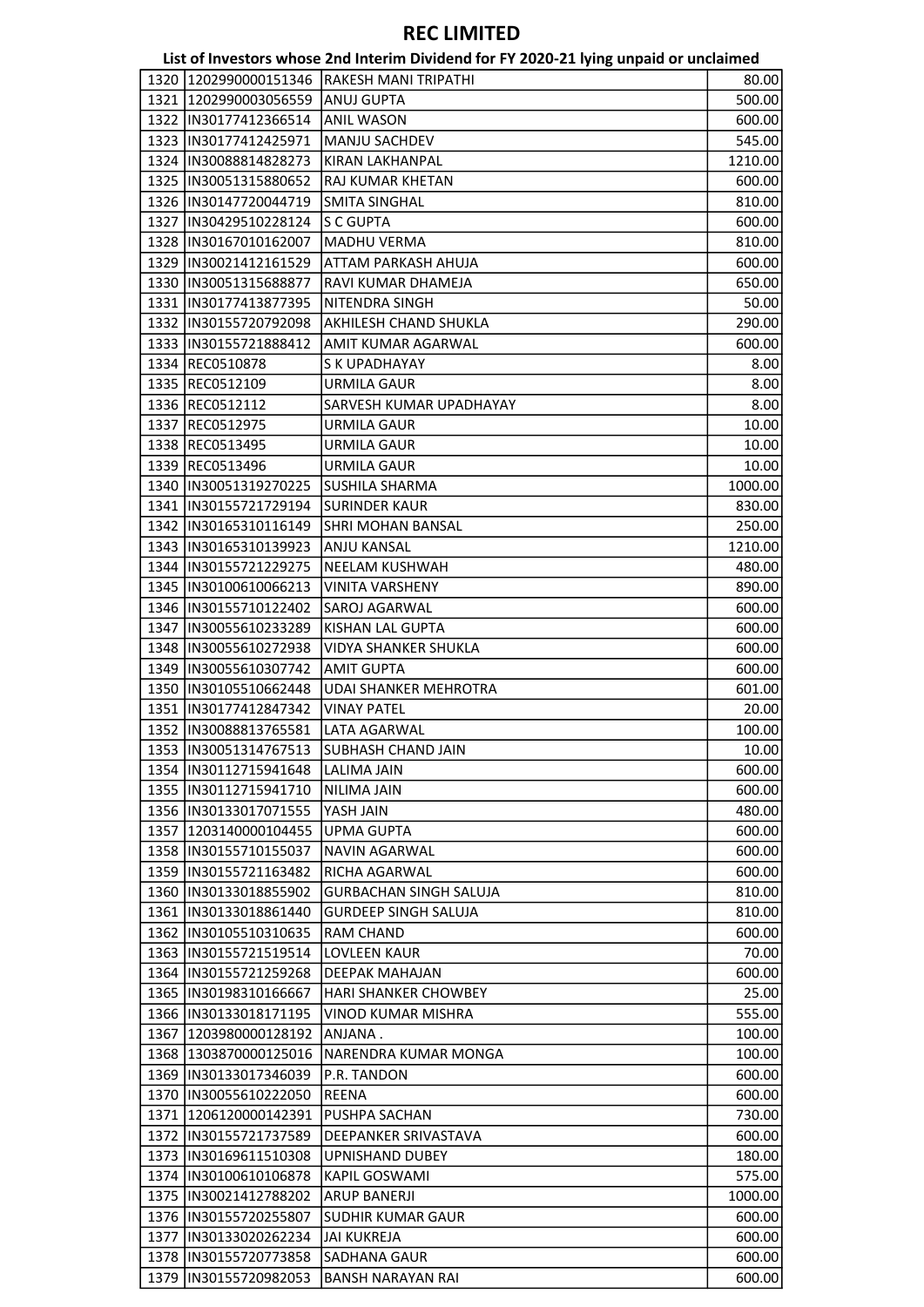|                                                  | List of Investors whose 2nd Interim Dividend for FY 2020-21 lying unpaid or unclaimed |                  |
|--------------------------------------------------|---------------------------------------------------------------------------------------|------------------|
| 1380  IN30155721650766                           | G P N SINGH                                                                           | 100.00           |
| 1381 1202290000016608                            | <b>NEELAM JAISWAL</b>                                                                 | 600.00           |
| 1382  IN30165310110564                           | RAJESH KUMAR AGARWAL                                                                  | 730.00           |
| 1383 1201860000158509                            | AJAY KUMAR KESARWANI                                                                  | 605.00           |
| 1384   IN30133018948183                          | <b>ASHOK KUMAR</b>                                                                    | 650.00           |
| 1385  IN30133019214758                           | <b>BANWARI LAL</b>                                                                    | 600.00           |
| 1386  IN30133019225246                           | RAKESH KUMAR GUPTA                                                                    | 600.00           |
| 1387   IN30155721538375                          | <b>VIJAY KUMAR</b>                                                                    | 150.00           |
| 1388  IN30155721279686                           | MANJU CHOWDHARY                                                                       | 1210.00          |
| 1389  IN30177413829992                           | ATUL KUMAR AGRAHARI                                                                   | 696.00           |
| 1390  IN30051311194045                           | MAHESH CHANDRA PALIWAL                                                                | 300.00           |
| 1391  IN30055610220339                           | OM PRAKASH DUBEY                                                                      | 600.00           |
| 1392 1202890000247473                            | RAJKRISHNA AGRAWAL.                                                                   | 600.00           |
| 1393 1206120000057458                            | <b>DILIP KUMAR</b>                                                                    | 600.00           |
| 1394 1302590000713782                            | SURENDRA PRASAD SINGH                                                                 | 600.00           |
| 1395  IN30112716471068                           | SANJEEV KUMAR SINGHI                                                                  | 1210.00          |
| 1396  IN30133017780871                           | <b>SUMAN KUMAR SINGHI</b>                                                             | 1210.00          |
| 1397   IN30133019481044                          | <b>GHANSHYAM DAS GUPTA</b>                                                            | 1210.00          |
| 1398  IN30155720802045                           | YOGENDRA SINGH                                                                        | 600.00           |
| 1399  IN30133019402109                           | HARE KRISHNA AGRAWAL                                                                  | 600.00           |
| 1400  IN30133019402125                           | <b>MAMTA AGRAWAL</b>                                                                  | 600.00           |
| 1401   IN30155720518694                          | <b>SIMMI ARORA</b>                                                                    | 480.00           |
| 1402 1303870000047170                            | DINESH CHANDRA MISHRA                                                                 | 600.00           |
| 1403  IN30133019366578                           | RAM PRASAD DROLIA                                                                     | 555.00           |
| 1404   IN30133019367329                          | <b>SARIKA DROLIA</b>                                                                  | 600.00           |
| 1405  IN30133019367337                           | RAM PRASAD DROLIA                                                                     | 600.00           |
| 1406  IN30112716471092                           | <b>SHOBHA DEVI SINGHI</b>                                                             | 1210.00          |
| 1407   IN30133018844511                          | RAJIV KHANNA                                                                          | 555.00           |
| 1408 IN30155721739556                            | PRABHU DAYAL AGRAWAL                                                                  | 600.00           |
| 1409   IN30220111340330                          | DINESH KUMAR MAURYA                                                                   | 500.00           |
| 1410 1203270000122400                            | <b>VIBHA MISHRA</b>                                                                   | 70.00            |
| 1411  IN30155720054655                           | <b>USHA RANI</b>                                                                      | 600.00           |
| 1412  IN30155720624286                           | PANKAJ SINGH                                                                          | 600.00           |
| 1413  IN30133018606853                           | <b>BABU RAM PATEL</b>                                                                 | 700.00           |
| 1414  IN30055610195660                           | RADHEY RAMAN SINGH                                                                    | 400.00           |
| 1415 1201090009895442                            | <b>RAJNISH SINGH</b>                                                                  | 310.00           |
| 1416 1203980000051250                            | <b>SUDHIR KUMAR JAIN</b>                                                              | 462.00           |
|                                                  | <b>DANIEL KUMAR SINGH</b>                                                             |                  |
| 1417   IN30051313534549                          | ARVIND KUMAR MISHRA                                                                   | 20.00<br>600.00  |
| 1418  IN30051316333789<br>1419 IIN30223610418883 |                                                                                       |                  |
| 1420 IN30007910293679                            | <b>GANESH PRASAD SRIVASTAVA</b><br>MANJU DEVI                                         | 600.00<br>600.00 |
| 1421  IN30177410841606                           | <b>SANDEEP RASTOGI</b>                                                                | 1210.00          |
|                                                  |                                                                                       |                  |
| 1422 IIN30021412542766<br>1423  IN30039417120969 | RAJNI KANT RASTOGI                                                                    | 1200.00          |
|                                                  | ABHISHEK MEHROTRA                                                                     | 60.00            |
| 1424 IN30133020318703                            | <b>DHARMENDER GOEL</b>                                                                | 600.00           |
| 1425 IIN30155720217307                           | <b>ARVIND VERMA</b>                                                                   | 250.00           |
| 1426  IN30055610082269                           | PRIYA SABHARWAL                                                                       | 350.00           |
| 1427  IN30155710991302                           | SUMITA RASTOGI                                                                        | 650.00           |
| 1428 IN30133018568315                            | <b>REENA GUPTA</b>                                                                    | 600.00           |
| 1429 1203840000631232                            | MATHURA PRASAD PATEL                                                                  | 200.00           |
| 1430 1203980000015340                            | <b>SATENDRA SINGH</b>                                                                 | 200.00           |
| 1431   IN30155720934634                          | OM PRAKASH PATEL                                                                      | 1000.00          |
| 1432  IN30155721218311                           | RANJAN KUMAR SAHA                                                                     | 600.00           |
| 1433  IN30105510503133                           | POOJA MALHOTRA                                                                        | 810.00           |
| 1434  IN30021413736236                           | ASHA SINGH                                                                            | 15.00            |
| 1435   1203270000213684                          | <b>MAULI SHRI DEVI</b>                                                                | 600.00           |
| 1436 IN30051316089079                            | <b>LALLAN KUMAR</b>                                                                   | 500.00           |
| 1437  IN30155721865705                           | <b>RICHA MISRA</b>                                                                    | 300.00           |
| 1438  IN30202534042413                           | lsudha GOEL                                                                           | 900.00           |
| 1439 IN30177414529301                            | NIKHIL KUMAR SINGH                                                                    | 125.00           |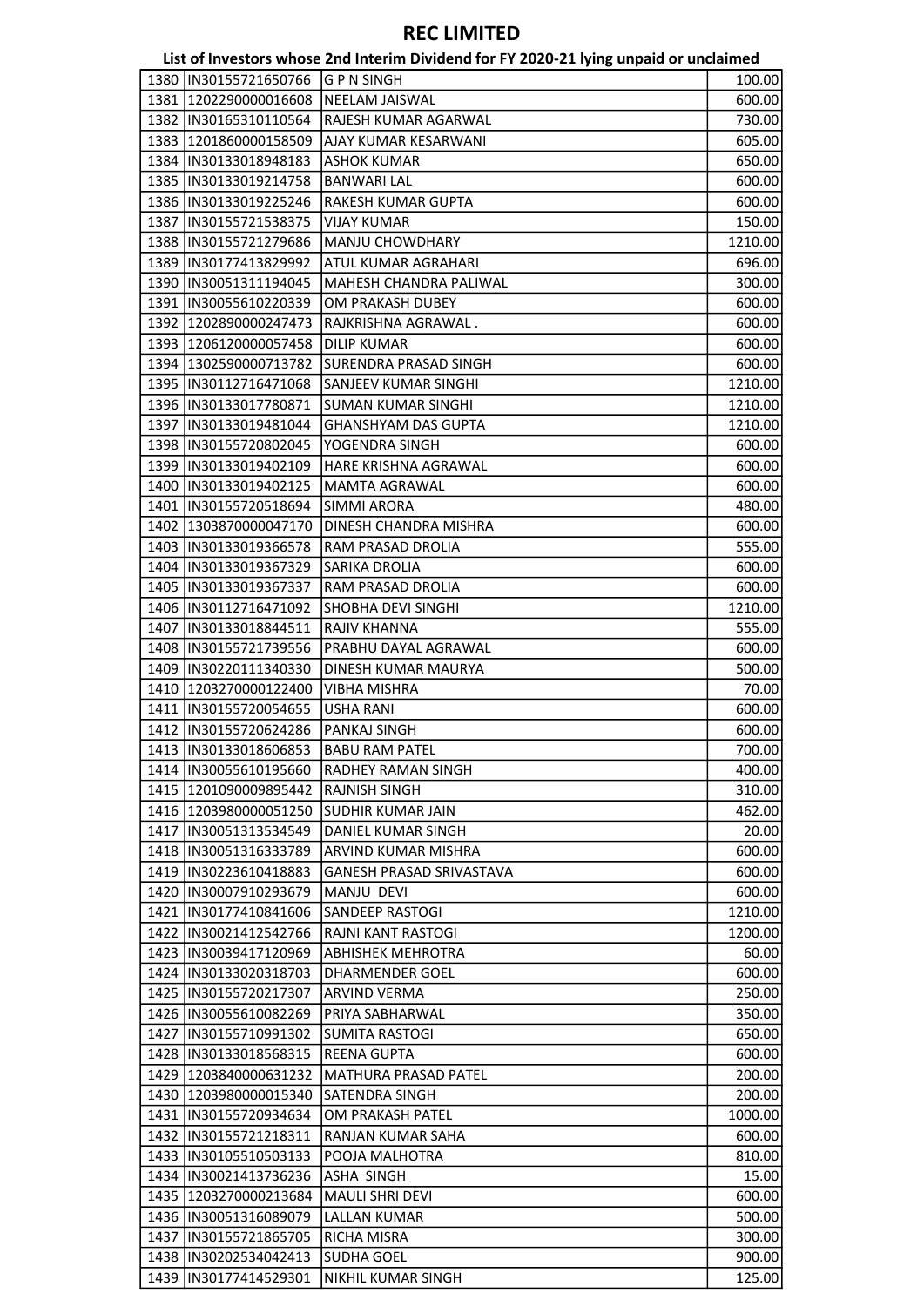|      |                         | List of Investors whose 2nd Interim Dividend for FY 2020-21 lying unpaid or unclaimed |         |
|------|-------------------------|---------------------------------------------------------------------------------------|---------|
| 1440 | IN30155721028492        | <b>SATYA PAL ARORA</b>                                                                | 600.00  |
|      | 1441  IN30155720069387  | SUSHIL KUMAR BANSAL                                                                   | 1210.00 |
|      | 1442  IN30155720870464  | <b>NAR PINGAL</b>                                                                     | 750.00  |
|      | 1443  IN30155721160917  | PRAMOD PRAKASH                                                                        | 1210.00 |
|      | 1444   IN30133018515671 | <b>USHA PANDEY</b>                                                                    | 340.00  |
|      | 1445  IN30133020120674  | RAJESH KUMAR SHARMA                                                                   | 600.00  |
|      | 1446 IN30155721925839   | SANDHYA GUPTA                                                                         | 600.00  |
| 1447 | IN30155722045745        | <b>ZAKIR HUSSAIN</b>                                                                  | 810.00  |
|      | 1448  IN30155721215510  | <b>NAMRATA RAI</b>                                                                    | 500.00  |
|      | 1449   IN30051314579413 | <b>ABHISHEK GOEL</b>                                                                  | 600.00  |
|      | 1450  IN30070810263354  | <b>ABHA</b>                                                                           | 600.00  |
|      | 1451   1303190000035300 | <b>INDRA PAL SINGH</b>                                                                | 810.00  |
|      | 1452  IN30155720574339  | MANOJ KUMAR GUPTA                                                                     | 600.00  |
|      | 1453  IN30055610182995  | DHIRENDRA KUMAR                                                                       | 600.00  |
|      | 1454 1304140001734197   | <b>SUNIL KUMAR TRIPATHI</b>                                                           | 80.00   |
|      | 1455  IN30039417987542  | <b>UDHAM SINGH</b>                                                                    | 325.00  |
|      | 1456  IN30155720658182  | ANSHU SINHA                                                                           | 750.00  |
|      | 1457   IN30155722137572 | <b>CHAKRAPANI PANDEY</b>                                                              | 100.00  |
|      | 1458  IN30007910197964  | SAVITA SHARMA                                                                         | 650.00  |
|      | 1459  IN30045012960842  | <b>HEMANT SINGH</b>                                                                   | 1000.00 |
|      | 1460  IN30045013565050  | <b>SANJAY KUMAR</b>                                                                   | 600.00  |
|      | 1461   IN30039417471754 | DHANANJAY KUMAR                                                                       | 750.00  |
|      | 1462  IN30155721816553  | <b>BIMLESH KUMAR TRIPATHI</b>                                                         | 250.00  |
|      | 1463  IN30155720874102  | RAM NAYAN SINGH                                                                       |         |
|      |                         |                                                                                       | 500.00  |
|      | 1464   IN30045013493586 | UMESH KUMAR AGRAWAL                                                                   | 500.00  |
|      | 1465  IN30155722087809  | PREM SAGAR                                                                            | 420.00  |
|      | 1466   IN30155721093491 | ASIM KUMAR BHANDARI                                                                   | 150.00  |
| 1467 | IN30155722102082        | SANJAI KUMAR AGARWAL                                                                  | 600.00  |
|      | 1468   IN30039417459942 | <b>PREM KUMAR</b>                                                                     | 200.00  |
|      | 1469  IN30088813622891  | SHUSHILA DEVI AGARWAL                                                                 | 650.00  |
|      | 1470  IN30088813627855  | SANGITA DEVI AGARWAL                                                                  | 1210.00 |
|      | 1471  IN30088813627863  | RUKMINI DEVI AGARWAL                                                                  | 1210.00 |
|      | 1472 IN30088813627880   | KAILASH AGARWAL                                                                       | 1210.00 |
|      | 1473   IN30088813627986 | SURESH KUMAR AGARWAL                                                                  | 1210.00 |
|      | 1474 IIN30177410061217  | Umesh Kumar dixit                                                                     | 600.00  |
|      | 1475  IN30169611979655  | PASHUPATI NATH TRIVEDI                                                                | 30.00   |
|      | 1476  IN30169612036072  | <b>RAM KUMAR SINGH</b>                                                                | 20.00   |
|      | 1477 IN30169612036089   | <b>HARISHWAR SINGH</b>                                                                | 120.00  |
|      | 1478 1206120000284357   | <b>TARUN AGARWAL</b>                                                                  | 600.00  |
|      | 1479 IIN30155722222449  | <b>BIRENDRA SINGH</b>                                                                 | 290.00  |
|      | 1480   IN30051313783643 | ASHUTOSH KUMAR DWIVEDI                                                                | 1360.00 |
|      | 1481  IN30118620115993  | <b>SURESH KUMAR KHANDELWAL</b>                                                        | 600.00  |
|      | 1482  IN30282210152924  | <b>GIRISH KUMAR SINGH</b>                                                             | 1000.00 |
|      | 1483 IN30205010108674   | <b>NISHANT NAGWANI</b>                                                                | 10.00   |
|      | 1484   IN30177411905851 | SUNITA                                                                                | 300.00  |
|      | 1485  IN30058910085818  | SONEET AGARWAL                                                                        | 600.00  |
|      | 1486  IN30105510769634  | <b>GIRISH BALA GUPTA</b>                                                              | 600.00  |
|      | 1487   IN30177411034671 | MOHD AZAM                                                                             | 20.00   |
|      | 1488 1302590000875796   | shivani sharma                                                                        | 600.00  |
|      | 1489 IN30177416003478   | <b>MAHESH KUMAR AGRAWAL</b>                                                           | 1000.00 |
|      | 1490   IN30267931165552 | PUSHPA RANI                                                                           | 650.00  |
|      | 1491   IN30177410882461 | <b>SUNIL KANT GAUR</b>                                                                | 600.00  |
|      | 1492  IN30105510162964  | <b>RUCHI RASTOGI</b>                                                                  | 730.00  |
|      | 1493 1201910100068091   | AKRAM KHAN                                                                            | 500.00  |
|      | 1494   IN30045013843604 | <b>CHARU MEHROTRA</b>                                                                 | 500.00  |
|      | 1495  IN30165310189084  | SHEETAL                                                                               | 600.00  |
|      | 1496 IN30051317709392   | PRABHAKAR SINGH                                                                       | 175.00  |
|      | 1497  IN30011810949363  | MEENAKSHI AGARWAL                                                                     | 600.00  |
|      | 1498  IN30011810949388  | SEEMA AGARWAL                                                                         | 600.00  |
|      | 1499  IN30112715865090  | <b>TRIVENDRA KUMAR</b>                                                                | 125.00  |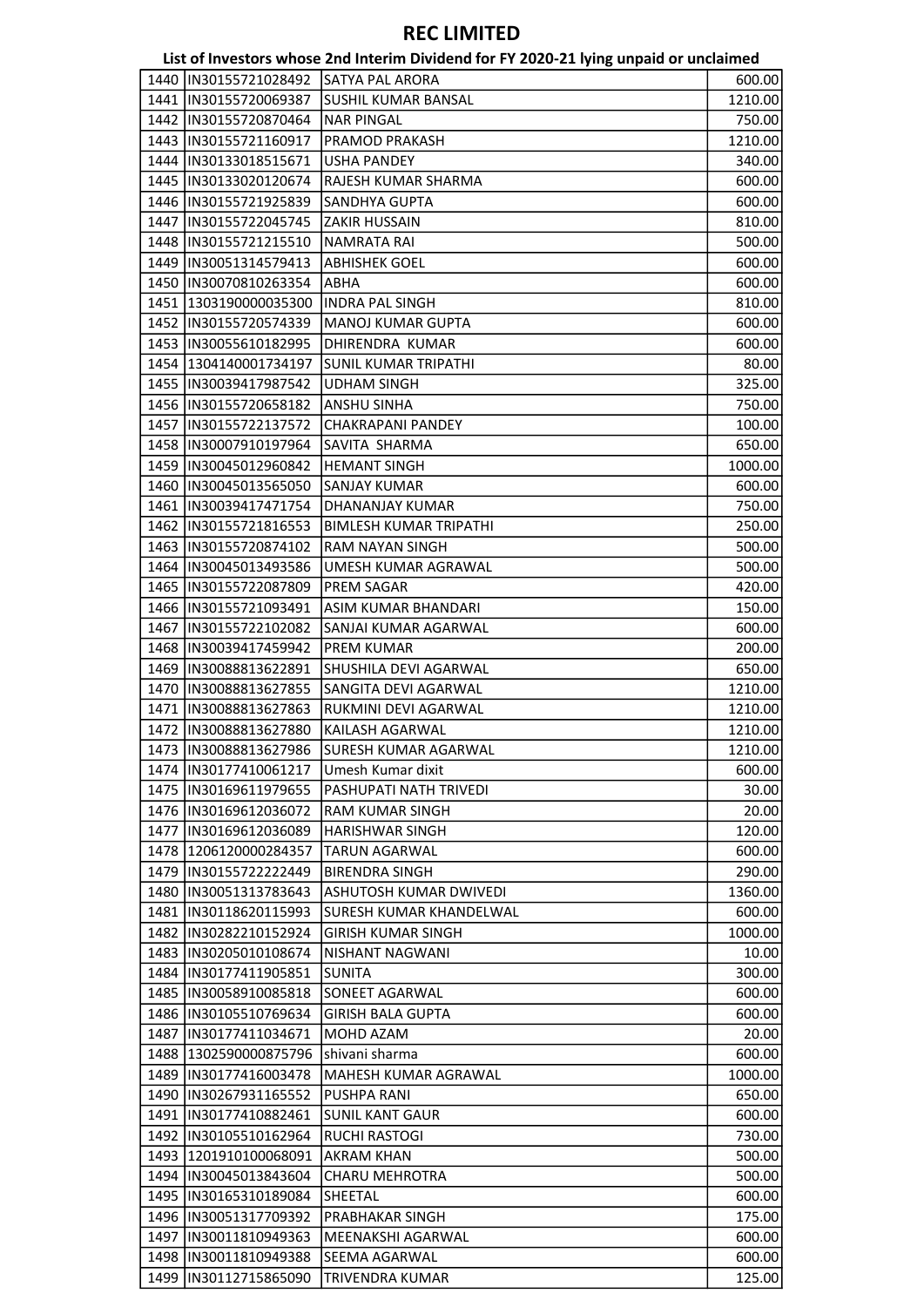|                                       | List of Investors whose 2nd Interim Dividend for FY 2020-21 lying unpaid or unclaimed |         |
|---------------------------------------|---------------------------------------------------------------------------------------|---------|
| 1500 IIN30155721437985                | lrakesh kumar karnwal                                                                 | 35.00   |
| 1501  IN30198310683218                | SANHYESH KUMAR GUPTA                                                                  | 455.00  |
| 1502  IN30226912585647                | RICHA MITTAL                                                                          | 500.00  |
| 1503 IN30198310501673                 | <b>IKRAMUDDIN</b>                                                                     | 240.00  |
| 1504  IN30155720812891                | ANJU SINGHAL                                                                          | 600.00  |
| 1505  IN30236510308212                | <b>ARUN ANEJA</b>                                                                     | 600.00  |
| 1506  IN30160410429464                | <b>CHAVPREET SINGH BATRA</b>                                                          | 250.00  |
| 1507  IN30018313530159                | ANJU MAHESHWARI                                                                       | 600.00  |
| 1508  IN30155720573346                | <b>MADHU GANDHI</b>                                                                   | 600.00  |
| 1509  IN30155722088035                | RANVEER SINGH                                                                         | 600.00  |
| 1510  IN30198310312815                | <b>KIRAN RAJPUT</b>                                                                   | 600.00  |
| 1511  IN30155721141099                | MUKESH KUMAR                                                                          | 600.00  |
| 1512  IN30155721141110                | SHAMA                                                                                 | 500.00  |
| 1513  IN30094010279506                | <b>ALKA MITTAL</b>                                                                    | 650.00  |
| 1514 IN30096610106537                 | ANIL KUMAR SINGHAL                                                                    | 650.00  |
| 1515 1201640400002334                 | VARSHA KHANNA                                                                         | 750.00  |
| 1516  IN30045012017908                | <b>GAURAV VARMA</b>                                                                   | 500.00  |
| 1517 1202060000372687                 | <b>MANJEET KAUR KALRA</b>                                                             | 1000.00 |
| 1518   1302860000007065               | <b>SUNDER SINGH SOLANKI</b>                                                           | 650.00  |
| 1519 1302860000007071                 | <b>SATYAWATI SOLANKI</b>                                                              | 650.00  |
| 1520  IN30051314463012                | <b>SWATI SINGH</b>                                                                    | 250.00  |
| 1521  IN30112716088980                | VIRENDRA KUMAR JHINGRAN                                                               | 600.00  |
| 1522  IN30155721293490                | DALIP SINGH BHANDARI                                                                  | 600.00  |
| 1523  IN30155722122165                | PUSHP LATA DUSEJA                                                                     | 110.00  |
| 1524 1201640400008809                 | DHIRENDRA TYAGI                                                                       | 600.00  |
| 1525  IN30155720596680                | <b>HARSH MANI BHATT</b>                                                               | 140.00  |
| 1526 1203320000585122                 | <b>SUMAN JUYAL</b>                                                                    | 600.00  |
| 1527   IN30155721123434               | RAM BABU SINGH                                                                        | 600.00  |
| 1528  IN30177412443721                | PRASHANT KUMAR                                                                        | 600.00  |
| 1529 IIN30177415067088                | MAMTA                                                                                 | 250.00  |
| 1530  IN30155721763355                | RAKESH ARORA                                                                          | 350.00  |
| 1531  IN30211310054347                | SHEFALI BAIJAL                                                                        | 1000.00 |
| 1532  IN30011810933824                | JAGMAL SINGH VERMA                                                                    | 600.00  |
| 1533  IN30177412055166  RUCHI CHANDLE |                                                                                       | 1210.00 |
| 1534   IN30177412410267               | <b>HEMANT KUMAR GUPTA</b>                                                             | 585.00  |
| 1535  IN30177414194017                | <b>SHEFALI BAIJAL</b>                                                                 | 600.00  |
| 1536  IN30177416426719                | JITENDRA KUMAR GUPTA                                                                  | 1119.00 |
| 1537  IN30133017950063                | <b>URMILA BAIJAL</b>                                                                  | 810.00  |
| 1538 IN30133020292244                 | <b>ABHAY KUMAR GUPTA</b>                                                              | 1210.00 |
| 1539  IN30133020292252                | <b>GEETA KUMAR</b>                                                                    | 1210.00 |
| 1540   IN30155722018470               | PREETI GUPTA                                                                          | 600.00  |
| 1541  IN30205010080184                | <b>SACHIN KUMAR</b>                                                                   | 810.00  |
| 1542  IN30205010088588                | <b>MANISHA SHARMA</b>                                                                 | 200.00  |
| 1543  IN30220110526330                | <b>CHIRAG SHARAWAT</b>                                                                | 570.00  |
| 1544 1201750000106528                 | MOHAMMED ALTAF                                                                        | 600.00  |
| 1545   1204470005144477               | <b>MANSI GARG</b>                                                                     | 105.00  |
| 1546   IN30147720056082               | <b>BHUSHAN PAHWA</b>                                                                  | 600.00  |
| 1547  IN30133020232250                | <b>MANOJ KUMAR GOEL</b>                                                               | 600.00  |
| 1548  IN30133020533224                | <b>VIVEK KUMAR VERMA</b>                                                              | 600.00  |
| 1549   IN30155721720189               | R K SHARMA                                                                            | 600.00  |
| 1550  IN30236510602850                | RAJ KUMAR SIROHI                                                                      | 1210.00 |
| 1551 1201750000206022                 | <b>GEETA TYAGI</b>                                                                    | 1210.00 |
| 1552  IN30611420036330                | ANUJ JAIN                                                                             | 95.00   |
| 1553  IN30177410310298                | <b>MANI GUPTA</b>                                                                     | 810.00  |
| 1554  IN30120910157230                | <b>UMA YADAV</b>                                                                      | 600.00  |
| 1555  IN30118620119534                | <b>GAURAV KOHLI</b>                                                                   | 1000.00 |
| 1556  IN30155721072497                | <b>NAVITA JAIN</b>                                                                    | 40.00   |
| 1557  IN30105510658204                | ASHA SINGH                                                                            | 600.00  |
| 1558  IN30051316987207                | <b>HARI MOHAN</b>                                                                     | 500.00  |
| 1559  IN30051321028897                | <b>SANJAY KUMAR PATHAK</b>                                                            | 450.00  |
|                                       |                                                                                       |         |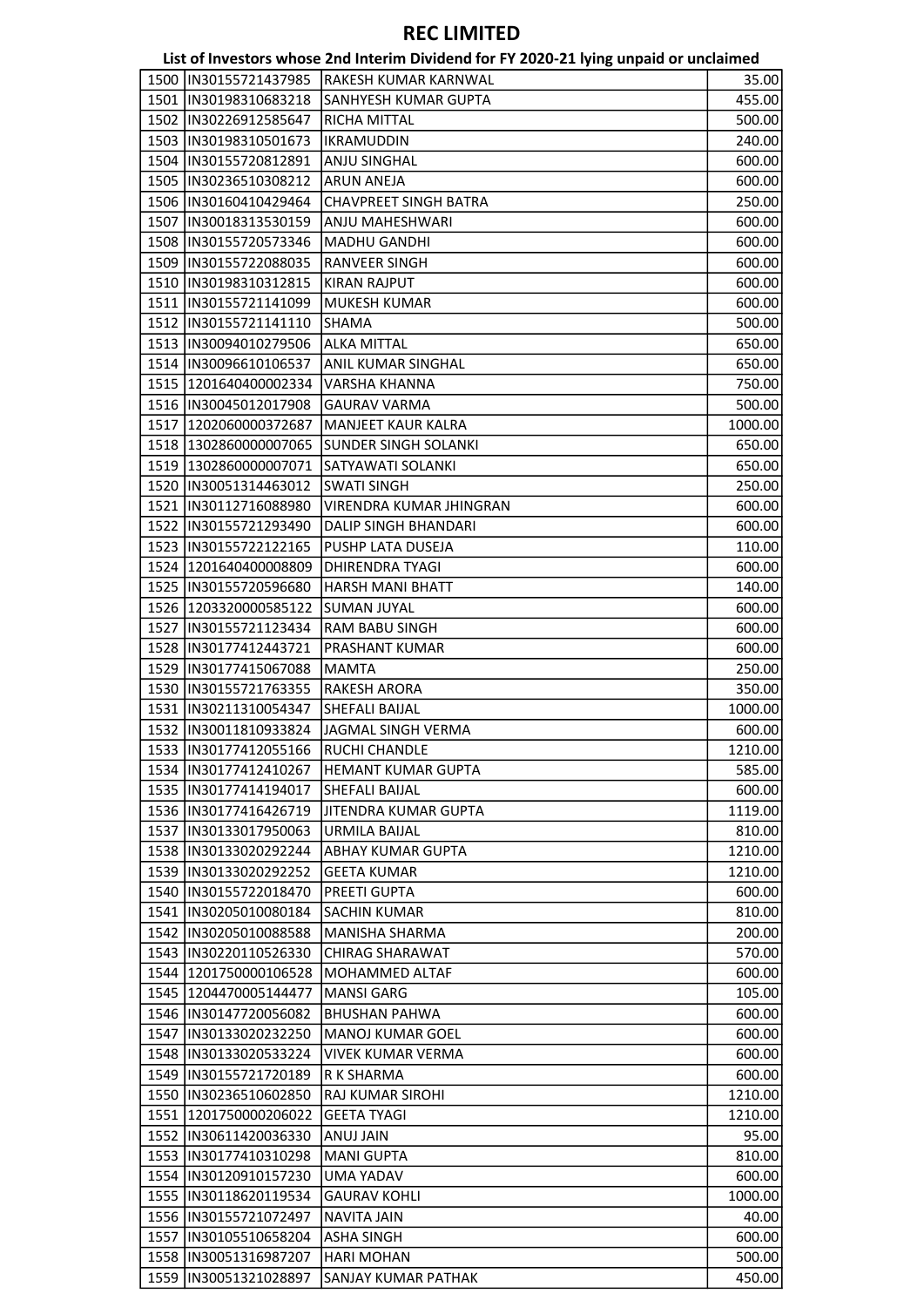| 1560   1206120000308630   SURESH CHANDRA GUPTA<br>1561  IN30155721326629<br> BIRENDRA SINGH BISHT<br>1562  IN30112716641833<br>RAM DAYAL BANDOONI<br>1563 1203800000072060<br><b>VIJAY SINGH</b><br>1564  IN30051317499460<br><b>SHAILENDRA PRATAP CHAUDHARY</b><br>1565  IN30133017249492<br><b>INDU SINGH</b><br>1566  IN30155720621091<br><b>TARIQ HUSAIN</b><br>600.00<br>1567  IN30155721541828<br>RADHEY SHYAM GUPTA<br>130.00<br>1568  IN30039417082567<br>SATYA NARAYAN KUMAR<br>105.00<br>1569   IN30155722151353<br>RAMESH CHANDRA CHOUDHARY<br>50.00<br>1570   IN30155722145978<br><b>RAHUL GUPTA</b><br>1571  IN30155720499263<br>MANOJ KUMAR SRIVASTAVA<br>1572  IN30155722016708<br>AJAY KUMAR PANDEY<br>1573  IN30100610019736<br>ANIL KUMAR GARG<br>1574  IN30209210094767<br>LOKESH AGRAWAL<br>1575 1202990002726569<br>HARBANS KUMAR AGARWAL<br>1576  IN30100610108334<br><b>RENU AGRAWAL</b><br>1000.00<br>1577  IN30020610941652<br><b>RAMAN MEHROTRA</b><br>250.00<br>1578  IN30177415528653<br><b>RAJNI GUPTA</b><br>500.00<br>1579  IN30100610103486<br><b>MANOJ KUMAR</b><br>250.00<br>1580  IN30155720656056<br>ARUN KANTA LAVANIA<br>600.00<br>1581  IN30155720803350<br>SHAILENDRA KUMAR GUPTA<br>1582  IN30072410035000<br><b>SUBHASH CHAND NAGPAL</b><br>1583  IN30072410063616<br>MAHESH CHANDRA NAGPAL<br>1584  IN30011810328103<br>SANJAY TANEJA<br>1585   1202990001541854<br> SHAILENDRA SINGH SIKARWAR<br>1586   IN30155720623453<br>SURESH CHAND SHARMA<br>1587  IN30155721247136<br>AJITABH MISHRA<br>1588  IN30155721387940<br><b>TARUN DUA</b><br>260.00<br>1589  IN30155710264962<br>MUKESH KUMAR AGARWAL<br>175.00<br>1590 REC0531125<br>RAKESH BHARGAVA<br>50.00<br>1591  IN30100610020579<br> SANTOSH KUMAR GUPTA<br>300.00<br>1592 1202140000009191<br><b>BAL MUKUND GOYAL</b><br>1593 IN30088814840519<br><b>GYAN CHAND JAIN</b><br>1594  IN30155720268386<br>lsuresh Babu<br>1595  IN30155720756858<br><b>MEENU AGARWAL</b><br>1596 IN30011811141096<br><b>EKTA KHANNA</b><br>1597  IN30021413334557<br><b>KASHISH TANDON</b><br>PRAMILA SETH<br>1598 IIN30021413808819<br>1599  IN30133019682884<br><b>AJAY KUMAR MITTAL</b><br>600.00<br>1600   IN30198310386062<br><b>HARIOM</b><br>200.00<br>1601   IN30114310809182<br>PRASHANT VEER JAIN<br>50.00<br>1602   IN30155720928298<br>ANAND KUMAR GUPTA<br>975.00<br>1603   IN30155720907382<br>RAM PRAKASH BOHARE<br>1604  IN30100610053483<br><b>ABHIJIT V. SARDESAI</b><br>1605 IN30177412733504<br>PRADEEP KUMAR BHARGAVA<br>1606   IN30155721039830<br>INDU PRAKASH SHARMA<br>1607   IN30051319552182<br>ANIL KUMAR PURWAR<br>1608  IN30360610001987<br>SIDDHARTH NADHERIA<br>1609 1201770100806402<br>URMILA GUPTA<br>1610   1204470004022807<br>NITIN SHARMA<br>1611   1301760000064969<br><b>VEENA. BATRA</b><br>1612 1301760000809813<br>MEENA AMBESH<br>1210.00<br>1613   1304140001035901<br> SEEMA JAIN<br>380.00<br>1614   IN30039416272159<br><b>NEELAM AVASTHI</b><br>600.00<br>1615  IN30112716306480<br>BRIJ MOHAN SHARMA<br>1616   IN30133017598411<br><b>AMBUJ GUPTA</b><br>1617  IN30116030368250<br><b>VIKAS GUPTA</b><br>1618   1202060000185669<br><b>KAMLA DEVI</b> |                         |                            |         |
|-------------------------------------------------------------------------------------------------------------------------------------------------------------------------------------------------------------------------------------------------------------------------------------------------------------------------------------------------------------------------------------------------------------------------------------------------------------------------------------------------------------------------------------------------------------------------------------------------------------------------------------------------------------------------------------------------------------------------------------------------------------------------------------------------------------------------------------------------------------------------------------------------------------------------------------------------------------------------------------------------------------------------------------------------------------------------------------------------------------------------------------------------------------------------------------------------------------------------------------------------------------------------------------------------------------------------------------------------------------------------------------------------------------------------------------------------------------------------------------------------------------------------------------------------------------------------------------------------------------------------------------------------------------------------------------------------------------------------------------------------------------------------------------------------------------------------------------------------------------------------------------------------------------------------------------------------------------------------------------------------------------------------------------------------------------------------------------------------------------------------------------------------------------------------------------------------------------------------------------------------------------------------------------------------------------------------------------------------------------------------------------------------------------------------------------------------------------------------------------------------------------------------------------------------------------------------------------------------------------------------------------------------------------------------------------------------------------------------------------------------------------------------------------------------------------------------------------------------------------------------------------------------------------------------------------------------------------------------------------------------------------------------------------------------------------------------------------------------------------------------------------------------------------------------------------------|-------------------------|----------------------------|---------|
|                                                                                                                                                                                                                                                                                                                                                                                                                                                                                                                                                                                                                                                                                                                                                                                                                                                                                                                                                                                                                                                                                                                                                                                                                                                                                                                                                                                                                                                                                                                                                                                                                                                                                                                                                                                                                                                                                                                                                                                                                                                                                                                                                                                                                                                                                                                                                                                                                                                                                                                                                                                                                                                                                                                                                                                                                                                                                                                                                                                                                                                                                                                                                                                           |                         |                            | 250.00  |
|                                                                                                                                                                                                                                                                                                                                                                                                                                                                                                                                                                                                                                                                                                                                                                                                                                                                                                                                                                                                                                                                                                                                                                                                                                                                                                                                                                                                                                                                                                                                                                                                                                                                                                                                                                                                                                                                                                                                                                                                                                                                                                                                                                                                                                                                                                                                                                                                                                                                                                                                                                                                                                                                                                                                                                                                                                                                                                                                                                                                                                                                                                                                                                                           |                         |                            | 600.00  |
|                                                                                                                                                                                                                                                                                                                                                                                                                                                                                                                                                                                                                                                                                                                                                                                                                                                                                                                                                                                                                                                                                                                                                                                                                                                                                                                                                                                                                                                                                                                                                                                                                                                                                                                                                                                                                                                                                                                                                                                                                                                                                                                                                                                                                                                                                                                                                                                                                                                                                                                                                                                                                                                                                                                                                                                                                                                                                                                                                                                                                                                                                                                                                                                           |                         |                            | 1000.00 |
|                                                                                                                                                                                                                                                                                                                                                                                                                                                                                                                                                                                                                                                                                                                                                                                                                                                                                                                                                                                                                                                                                                                                                                                                                                                                                                                                                                                                                                                                                                                                                                                                                                                                                                                                                                                                                                                                                                                                                                                                                                                                                                                                                                                                                                                                                                                                                                                                                                                                                                                                                                                                                                                                                                                                                                                                                                                                                                                                                                                                                                                                                                                                                                                           |                         |                            | 350.00  |
|                                                                                                                                                                                                                                                                                                                                                                                                                                                                                                                                                                                                                                                                                                                                                                                                                                                                                                                                                                                                                                                                                                                                                                                                                                                                                                                                                                                                                                                                                                                                                                                                                                                                                                                                                                                                                                                                                                                                                                                                                                                                                                                                                                                                                                                                                                                                                                                                                                                                                                                                                                                                                                                                                                                                                                                                                                                                                                                                                                                                                                                                                                                                                                                           |                         |                            | 30.00   |
|                                                                                                                                                                                                                                                                                                                                                                                                                                                                                                                                                                                                                                                                                                                                                                                                                                                                                                                                                                                                                                                                                                                                                                                                                                                                                                                                                                                                                                                                                                                                                                                                                                                                                                                                                                                                                                                                                                                                                                                                                                                                                                                                                                                                                                                                                                                                                                                                                                                                                                                                                                                                                                                                                                                                                                                                                                                                                                                                                                                                                                                                                                                                                                                           |                         |                            | 250.00  |
|                                                                                                                                                                                                                                                                                                                                                                                                                                                                                                                                                                                                                                                                                                                                                                                                                                                                                                                                                                                                                                                                                                                                                                                                                                                                                                                                                                                                                                                                                                                                                                                                                                                                                                                                                                                                                                                                                                                                                                                                                                                                                                                                                                                                                                                                                                                                                                                                                                                                                                                                                                                                                                                                                                                                                                                                                                                                                                                                                                                                                                                                                                                                                                                           |                         |                            |         |
|                                                                                                                                                                                                                                                                                                                                                                                                                                                                                                                                                                                                                                                                                                                                                                                                                                                                                                                                                                                                                                                                                                                                                                                                                                                                                                                                                                                                                                                                                                                                                                                                                                                                                                                                                                                                                                                                                                                                                                                                                                                                                                                                                                                                                                                                                                                                                                                                                                                                                                                                                                                                                                                                                                                                                                                                                                                                                                                                                                                                                                                                                                                                                                                           |                         |                            |         |
|                                                                                                                                                                                                                                                                                                                                                                                                                                                                                                                                                                                                                                                                                                                                                                                                                                                                                                                                                                                                                                                                                                                                                                                                                                                                                                                                                                                                                                                                                                                                                                                                                                                                                                                                                                                                                                                                                                                                                                                                                                                                                                                                                                                                                                                                                                                                                                                                                                                                                                                                                                                                                                                                                                                                                                                                                                                                                                                                                                                                                                                                                                                                                                                           |                         |                            |         |
|                                                                                                                                                                                                                                                                                                                                                                                                                                                                                                                                                                                                                                                                                                                                                                                                                                                                                                                                                                                                                                                                                                                                                                                                                                                                                                                                                                                                                                                                                                                                                                                                                                                                                                                                                                                                                                                                                                                                                                                                                                                                                                                                                                                                                                                                                                                                                                                                                                                                                                                                                                                                                                                                                                                                                                                                                                                                                                                                                                                                                                                                                                                                                                                           |                         |                            |         |
|                                                                                                                                                                                                                                                                                                                                                                                                                                                                                                                                                                                                                                                                                                                                                                                                                                                                                                                                                                                                                                                                                                                                                                                                                                                                                                                                                                                                                                                                                                                                                                                                                                                                                                                                                                                                                                                                                                                                                                                                                                                                                                                                                                                                                                                                                                                                                                                                                                                                                                                                                                                                                                                                                                                                                                                                                                                                                                                                                                                                                                                                                                                                                                                           |                         |                            |         |
|                                                                                                                                                                                                                                                                                                                                                                                                                                                                                                                                                                                                                                                                                                                                                                                                                                                                                                                                                                                                                                                                                                                                                                                                                                                                                                                                                                                                                                                                                                                                                                                                                                                                                                                                                                                                                                                                                                                                                                                                                                                                                                                                                                                                                                                                                                                                                                                                                                                                                                                                                                                                                                                                                                                                                                                                                                                                                                                                                                                                                                                                                                                                                                                           |                         |                            | 600.00  |
|                                                                                                                                                                                                                                                                                                                                                                                                                                                                                                                                                                                                                                                                                                                                                                                                                                                                                                                                                                                                                                                                                                                                                                                                                                                                                                                                                                                                                                                                                                                                                                                                                                                                                                                                                                                                                                                                                                                                                                                                                                                                                                                                                                                                                                                                                                                                                                                                                                                                                                                                                                                                                                                                                                                                                                                                                                                                                                                                                                                                                                                                                                                                                                                           |                         |                            | 250.00  |
|                                                                                                                                                                                                                                                                                                                                                                                                                                                                                                                                                                                                                                                                                                                                                                                                                                                                                                                                                                                                                                                                                                                                                                                                                                                                                                                                                                                                                                                                                                                                                                                                                                                                                                                                                                                                                                                                                                                                                                                                                                                                                                                                                                                                                                                                                                                                                                                                                                                                                                                                                                                                                                                                                                                                                                                                                                                                                                                                                                                                                                                                                                                                                                                           |                         |                            | 600.00  |
|                                                                                                                                                                                                                                                                                                                                                                                                                                                                                                                                                                                                                                                                                                                                                                                                                                                                                                                                                                                                                                                                                                                                                                                                                                                                                                                                                                                                                                                                                                                                                                                                                                                                                                                                                                                                                                                                                                                                                                                                                                                                                                                                                                                                                                                                                                                                                                                                                                                                                                                                                                                                                                                                                                                                                                                                                                                                                                                                                                                                                                                                                                                                                                                           |                         |                            | 600.00  |
|                                                                                                                                                                                                                                                                                                                                                                                                                                                                                                                                                                                                                                                                                                                                                                                                                                                                                                                                                                                                                                                                                                                                                                                                                                                                                                                                                                                                                                                                                                                                                                                                                                                                                                                                                                                                                                                                                                                                                                                                                                                                                                                                                                                                                                                                                                                                                                                                                                                                                                                                                                                                                                                                                                                                                                                                                                                                                                                                                                                                                                                                                                                                                                                           |                         |                            | 400.00  |
|                                                                                                                                                                                                                                                                                                                                                                                                                                                                                                                                                                                                                                                                                                                                                                                                                                                                                                                                                                                                                                                                                                                                                                                                                                                                                                                                                                                                                                                                                                                                                                                                                                                                                                                                                                                                                                                                                                                                                                                                                                                                                                                                                                                                                                                                                                                                                                                                                                                                                                                                                                                                                                                                                                                                                                                                                                                                                                                                                                                                                                                                                                                                                                                           |                         |                            | 600.00  |
|                                                                                                                                                                                                                                                                                                                                                                                                                                                                                                                                                                                                                                                                                                                                                                                                                                                                                                                                                                                                                                                                                                                                                                                                                                                                                                                                                                                                                                                                                                                                                                                                                                                                                                                                                                                                                                                                                                                                                                                                                                                                                                                                                                                                                                                                                                                                                                                                                                                                                                                                                                                                                                                                                                                                                                                                                                                                                                                                                                                                                                                                                                                                                                                           |                         |                            |         |
|                                                                                                                                                                                                                                                                                                                                                                                                                                                                                                                                                                                                                                                                                                                                                                                                                                                                                                                                                                                                                                                                                                                                                                                                                                                                                                                                                                                                                                                                                                                                                                                                                                                                                                                                                                                                                                                                                                                                                                                                                                                                                                                                                                                                                                                                                                                                                                                                                                                                                                                                                                                                                                                                                                                                                                                                                                                                                                                                                                                                                                                                                                                                                                                           |                         |                            |         |
|                                                                                                                                                                                                                                                                                                                                                                                                                                                                                                                                                                                                                                                                                                                                                                                                                                                                                                                                                                                                                                                                                                                                                                                                                                                                                                                                                                                                                                                                                                                                                                                                                                                                                                                                                                                                                                                                                                                                                                                                                                                                                                                                                                                                                                                                                                                                                                                                                                                                                                                                                                                                                                                                                                                                                                                                                                                                                                                                                                                                                                                                                                                                                                                           |                         |                            |         |
|                                                                                                                                                                                                                                                                                                                                                                                                                                                                                                                                                                                                                                                                                                                                                                                                                                                                                                                                                                                                                                                                                                                                                                                                                                                                                                                                                                                                                                                                                                                                                                                                                                                                                                                                                                                                                                                                                                                                                                                                                                                                                                                                                                                                                                                                                                                                                                                                                                                                                                                                                                                                                                                                                                                                                                                                                                                                                                                                                                                                                                                                                                                                                                                           |                         |                            |         |
|                                                                                                                                                                                                                                                                                                                                                                                                                                                                                                                                                                                                                                                                                                                                                                                                                                                                                                                                                                                                                                                                                                                                                                                                                                                                                                                                                                                                                                                                                                                                                                                                                                                                                                                                                                                                                                                                                                                                                                                                                                                                                                                                                                                                                                                                                                                                                                                                                                                                                                                                                                                                                                                                                                                                                                                                                                                                                                                                                                                                                                                                                                                                                                                           |                         |                            |         |
|                                                                                                                                                                                                                                                                                                                                                                                                                                                                                                                                                                                                                                                                                                                                                                                                                                                                                                                                                                                                                                                                                                                                                                                                                                                                                                                                                                                                                                                                                                                                                                                                                                                                                                                                                                                                                                                                                                                                                                                                                                                                                                                                                                                                                                                                                                                                                                                                                                                                                                                                                                                                                                                                                                                                                                                                                                                                                                                                                                                                                                                                                                                                                                                           |                         |                            |         |
|                                                                                                                                                                                                                                                                                                                                                                                                                                                                                                                                                                                                                                                                                                                                                                                                                                                                                                                                                                                                                                                                                                                                                                                                                                                                                                                                                                                                                                                                                                                                                                                                                                                                                                                                                                                                                                                                                                                                                                                                                                                                                                                                                                                                                                                                                                                                                                                                                                                                                                                                                                                                                                                                                                                                                                                                                                                                                                                                                                                                                                                                                                                                                                                           |                         |                            | 810.00  |
|                                                                                                                                                                                                                                                                                                                                                                                                                                                                                                                                                                                                                                                                                                                                                                                                                                                                                                                                                                                                                                                                                                                                                                                                                                                                                                                                                                                                                                                                                                                                                                                                                                                                                                                                                                                                                                                                                                                                                                                                                                                                                                                                                                                                                                                                                                                                                                                                                                                                                                                                                                                                                                                                                                                                                                                                                                                                                                                                                                                                                                                                                                                                                                                           |                         |                            | 600.00  |
|                                                                                                                                                                                                                                                                                                                                                                                                                                                                                                                                                                                                                                                                                                                                                                                                                                                                                                                                                                                                                                                                                                                                                                                                                                                                                                                                                                                                                                                                                                                                                                                                                                                                                                                                                                                                                                                                                                                                                                                                                                                                                                                                                                                                                                                                                                                                                                                                                                                                                                                                                                                                                                                                                                                                                                                                                                                                                                                                                                                                                                                                                                                                                                                           |                         |                            | 600.00  |
|                                                                                                                                                                                                                                                                                                                                                                                                                                                                                                                                                                                                                                                                                                                                                                                                                                                                                                                                                                                                                                                                                                                                                                                                                                                                                                                                                                                                                                                                                                                                                                                                                                                                                                                                                                                                                                                                                                                                                                                                                                                                                                                                                                                                                                                                                                                                                                                                                                                                                                                                                                                                                                                                                                                                                                                                                                                                                                                                                                                                                                                                                                                                                                                           |                         |                            | 60.00   |
|                                                                                                                                                                                                                                                                                                                                                                                                                                                                                                                                                                                                                                                                                                                                                                                                                                                                                                                                                                                                                                                                                                                                                                                                                                                                                                                                                                                                                                                                                                                                                                                                                                                                                                                                                                                                                                                                                                                                                                                                                                                                                                                                                                                                                                                                                                                                                                                                                                                                                                                                                                                                                                                                                                                                                                                                                                                                                                                                                                                                                                                                                                                                                                                           |                         |                            | 1210.00 |
|                                                                                                                                                                                                                                                                                                                                                                                                                                                                                                                                                                                                                                                                                                                                                                                                                                                                                                                                                                                                                                                                                                                                                                                                                                                                                                                                                                                                                                                                                                                                                                                                                                                                                                                                                                                                                                                                                                                                                                                                                                                                                                                                                                                                                                                                                                                                                                                                                                                                                                                                                                                                                                                                                                                                                                                                                                                                                                                                                                                                                                                                                                                                                                                           |                         |                            | 600.00  |
|                                                                                                                                                                                                                                                                                                                                                                                                                                                                                                                                                                                                                                                                                                                                                                                                                                                                                                                                                                                                                                                                                                                                                                                                                                                                                                                                                                                                                                                                                                                                                                                                                                                                                                                                                                                                                                                                                                                                                                                                                                                                                                                                                                                                                                                                                                                                                                                                                                                                                                                                                                                                                                                                                                                                                                                                                                                                                                                                                                                                                                                                                                                                                                                           |                         |                            | 600.00  |
|                                                                                                                                                                                                                                                                                                                                                                                                                                                                                                                                                                                                                                                                                                                                                                                                                                                                                                                                                                                                                                                                                                                                                                                                                                                                                                                                                                                                                                                                                                                                                                                                                                                                                                                                                                                                                                                                                                                                                                                                                                                                                                                                                                                                                                                                                                                                                                                                                                                                                                                                                                                                                                                                                                                                                                                                                                                                                                                                                                                                                                                                                                                                                                                           |                         |                            |         |
|                                                                                                                                                                                                                                                                                                                                                                                                                                                                                                                                                                                                                                                                                                                                                                                                                                                                                                                                                                                                                                                                                                                                                                                                                                                                                                                                                                                                                                                                                                                                                                                                                                                                                                                                                                                                                                                                                                                                                                                                                                                                                                                                                                                                                                                                                                                                                                                                                                                                                                                                                                                                                                                                                                                                                                                                                                                                                                                                                                                                                                                                                                                                                                                           |                         |                            |         |
|                                                                                                                                                                                                                                                                                                                                                                                                                                                                                                                                                                                                                                                                                                                                                                                                                                                                                                                                                                                                                                                                                                                                                                                                                                                                                                                                                                                                                                                                                                                                                                                                                                                                                                                                                                                                                                                                                                                                                                                                                                                                                                                                                                                                                                                                                                                                                                                                                                                                                                                                                                                                                                                                                                                                                                                                                                                                                                                                                                                                                                                                                                                                                                                           |                         |                            |         |
|                                                                                                                                                                                                                                                                                                                                                                                                                                                                                                                                                                                                                                                                                                                                                                                                                                                                                                                                                                                                                                                                                                                                                                                                                                                                                                                                                                                                                                                                                                                                                                                                                                                                                                                                                                                                                                                                                                                                                                                                                                                                                                                                                                                                                                                                                                                                                                                                                                                                                                                                                                                                                                                                                                                                                                                                                                                                                                                                                                                                                                                                                                                                                                                           |                         |                            |         |
|                                                                                                                                                                                                                                                                                                                                                                                                                                                                                                                                                                                                                                                                                                                                                                                                                                                                                                                                                                                                                                                                                                                                                                                                                                                                                                                                                                                                                                                                                                                                                                                                                                                                                                                                                                                                                                                                                                                                                                                                                                                                                                                                                                                                                                                                                                                                                                                                                                                                                                                                                                                                                                                                                                                                                                                                                                                                                                                                                                                                                                                                                                                                                                                           |                         |                            |         |
|                                                                                                                                                                                                                                                                                                                                                                                                                                                                                                                                                                                                                                                                                                                                                                                                                                                                                                                                                                                                                                                                                                                                                                                                                                                                                                                                                                                                                                                                                                                                                                                                                                                                                                                                                                                                                                                                                                                                                                                                                                                                                                                                                                                                                                                                                                                                                                                                                                                                                                                                                                                                                                                                                                                                                                                                                                                                                                                                                                                                                                                                                                                                                                                           |                         |                            | 600.00  |
|                                                                                                                                                                                                                                                                                                                                                                                                                                                                                                                                                                                                                                                                                                                                                                                                                                                                                                                                                                                                                                                                                                                                                                                                                                                                                                                                                                                                                                                                                                                                                                                                                                                                                                                                                                                                                                                                                                                                                                                                                                                                                                                                                                                                                                                                                                                                                                                                                                                                                                                                                                                                                                                                                                                                                                                                                                                                                                                                                                                                                                                                                                                                                                                           |                         |                            | 810.00  |
|                                                                                                                                                                                                                                                                                                                                                                                                                                                                                                                                                                                                                                                                                                                                                                                                                                                                                                                                                                                                                                                                                                                                                                                                                                                                                                                                                                                                                                                                                                                                                                                                                                                                                                                                                                                                                                                                                                                                                                                                                                                                                                                                                                                                                                                                                                                                                                                                                                                                                                                                                                                                                                                                                                                                                                                                                                                                                                                                                                                                                                                                                                                                                                                           |                         |                            | 600.00  |
|                                                                                                                                                                                                                                                                                                                                                                                                                                                                                                                                                                                                                                                                                                                                                                                                                                                                                                                                                                                                                                                                                                                                                                                                                                                                                                                                                                                                                                                                                                                                                                                                                                                                                                                                                                                                                                                                                                                                                                                                                                                                                                                                                                                                                                                                                                                                                                                                                                                                                                                                                                                                                                                                                                                                                                                                                                                                                                                                                                                                                                                                                                                                                                                           |                         |                            | 600.00  |
|                                                                                                                                                                                                                                                                                                                                                                                                                                                                                                                                                                                                                                                                                                                                                                                                                                                                                                                                                                                                                                                                                                                                                                                                                                                                                                                                                                                                                                                                                                                                                                                                                                                                                                                                                                                                                                                                                                                                                                                                                                                                                                                                                                                                                                                                                                                                                                                                                                                                                                                                                                                                                                                                                                                                                                                                                                                                                                                                                                                                                                                                                                                                                                                           |                         |                            | 600.00  |
|                                                                                                                                                                                                                                                                                                                                                                                                                                                                                                                                                                                                                                                                                                                                                                                                                                                                                                                                                                                                                                                                                                                                                                                                                                                                                                                                                                                                                                                                                                                                                                                                                                                                                                                                                                                                                                                                                                                                                                                                                                                                                                                                                                                                                                                                                                                                                                                                                                                                                                                                                                                                                                                                                                                                                                                                                                                                                                                                                                                                                                                                                                                                                                                           |                         |                            | 1200.00 |
|                                                                                                                                                                                                                                                                                                                                                                                                                                                                                                                                                                                                                                                                                                                                                                                                                                                                                                                                                                                                                                                                                                                                                                                                                                                                                                                                                                                                                                                                                                                                                                                                                                                                                                                                                                                                                                                                                                                                                                                                                                                                                                                                                                                                                                                                                                                                                                                                                                                                                                                                                                                                                                                                                                                                                                                                                                                                                                                                                                                                                                                                                                                                                                                           |                         |                            | 250.00  |
|                                                                                                                                                                                                                                                                                                                                                                                                                                                                                                                                                                                                                                                                                                                                                                                                                                                                                                                                                                                                                                                                                                                                                                                                                                                                                                                                                                                                                                                                                                                                                                                                                                                                                                                                                                                                                                                                                                                                                                                                                                                                                                                                                                                                                                                                                                                                                                                                                                                                                                                                                                                                                                                                                                                                                                                                                                                                                                                                                                                                                                                                                                                                                                                           |                         |                            |         |
|                                                                                                                                                                                                                                                                                                                                                                                                                                                                                                                                                                                                                                                                                                                                                                                                                                                                                                                                                                                                                                                                                                                                                                                                                                                                                                                                                                                                                                                                                                                                                                                                                                                                                                                                                                                                                                                                                                                                                                                                                                                                                                                                                                                                                                                                                                                                                                                                                                                                                                                                                                                                                                                                                                                                                                                                                                                                                                                                                                                                                                                                                                                                                                                           |                         |                            |         |
|                                                                                                                                                                                                                                                                                                                                                                                                                                                                                                                                                                                                                                                                                                                                                                                                                                                                                                                                                                                                                                                                                                                                                                                                                                                                                                                                                                                                                                                                                                                                                                                                                                                                                                                                                                                                                                                                                                                                                                                                                                                                                                                                                                                                                                                                                                                                                                                                                                                                                                                                                                                                                                                                                                                                                                                                                                                                                                                                                                                                                                                                                                                                                                                           |                         |                            |         |
|                                                                                                                                                                                                                                                                                                                                                                                                                                                                                                                                                                                                                                                                                                                                                                                                                                                                                                                                                                                                                                                                                                                                                                                                                                                                                                                                                                                                                                                                                                                                                                                                                                                                                                                                                                                                                                                                                                                                                                                                                                                                                                                                                                                                                                                                                                                                                                                                                                                                                                                                                                                                                                                                                                                                                                                                                                                                                                                                                                                                                                                                                                                                                                                           |                         |                            |         |
|                                                                                                                                                                                                                                                                                                                                                                                                                                                                                                                                                                                                                                                                                                                                                                                                                                                                                                                                                                                                                                                                                                                                                                                                                                                                                                                                                                                                                                                                                                                                                                                                                                                                                                                                                                                                                                                                                                                                                                                                                                                                                                                                                                                                                                                                                                                                                                                                                                                                                                                                                                                                                                                                                                                                                                                                                                                                                                                                                                                                                                                                                                                                                                                           |                         |                            |         |
|                                                                                                                                                                                                                                                                                                                                                                                                                                                                                                                                                                                                                                                                                                                                                                                                                                                                                                                                                                                                                                                                                                                                                                                                                                                                                                                                                                                                                                                                                                                                                                                                                                                                                                                                                                                                                                                                                                                                                                                                                                                                                                                                                                                                                                                                                                                                                                                                                                                                                                                                                                                                                                                                                                                                                                                                                                                                                                                                                                                                                                                                                                                                                                                           |                         |                            | 250.00  |
|                                                                                                                                                                                                                                                                                                                                                                                                                                                                                                                                                                                                                                                                                                                                                                                                                                                                                                                                                                                                                                                                                                                                                                                                                                                                                                                                                                                                                                                                                                                                                                                                                                                                                                                                                                                                                                                                                                                                                                                                                                                                                                                                                                                                                                                                                                                                                                                                                                                                                                                                                                                                                                                                                                                                                                                                                                                                                                                                                                                                                                                                                                                                                                                           |                         |                            | 500.00  |
|                                                                                                                                                                                                                                                                                                                                                                                                                                                                                                                                                                                                                                                                                                                                                                                                                                                                                                                                                                                                                                                                                                                                                                                                                                                                                                                                                                                                                                                                                                                                                                                                                                                                                                                                                                                                                                                                                                                                                                                                                                                                                                                                                                                                                                                                                                                                                                                                                                                                                                                                                                                                                                                                                                                                                                                                                                                                                                                                                                                                                                                                                                                                                                                           |                         |                            | 600.00  |
|                                                                                                                                                                                                                                                                                                                                                                                                                                                                                                                                                                                                                                                                                                                                                                                                                                                                                                                                                                                                                                                                                                                                                                                                                                                                                                                                                                                                                                                                                                                                                                                                                                                                                                                                                                                                                                                                                                                                                                                                                                                                                                                                                                                                                                                                                                                                                                                                                                                                                                                                                                                                                                                                                                                                                                                                                                                                                                                                                                                                                                                                                                                                                                                           |                         |                            | 600.00  |
|                                                                                                                                                                                                                                                                                                                                                                                                                                                                                                                                                                                                                                                                                                                                                                                                                                                                                                                                                                                                                                                                                                                                                                                                                                                                                                                                                                                                                                                                                                                                                                                                                                                                                                                                                                                                                                                                                                                                                                                                                                                                                                                                                                                                                                                                                                                                                                                                                                                                                                                                                                                                                                                                                                                                                                                                                                                                                                                                                                                                                                                                                                                                                                                           |                         |                            | 650.00  |
|                                                                                                                                                                                                                                                                                                                                                                                                                                                                                                                                                                                                                                                                                                                                                                                                                                                                                                                                                                                                                                                                                                                                                                                                                                                                                                                                                                                                                                                                                                                                                                                                                                                                                                                                                                                                                                                                                                                                                                                                                                                                                                                                                                                                                                                                                                                                                                                                                                                                                                                                                                                                                                                                                                                                                                                                                                                                                                                                                                                                                                                                                                                                                                                           |                         |                            | 610.00  |
|                                                                                                                                                                                                                                                                                                                                                                                                                                                                                                                                                                                                                                                                                                                                                                                                                                                                                                                                                                                                                                                                                                                                                                                                                                                                                                                                                                                                                                                                                                                                                                                                                                                                                                                                                                                                                                                                                                                                                                                                                                                                                                                                                                                                                                                                                                                                                                                                                                                                                                                                                                                                                                                                                                                                                                                                                                                                                                                                                                                                                                                                                                                                                                                           |                         |                            | 600.00  |
|                                                                                                                                                                                                                                                                                                                                                                                                                                                                                                                                                                                                                                                                                                                                                                                                                                                                                                                                                                                                                                                                                                                                                                                                                                                                                                                                                                                                                                                                                                                                                                                                                                                                                                                                                                                                                                                                                                                                                                                                                                                                                                                                                                                                                                                                                                                                                                                                                                                                                                                                                                                                                                                                                                                                                                                                                                                                                                                                                                                                                                                                                                                                                                                           |                         |                            | 570.00  |
|                                                                                                                                                                                                                                                                                                                                                                                                                                                                                                                                                                                                                                                                                                                                                                                                                                                                                                                                                                                                                                                                                                                                                                                                                                                                                                                                                                                                                                                                                                                                                                                                                                                                                                                                                                                                                                                                                                                                                                                                                                                                                                                                                                                                                                                                                                                                                                                                                                                                                                                                                                                                                                                                                                                                                                                                                                                                                                                                                                                                                                                                                                                                                                                           |                         |                            | 600.00  |
|                                                                                                                                                                                                                                                                                                                                                                                                                                                                                                                                                                                                                                                                                                                                                                                                                                                                                                                                                                                                                                                                                                                                                                                                                                                                                                                                                                                                                                                                                                                                                                                                                                                                                                                                                                                                                                                                                                                                                                                                                                                                                                                                                                                                                                                                                                                                                                                                                                                                                                                                                                                                                                                                                                                                                                                                                                                                                                                                                                                                                                                                                                                                                                                           |                         |                            |         |
|                                                                                                                                                                                                                                                                                                                                                                                                                                                                                                                                                                                                                                                                                                                                                                                                                                                                                                                                                                                                                                                                                                                                                                                                                                                                                                                                                                                                                                                                                                                                                                                                                                                                                                                                                                                                                                                                                                                                                                                                                                                                                                                                                                                                                                                                                                                                                                                                                                                                                                                                                                                                                                                                                                                                                                                                                                                                                                                                                                                                                                                                                                                                                                                           |                         |                            |         |
|                                                                                                                                                                                                                                                                                                                                                                                                                                                                                                                                                                                                                                                                                                                                                                                                                                                                                                                                                                                                                                                                                                                                                                                                                                                                                                                                                                                                                                                                                                                                                                                                                                                                                                                                                                                                                                                                                                                                                                                                                                                                                                                                                                                                                                                                                                                                                                                                                                                                                                                                                                                                                                                                                                                                                                                                                                                                                                                                                                                                                                                                                                                                                                                           |                         |                            |         |
|                                                                                                                                                                                                                                                                                                                                                                                                                                                                                                                                                                                                                                                                                                                                                                                                                                                                                                                                                                                                                                                                                                                                                                                                                                                                                                                                                                                                                                                                                                                                                                                                                                                                                                                                                                                                                                                                                                                                                                                                                                                                                                                                                                                                                                                                                                                                                                                                                                                                                                                                                                                                                                                                                                                                                                                                                                                                                                                                                                                                                                                                                                                                                                                           |                         |                            |         |
|                                                                                                                                                                                                                                                                                                                                                                                                                                                                                                                                                                                                                                                                                                                                                                                                                                                                                                                                                                                                                                                                                                                                                                                                                                                                                                                                                                                                                                                                                                                                                                                                                                                                                                                                                                                                                                                                                                                                                                                                                                                                                                                                                                                                                                                                                                                                                                                                                                                                                                                                                                                                                                                                                                                                                                                                                                                                                                                                                                                                                                                                                                                                                                                           |                         |                            | 600.00  |
|                                                                                                                                                                                                                                                                                                                                                                                                                                                                                                                                                                                                                                                                                                                                                                                                                                                                                                                                                                                                                                                                                                                                                                                                                                                                                                                                                                                                                                                                                                                                                                                                                                                                                                                                                                                                                                                                                                                                                                                                                                                                                                                                                                                                                                                                                                                                                                                                                                                                                                                                                                                                                                                                                                                                                                                                                                                                                                                                                                                                                                                                                                                                                                                           |                         |                            | 1210.00 |
|                                                                                                                                                                                                                                                                                                                                                                                                                                                                                                                                                                                                                                                                                                                                                                                                                                                                                                                                                                                                                                                                                                                                                                                                                                                                                                                                                                                                                                                                                                                                                                                                                                                                                                                                                                                                                                                                                                                                                                                                                                                                                                                                                                                                                                                                                                                                                                                                                                                                                                                                                                                                                                                                                                                                                                                                                                                                                                                                                                                                                                                                                                                                                                                           |                         |                            | 600.00  |
|                                                                                                                                                                                                                                                                                                                                                                                                                                                                                                                                                                                                                                                                                                                                                                                                                                                                                                                                                                                                                                                                                                                                                                                                                                                                                                                                                                                                                                                                                                                                                                                                                                                                                                                                                                                                                                                                                                                                                                                                                                                                                                                                                                                                                                                                                                                                                                                                                                                                                                                                                                                                                                                                                                                                                                                                                                                                                                                                                                                                                                                                                                                                                                                           |                         |                            | 200.00  |
|                                                                                                                                                                                                                                                                                                                                                                                                                                                                                                                                                                                                                                                                                                                                                                                                                                                                                                                                                                                                                                                                                                                                                                                                                                                                                                                                                                                                                                                                                                                                                                                                                                                                                                                                                                                                                                                                                                                                                                                                                                                                                                                                                                                                                                                                                                                                                                                                                                                                                                                                                                                                                                                                                                                                                                                                                                                                                                                                                                                                                                                                                                                                                                                           | 1619   IN30289810182782 | <b>BHAGWATI DEVI JOSHI</b> | 1210.00 |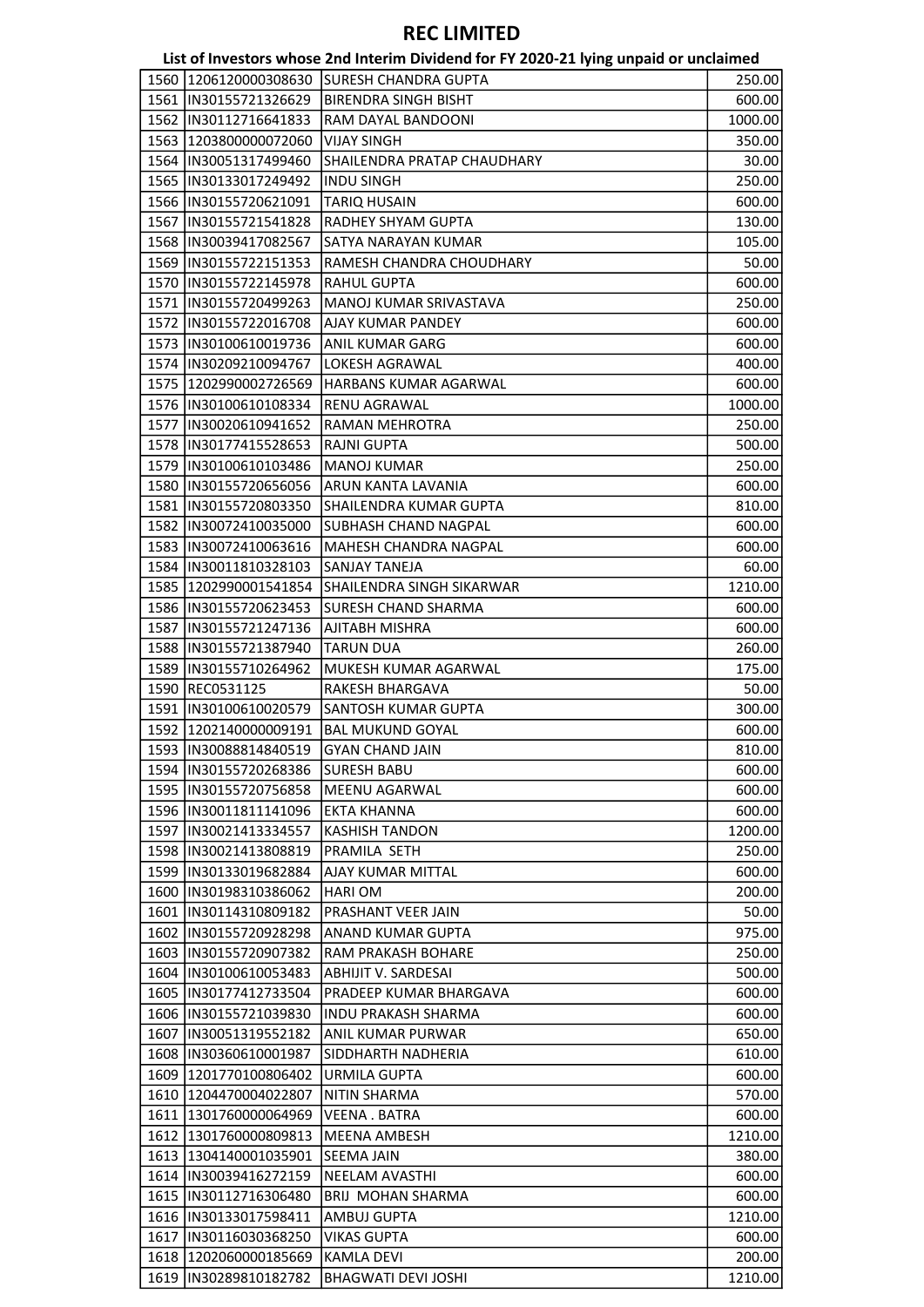|      |                         | List of Investors whose 2nd Interim Dividend for FY 2020-21 lying unpaid or unclaimed |         |
|------|-------------------------|---------------------------------------------------------------------------------------|---------|
| 1620 | IIN30096610242399       | <b>REHMAT ALI</b>                                                                     | 600.00  |
|      | 1621 1203140000058063   | <b>KAMLA DEVI</b>                                                                     | 1130.00 |
|      | 1622  IN30611420000725  | <b>SHOBHA RAWAT</b>                                                                   | 500.00  |
|      | 1623  IN30116030010218  | <b>LALIT KUMAR BENGANI</b>                                                            | 125.00  |
|      | 1624  IN30116030362726  | <b>RAKHI PUROHIT</b>                                                                  | 600.00  |
|      | 1625 1201770100388832   | KUSUM LATA AGARWAL                                                                    | 600.00  |
|      | 1626 1203660000139348   | AKHILESH KUMAR SINGH                                                                  | 600.00  |
|      | 1627 1301760000018415   | <b>REKHA AGARWAL</b>                                                                  | 650.00  |
|      | 1628  IN30116030031126  | SHEELA JAIN                                                                           | 600.00  |
|      | 1629  IN30116030342250  | <b>RENU GUPTA</b>                                                                     | 600.00  |
|      | 1630 1201770100042178   | LAXMAN DAS SONKIA                                                                     | 650.00  |
|      | 1631 1201770100251830   | ANJU SHARMA                                                                           | 1210.00 |
|      | 1632 1201770100359830   | KRISHAN KUMAR JAISWAL                                                                 | 600.00  |
|      | 1633 1301760000163115   | KAUSHALYA PATODI                                                                      | 1050.00 |
|      | 1634 1301760000317296   | <b>RAJESH KUMAR JAIN</b>                                                              | 600.00  |
|      | 1635  IN30160420005309  | <b>KALPANA JAIN</b>                                                                   | 1210.00 |
|      | 1636  IN30116030180367  | PRADEEP AGRAWAL                                                                       | 600.00  |
|      | 1637  IN30116030267565  | PARAG AGARWAL                                                                         | 1210.00 |
|      | 1638  IN30116030324807  | <b>GORDHAN DAS AGARWAL</b>                                                            | 1210.00 |
|      | 1639  IN30058910170262  | <b>ANJU RASTOGI</b>                                                                   | 600.00  |
|      | 1640  IN30039410288560  | <b>BABULAL GANGWAL</b>                                                                | 1210.00 |
|      | 1641 1201770100238828   | <b>KAMLESH CHOUDHARY</b>                                                              | 50.00   |
|      | 1642   1202990000294326 | <b>BHOOMIKA MEHARCHANDANI</b>                                                         |         |
|      | 1643 1203320005161088   | <b>RATAN KHANDELWAL</b>                                                               | 10.00   |
|      |                         |                                                                                       | 100.00  |
|      | 1644   IN30039412885339 | DEVESH SOOD                                                                           | 600.00  |
|      | 1645  IN30177413603933  | <b>PARUL MAKKER</b>                                                                   | 430.00  |
|      | 1646   IN30133019474031 | DHIRENDRA PRAKASH GOVIL                                                               | 555.00  |
|      | 1647   IN30148520048449 | <b>GEETA SINGHAL</b>                                                                  | 1210.00 |
|      | 1648  IN30116030319680  | <b>REKHA RAWAT</b>                                                                    | 600.00  |
|      | 1649   IN30236510469134 | <b>KEDAR PRASAD GHIYA</b>                                                             | 1210.00 |
|      | 1650 1201060500176711   | <b>HIMANSHU PAREEK</b>                                                                | 600.00  |
|      | 1651  IN30143610782562  | <b>KAPIL BANSAL</b>                                                                   | 600.00  |
|      | 1652 1202920000056432   | <b>BHUVNESH DEVI</b>                                                                  | 270.00  |
|      | 1653  IN30133019676025  | DR MUKTA BHATNAGAR                                                                    | 1000.00 |
|      | 1654   IN30210510131841 | <b>BADRI NARAIN MAHESHWARI</b>                                                        | 100.00  |
|      | 1655 IN30039410709638   | <b>USHA JAIN</b>                                                                      | 600.00  |
|      | 1656 IN30116030070616   | <b>ANIL BAGHLA</b>                                                                    | 1210.00 |
|      | 1657   IN30105510653154 | <b>SANJANA JAIN</b>                                                                   | 600.00  |
|      | 1658 1201060500268944   | JYOTI PAREEK                                                                          | 600.00  |
|      | 1659 1201210100619843   | <b>RAICHAND HUNDIA</b>                                                                | 75.00   |
|      | 1660 1201770100019661   | AIAL ULNA                                                                             | 810.00  |
|      | 1661  IN30133017351089  | RAJESH PILANIA                                                                        | 648.00  |
|      | 1662   IN30085310165146 | NEETU                                                                                 | 50.00   |
|      | 1663 IN30177411971543   | YASH PAL CHOUDHARY                                                                    | 270.00  |
|      | 1664   1201060500219860 | RACHNA SHARMA                                                                         | 600.00  |
|      | 1665   1201770100153934 | NARENDRA KUMAR MIRCHANDANI                                                            | 600.00  |
|      | 1666   IN30177412840396 | PREM KUMAR JAIN                                                                       | 600.00  |
|      | 1667   IN30177412863163 | MAHAVEER KUMAR JAIN                                                                   | 545.00  |
|      | 1668   IN30177413082757 | <b>AMITA JAIN</b>                                                                     | 600.00  |
|      | 1669  IN30116030210106  | <b>KANCHAN GUPTA</b>                                                                  | 600.00  |
|      | 1670   1202920000113469 | <b>SUNITA KANSAL</b>                                                                  | 125.00  |
|      | 1671  IN30133020679022  | RAJPAL SINGH TANWAR                                                                   | 1210.00 |
|      | 1672 1203660000108898   | JAIDEV MOHATA                                                                         | 1000.00 |
|      | 1673  IN30116030366998  | RAJ KAMAL KUMAWAT                                                                     | 810.00  |
|      | 1674 1304140002334486   | <b>SURESH KUMAR JAIN</b>                                                              | 440.00  |
|      | 1675 IIN30116030384510  | <b>SITA RAM GUPTA</b>                                                                 | 650.00  |
|      | 1676  IN30116030402967  | GIRRAJ PRASAD SHARMA                                                                  | 1210.00 |
|      | 1677  IN30116030403072  | <b>GYAN CHAND JAIN</b>                                                                | 600.00  |
|      | 1678 1203660000094204   | <b>GORI SHANKAR VIJAY</b>                                                             | 1210.00 |
|      | 1679   IN30177412784065 | RADHA MOHAN MAHESHWARI                                                                | 40.00   |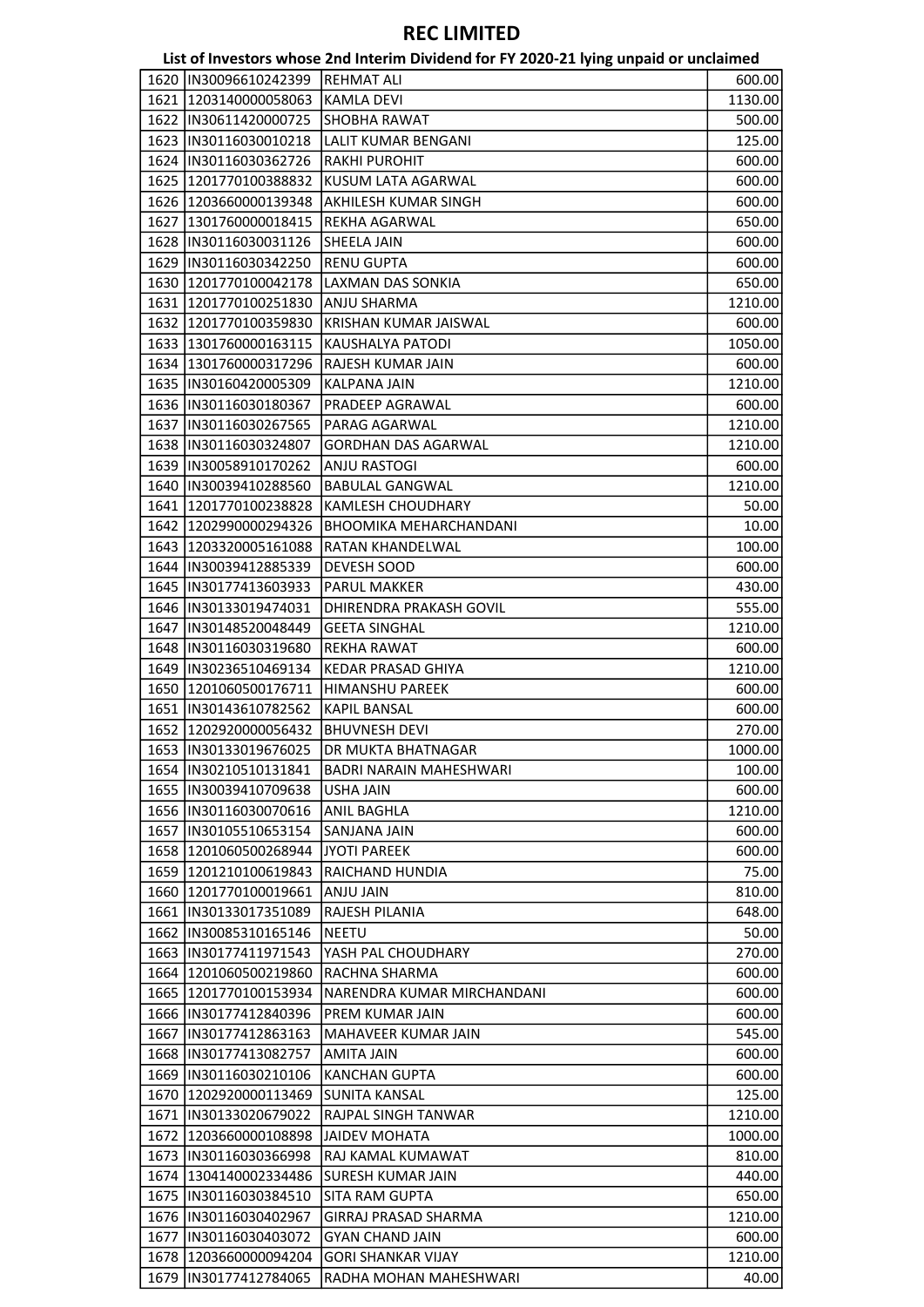|      |                         | List of Investors whose 2nd Interim Dividend for FY 2020-21 lying unpaid or unclaimed |                  |
|------|-------------------------|---------------------------------------------------------------------------------------|------------------|
|      | 1680 IN30177412630314   | YOGESH KUMAR GUPTA                                                                    | 600.00           |
|      | 1681 IN30136410010080   | MADHU JAIN                                                                            | 100.00           |
|      | 1682  IN30105510361129  | <b>MANOJ MOONDRA</b>                                                                  | 600.00           |
|      | 1683  IN30165310190455  | <b>TRILOK CHAND JAIN</b>                                                              | 600.00           |
|      | 1684  IN30165310200013  | MANOHAR LAL KARNANI                                                                   | 600.00           |
|      | 1685  IN30116030384141  | <b>KAVITA VIJAY</b>                                                                   | 600.00           |
|      | 1686  IN30177410709815  | <b>RAJUL GARG</b>                                                                     | 1210.00          |
| 1687 | IIN30177411383807       | AJAY SINGH                                                                            | 1210.00          |
|      | 1688 1201330000027074   | RAJESH JAIN                                                                           | 600.00           |
|      | 1689 1202990000054221   | AJAY KUMAR AGARWAL                                                                    | 600.00           |
|      | 1690 1302590001094101   | SURENDRA KUMAR SOMANI                                                                 | 600.00           |
|      | 1691 1302860000012360   | OM PRAKASH GARG                                                                       | 600.00           |
|      | 1692 1302860000079498   | PANKAJ BAFNA                                                                          | 1119.00          |
|      | 1693   1302860000090689 | <b>GEETA DEVI VERMA</b>                                                               | 10.00            |
|      | 1694 1304140002835752   | CHANDRA JYOTI KHANDELWAL                                                              | 730.00           |
|      | 1695  IN30133018273074  | RAJESH KUAMR KHANDELWAL                                                               | 810.00           |
|      | 1696 IN30133020292414   | <b>VEENA SHARMA</b>                                                                   | 1210.00          |
|      | 1697  IN30133020366897  | <b>HARSHIT AGIWAL</b>                                                                 | 500.00           |
|      | 1698   1304140000959351 | SAVITA SOGANI                                                                         | 1075.00          |
|      | 1699 1301760000530243   | KAMAL KISHORE JAIN                                                                    | 600.00           |
|      | 1700 1201770100225177   | <b>SANJAY RATHI</b>                                                                   | 710.00           |
|      | 1701 1301760000153394   | <b>ANIL GOYAL</b>                                                                     | 600.00           |
|      | 1702 1301760000414317   | SHARAD RATHI.                                                                         | 970.00           |
|      | 1703 1302860000036029   | <b>MAHESH SOMANI</b>                                                                  | 600.00           |
|      | 1704 1302860000057621   | <b>JULIE JAIN</b>                                                                     | 650.00           |
|      | 1705 1302860000063403   | PRABHA SOMANI                                                                         | 600.00           |
|      | 1706 1302860000080805   | RAMCHANDRA RADHAMOHAN.                                                                | 462.00           |
|      | 1707  IN30116030409206  | HIMMAT SINGH CHARAN                                                                   | 810.00           |
|      | 1708 1301760000053716   | <b>NAVNEET HEDA</b>                                                                   | 600.00           |
|      | 1709   IN30039414192184 | SIDDHARTHA DHAKAR                                                                     | 600.00           |
|      | 1710 1301760000703542   | <b>KAPUA RAM PATEL</b>                                                                | 500.00           |
|      | 1711  IN30051316049905  | <b>SUBHASH GARG</b>                                                                   | 555.00           |
|      | 1712  IN30226910132491  | DEVENDRA KOTHARI                                                                      | 10.00            |
|      |                         | 1713  IN30105510280247 LAXMI NARAYAN JAGETIA                                          | 650.00           |
|      | 1714   IN30105510431983 | ANITA DANGI                                                                           | 480.00           |
|      | 1715  IN30105510575168  | PRIYANKA RAJAWAT                                                                      | 100.00           |
|      | 1716   IN30105510587484 | SHAILENDRA SINGH SHAKTAWAT                                                            | 600.00           |
|      | 1717  IN30105510622152  | RAM PRASAD PORWAL                                                                     | 1119.00          |
|      | 1718  IN30105510636190  | <b>SWATI SURANA</b>                                                                   | 600.00           |
|      | 1719   IN30105510673030 | MADHAV LAL SAWARNKAR                                                                  | 600.00           |
|      | 1720  IN30105510693104  | KAMLA DEVI DANGI                                                                      | 600.00           |
|      | 1721  IN30105510693854  | <b>PAWAN SONI</b>                                                                     | 600.00           |
|      | 1722 1203450000284611   | PRAKASHCHAND BHANWARLAL MALOO                                                         | 600.00           |
|      | 1723 1301760000479052   | RAMESHWAR LAL VAISHNAVE                                                               | 600.00           |
|      | 1724 1301760000665419   | MUKESH KUMAR SHARMA                                                                   | 1010.00          |
|      | 1725 1301760000667454   | KAILASH CHANDRA JAGETIYA                                                              | 1210.00          |
|      | 1726 1304140003335029   | <b>RAKESH JAIN</b>                                                                    | 600.00           |
|      | 1727  IN30226911090563  | SUSHIL KUMAR SHARMA                                                                   | 360.00           |
|      | 1728  IN30105510496579  | <b>GIRISH LODHA</b>                                                                   | 100.00           |
|      | 1729  IN30015910674658  | SANGEETA CHHAJER                                                                      | 810.00           |
|      | 1730 1202300200002590   | NARENDRA KUMAR SINGHVI                                                                | 480.00           |
|      | 1731 1301760000084295   | <b>BRAJENDRA SETH</b>                                                                 | 300.00           |
|      | 1732 1301760000287207   | <b>HANI SURANA</b>                                                                    | 20.00            |
|      | 1733 1301760000594399   | NARESH CHOUDHARY                                                                      | 600.00           |
|      | 1734 1301760000843804   | <b>BRIJ LAL MOTWANI</b>                                                               | 600.00           |
|      | 1735  IN30127630129563  | NIKLESH MURDIA                                                                        | 500.00           |
|      | 1736 1301760000798441   | DINESH CHANDRA LASOD                                                                  | 600.00           |
|      | 1737  IN30127630129506  | RADHA DEVI AGARWAL                                                                    |                  |
|      | 1738  IN30051313485578  | <b>REKHA JAIN</b>                                                                     | 600.00<br>600.00 |
|      | 1739  IN30045013519847  | PRAVEEN KUMAR PAMECHA                                                                 | 110.00           |
|      |                         |                                                                                       |                  |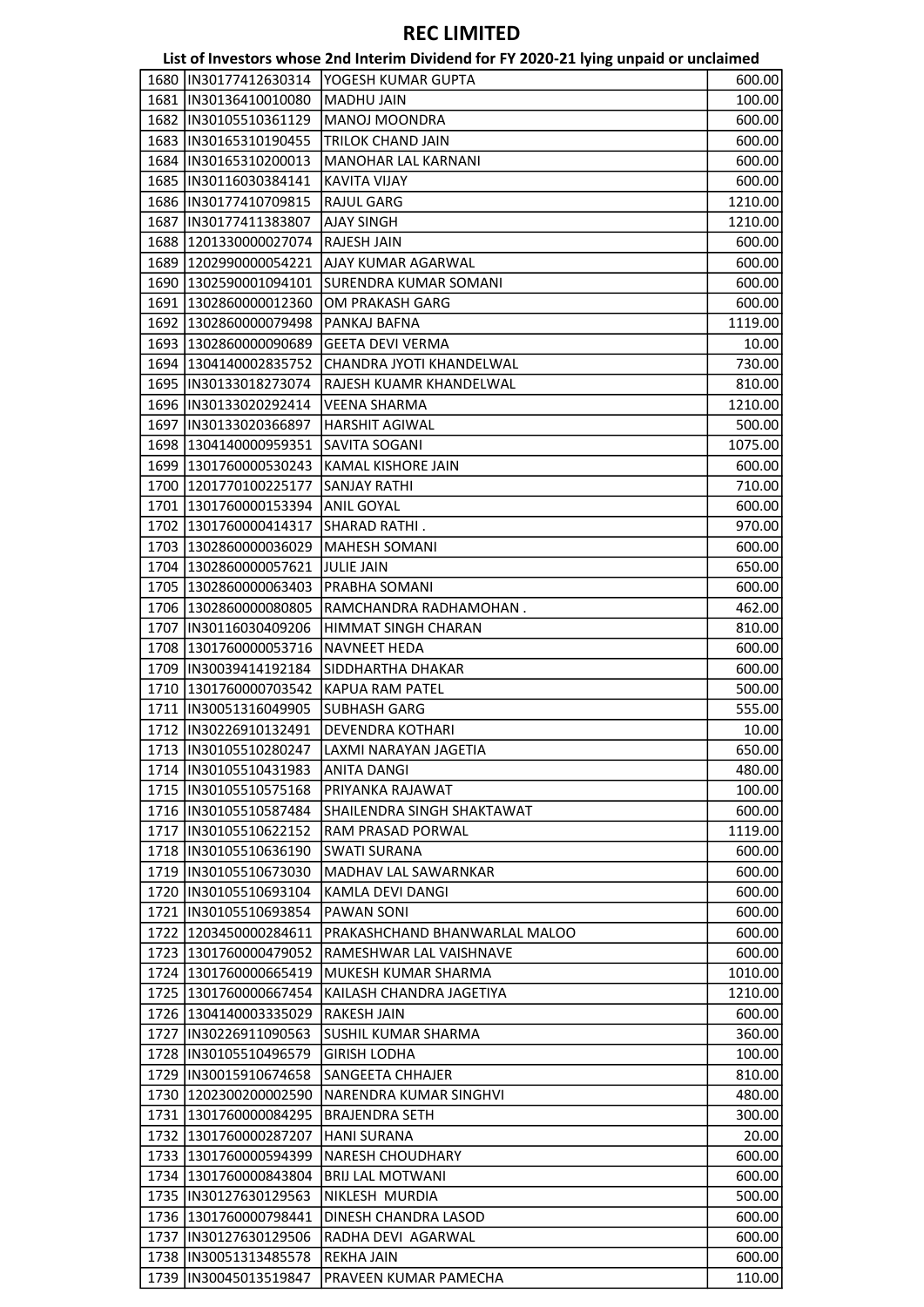|      |                         | List of Investors whose 2nd Interim Dividend for FY 2020-21 lying unpaid or unclaimed |         |
|------|-------------------------|---------------------------------------------------------------------------------------|---------|
|      | 1740 IIN30045013473086  | <b>AMIT CHANDAK</b>                                                                   | 210.00  |
|      | 1741  IN30105510739620  | OM PRAKASH SWARNKAR                                                                   | 125.00  |
|      | 1742 1201770100788699   | RAVINDER KUMAR                                                                        | 600.00  |
|      | 1743 1201770100714161   | PRAMOD KUMAR GARG                                                                     | 1210.00 |
|      | 1744 1201770100714176   | JAGDISH PRASAD GARG                                                                   | 1210.00 |
|      | 1745  IN30039416328619  | <b>JINENDRA JAIN</b>                                                                  | 600.00  |
|      | 1746   IN30070810404373 | RAMJI LAL MEENA                                                                       | 650.00  |
| 1747 | 1301760000133027        | SANJAY KUMAR DHIRAWAT                                                                 | 210.00  |
|      | 1748  IN30116030407702  | <b>RAHUL JAIN</b>                                                                     | 1210.00 |
|      | 1749  IN30105510175619  | <b>BHAGWATI SAXENA</b>                                                                | 650.00  |
|      | 1750  IN30198310059758  | ROOPALI SHARMA                                                                        | 605.00  |
|      | 1751  IN30105510062584  | PREM PRAKASH SINGHAL                                                                  | 600.00  |
|      | 1752  IN30105510635189  | <b>NEERU MEHRA</b>                                                                    | 1210.00 |
|      | 1753  IN30105510030071  | <b>KRISHNA SHARMA</b>                                                                 | 1130.00 |
|      | 1754  IN30105510111096  | RAKESH SHARMA                                                                         | 600.00  |
|      | 1755  IN30105510156213  | <b>SAVITA DALMIA</b>                                                                  | 1210.00 |
|      | 1756  IN30105510163360  | OM PRAKASH GUPTA                                                                      | 1210.00 |
|      | 1757  IN30105510298214  | <b>ANITA VERMA</b>                                                                    | 600.00  |
|      | 1758 IN30105510433549   | <b>NEHA SHARMA</b>                                                                    | 810.00  |
|      | 1759 IN30105510610646   | <b>BHASKAR BHATIA</b>                                                                 | 50.00   |
|      | 1760  IN30051315516245  | <b>DIVYA SHARMA</b>                                                                   | 730.00  |
|      | 1761   IN30051315516482 | <b>KIRTISH SHARMA</b>                                                                 | 600.00  |
|      | 1762  IN30105510564479  | <b>TRILOK CHAND</b>                                                                   | 1210.00 |
|      | 1763 1301760000032056   | PREM LATA MEENA                                                                       |         |
|      |                         |                                                                                       | 810.00  |
|      | 1764 1304140002595843   | ALKA KHANDELWAL                                                                       | 985.00  |
|      | 1765 1201770100724197   | <b>SHUBHA GUPTA</b>                                                                   | 1210.00 |
|      | 1766 1202990000134514   | <b>SUSHMA JAIN</b>                                                                    | 60.00   |
|      | 1767   IN30021413814837 | HASHRUDDIN PATHAN                                                                     | 260.00  |
|      | 1768   IN30039415709443 | <b>CHANDA SHARMA</b>                                                                  | 250.00  |
|      | 1769  IN30133020372305  | <b>SHALINI GUPTA</b>                                                                  | 1210.00 |
|      | 1770 1303870000204763   | KRISHNA KUMAR TOTLA                                                                   | 1210.00 |
|      | 1771  IN30105510544932  | <b>DINESH GUPTA</b>                                                                   | 600.00  |
|      | 1772  IN30105510639328  | <b>VIRENDRA KHANDELWAL</b>                                                            | 600.00  |
|      | 1773  IN30105510630706  | MADHU KANTA JAIN                                                                      | 210.00  |
|      | 1774   1201770100561913 | SUMAN SHARMA                                                                          | 100.00  |
|      | 1775 IIN30116030266427  | <b>KAMINI MENRO</b>                                                                   | 500.00  |
|      | 1776 IN30220110546149   | <b>GAYATRI DEVI SARDA</b>                                                             | 1210.00 |
|      | 1777  IN30226911099329  | <b>VANDANA JAIN</b>                                                                   | 200.00  |
|      | 1778 IN30148520115268   | <b>GYAN SINGH CHOUHAN</b>                                                             | 125.00  |
|      | 1779 IIN30039416526970  | <b>ABID HUSAIN</b>                                                                    | 500.00  |
|      | 1780 IIN30226912995049  | <b>BHAG CHAND CHANDELIA</b>                                                           | 50.00   |
|      | 1781 IN30169611245856   | OM PARAKASH KARWASRA                                                                  | 600.00  |
|      | 1782 1201210100208046   | <b>SUDHIR KUMAR GANGWAR</b>                                                           | 600.00  |
|      | 1783 1201330001745944   | <b>AJAY SONI</b>                                                                      | 600.00  |
|      | 1784 1201330001746494   | <b>VIJAY PANDITH</b>                                                                  | 600.00  |
|      | 1785   IN30051315143116 | <b>SWATI MOHTA</b>                                                                    | 125.00  |
|      | 1786   IN30112716182767 | SANJIVE KHAN                                                                          | 310.00  |
| 1787 | IN30133019973259        | <b>JAYSHREE BHORA</b>                                                                 | 600.00  |
|      | 1788 1201910103147499   | <b>RAJAN SHARMA</b>                                                                   | 1210.00 |
|      | 1789 1201910103147511   | <b>CHIRANJI LAL</b>                                                                   | 1210.00 |
|      | 1790   1202420000040003 | NALINI AWASTHI                                                                        | 600.00  |
|      | 1791 1207080000007901   | <b>SUNITA GUPTA</b>                                                                   | 600.00  |
|      | 1792 1301760000252070   | <b>MANJU DALMIA</b>                                                                   | 1210.00 |
|      | 1793  IN30133020389474  | <b>GURMEET SINGH</b>                                                                  | 600.00  |
|      | 1794 1201910103149331   | <b>RAM KISHAN GOYAL</b>                                                               | 1210.00 |
|      | 1795 1201210100520501   | SUSHILA .                                                                             | 1210.00 |
|      | 1796 1201370000185284   | SHANTI DEVI DANGRA                                                                    | 600.00  |
|      | 1797   IN30039413423452 | <b>SHYAM SUNDAR MODI</b>                                                              | 810.00  |
|      | 1798 IN30133020266090   | USHA DEVI AGARWAL                                                                     | 1210.00 |
|      | 1799  IN30116030387884  | <b>BHANWAR LAL MUTHA</b>                                                              | 600.00  |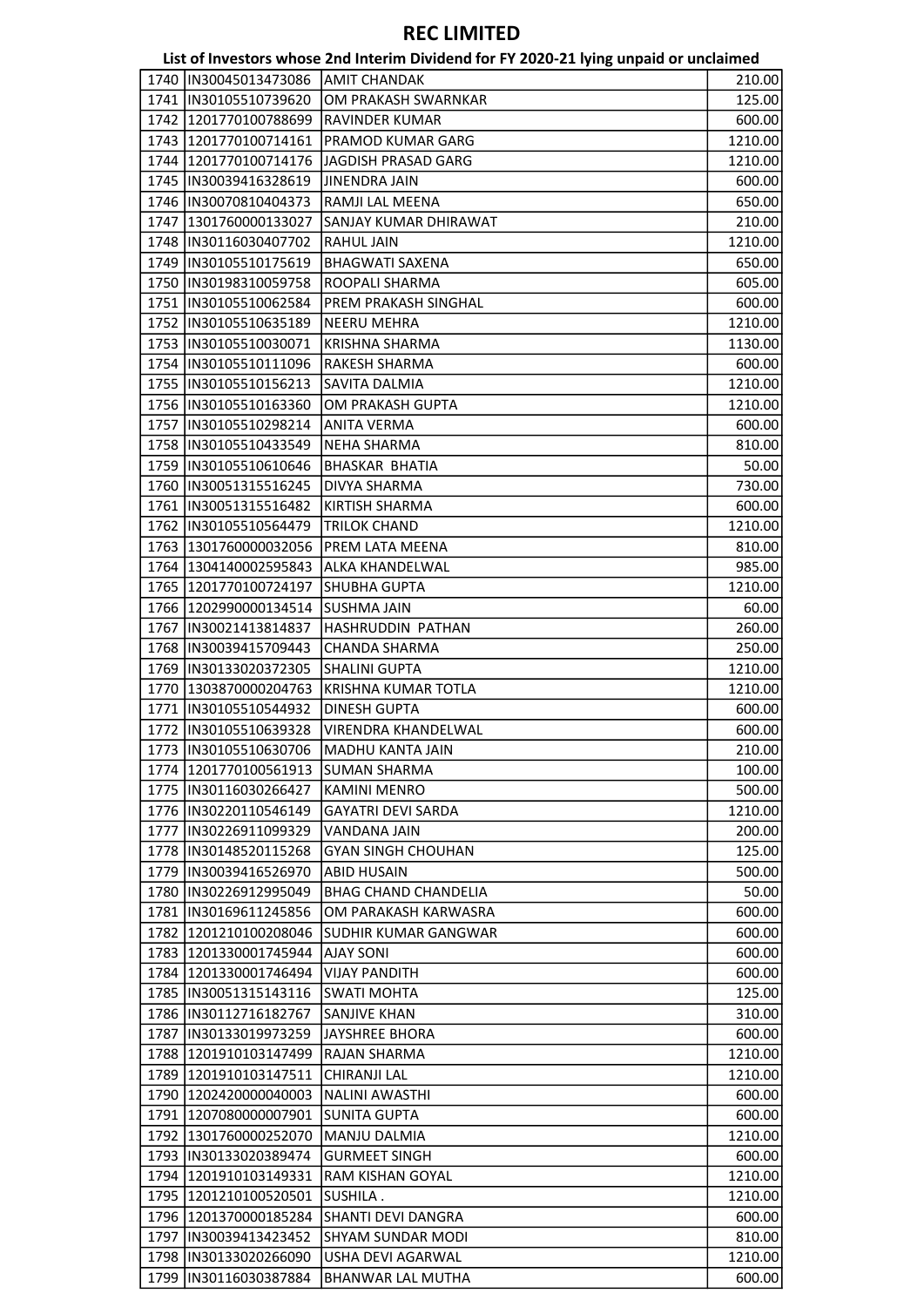|      |                         | List of Investors whose 2nd Interim Dividend for FY 2020-21 lying unpaid or unclaimed |         |
|------|-------------------------|---------------------------------------------------------------------------------------|---------|
| 1800 | IIN30116030392046       | ASHOK KUMAR DARAK                                                                     | 650.00  |
|      | 1801 IN30116030392925   | <b>SUNIL SOLANKI</b>                                                                  | 600.00  |
|      | 1802  IN30116030218908  | DINESH AGARWAL                                                                        | 480.00  |
|      | 1803  IN30116030260592  | <b>IMARATI DEVI AGARWAL</b>                                                           | 600.00  |
|      | 1804  IN30296010017690  | LILA DHAR TAILOR                                                                      | 100.00  |
|      | 1805  IN30116030354363  | KALYAN MAL JOSHI                                                                      | 210.00  |
|      | 1806   IN30148510488519 | <b>ABDUL HAFEEZ</b>                                                                   | 1210.00 |
| 1807 | IN30105510650209        | CHANDRA KANTA AYANI                                                                   | 810.00  |
|      | 1808  IN30105510689173  | <b>BAL KISHAN VAISHNAV</b>                                                            | 600.00  |
|      | 1809 IN30045011224842   | <b>SURAJ JAIN</b>                                                                     | 968.00  |
|      | 1810 1201210100067514   | <b>RAKESH GOYAL</b>                                                                   | 10.00   |
|      | 1811   1201210100102193 | <b>KAMLESH GOYAL</b>                                                                  | 1210.00 |
|      | 1812   1201210100136535 | <b>BHUPENDRA SINGH CHOUHAN</b>                                                        | 300.00  |
|      | 1813 1201210100276841   | <b>SHYAM SUNDER AGARWAL</b>                                                           | 1210.00 |
|      | 1814 1201210100307476   | <b>REKHA DHARIWAL</b>                                                                 | 730.00  |
|      | 1815 1201210100325871   | <b>MAHAVEER SINGH CHOUHAN</b>                                                         | 600.00  |
|      | 1816 1201210100348764   | <b>UMA PANDAY</b>                                                                     | 600.00  |
|      | 1817   1201370000204561 | POOJA VERMA                                                                           | 600.00  |
|      | 1818   1201370000244742 | <b>KAVITA ARORA</b>                                                                   | 650.00  |
|      | 1819 1203350001095141   | <b>CHANDER MOHAN SINGHVI</b>                                                          | 50.00   |
|      | 1820   IN30021413514737 | RITIKA BHANDARI                                                                       | 1065.00 |
|      | 1821   IN30039415302526 | <b>GIRADHAR LAL KOTHARI</b>                                                           | 250.00  |
|      | 1822   IN30039415525264 | PURANKALA SONI                                                                        | 968.00  |
|      | 1823   IN30112716980994 | <b>KAMLESH HARSH</b>                                                                  |         |
|      | 1824   IN30073210040462 | <b>BHUNESH MISHRA</b>                                                                 | 500.00  |
|      | 1825  IN30073210098665  | <b>SUSHMA TAK</b>                                                                     | 810.00  |
|      |                         |                                                                                       | 300.00  |
|      | 1826 1201210100358635   | SHARMILA RATHI                                                                        | 1210.00 |
|      | 1827   1202000000099581 | MAHESH CHANDRA VYAS                                                                   | 600.00  |
|      | 1828  IN30160410167436  | <b>BIJARAM</b>                                                                        | 600.00  |
|      | 1829 1201210100302862   | DHARAM CHAND SONI                                                                     | 600.00  |
|      | 1830   IN30160420016448 | <b>AMRIT LAL RATHI</b>                                                                | 250.00  |
|      | 1831   IN30051317082472 | MAHAVIR PRASAD JAIN                                                                   | 750.00  |
|      | 1832 IN30148510485549   | DIVYA SHRI SHRIMAL                                                                    | 600.00  |
|      | 1833 1201210100249484   | <b>FATEH CHAND OSTWAL</b>                                                             | 600.00  |
|      | 1834   1201210100045251 | MAHENDRA KUMAR TATER                                                                  | 210.00  |
|      | 1835 IN30097410054651   | KISHOR MAGANLAL JIVRAJANI                                                             | 600.00  |
|      | 1836  IN30097410100169  | <b>NEELABEN A .BHALSOD</b>                                                            | 600.00  |
|      | 1837 IIN30097410160990  | JAYANTI P. KANOJIYA                                                                   | 600.00  |
|      | 1838   IN30097410364379 | BHARTIBEN MANHARLAL CHAUHAN                                                           | 1000.00 |
|      | 1839 IIN30075710870879  | DIGANT VRAJLAL MANDALIA                                                               | 600.00  |
|      | 1840 IN30097410912392   | RITA BHARATBHAI DESAI                                                                 | 300.00  |
|      | 1841   1201800000053923 | NATHALAL RANABHAI DETHARIA                                                            | 600.00  |
|      | 1842 1201800000079213   | <b>GOVIND VASANTLAL PAREKH</b>                                                        | 480.00  |
|      | 1843   1201800000193974 | VISHWESH MADHUSUDAN MANKAD                                                            | 250.00  |
|      | 1844   1201800000197282 | JILUBHA HARISHCHANDRASINHJI JADEJA                                                    | 200.00  |
|      | 1845   1201800000267098 | AVANI GIRISHKUMAR JANI                                                                | 1210.00 |
|      | 1846 1202990003291224   | MUKESH KUMAR PARMANAND ADWANI                                                         | 600.00  |
|      | 1847   1202990003321655 | JYOTIBEN PARMANAND ADWANI                                                             | 600.00  |
|      | 1848 1203320001667895   | ASHOK SAMJIBHAI KATBA                                                                 | 800.00  |
|      | 1849 IN30018312811370   | <b>ASHOKKUMAR VYAS</b>                                                                | 600.00  |
|      | 1850   IN30018312811443 | PRAVINA VYAS                                                                          | 600.00  |
|      | 1851 1301990000070958   | KIRAN SHANTILAL KARIA                                                                 | 600.00  |
|      | 1852 1301990000084411   | JAYENDRA MAGANLAL PADIA                                                               | 210.00  |
|      | 1853   1301990000135527 | Y TRINATH                                                                             | 100.00  |
|      | 1854   1301990000251210 | PANKAJ VANECHAND TOLIA                                                                | 600.00  |
|      | 1855 1301990000275428   | BHUPENDRA CHANDRAKANTBHAI PALAN                                                       | 550.00  |
|      | 1856 1304140002490882   | ASHVINBHAI B VATALIYA                                                                 | 385.00  |
|      | 1857   1304140003241331 | NAYNA PARESH DASANI                                                                   | 440.00  |
|      | 1858  IN30051314211167  | <b>ASHARA BHAVNABEN M</b>                                                             | 600.00  |
|      | 1859  IN30154915024707  | KRISHNABA NARENDRASINH JHALA                                                          | 1210.00 |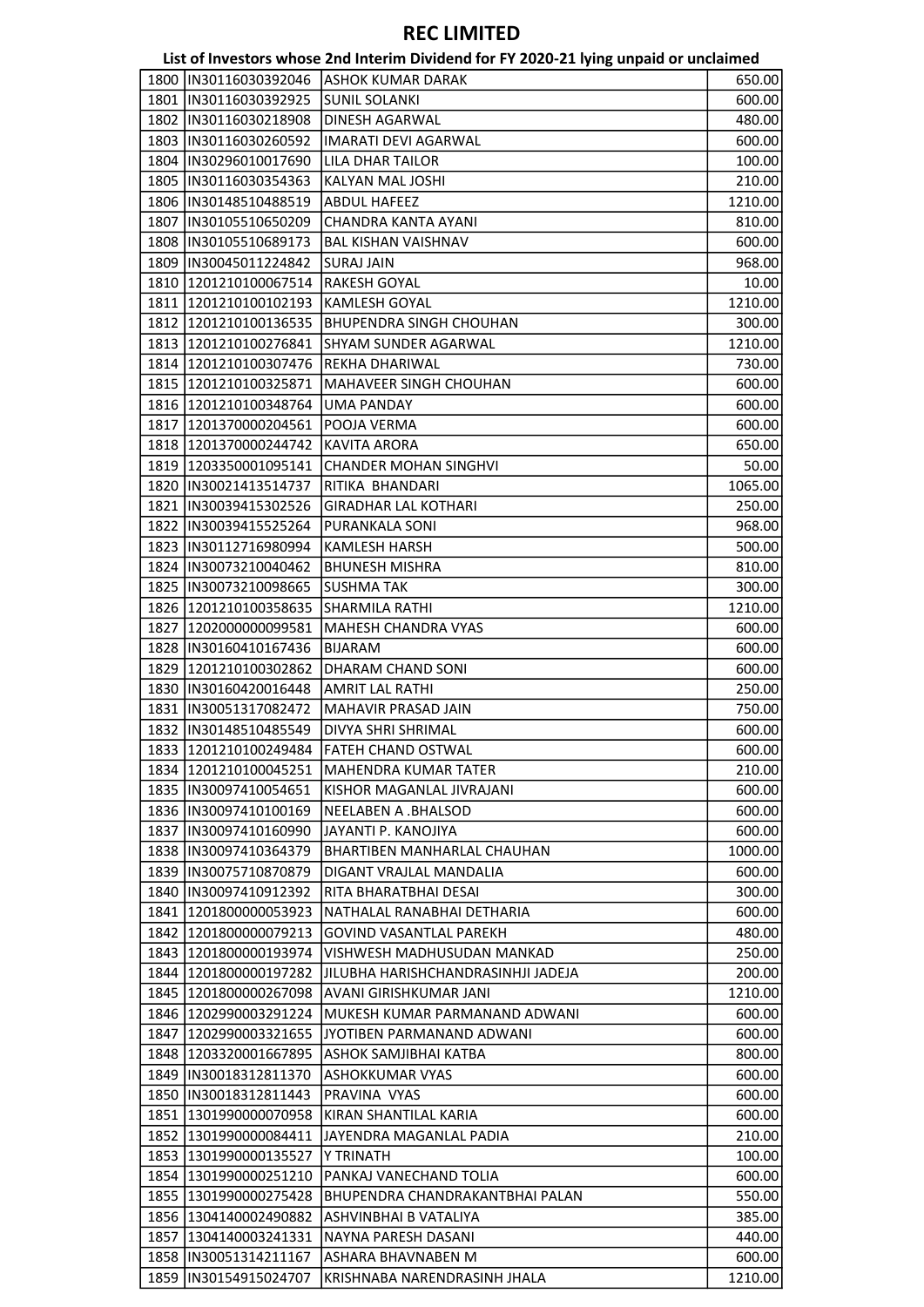|      |                         | List of Investors whose 2nd Interim Dividend for FY 2020-21 lying unpaid or unclaimed |         |
|------|-------------------------|---------------------------------------------------------------------------------------|---------|
|      | 1860   IN30154915206845 | <b>TRUPTI MAHARSHI PANDYA</b>                                                         | 1210.00 |
|      | 1861   IN30051315283483 | RASIDA TAHERALI BHARMAL                                                               | 1210.00 |
|      | 1862   IN30103924423415 | ALPESH B MEHTA                                                                        | 650.00  |
|      | 1863  IN30103924514160  | <b>KANTABEN N GOHIL</b>                                                               | 1130.00 |
|      | 1864   IN30097410951122 | KISHORKUMAR HARILAL KARELIYA                                                          | 110.00  |
|      | 1865   IN30097411010390 | HIREN BHUPENDRABHAI GANDHI                                                            | 600.00  |
|      | 1866   IN30097411077152 | KARELIYA TARABEN HARILAL                                                              | 1210.00 |
|      | 1867   IN30097411077179 | KIRANBEN KISHORKUMAR KARELIYA                                                         | 1210.00 |
|      | 1868 1301990000348122   | PARMAR MUKESH MANHARSINH                                                              | 600.00  |
|      | 1869 1301990000352730   | KANTIBHAI KARSHANBHAI RATHOD                                                          | 605.00  |
|      | 1870 1301990000361758   | BHARTIBEN HASMUKHBHAI PARMAR                                                          | 600.00  |
|      | 1871   1201800000254331 | PRAVINBHAI GOKALBHAI TOPIYA                                                           | 600.00  |
|      | 1872 1201800000269042   | RAJESHBHAI RAMESHBHAI BAVARVA                                                         | 250.00  |
|      | 1873   1201980000002115 | TEJAS JENTIBHAI BORIA                                                                 | 500.00  |
|      | 1874 1203410000091291   | SHAILESHBHAI A PARMAR                                                                 | 50.00   |
|      | 1875  IN30097410150686  | NALINKUMAR KANTILAL SHUKLA                                                            | 600.00  |
|      | 1876   IN30097410744247 | TUSHAR P. SUTARIA                                                                     | 300.00  |
| 1877 | 1201980000111821        | GADHIA VRAJESH PARSHOTTAMBHAI                                                         | 650.00  |
|      | 1878  IN30103910311290  | RAVAL ROOPAL K                                                                        | 1210.00 |
|      | 1879   IN30097410387844 | VIMAL G. CHHAYA                                                                       | 890.00  |
|      | 1880   IN30097410387852 | RUPABEN VIMALBHAI CHHAYA                                                              | 810.00  |
|      | 1881   IN30148510498631 | HITENDRASINGH BHUPATSINGH RANA                                                        | 180.00  |
|      | 1882  IN30097410875682  | KACCHADIA JAYANTIBHAI VIRJIBHAI                                                       | 600.00  |
|      | 1883  IN30097411129129  | JANAKRAY KANTILAL JANI                                                                | 730.00  |
|      | 1884 1201320000847650   | <b>BIPIN DINANATH RAVAL</b>                                                           | 480.00  |
|      | 1885   1201800000023343 | <b>GEETA RAMESH CHAROLA</b>                                                           | 600.00  |
|      | 1886 1201980000043076   | ASHOKBHAI L KORADIYA                                                                  |         |
|      |                         |                                                                                       | 600.00  |
|      | 1887   1203510000042149 | KANTABEN JAMNADAS GOR                                                                 | 5.00    |
|      | 1888 1301990000106563   | CHANDRIKABEN MANSUKHLAL VORA                                                          | 600.00  |
|      | 1889 1301990000218865   | BHAVIT PRAKASHBHAI VACHHARAJANI                                                       | 1210.00 |
|      | 1890   IN30103913103840 | KAILASH PITHAVA                                                                       | 500.00  |
|      | 1891   IN30103924041950 | <b>VIPUL LABHSHANKAR JOSHI</b>                                                        | 600.00  |
|      | 1892  IN30127630606070  | BIPIN CHANDULAL PATEL                                                                 | 1119.00 |
|      |                         | 1893 1301990000084405 MALTI JAYENDRA PADIA                                            | 105.00  |
|      | 1894   IN30051315350855 | TAHERALI MAHMMADALI BHARMAL                                                           | 1210.00 |
|      | 1895   IN30097411325136 | KIRITKUMAR HIMATLAL SHAH                                                              | 600.00  |
|      | 1896 1301760000617265   | JAYESHKUMAR VASANTRAI TRIVEDI                                                         | 600.00  |
|      | 1897 1301990000104678   | NARESHKUMAR BIHARILAL VORA                                                            | 1210.00 |
|      | 1898 1301990000275276   | SURESH LAXMIDAS MARADIA                                                               | 600.00  |
|      | 1899 1301990000352517   | <b>MANSUKHLAL MOHANLAL VORA</b>                                                       | 970.00  |
|      | 1900   IN30051313646762 | ASHWIN GADARA                                                                         | 325.00  |
|      | 1901   1304140002675441 | RAMESH BHAI DAYA BHAI GOHEL                                                           | 600.00  |
|      | 1902  IN30097410265632  | PARMAR CHANDRKANT RANCHHODBHAI                                                        | 600.00  |
|      | 1903   1301990000057394 | HEMENDRA INDRAVIJAY VEGAD                                                             | 600.00  |
|      | 1904   1201980000054871 | JAMNADAS RANCHHODBHAI GHADIA                                                          | 300.00  |
|      | 1905  IN30097410983047  | RAJNIKANT B. RUPAPARA                                                                 | 500.00  |
|      | 1906 IN30097411660169   | SUBHASHCHANDRA CHANDUBHAI VAISHNAV                                                    | 250.00  |
|      | 1907 1203210000037764   | JYOTIBEN VINODBHAI RENPARA                                                            | 600.00  |
|      | 1908 1301990000316645   | RAMOLIA JYOTSNABEN BHIMJIBHAI                                                         | 600.00  |
|      | 1909   1301990000316651 | RAMOLIA BHIMJIBHAI MOHANBHAI                                                          | 600.00  |
|      | 1910   IN30147730028076 | <b>BHANUBHAI G BHADJA</b>                                                             | 600.00  |
|      | 1911  IN30097410156435  | LATIF HAJI KASAM KASMANI                                                              | 1100.00 |
|      | 1912  IN30097411215356  | PRITI DINESHBHAI THAKRAR                                                              | 210.00  |
|      | 1913 1301990000035146   | ASHVINBHAI VRAJLAL KOTHARI                                                            | 600.00  |
|      | 1914   1301990000035150 | HEENABEN ASHVINBHAI KOTHARI                                                           | 600.00  |
|      | 1915   1301990000071461 | SANJAY JETHABHAI BERA                                                                 | 600.00  |
|      | 1916   1304140005356688 | RAJABHAI RAMBHAI SUVA                                                                 | 10.00   |
|      | 1917   IN30097410117554 | <b>BHARTI P. RADIA</b>                                                                | 600.00  |
|      | 1918  IN30097411061367  | GIJUBHAI NARASHIBHAI GHETIA                                                           | 600.00  |
|      | 1919   IN30097411082764 | PRAVINBHAI CHHAGANBHAI KALARIA                                                        | 600.00  |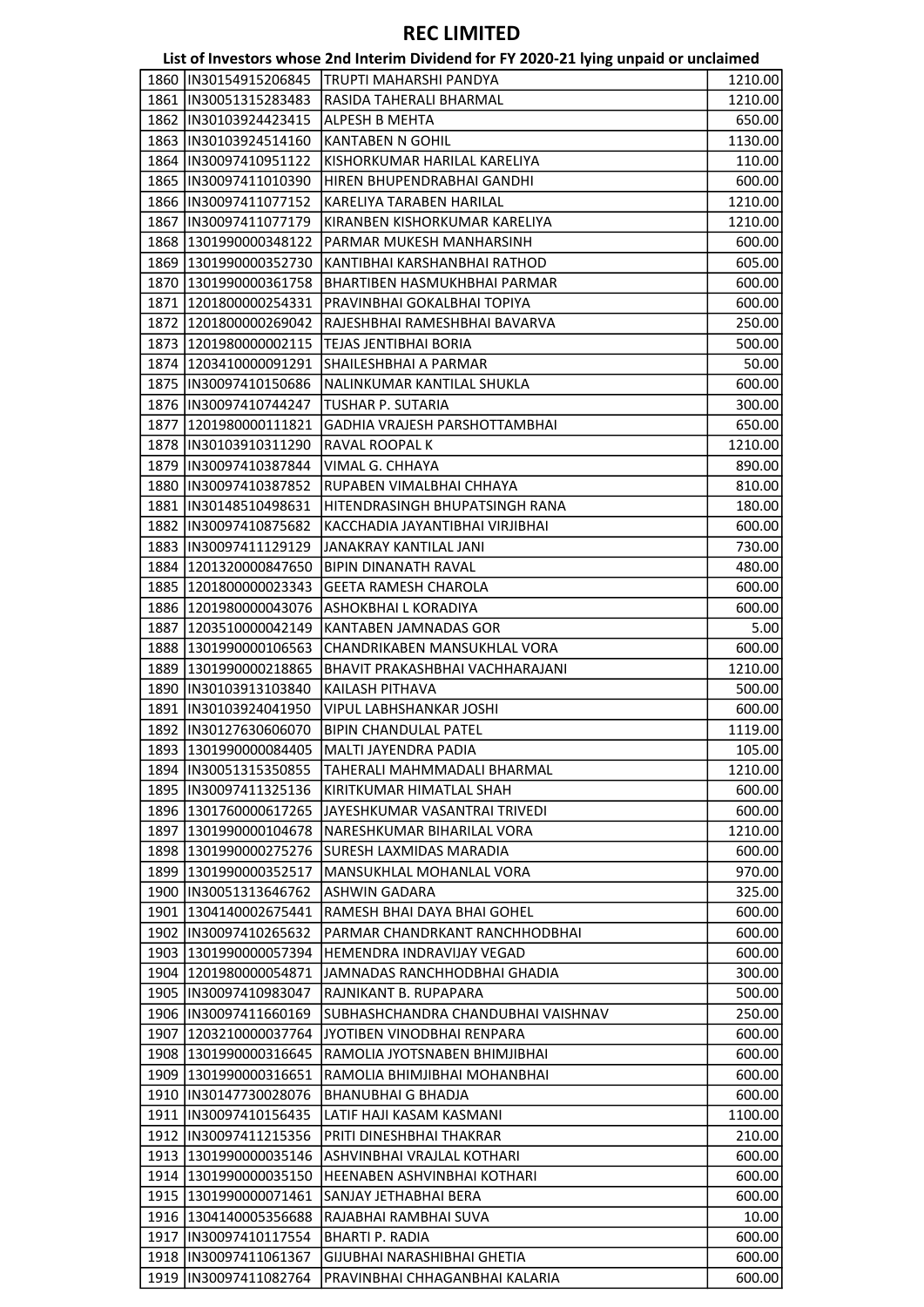|                         | LISTOT INVESTORS WHOSE ZHU INTERNIT DIVIDEND TOFFIT ZUZU-ZI TYMIS UNPAIU OF UNCIANNEU |         |
|-------------------------|---------------------------------------------------------------------------------------|---------|
|                         | 1920  IN30103924528096 SARLABEN RAJESHBHAI SOLANKI                                    | 600.00  |
| 1921  IN30018312660509  | PRADIP SHANTILAL PITHADIA                                                             | 750.00  |
| 1922  IN30097410560348  | ALKESH SHANTILAL GANDHA                                                               | 650.00  |
| 1923  IN30097410909751  | SHARADBHAI KALYANJI VASANT                                                            | 600.00  |
| 1924 1201090001726088   | HARISH KANTILAL PALA                                                                  | 200.00  |
| 1925   1201200000028933 | RAJENDRA PRABHUDAS POBARU                                                             | 605.00  |
| 1926 1201200000028948   | HARISH JAYANTILAL LUKKA                                                               | 605.00  |
| 1927   1201200000029065 | SNEHA RAJENDRA POBARU                                                                 | 605.00  |
| 1928 1202420000432775   | USHABEN HASMUKHRAY JHAVERI                                                            | 1210.00 |
| 1929 1203320001249593   | RAJNIKANT DOLARRAI BHUVA                                                              | 600.00  |
| 1930   1304140002134070 | BEENA CHINTAL VORA                                                                    | 600.00  |
| 1931   IN30039416308344 | SANJIV SATGURU SRIVASTAVA                                                             | 1210.00 |
| 1932 1201090001116004   | NISHIT JANARDANBHAI ACHARYA                                                           | 10.00   |
| 1933  IN30097411100436  | KISHORCHANDRA DHARAMSHIBHAI DHRUVE                                                    | 600.00  |
| 1934   IN30075711145126 | HARSHA BHARATKUMAR TRIVEDI                                                            | 1210.00 |
|                         |                                                                                       |         |
| 1935  IN30097411162178  | HEMAL MANHARLAL CHHANIYARA                                                            | 600.00  |
| 1936 REC0521544         | BABULAL RAVJIBHAI PATEL                                                               | 150.00  |
| 1937  IN30097411015887  | JAYSUKHLAL MAGANLAL UPADHYAY                                                          | 600.00  |
| 1938  IN30103924576089  | KARANGIA MASARI                                                                       | 1000.00 |
| 1939  IN30097410491102  | KAMLESH CHANDRAKANT LIYA                                                              | 600.00  |
| 1940   IN30097410491111 | UDAYKUMAR CHANDRAKANT LIYA                                                            | 600.00  |
| 1941   IN30039411917770 | <b>HARIDAS DAMODAR JOSHI</b>                                                          | 810.00  |
| 1942  IN30039416199002  | NIRMALABEN NANJIBHAI KANZARIYA                                                        | 600.00  |
| 1943   1201090001126025 | <b>DEVENDRA PRATAP SHAHI</b>                                                          | 250.00  |
| 1944   1301990000186650 | CHUNILAL RAMJIBHAI RAMANI                                                             | 650.00  |
| 1945   1201800000161061 | <b>BIPIN BHAILAL POPAT</b>                                                            | 600.00  |
| 1946   1203060100007738 | SANJAY AMRUTLAL THAKRAR                                                               | 600.00  |
| 1947   IN30127630562609 | VARA PRITAM NATHUSANG                                                                 | 600.00  |
| 1948   IN30097410027777 | AJAY SHASHIKANT MOTANI                                                                | 500.00  |
| 1949  IN30097410803941  | KAMALBEN MULRAJ BARCHHA                                                               | 650.00  |
| 1950 1203600000746531   | JAGDISHKUMAR T GOKANI                                                                 | 100.00  |
| 1951  IN30097410352019  | JIVRAJ HANSRAJ BATHANI                                                                | 700.00  |
| 1952  IN30097410635844  | CHARUBEN BHARATBHAI PAREKH                                                            | 1210.00 |
| 1953  IN30097411074459  | VASANI VINODRAI HARIBHAI                                                              | 600.00  |
| 1954   IN30097411113442 | HITESHKUMAR MULJIBHAI BORIYA                                                          | 600.00  |
| 1955  1201800000137340  | BHARAT KABABHAI VORA                                                                  | 600.00  |
| 1956   IN30177413767744 | THORIYA J D                                                                           | 200.00  |
|                         |                                                                                       |         |
| 1957   IN30039416987826 | JAY DEEPAKBHAI KHAMBHOLIA                                                             | 55.00   |
| 1958  IN30051319604261  | <b>MOHINIBEN S VORA</b>                                                               | 725.00  |
| 1959  IN30127630493303  | KHUSHBOO KUMARI SHARMA                                                                | 1210.00 |
| 1960   IN30097411437580 | PANKAJBHAI JAMNADAS PATHAK                                                            | 250.00  |
| 1961  IN30097411586456  | KANJIBHAI BHURABHAI MOVALIYA                                                          | 750.00  |
| 1962  IN30097411589755  | VALLABHDAS DEVSHIBHAI MAKADIYA                                                        | 375.00  |
| 1963  IN30097410649255  | CHHOTALAL DANSANG SANGANI                                                             | 600.00  |
| 1964   1203320002286352 | CHINTAN BHARATBHAI KAKKAD                                                             | 600.00  |
| 1965   IN30103924387476 | MANOJKUMAR DAMODARDAS GADHIA                                                          | 50.00   |
| 1966   IN30097410416148 | CHANDRESH RAMNIKLAL MONANI                                                            | 600.00  |
| 1967   IN30127630502583 | NURDINBHAI HABIBBHAI SHIVANI                                                          | 650.00  |
| 1968   IN30148510321119 | AMIT VORA                                                                             | 600.00  |
| 1969  IN30097410493119  | SHAH ALPABEN                                                                          | 500.00  |
| 1970   IN30199110707629 | PRAVINABA MAHAVIRSINH PARMAR                                                          | 750.00  |
| 1971   IN30097410949425 | TRILOCHANABEN C. DAVE                                                                 | 1210.00 |
| 1972 1201320000268137   | <b>FALGUNIBEN R JOSHI</b>                                                             | 600.00  |
| 1973  IN30127630703373  | NANDKISHOR T DAVE                                                                     | 1210.00 |
| 1974  IN30097410469101  | MEENA JAYKUMAR SHAH                                                                   | 600.00  |
| 1975  IN30199110707611  | PARMAR MAHAVIRSINH K.                                                                 | 250.00  |
| 1976   IN30097410556275 | VINODBHAI BABULAL SHAH                                                                | 650.00  |
| 1977  IN30097410708048  | SURESH L. PADDHARIYA                                                                  | 1200.00 |
| 1978   IN30097410920343 | PARMAR PRUTHVIRAJSINH M.                                                              | 600.00  |
|                         |                                                                                       |         |
| 1979  IN30199110417095  | NARSIBHAI SHANKERBHAI MAKVANA                                                         | 100.00  |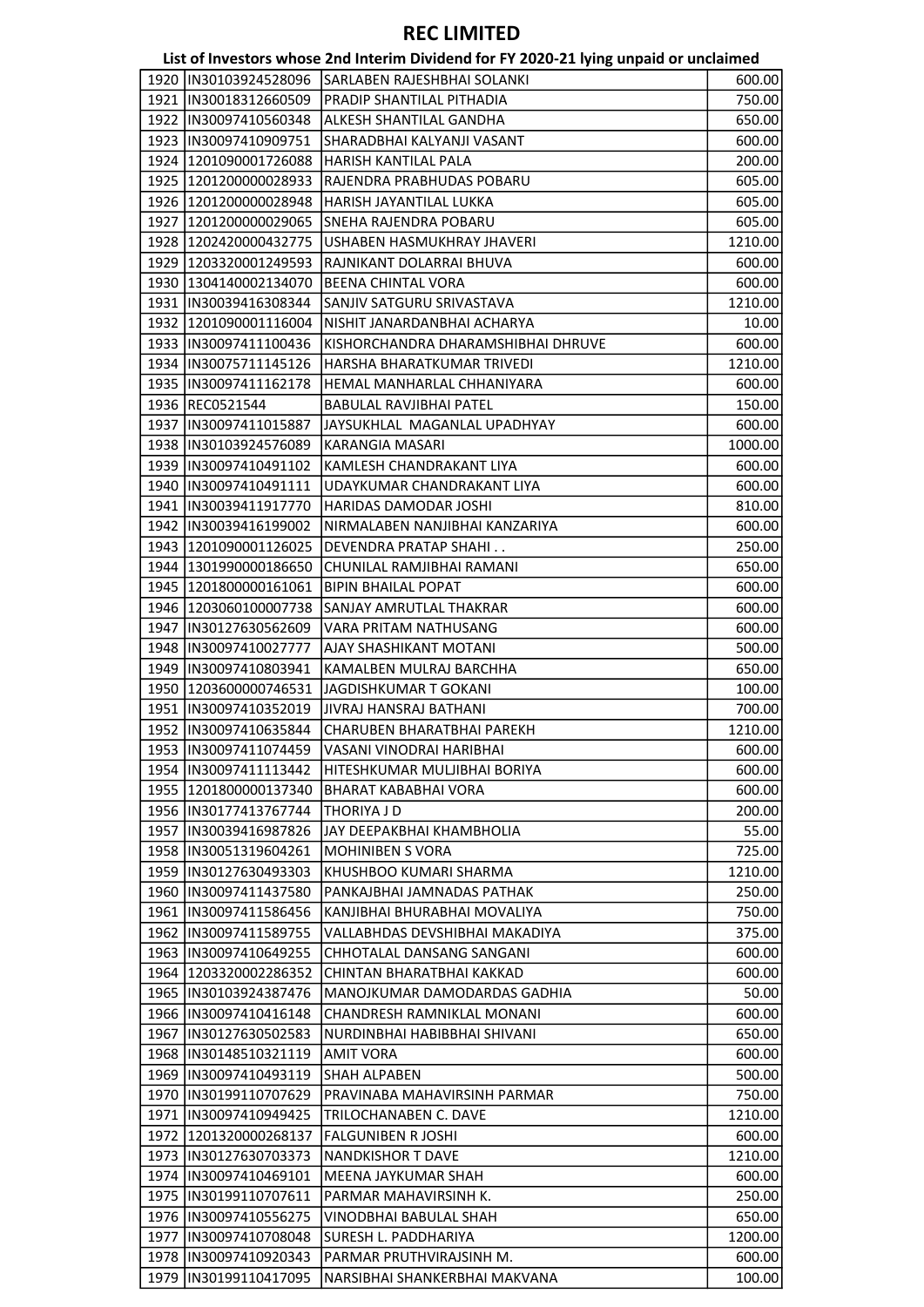|                         | List of Investors whose 2nd Interim Dividend for FY 2020-21 lying unpaid or unclaimed |         |
|-------------------------|---------------------------------------------------------------------------------------|---------|
| 1980 IIN30097411067267  | IJATINBHAI T. KAVADIYA                                                                | 600.00  |
| 1981  IN30097411098771  | <b>SUBHASHBHAI POOJARA</b>                                                            | 600.00  |
| 1982  IN30051318331456  | P V RAM MOHAN                                                                         | 750.00  |
| 1983  IN30097410357620  | NARSANGBHAI TALSHIBHAI PARMAR                                                         | 500.00  |
| 1984   IN30097411613051 | <b>DELIWALA ARUNABEN S</b>                                                            | 600.00  |
| 1985  IN30305210152769  | VARSHABEN ABHAYBHAI MEHTA                                                             | 275.00  |
| 1986  IN30015910388888  | MEHNDI MUNVARALLY BHARMAL                                                             | 600.00  |
| 1987  IN30015910833299  | <b>SUCHIR M SETA</b>                                                                  | 600.00  |
| 1988  IN30015910851786  | KESHAVJI AMARSHI KOTADIYA                                                             | 600.00  |
| 1989 1301990000276928   | KRUSNASINH HIMATSINH JADEJA                                                           | 600.00  |
| 1990  IN30051315938312  | RAJENDRA VRAJLAL DOSHI                                                                | 600.00  |
| 1991   IN30220110196138 | BAHADURSINH GHANSHYAMSINH VAGHELA                                                     | 650.00  |
| 1992 IN30220110196147   | VISHWAJITSINH BAHADURSINH VAGHELA                                                     | 650.00  |
| 1993  IN30305210328845  | AMREEN Y MARFANI                                                                      | 30.00   |
| 1994  IN30305210388027  | CHAITALI P RAJYAGURU                                                                  | 170.00  |
| 1995  IN30097410570675  | <b>JJALPA DHROOVE</b>                                                                 | 210.00  |
| 1996  IN30097410907788  | NITIN RAMNIKLAL DHOLAKIYA                                                             | 1320.00 |
| 1997  IN30097411038268  | <b>HETAL K. DAVE</b>                                                                  | 600.00  |
| 1998  IN30097411193640  | SANGHAVI GUNVANTRAI D                                                                 | 600.00  |
| 1999  IN30097411284857  | DAVE VINABEN A.                                                                       | 600.00  |
| 2000 1201060000300183   | RAMNIKLAL LALCHAND AJMERA                                                             | 1119.00 |
| 2001 1203320002300473   | KALPESH UMEDRAI TRIVEDI                                                               | 100.00  |
| 2002 IIN30177413076939  | ASHOK RAMDEV BAGRODIA                                                                 | 1210.00 |
| 2003  IN30103913608379  | KANTILAL HARIDAS PALAN                                                                | 10.00   |
| 2004  IN30103913634854  | RADHABEN KANTILAL PALAN                                                               | 10.00   |
| 2005  IN30199110014709  | MAHIPATSINH RATANSINH GOHIL                                                           | 810.00  |
| 2006 IN30097411028664   | JEKURBEN RAMJIBHAI KHODIFAD                                                           | 600.00  |
| 2007 IIN30097411055614  | KRISHAN BHUSAN SHRIWASTAN                                                             | 600.00  |
| 2008  IN30169611346362  | VALKUBHAI RAVATBHAI MOPA                                                              | 600.00  |
| 2009 1203320001447959   | DHIREN NANDLALBHAI UMARALIYA                                                          | 640.00  |
| 2010  IN30061020028239  | DIPAK CHIMANLAL TRIVEDI                                                               | 650.00  |
| 2011  IN30199110632825  | RAJESH YASHVANTRAY PARIKH                                                             | 250.00  |
| 2012 IN30103924422965   | MAKWANA YOGESHKUMAR N                                                                 | 600.00  |
| 2013 IN30199110431882   | DEEPAKBHAI I. MAKWANA                                                                 | 730.00  |
| 2014 IN30220110281595   | MEHTA DHARMENDRA BABULAL                                                              | 904.00  |
| 2015   1201980000064527 | KAUSHIKKUMAR JAYANTILAL VYAS                                                          | 250.00  |
| 2016  IN30039416212669  | HIREN G JOSHI                                                                         | 25.00   |
| 2017   IN30226910223291 | ASHARAFBANU MASANI                                                                    | 440.00  |
| 2018 IN30097411072502   | VIJAY JENTIBHAI JETHAVA                                                               | 600.00  |
| 2019  IN30097410926344  | ASHOKKUMAR KURAJIBHAI PATEL                                                           | 600.00  |
| 2020   IN30097411272577 | KATHIRIYA CHANDRIKABEN GIRDHARBHAI                                                    | 600.00  |
| 2021 IN30097411451338   | VALA YOGRAJBHAI G                                                                     | 100.00  |
| 2022 IN30097411712625   | <b>NALIN D MAKWANA</b>                                                                | 300.00  |
| 2023  IN30097410056590  | UPENDRA AMRATLAL PANDYA                                                               | 100.00  |
| 2024 IN30097410558152   | BHARATKUMAR KANTILAL UNADKAT                                                          | 600.00  |
| 2025  IN30097411062798  | MANJULABEN MANOJBHAI KABARIA                                                          | 10.00   |
| 2026  IN30097411278056  | LUHAR RITESHBHAI M                                                                    | 600.00  |
| 2027  IN30127630570869  | MANJULABEN N GALTHIYA                                                                 | 600.00  |
| 2028  IN30097410382550  | BHIKHALAL K. MAHESHWARI                                                               | 600.00  |

 IN30199110535949 KASHMIRA C. DUDIYA 600.00 1304140001949127 PRAKASHSINH AJITSINH RANA 600.00 1201320000934872 ARVINDBHAI SHIVJIBHAI VEKARIYA 600.00 IN30198310260447 NITESH MANHARLAL SOLANKI 600.00 IN30051314485840 MAMTA MADHAVACHARYA MATH 500.00 IN30051314247552 ALOK RADHESHAM MOR 500.00 2035 IN30039416367763 RAJENDRA SINGH MEENA 500.00 2036 | IN30039416367770 | SHAILESH HARIDAS AGRAVAT 600.00 IN30127630509879 RAJPUT RAJESH 300.00 IN30127630611763 NARESH U MANGHWANI 650.00 2039 |IN30177413250351 PRASHANTA KUMAR PATRA 100.00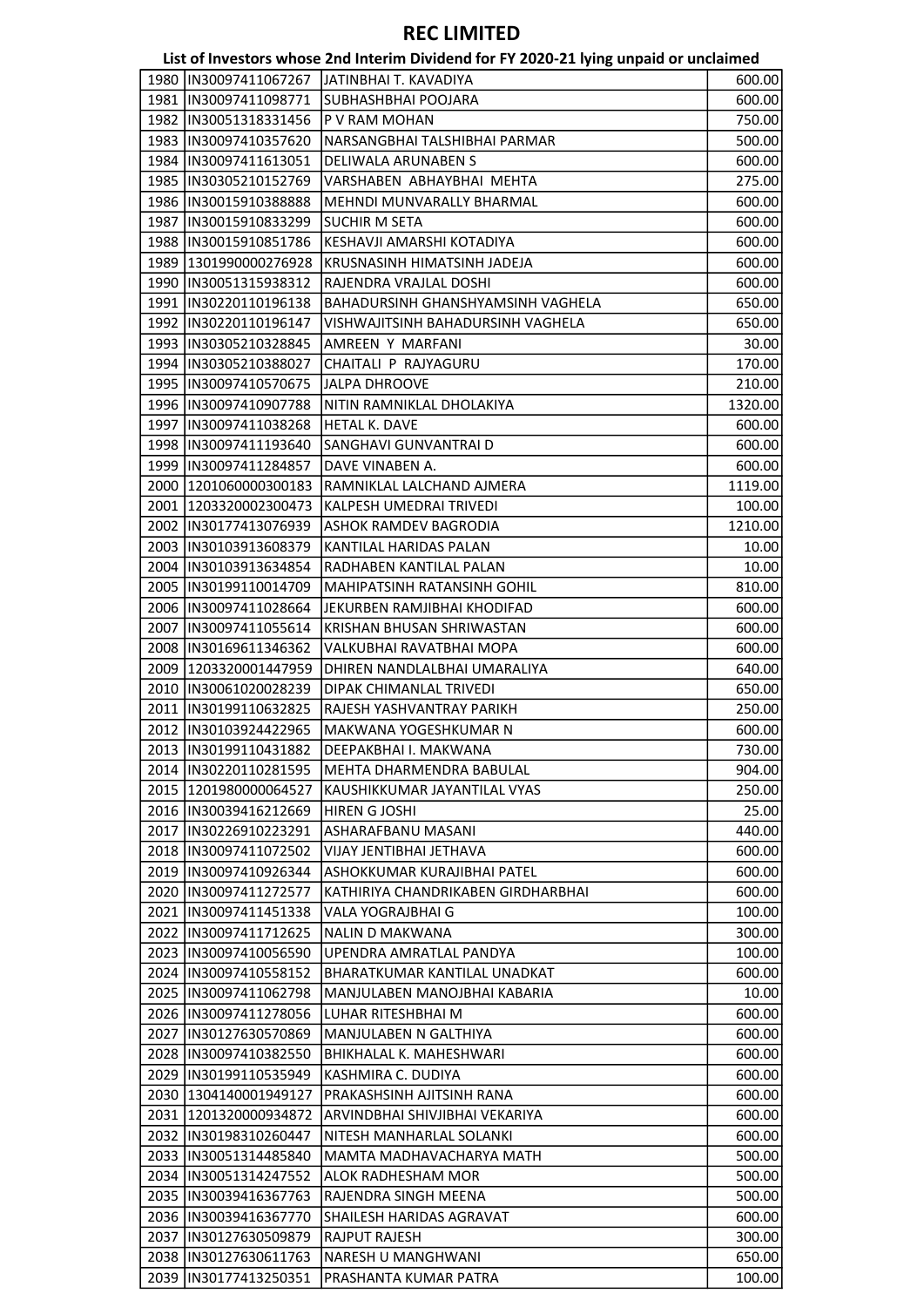|                         | List of Investors whose 2nd Interim Dividend for FY 2020-21 lying unpaid or unclaimed |         |
|-------------------------|---------------------------------------------------------------------------------------|---------|
| 2040 1304140000187329   | <b>SAROJBEN A JOSHI</b>                                                               | 600.00  |
| 2041 IN30097410631038   | NARENDRA VISHRAM VAGHJIYANI                                                           | 210.00  |
| 2042 IN30097410631319   | VASUDEV MAVJI VAGHJIANI                                                               | 1210.00 |
| 2043  IN30097411300792  | NARAN KHIMJI HIRANI                                                                   | 1210.00 |
| 2044  IN30097411231196  | KARSAN JADVA KERAJ                                                                    | 1210.00 |
| 2045  IN30220110190648  | GOPALBHAI DAHYABHAI NAGAR                                                             | 600.00  |
| 2046  IN30164510381530  | ANJANABEN MEHTA                                                                       | 500.00  |
| 2047 IN30097410522942   | CHANDULAL C. SHAH                                                                     | 100.00  |
| 2048 1203320001770075   | SHAILESH A PAVASKAR                                                                   | 650.00  |
| 2049 1304140001996032   | KUMARPAL VASANTLAL MEHTA                                                              | 1130.00 |
| 2050  IN30127630043411  | MAHENDRAKUMAR MANEKLAL SHAH                                                           | 480.00  |
| 2051  IN30132110260639  | PANKAJBHAI PANCHAL                                                                    | 1210.00 |
| 2052  IN30164510325470  | ZAVERILAL NENMAL BHANSALI                                                             | 555.00  |
| 2053 IIN30034310979742  | NILABEN P. PANCHAL                                                                    | 610.00  |
| 2054 1203300000041054   | RAJESH DHARAMCHANDJI SHAH                                                             | 1210.00 |
| 2055  IN30267935170392  | RAVAL MANISH NARENDRABHAI                                                             | 600.00  |
| 2056   1301990000257761 | NEHA RAMCHANDRA JANI                                                                  | 600.00  |
| 2057   1301990000257776 | <b>GITABEN RAMCHANDRA JANI</b>                                                        | 600.00  |
| 2058 IN30229310048419   | JEENALEE HIREN GANDHI                                                                 | 1210.00 |
| 2059 IN30246110079182   | HIRENBHAI KANUBHAI SHAH                                                               | 600.00  |
| 2060  IN30305210162376  | MITABEN SANJAYKUMAR SHAH                                                              | 870.00  |
| 2061  IN30164510168626  | ARPITA PRADIPKUMAR SHAH                                                               | 600.00  |
| 2062  IN30305210306439  | DIMPALBEN VARSHALBHAI SHAH                                                            | 1210.00 |
| 2063  IN30177412652755  | RASIKBHAI VIRCHANDBHAI SHAH                                                           |         |
|                         |                                                                                       | 601.00  |
| 2064 IN30154915716982   | MAHENDRA VIRBHADRA JHA                                                                | 1210.00 |
| 2065  IN30127630315975  | URVASHI JIGNESH MEHTA                                                                 | 1210.00 |
| 2066   IN30148510443033 | RAJESH PRAVINBHAI JOSHI                                                               | 600.00  |
| 2067   1202990004165232 | RAJESH ARVINDBHAI THAKKAR                                                             | 600.00  |
| 2068 1203380000080329   | PATEL DHARMISTHA NAVIN                                                                | 1210.00 |
| 2069 IIN30154919523899  | VEENA JITENDRA RAMTRI                                                                 | 605.00  |
| 2070  IN30127630035730  | RAICHAND LUNIA                                                                        | 1210.00 |
| 2071  IN30305210303792  | KAMLESH AMBALAL PATEL                                                                 | 810.00  |
| 2072 IN30034310878002   | VAGHELA KUNALSINH LAXMANSINH                                                          | 650.00  |
| 2073  IN30047640869463  | SANDHYABEN SIDDHARTHBHAI PANCHOLI                                                     | 810.00  |
| 2074  IN30305210187699  | AKASH RAJNIKANT SHAH                                                                  | 600.00  |
| 2075  IN30034311202279  | ATMARAM CHHANALAL PATEL                                                               | 150.00  |
| 2076 1203410000065780   | RAMESHKUMAR RAMSWAROOP ASAWA HUF                                                      | 555.00  |
| 2077  IN30115112661878  | MAHESH VINODCHANDRA SHAH                                                              | 400.00  |
| 2078 IIN30148530035104  | NARHARIBHAI HIRALAL AMIN                                                              | 1119.00 |
| 2079   1204220000054096 | <b>DHRUV UPENDRABHAI PATEL</b>                                                        | 1210.00 |
| 2080   1204220000054161 | UPENDRABHAI JIVANLAL PATEL                                                            | 600.00  |
| 2081  IN30021410028882  | PANKAJ KACHARABHAI PATEL                                                              | 500.00  |
| 2082 IN30305210235239   | BAKULBHAI MANUBHAI BHATT                                                              | 600.00  |
| 2083  IN30164510365549  | <b>FALGUNI RAKESH PANCHAL</b>                                                         | 1210.00 |
| 2084  IN30164510365580  | RAKESH K PANCHAL                                                                      | 1210.00 |
| 2085   1203320001753701 | PREMAL JITENDRAKUMAR PATEL                                                            | 600.00  |
| 2086 IN30051315753337   | MALAY N VED                                                                           | 180.00  |
| 2087  IN30148530018623  | <b>SHAH MINESH BANSILAL</b>                                                           | 1210.00 |
| 2088  IN30127630166772  | BHAGWANDAS CHOITHRAM                                                                  | 1210.00 |
| 2089 IN30047641386602   | KOKILA MOHANLAL PANDYA                                                                | 1210.00 |
| 2090   IN30075711530312 | MITHU RANI SADUKHA                                                                    | 1210.00 |
| 2091 IN30034310364848   | GEETABEN RAJENDRAKUMAR PATEL                                                          | 650.00  |
| 2092  IN30034310364900  | RAJENDRAKUMAR GORDHANDAS PATEL                                                        | 650.00  |
| 2093 1203320002421015   | RAJENDRA BANSILAL RAJPUT                                                              | 500.00  |
| 2094  1201980000120638  | HANSHABEN RAJESHKUMAR DEVPURA                                                         | 600.00  |
| 2095  IN30177412326463  | SHAILESHKUMAR KANTILAL PATEL                                                          | 35.00   |
| 2096  IN30123310301132  | MANIBHAI CHATURBHAI PATEL                                                             | 1000.00 |
| 2097 IIN30034310597103  | BARAPATRE BHIKHABHAI RAMKISAN                                                         | 810.00  |
| 2098  IN30132110665595  | HEENABEN SATISHBHAI PATEL                                                             | 50.00   |
| 2099  IN30034310642484  | RAJKUMAR KAMLANI                                                                      | 650.00  |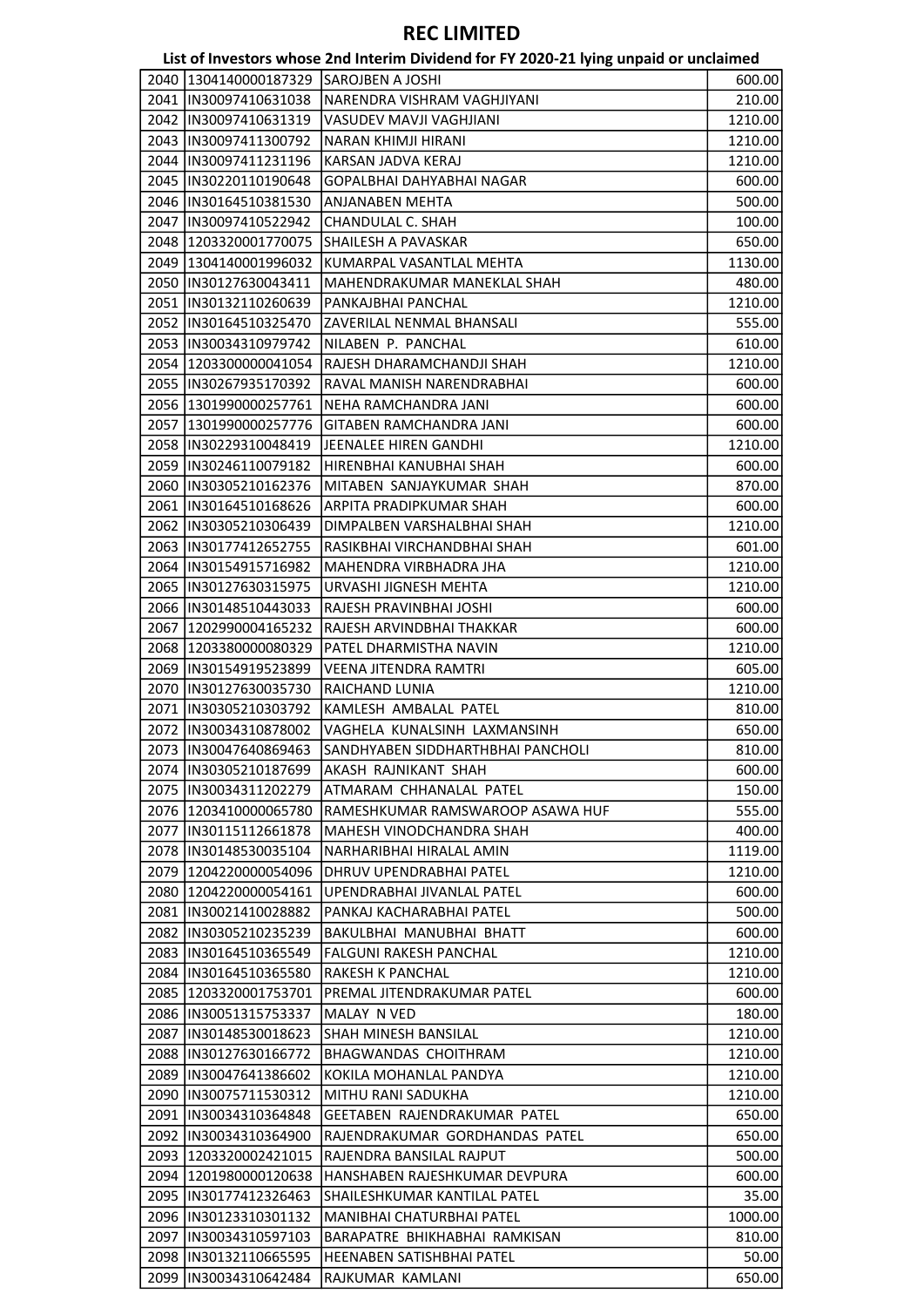|                                                 | List of Investors whose 2nd Interim Dividend for FY 2020-21 lying unpaid or unclaimed |                  |
|-------------------------------------------------|---------------------------------------------------------------------------------------|------------------|
| 2100  IN30075711737885                          | <b>MANISH A ADESHARA</b>                                                              | 1210.00          |
| 2101  IN30047642549123                          | KIRAN BHAHIRAJ DWIVEDI                                                                | 600.00           |
| 2102 IIN30292710026301                          | Minaxi Harshadbhai Patel                                                              | 600.00           |
| 2103  IN30164510336536                          | PATEL AJIT HASMUKHLAL                                                                 | 555.00           |
| 2104  IN30164510224426                          | AMIN BHARATBHAI AMBALAL                                                               | 600.00           |
| 2105  IN30039411043515                          | <b>SUDHIR V GANDHI</b>                                                                | 1210.00          |
| 2106  IN30039411043599                          | RUPAL SUDHIR GANDHI                                                                   | 1210.00          |
| 2107 1202990001138075                           | TEJASH RAJNIKANT CONTRACTOR                                                           | 500.00           |
| 2108 IN30039416214240                           | SIMABEN GIRISHBHAI PATEL                                                              | 600.00           |
| 2109 1202300000449385                           | SAJEDABANU SIRAJBHAI MANSURI                                                          | 1195.00          |
| 2110  IN30148510710121                          | MAMTA SIDHARTH JOSHI                                                                  | 600.00           |
| 2111  IN30021411669930                          | HEMLATA M MANOORA                                                                     | 400.00           |
| 2112  IN30051317372710                          | KUMUDBEN SANMUKHLAL PAREKH                                                            | 1000.00          |
| 2113 IIN30123310145174                          | PATEL SURYAKANT JAMNABHAI                                                             | 50.00            |
| 2114  IN30123310156800                          | <b>BATUKBHAI B. GEDIA</b>                                                             | 600.00           |
| 2115  IN30132110639278                          | VIRJIBHAI NARSIBHAI PATEL                                                             | 600.00           |
| 2116  IN30034311018986                          | MANISHABEN PREYASHKUMAR PATEL                                                         | 890.00           |
| 2117  IN30034311022652                          | LILVATIBEN RAMESHCHANDRA PATEL                                                        | 890.00           |
| 2118 IN30045013475862                           | DHARMISHTHA G PATEL                                                                   | 600.00           |
| 2119 IN30123310062348                           | CHANDRAKANT GAUARISHANKAR RAVAL                                                       | 650.00           |
| 2120  IN30220110679597                          | RAVAL RAMANLAL SHAMBHUPRASAD                                                          | 195.00           |
| 2121   1203440000231186                         | BHARATI TRIKAMJI JOSHI.                                                               | 600.00           |
| 2122 1204780000086710                           | MANJULABEN POPATBHAI PATEL                                                            | 500.00           |
| 2123  IN30034310992673                          | KESHVANI DIPAKBHAI KODARMAL                                                           | 810.00           |
| 2124   1203380000070141                         | SAHIL P PATEL                                                                         | 1000.00          |
| 2125  IN30177414169589                          | AZIZA MOHAMMEDHUSEN VHORA                                                             | 1000.00          |
| 2126  IN30123310231757                          | PATEL JAYMEEN CHINUBHAI                                                               | 1210.00          |
| 2127   1204840000230363                         | MAHESHKUMAR MANEKLAL THAKKAR                                                          | 250.00           |
| 2128 1204470001305853                           | LAKIR PRAVINBHAI AMIN                                                                 | 600.00           |
| 2129 1204470001438219                           | NAYNABEN PRAVINKUMAR AMIN                                                             | 600.00           |
| 2130  IN30097411128206                          | <b>GEETA A PATEL</b>                                                                  | 245.00           |
| 2131 1204470000657287                           | RAMESHCHANDRA HIRALAL PATEL                                                           | 475.00           |
| 2132 1203350000261441                           | DATTATREY KRISHNASWARUP SHARMA                                                        | 600.00           |
| 2133  IN30034310282733                          | NARAYANBHAI AMBALAL MODI                                                              | 1210.00          |
| 2134  IN30164510445436                          | <b>HINA J PATEL</b>                                                                   | 600.00           |
| 2135  IN30220110467414                          | HINGORANI HEENA VIJAYKUMAR                                                            | 600.00           |
| 2136  IN30169611321045                          | <b>KUVARBEN BABULAL PATEL</b>                                                         |                  |
| 2137  IN30098210093833                          | NAVNEETKUMAR CHANDULAL PATEL                                                          | 445.00           |
| 2138 IIN30034310858679                          |                                                                                       | 810.00           |
|                                                 | PRAJAPATI SHANKARLAL GANDALAL                                                         | 1210.00          |
| 2139 1204840000100386<br>2140  IN30034310958762 | KAMINI JAYENDRABHAI PATEL<br>PATEL HARSHADKUMAR DHULABHAI                             | 600.00<br>200.00 |
|                                                 |                                                                                       |                  |
| 2141  IN30305210196028                          | KAMLESHBHAI MOTIBHAI PATEL                                                            | 600.00           |
| 2142  IN30220111265188                          | MAHENDRA RASIKLAL SHAH                                                                | 750.00           |
| 2143 2201090002148912                           | PATEL BHAGWATIBEN C.                                                                  | 600.00           |
| 2144  IN30034311058235                          | SHAH VIVEK ARVINDBHAI                                                                 | 600.00           |
| 2145  IN30146910017931                          | PIYUSH MAFATLAL SHAH                                                                  | 600.00           |
| 2146  IN30115112197264                          | LALJIBHAI MOHANLAL CHITRODA                                                           | 600.00           |
| 2147  IN30148510135352                          | PATEL GITA                                                                            | 500.00           |
| 2148  IN30018310659155                          | PATEL MAHENDRA ISHWARLAL                                                              | 300.00           |
| 2149  IN30127630290985                          | JASHUBEN RAJABHAI MAKWANA                                                             | 600.00           |
| 2150  IN30177412120963                          | RAIBEN CHHANABHAI PATEL                                                               | 600.00           |
| 2151  IN30177414324198                          | KAUSHIK KANTILAL MODI                                                                 | 400.00           |
| 2152  IN30198310678152                          | KINJALBEN JASHVANTBHAI BHAVSAR                                                        | 250.00           |
| 2153  IN30051316208585                          | PRAJAPATI ASHVINKUMAR G                                                               | 500.00           |
| 2154  IN30123310194679                          | PATEL PRAVINABEN SHAILESH                                                             | 1210.00          |
| 2155  IN30177412953608                          | MINABEN MANGHARAM SUKHDEV                                                             | 650.00           |
| 2156  IN30311610245090                          | BHAVANABEN JAYANTILAL SUTHAR                                                          | 120.00           |
| 2157  IN30097411240123                          | PATEL RAKESHKUMAR B.                                                                  | 600.00           |
| 2158  IN30123310221085                          | HASMUKHBHAI B. PATEL                                                                  | 1210.00          |
| 2159  IN30305210047776                          | RAMABHAI BHAGABHAI RAVAL                                                              | 250.00           |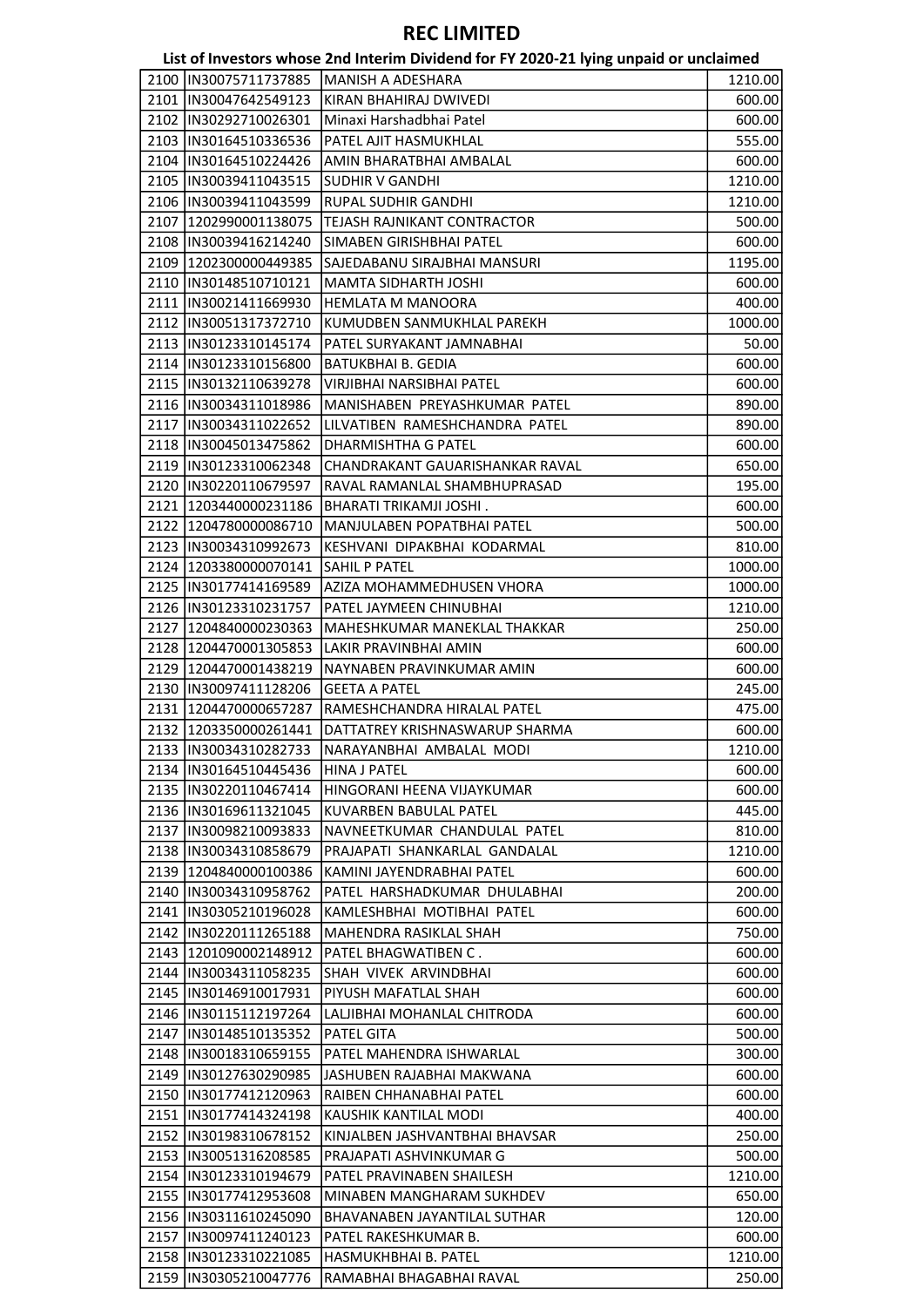| List of Investors whose 2nd Interim Dividend for FY 2020-21 lying unpaid or unclaimed |  |  |
|---------------------------------------------------------------------------------------|--|--|
|---------------------------------------------------------------------------------------|--|--|

|                         | ED, OF INVESTORS WHOSE ENGINEERING DIVIDENCIAL OF THE EXECUTIVE SUPPORT OF GIRDIGHTEN |         |
|-------------------------|---------------------------------------------------------------------------------------|---------|
| 2160  IN30220110622035  | CHAMANLAL NANDLAL MAHESHWARI                                                          | 600.00  |
| 2161  1201090002316360  | <b>DEVANGKUMAR SONI.</b>                                                              | 300.00  |
| 2162  IN30305210144470  | PUSHAPABEN ARVINDKUMAR SHAH                                                           | 600.00  |
| 2163  IN30034310469209  | SHAH ARVINDKUMAR SHANKARLAL                                                           | 250.00  |
| 2164  IN30097411236299  | VISHAL RAMESHCHANDRA DOSHI                                                            | 1000.00 |
| 2165   1204780000075846 | KULSUMBEN HASAMBHAI BALOSPURA                                                         | 50.00   |
| 2166  IN30098210676617  | PRAVINKUMAR AMABHAI PATEL                                                             | 600.00  |
| 2167  IN30021413720610  | HARISHKUMAR SATISHBHAI CHAUHAN                                                        | 500.00  |
|                         |                                                                                       |         |
| 2168  IN30034310901978  | JASAVANTLAL DWARAKADAS PATEL                                                          | 600.00  |
| 2169   1204710000005037 | JAYANTIBHAI SHAKRA PATEL                                                              | 200.00  |
| 2170 1304140002922687   | VALAJIBHAI R PARMAR                                                                   | 600.00  |
| 2171  IN30305210300180  | NARANBHAI SHIVJIBHAI SUTHAR                                                           | 480.00  |
| 2172  IN30127630179505  | HARSHIL NARENDRA ADESARA                                                              | 600.00  |
| 2173  IN30097411043727  | VAISHNAV SHOBHNABEN H.                                                                | 600.00  |
| 2174   1204130000008856 | LATABEN NAROTTAMDAS SUTHAR                                                            | 600.00  |
| 2175  IN30097410597409  | MALTI BACHUBHAI BHATT                                                                 | 600.00  |
| 2176   1201090001453121 | <b>GIRA NARENDRA PATEL</b>                                                            | 600.00  |
| 2177   1203320002046617 | KEVALBHAI ISHWARDAS PATEL                                                             | 600.00  |
| 2178   1304140002677717 | SARALABEN BHARATKUMAR BHAVSAR                                                         | 430.00  |
| 2179  IN30051314666808  | MANIBEN KANTILAL AMIN                                                                 | 600.00  |
| 2180   IN30154914739488 | DILIPBHAI GANDABHAI PRAJAPATI                                                         | 600.00  |
| 2181  IN30127630408026  | REKHA DHARMENDRA BHATT                                                                | 600.00  |
| 2182  IN30127630476675  | DILIPKUMAR BHURABHAI OZA                                                              | 600.00  |
| 2183  IN30127630619464  | PATEL SANGITABEN D                                                                    | 600.00  |
| 2184  IN30034320017028  | ASHABEN ASHVINKUMAR VEDAVALA                                                          | 600.00  |
| 2185  IN30034320029314  | PREMPAL BARDIPRASAD SHARMA                                                            | 600.00  |
| 2186  IN30123310048717  |                                                                                       |         |
|                         | BIPINKUMAR M. PATEL                                                                   | 600.00  |
| 2187  IN30065210171936  | JAYESHKUMAR KANTIBHAI PATEL                                                           | 600.00  |
| 2188  IN30123310249040  | PATEL KIRTIKUMAR MANCHANDDAS                                                          | 1100.00 |
| 2189  IN30097411105717  | PINKALKUMAR M. PATEL                                                                  | 500.00  |
| 2190   1304140001861382 | KANU BHAI DAWAKA DAS PATEL                                                            | 430.00  |
| 2191 1301520000024377   | GOVABHAI KHUSALBHAI CHAUDHARY                                                         | 1210.00 |
| 2192  IN30034320014071  | NARANBHAI TRIKAMBHAI PATEL                                                            | 600.00  |
| 2193 1203410000095995   | MAHENDRAKUMAR MOHANLAL THAKKER                                                        | 600.00  |
| 2194  IN30169610416706  | PATEL JIVINBEN GANESHBHAI                                                             | 1210.00 |
| 2195  IN30305210692387  | NIMISHA LALITKUMAR PARIKH                                                             | 200.00  |
| 2196 1203320001669698   | NANDASANIYA DIPAK KUMAR B                                                             | 535.00  |
| 2197 1207270000012445   | NIKHIL VINODCHANDRA SHAH                                                              | 250.00  |
| 2198  IN30021414160424  | HIRAL B ACHARYA                                                                       | 350.00  |
| 2199  IN30034320047316  | PATEL DAYABHAI ISVARBHAI                                                              | 1210.00 |
| 2200 1204470004203910   | FIRDOSKHAN ABBASKHAN PATHAN                                                           | 245.00  |
| 2201  IN30429513213059  | BHIKHABHAI MAGANBHAI PARMAR                                                           | 600.00  |
| 2202 IN30127630058087   | PATEL MATHURBHAI SHANKARLAL                                                           | 250.00  |
| 2203 IN30127630377608   | MUSTAKAHEMAD BAKKARBHAI SHETH                                                         | 600.00  |
| 2204 IN30132110510773   | MANJUBEN PRAVINKUMAR GUPTA                                                            | 650.00  |
| 2205  IN30132110510780  | PRAVINKUMAR CHIRANJILAL GUPTA                                                         | 650.00  |
| 2206  IN30132110661400  | AMRATBHAI SHANKARLAL PATEL                                                            | 600.00  |
| 2207 1204720009597958   | <b>MAHESH MEHTA</b>                                                                   | 600.00  |
| 2208  IN30226912321900  | JETHALAL PARSOTAMDAS DAVE                                                             | 600.00  |
| 2209 1304140003175900   | SHAILESHBHARTI HARIBHARTI GAUSWAMI                                                    | 425.00  |
| 2210  IN30097411044842  | KISHORKUMAR NATVARLAL JOSHI                                                           | 600.00  |
| 2211  1201910100465599  | DASHRATHBHAI RAJABHAI DESAI                                                           | 600.00  |
| 2212 1204580000017123   | DIPAKKUMAR KANTILAL KANUDAWALA                                                        |         |
|                         |                                                                                       | 650.00  |
| 2213  IN30034320073449  | <b>SHAH NIRAV SEVANTILAL</b>                                                          | 810.00  |
| 2214  IN30034311291802  | ALKABEN GAURANGBHAI KAPADIYA                                                          | 25.00   |
| 2215 IN30164510334543   | RASIKLAL GOKALDAS PARMAR                                                              | 600.00  |
| 2216  IN30305210353144  | VARSHA MAGANBHAI PATEL                                                                | 500.00  |
| 2217  IN30177412252911  | VARSHABEN VINODKUMAR PATEL                                                            | 500.00  |
| 2218  IN30199110758602  | SURESH KANTILAL PATEL                                                                 | 250.00  |
| 2219 1203320002053369   | SHAHBUDDIN PYARALI VAIDYA                                                             | 600.00  |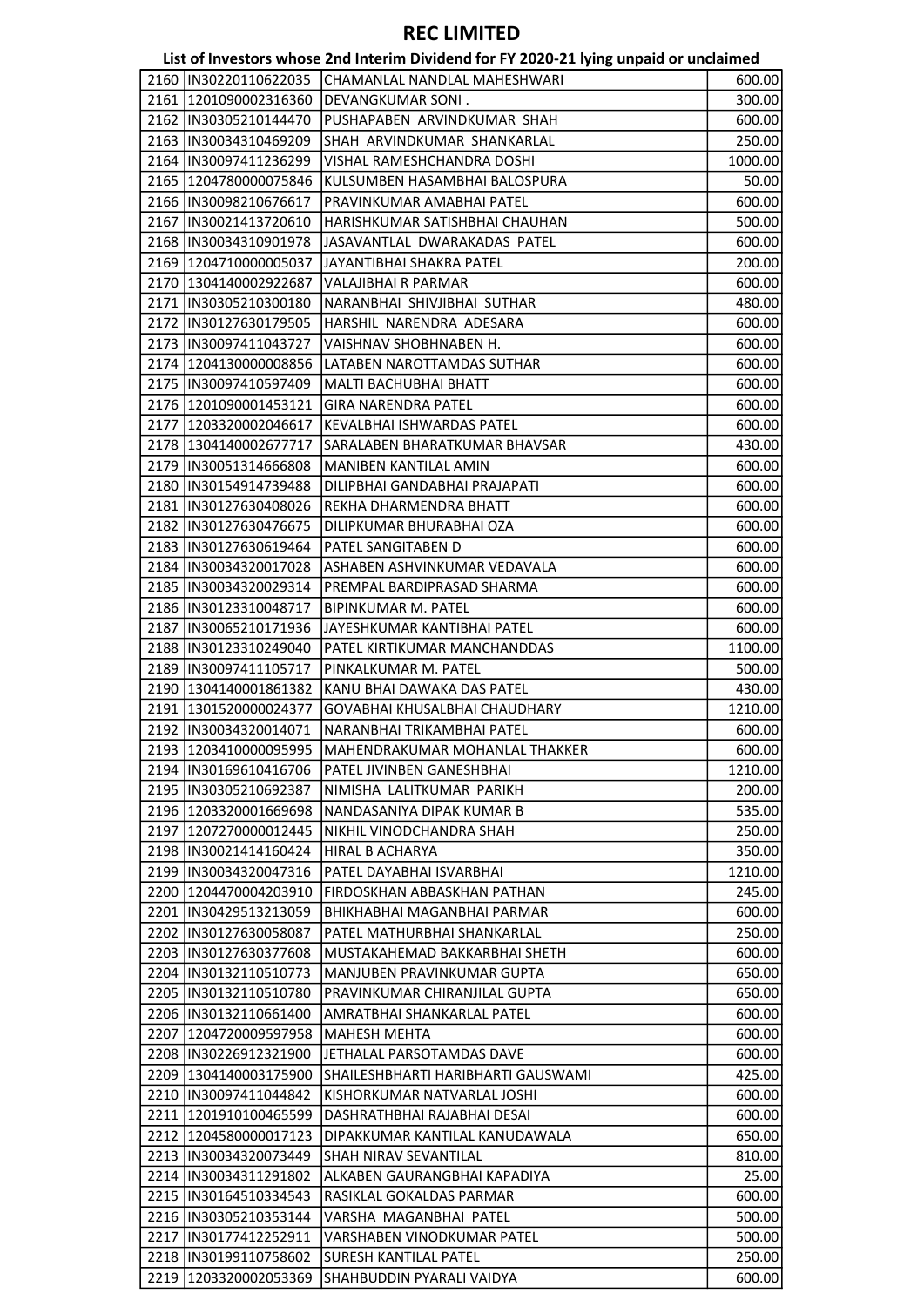#### List of Investors whose 2nd Interim Dividend for FY 2020-21 lying unpaid or unclaimed

| 2220  IN30063610147632  | HINABEN MUKESHKUMAR PATEL         | 600.00  |
|-------------------------|-----------------------------------|---------|
| 2221  IN30429512971709  | N D BIDARKAR                      | 200.00  |
| 2222  IN30051313394263  | <b>SHAH KIRTESHKUMAR G</b>        | 320.00  |
| 2223  IN30063610200652  | <b>KALPANA VYAS</b>               | 300.00  |
| 2224 IN30305210216269   | VINODKUMAR CHANDRABHAN VARMA      | 545.00  |
| 2225  IN30127630598929  | KIRANKUMAR M RABARI               | 1210.00 |
| 2226 1203000000228658   | <b>MANOJ MURLIDHAR RATHI</b>      | 350.00  |
| 2227 1203820000046773   | KANTIBHAI MERABHAI PARMAR         | 1000.00 |
| 2228  IN30063610126976  | ANILKUMAR KIRTANBHAI PATEL        | 600.00  |
| 2229 IIN30199110282416  | ABDULMUNAF ISHMAILBHAI            | 600.00  |
| 2230  IN30199110373136  | BATULBEN ABDULMUNAF SHAIKH        | 600.00  |
| 2231  IN30199110897898  | RAHEMATBANU SHAIKH                | 90.00   |
|                         |                                   |         |
| 2232 1203410000041759   | AMITKUMAR GHANSHYAMBHAI KACHHIYA  | 130.00  |
| 2233 1202680000115389   | <b>BHARATKUMAR LALABHAI PATEL</b> | 600.00  |
| 2234  IN30063610042541  | G. RAJAN                          | 610.00  |
| 2235 1203820000058033   | TARABEN SHRAVANKUMAR SHAH         | 600.00  |
| 2236  IN30199110215844  | PRABHAVATIBEN KARANSINH VAGHELA   | 1100.00 |
| 2237  IN30199110305805  | CAMY DEVENDRAKUMAR SHAH           | 600.00  |
| 2238  IN30199110516310  | RAMESHBHAI RAMABHAI BHABHOR       | 600.00  |
| 2239  IN30199110802849  | KUTBUDDIN ESUFJIBHAI MANAGORI     | 200.00  |
| 2240 IN30097411079308   | SHABBIR K. BAGWAN                 | 600.00  |
| 2241  1201320000856718  | <b>VITTHALDAS HARIDAS DESAI</b>   | 540.00  |
| 2242  IN30051314577243  | ROHILA ANJU DEVENDRA              | 335.00  |
| 2243   1301670000541982 | UMESH SHUKLA                      | 500.00  |
| 2244  IN30039415117868  | <b>SANJAY KR SINGH</b>            | 600.00  |
| 2245  IN30051316029107  | MAHENDRABHAI CHHAGANBHAI HATHILA  | 500.00  |
| 2246  IN30199110628363  | <b>GURJAR MUKESHKUMAR V</b>       | 100.00  |
| 2247  IN30169611063632  | YOGESHKUMAR MAGANLAL PATEL        | 600.00  |
| 2248  IN30063610254260  | VIPULCHANDRA KANJIBHAI PATEL      | 90.00   |
| 2249  IN30305210452823  | HANUMANT CHANDRASINH CHAUHAN      | 250.00  |
| 2250  IN30051313967455  | KAPILDEV D SHARMA                 | 600.00  |
| 2251 1204280000012881   | MAHENDRAKUMAR GORDHANDAS RANA     | 600.00  |
| 2252 1204720009539589   | SARLABEN SOMABHAI KATARA          | 600.00  |
| 2253  IN30051314020982  | <b>DR BHARAT PATEL</b>            | 650.00  |
|                         |                                   |         |
| 2254  IN30109810633385  | VAMAN ANANDRAO KARKAR             | 600.00  |
| 2255 1202990004596328   | <b>HARIKISHAN PAHWA</b>           | 600.00  |
| 2256 IIN30039413925516  | CHANDRAKANT LAVJIBHAI PRAJAPATI   | 300.00  |
| 2257 IN30199110151215   | DHANESHKUMAR VASANDANI            | 600.00  |
| 2258 IN30098210761953   | KALAVATI BHARATBHAI VASAVA        | 500.00  |
| 2259 1301870000041136   | VARSHA BIPINKUMAR SHAH            | 500.00  |
| 2260   1204440000018145 | NIDHI M SHAH                      | 600.00  |
| 2261   1301670000523893 | KETANKUMAR PRANJIVAN SHETH        | 300.00  |
| 2262 IIN30169610490506  | PUTTA VINAYENDRA                  | 10.00   |
| 2263 IN30001110724047   | KANTILAL SENDHABHAI PATEL         | 500.00  |
| 2264 1204280000011318   | <b>SHAILENDRA A PATEL</b>         | 1000.00 |
| 2265 IN30088813010144   | JAYESHKUMAR GUNVANTLAL SHAH       | 250.00  |
| 2266  1301670000501664  | <b>PRAVINABEN M PATEL</b>         | 600.00  |
| 2267 1301670000536824   | JALPA BHAVIN SHAH                 | 400.00  |
| 2268 IN30097410979966   | JENISH R. PATEL                   | 600.00  |
| 2269 1203500000475821   | ILABEN CHANDRAKANT PATEL          | 1130.00 |
| 2270 1201060000880182   | KRUNAL SHAILESH KUMAR JAIN        | 600.00  |
| 2271  IN30051314553819  | SEJAL JAYANTIBHAI PATEL           | 10.00   |
| 2272 1301670000499255   | KALPIT RASIKBHAI PATEL            | 1210.00 |
| 2273 1301670000584391   | <b>HETAL MANOJ PATEL</b>          | 600.00  |
| 2274 IN30164510158947   | PURNA PARATIK SOLANKI             | 600.00  |
| 2275  IN30177412162562  | JIGAR KIRITBHAI PARIKH            | 125.00  |
|                         |                                   |         |
| 2276 1301670000562177   | RONAK YAHABHAI BHAISHEB           | 600.00  |
| 2277 IIN30039416338654  | NIMESH SURESHCHANDRA SHAH         | 600.00  |
| 2278 1301870000079597   | KALPANA PRAVIN RAJMAGIA           | 1210.00 |
| 2279  IN30039414750609  | SHAH AVANI DHIRENKUMAR            | 600.00  |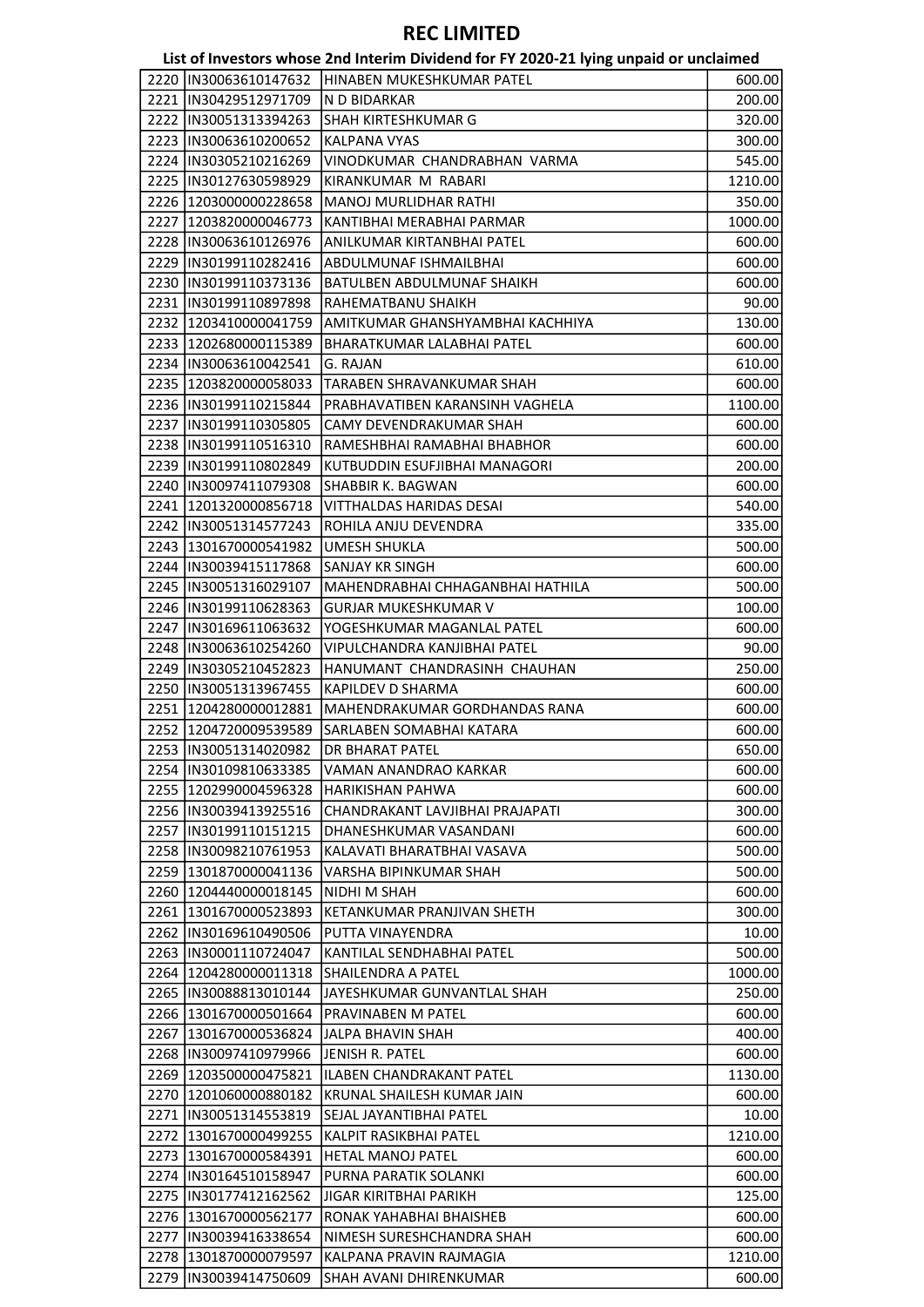| List of Investors whose 2nd Interim Dividend for FY 2020-21 lying unpaid or unclaimed |  |  |
|---------------------------------------------------------------------------------------|--|--|
|---------------------------------------------------------------------------------------|--|--|

| 2280   1301870000080562 | SHANTILAL JAGUBHAI PATEL          | 600.00  |
|-------------------------|-----------------------------------|---------|
|                         |                                   |         |
| 2281 IN30177413404951   | KAMLESHKUMAR HARIVADANBHAI BHATT  | 400.00  |
| 2282  IN30039410301139  | SATISH KUMAR BHAILALBHAI JAIN     | 120.00  |
| 2283  1204280000013689  | MRUNALKUMAR V SHAH                | 90.00   |
| 2284 1301670000410851   | KIRITKUMAR P BARIYA               | 600.00  |
| 2285  IN30199110852951  | PANKAJ INDRAJEET NARAIN           | 300.00  |
| 2286 1301670000000822   | JAYESHBHAI NATVARBHAI PATEL       | 100.00  |
| 2287 1203320000122049   | STANISLAUS PETER FERNANDES        | 600.00  |
| 2288  IN30039412287207  | PRAKASH NATVERLAL MEHTA           | 600.00  |
| 2289 IN30177412704106   | RAJENDRA CHUNILAL PATEL           | 550.00  |
| 2290  IN30051313766342  | SURENDRA SAKERLAL TUMDI           | 709.00  |
| 2291  IN30051314789537  | PRADIP PRAHLA BASOTIA             | 600.00  |
|                         |                                   |         |
| 2292  IN30133018235933  | DILIPKUMAR KHUSHALDAS MODI        | 300.00  |
| 2293  IN30133018712649  | MEHTA URVASHIBEN PRAKASH          | 480.00  |
| 2294  IN30051315148137  | <b>BHAVESHKUMAR C BRAHMBHATT</b>  | 50.00   |
| 2295  1201130000072817  | DEVANSHU PRIYAKANT VASAVADA       | 600.00  |
| 2296  IN30051318006339  | HIFZUL HAJI ADAM RAHMAN           | 150.00  |
| 2297  IN30199110457315  | ANDADIA VAISHALI KALPESH          | 1250.00 |
| 2298 IIN30051313206175  | <b>KRISHNAN RAJU</b>              | 570.00  |
| 2299 IIN30097410780668  | <b>KISHOR PATEL</b>               | 600.00  |
| 2300  IN30051315472128  | M J MEHTA                         | 1210.00 |
| 2301  IN30051311094455  | <b>KEYUR KAPADIYA</b>             | 500.00  |
| 2302 IIN30051314354938  | NILESHKUMAR VAJA                  | 1000.00 |
| 2303  IN30097410955473  | MODI KETNABEN PARESHBHAI          | 1210.00 |
|                         | KANUBHAI M KA PATEL               |         |
| 2304   IN30051317135823 |                                   | 95.00   |
| 2305   1203320002629565 | <b>JATIN B PATEL</b>              | 25.00   |
| 2306  1201070500033135  | JAYANTILAL RAMANLAL PATEL         | 500.00  |
| 2307  IN30039412611658  | M N RAMACHANDRAN                  | 600.00  |
| 2308  IN30097411715150  | URVESHKUMAR N BAROT               | 75.00   |
| 2309 1201320000573420   | SARITA MAHENDRASINGH SHEKHAWAT    | 500.00  |
| 2310  IN30042510021897  | HASMUKHLAL LALLUBHAI GHAEL        | 1210.00 |
| 2311  IN30021412035994  | PRATIK JAYKANT VAKIL              | 600.00  |
| 2312 1204150000053120   | RATILAL CHIMANLAL DOSHI.          | 650.00  |
| 2313 1204150000054046   | KANTABEN RATILAL DOSHI.           | 650.00  |
| 2314 1204150000162018   | BELA NILESH MEVAVALA.             | 600.00  |
| 2315  IN30051313957806  | SUSHILA KANTILAL BHUTWALA         | 1210.00 |
| 2316  IN30051314885289  | <b>NILAM J SHAH</b>               | 600.00  |
| 2317 IN30051314051012   | SAMIRBHAI KRASHNAVADAN PACHCHIGAR | 650.00  |
| 2318 1201070000221501   | NISHANT DIPAKKUMAR MODI           | 650.00  |
|                         |                                   |         |
| 2319 1201070000221569   | DEEPAK JEKISHANDAS MODI           | 650.00  |
| 2320 IN30051313958252   | PARUL BHARATKUMAR BHUTWALA        | 1210.00 |
| 2321  IN30051313958260  | ATULKUMAR KANTILAL MODI           | 1210.00 |
| 2322  IN30051314082558  | BHARATKUMAR KANTILAL BHUTWALA     | 1210.00 |
| 2323 IIN30039414222858  | TEJASH P BARFIWALA                | 600.00  |
| 2324 IN30097411074723   | NISHABEN VALLABHBHAI GADHIYA      | 600.00  |
| 2325 1201070000199690   | JAYABEN HASMUKHBHAI PATEL         | 100.00  |
| 2326 1202770000068174   | SHREEBHAGWAN GHANSHYAM BAJAJ      | 400.00  |
| 2327 1204150000018628   | NILESHKUMAR VASANTBHAI KAPADIA .  | 10.00   |
| 2328 1204150000141181   | NILESH RANCHHODBHAI MORADIYA.     | 600.00  |
| 2329  IN30007910163036  | SAHAJANAND NITINKUMAR DALAL       | 10.00   |
| 2330 IN30036010504028   | NATVARBHAI KESHAVBHAI PATEL       | 650.00  |
| 2331 1203320006133558   | RAMESHBHAI PUNABHAI BAR           | 250.00  |
| 2332  IN30063610057737  | <b>BASANT KUMAR BERIA</b>         | 1210.00 |
| 2333 1202990002611817   | KALPESH PARASMAL JAIN             | 600.00  |
| 2334  IN30133018515429  | NEERU NANDWANI                    | 1210.00 |
| 2335  IN30133020609289  | <b>GUPTA SHIVPUJAN O</b>          | 1250.00 |
|                         |                                   |         |
| 2336 IN30282210198607   | <b>VARSHA SHAH</b>                | 600.00  |
| 2337 1203030000042321   | MORIBAI KANHAIYALAL JAIN          | 600.00  |
| 2338 1203320001644702   | JIGNASHABEN ANILBHAI PATEL        | 1010.00 |
| 2339  IN30051314130254  | <b>UPENDRA KUMAR</b>              | 810.00  |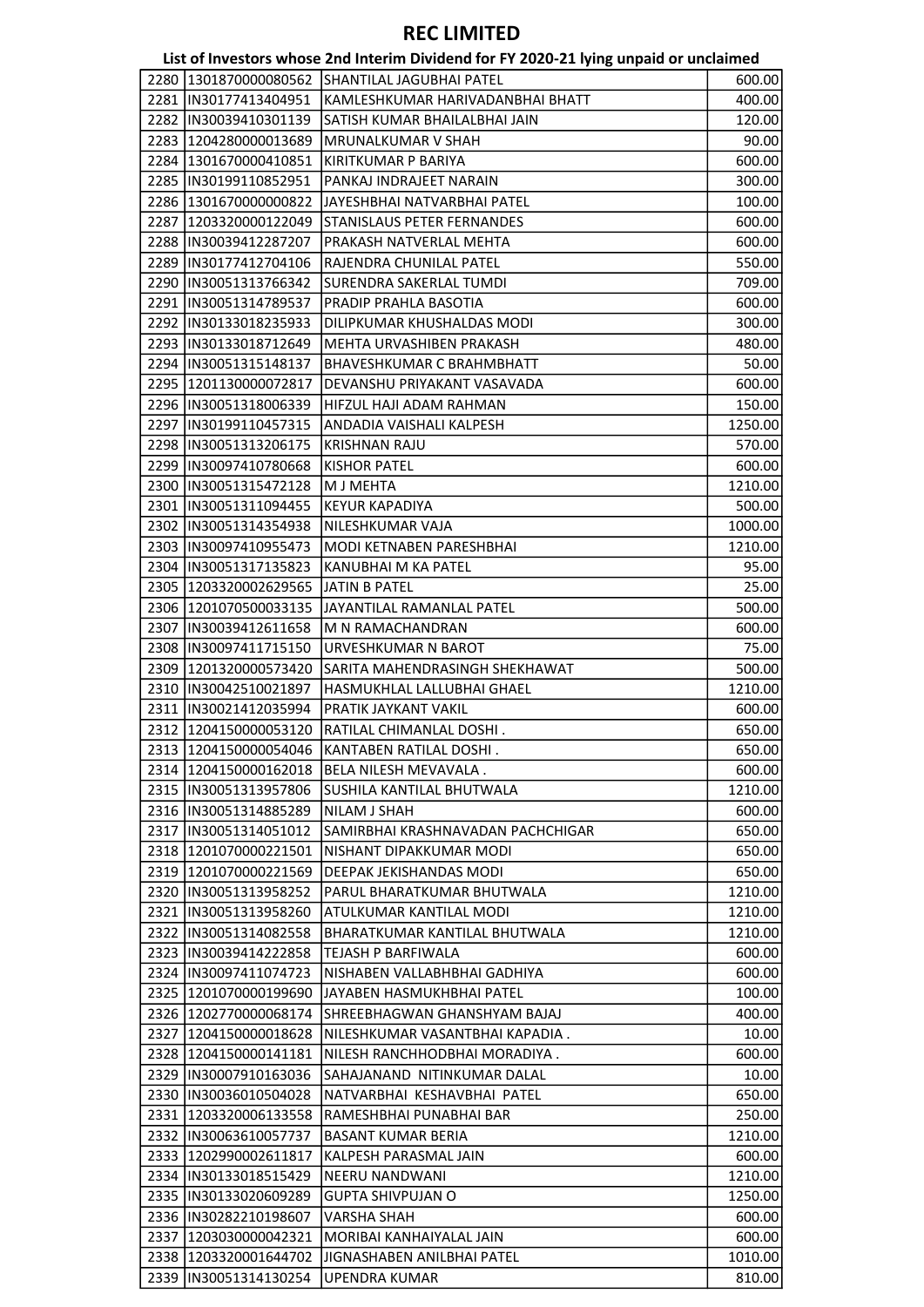|                         | 2340  IN30112715722204  RAHUL DHANSUKHBHAI LAD | 10.00   |
|-------------------------|------------------------------------------------|---------|
| 2341  IN30177412331990  | <b>BHARATBHAI CHHALLUBHAI AHIR</b>             | 500.00  |
| 2342  IN30199110813944  | KIRITKUMAR N. BHARUCHA                         | 150.00  |
| 2343  1201320000380259  | TUSHAR K JOSHI                                 | 570.00  |
| 2344   IN30226911546092 | PATEL AJAYKUMAR                                | 100.00  |
| 2345   1203320001388870 | MUKESHKUMAR JIVANJI DESAI                      | 50.00   |
| 2346 1302590000762131   | <b>VIJAY LAHANVJI GONDANE</b>                  | 600.00  |
| 2347 1201320000385238   | UMESH BIPINCHANDRA SHETH                       | 125.00  |
| 2348   1203320000424959 | PANKAJ RAMNANDAN PRASAD YADAV                  | 20.00   |
|                         |                                                |         |
| 2349  IN30007910318988  | ASHOKKUMAR MAGANLAL KOTHARI                    | 50.00   |
| 2350  IN30051313382242  | KALPESH A GANDHI                               | 1000.00 |
| 2351 1201080000022880   | <b>GULAMMAHMED EBRAHIM MUZAWAR</b>             | 600.00  |
| 2352  IN30097410804741  | <b>BINAYAK PATEL</b>                           | 50.00   |
| 2353  IN30051314778366  | <b>BRIJESH M DUDHAT</b>                        | 730.00  |
| 2354  IN30039417156203  | DAHIBEN R PATEL                                | 300.00  |
| 2355  IN30133018080831  | PRADHUMAN RATNAVADAN GANDHI                    | 500.00  |
| 2356 IN30133018657326   | KAMLESH DAHYABHAI LAD                          | 600.00  |
| 2357 IN30088814782983   | SHAH BHARAT MANSUKHLAL                         | 600.00  |
| 2358 IN30047641345863   | RAJAT ADESH GAMBHIR                            | 1210.00 |
| 2359  IN30160410223017  | PINKY JAIN                                     | 210.00  |
| 2360  IN30051310735272  | JAYESH BHIKHUBHAI RANA                         | 710.00  |
| 2361 1201320000671988   | NARESH DEVSHANKER JOSHI                        | 200.00  |
|                         |                                                |         |
| 2362  IN30115121918157  | SHILPA T SHINGTE                               | 600.00  |
| 2363  IN30223610520339  | NAUSHAD JEHANGIR CONTRACTOR                    | 550.00  |
| 2364   IN30021411421655 | JASPALSINGH SAUDAGARSINGH BHUI                 | 350.00  |
| 2365  IN30292710101025  | Pradeep C Jain                                 | 600.00  |
| 2366  IN30001110720336  | REKHA PRAKASH MEHTA                            | 600.00  |
| 2367  IN30154914160650  | <b>SWATI KETAN SANGHVI</b>                     | 650.00  |
| 2368   1301190300006360 | PARESH RASIKLAL JANI                           | 500.00  |
| 2369  IN30051315363076  | <b>HOTCHAND S BHATIA</b>                       | 460.00  |
| 2370   IN30051311483658 | PUSHPASEN M ZAVERI                             | 250.00  |
| 2371  IN30082911144808  | CHAUDHARI ANIL TAPIRAM                         | 600.00  |
| 2372  IN30051319371255  | NILESH DAGADU SHELKE                           | 300.00  |
| 2373 1201320000283696   | SIDHARTH GANGADHAR PRADHAN                     | 50.00   |
| 2374 1301490000015173   | N. RAJARAJESHRARI RAJARAJESHWARI               | 600.00  |
| 2375  IN30014210013805  | MINAL BHAVNESH GANDHI                          | 1000.00 |
|                         | SHEETAL SURESH NICHANI                         |         |
| 2376  1203990000001548  |                                                | 500.00  |
| 2377 IN30047640751070   | <b>SUNIL TAKHTANI</b>                          | 600.00  |
| 2378  IN30038610030879  | <b>GOVIND BHONA KAWALE</b>                     | 330.00  |
| 2379  IN30177412113193  | <b>BABEETA JAIN</b>                            | 1000.00 |
| 2380  IN30226910183417  | VANDANA JAYWANT KASHIKAR                       | 675.00  |
| 2381  IN30160410265820  | KUNAL DINESH DALAL                             | 710.00  |
| 2382  IN30038610140563  | <b>SONALI VIJAY KHOT</b>                       | 730.00  |
| 2383 IN30038610140877   | <b>VIJAY MAHADEV KHOT</b>                      | 730.00  |
| 2384 1201090002527499   | RAMESH JAIN HUF.                               | 1119.00 |
| 2385  IN30177413798605  | JAVID SADRUDDIN SITAFALWALA                    | 20.00   |
| 2386 1204520000014584   | NILESH BHASKARCHANDRA GANDHI                   | 1000.00 |
| 2387 IN30133019410818   | SUSHIL KUMAR B MAROO                           | 600.00  |
| 2388  IN30001110205823  | BODDUL ANJNEULU BHUMAIAH                       | 600.00  |
| 2389  IN30226910423526  | RAMESH KESHAVDAS VIJLA                         | 130.00  |
| 2390  IN30226910878283  | AKHILESHKUMAR MAURYA                           | 470.00  |
| 2391  IN30021413788880  | SMITA REBELLO                                  | 1210.00 |
|                         |                                                |         |
| 2392  IN30088814080418  | KAUSHIK KUMAR NAIK                             | 600.00  |
| 2393  IN30088814858734  | <b>MATILDA DATTANI</b>                         | 100.00  |
| 2394 1203350000286213   | DIPTI KAMAL SHAH                               | 1210.00 |
| 2395 1203350000293725   | DAMJI DEVRAJBHAI SHAH                          | 1210.00 |
| 2396  IN30135610071130  | RANJAN NATWARLAL SONI                          | 600.00  |
| 2397 1207100000110191   | BHAVANA HITENDRA BHATT                         | 750.00  |
| 2398  IN30287120064452  | S Srinivas                                     | 600.00  |
| 2399  IN30223611110198  | PRAFULLA PREMNATH DHANAWADE                    | 1000.00 |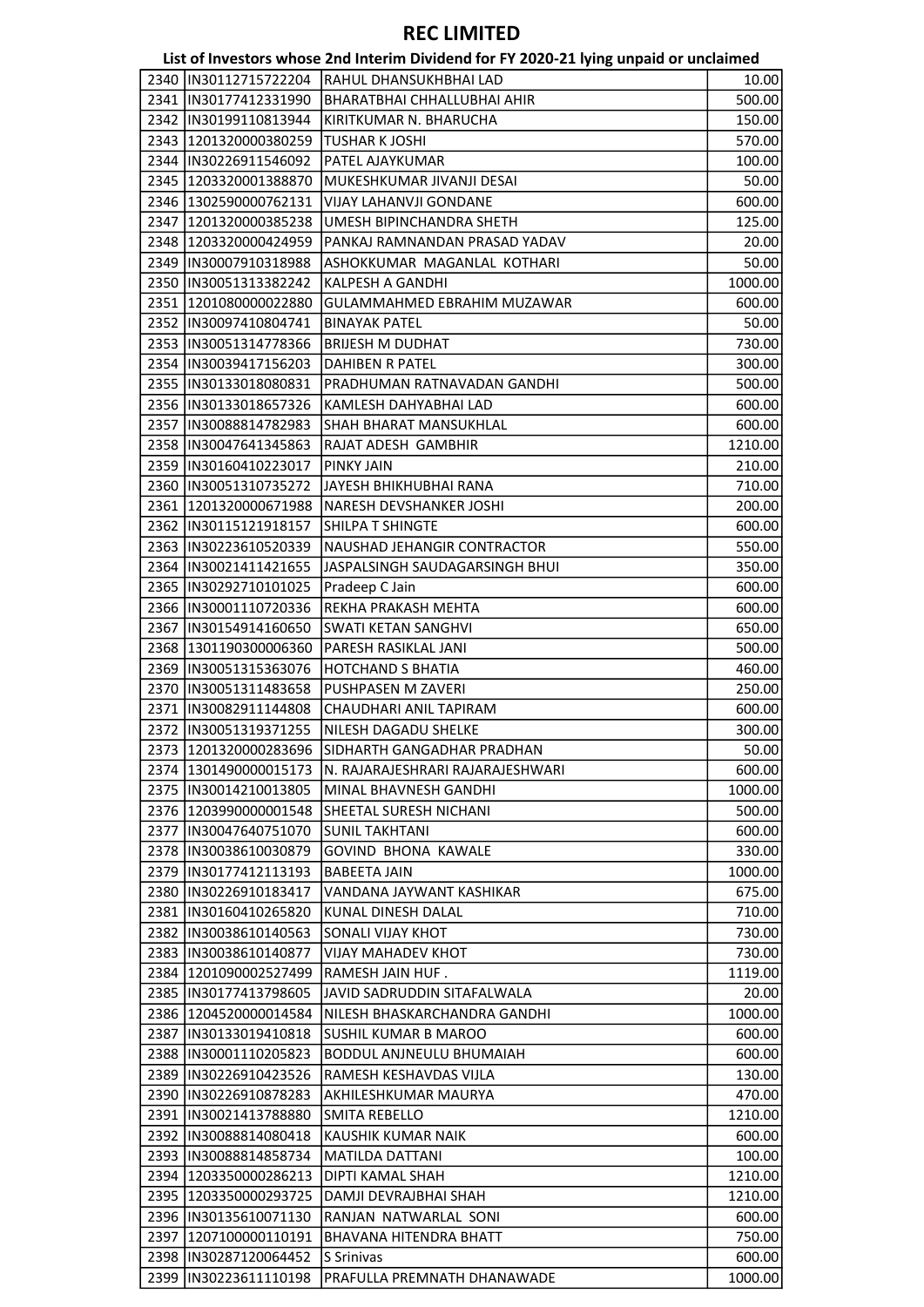|      |                         | List of Investors whose 2nd Interim Dividend for FY 2020-21 lying unpaid or unclaimed |         |
|------|-------------------------|---------------------------------------------------------------------------------------|---------|
|      | 2400 1202810000019090   | <b>IMANILAL BHANJI PATEL</b>                                                          | 600.00  |
|      | 2401  IN30051313102658  | <b>MANSI DHRUV SHAH</b>                                                               | 160.00  |
|      | 2402 IIN30133020191697  | MEGHANA K TIMBADIA                                                                    | 1210.00 |
|      | 2403  IN30021411130143  | PRASAD RAMASWAMY                                                                      | 375.00  |
|      | 2404  IN30133020028344  | <b>GHANSHYAM RAICHUR</b>                                                              | 50.00   |
|      | 2405  IN30133017455416  | <b>RAVIKIRAN NAYAK</b>                                                                | 1210.00 |
|      | 2406  IN30051312681856  | VINOD WAMAN BHALERAO                                                                  | 250.00  |
| 2407 | 1201060000174744        | HITESH DEVRAJ MARU                                                                    | 420.00  |
|      | 2408  IN30038610143128  | KAMLESH V SHAH                                                                        | 1400.00 |
|      | 2409 1203840000350278   | RAJIV BHAGWANDAS BHIMANI                                                              | 250.00  |
|      | 2410  IN30051312971364  | KAILASH NIVRUTI AVHAD                                                                 | 200.00  |
|      | 2411   1303580000039279 | PALLAVI MAHESH SHAH                                                                   | 250.00  |
|      | 2412 1303580000039298   | MAHESH RASIKLAL SHAH                                                                  | 500.00  |
|      | 2413 IN30133020395156   | MANJULAGAURI NATVARLAL BHAYANI                                                        | 300.00  |
|      | 2414  IN30021412388377  | KUPPA RUKMINI                                                                         | 100.00  |
|      | 2415  IN30267936297802  | KAUSTUBH CONSTRUCTION PRIVATE LIMITED                                                 | 462.00  |
|      | 2416 1201090000265803   | AKHILESH SUNDARLAL MEHTA                                                              | 1210.00 |
|      | 2417 1202470000113383   | <b>SUDHAKAR PARBAT DALVI</b>                                                          | 600.00  |
|      | 2418 1203350001174164   | ALPA HINESH KOTECHA                                                                   | 570.00  |
|      | 2419  IN30051313611596  | DEEPAK PRABHAKAR DHARGALKAR                                                           | 600.00  |
|      | 2420  IN30133018172051  | MANASVI KIRIT JOSHI                                                                   | 650.00  |
|      | 2421  IN30012610106406  | SANWARMAL S.GUPTA                                                                     | 650.00  |
|      | 2422 1203350000175791   | DHIRAJ PARASMAL JAIN                                                                  | 1210.00 |
|      | 2423  IN30133017803437  | PARWEZ AHMED SIDDIQUI                                                                 |         |
|      |                         |                                                                                       | 250.00  |
|      | 2424 IN30075711482552   | HEMANT SHANTARAM LAD                                                                  | 600.00  |
|      | 2425  IN30226910188391  | ROHIT RAVI KULKARNI                                                                   | 430.00  |
|      | 2426  IN30051312726946  | <b>CHAKRADHAR GANGICHETTY</b>                                                         | 500.00  |
|      | 2427   1301540000048772 | KETAN ANILKANT VASANI                                                                 | 500.00  |
|      | 2428  IN30021411298444  | PANKAJ KUMAR PANDEY                                                                   | 100.00  |
|      | 2429 1201090002538587   | YATIN MADHUKAR THAKUR                                                                 | 120.00  |
|      | 2430  IN30088813352500  | BODDUL ANJNEULU BHUMAIAH                                                              | 600.00  |
|      | 2431 1201860000240834   | KANARAM KESHARAM CHOUDHARY                                                            | 600.00  |
|      | 2432 1302790000123034   | <b>BALVANT KUMAR G CHORDIA HUF.</b>                                                   | 555.00  |
|      | 2433 1302790000123049   | SEEMA BALVANT CHORDIA.                                                                | 600.00  |
|      | 2434   1304140001903381 | <b>ABHILASHA DADHICH</b>                                                              | 540.00  |
|      | 2435 IN30023912225016   | <b>VASANTHI S SALIAN</b>                                                              | 1210.00 |
|      | 2436 IN30112715461184   | PREMILLA BRAGANZA                                                                     | 100.00  |
|      | 2437  IN30061010849576  | <b>MOHIT AGARWAL</b>                                                                  | 480.00  |
|      | 2438 IN30177412778813   | DHANRAJ CHENNAPPA KOTIAN                                                              | 300.00  |
|      | 2439 IN30051314090082   | <b>SANJEEV KUMAR</b>                                                                  | 600.00  |
|      | 2440 IN30115121893047   | SHABNAM RIYAZ ASRANI                                                                  | 600.00  |
|      | 2441  1201700000011470  | <b>IZAK PASCU NAGO</b>                                                                | 600.00  |
|      | 2442  IN30155720812479  | <b>AJAY KUMAR BANSAL</b>                                                              | 350.00  |
|      | 2443 1203990000034525   | VAGHASIYA GHANSHYAM THAKARSHIBHAI                                                     | 275.00  |
|      | 2444  IN30051313638148  | HARISH MANOHAR Y M                                                                    | 970.00  |
|      | 2445  IN30051314516172  | NEHAL DHARMENDRA KAPADIA                                                              | 1210.00 |
|      | 2446 1201320000133297   | NILIMA KAILAS PATIL                                                                   | 500.00  |
|      | 2447  IN30192630909410  | <b>ANICETO MANUEL MARTINS</b>                                                         | 600.00  |
|      | 2448  IN30177412342366  | <b>GOKULDAS VENKATESH KAMAT</b>                                                       | 810.00  |
|      | 2449   IN30177412218449 | KAMLESH GHANSHYAMPRABA MAYEKAR                                                        | 295.00  |
|      | 2450 IN30177412266201   | REKHA KAMLESH PARAB MAYEKAR                                                           | 600.00  |
|      | 2451  IN30177410695556  | <b>SAVITA T SAWANT</b>                                                                | 600.00  |
|      | 2452 IIN30023911446060  | <b>MILAGRES MARCOS MENDES</b>                                                         | 650.00  |
|      | 2453  IN30039417766495  | K RAJENDRA PRASAD                                                                     | 400.00  |
|      | 2454 1204470000276226   | DEEPA PRASAD DESHPANDE                                                                | 600.00  |
|      | 2455   1202890000226968 | BHARAT NAROTTAMDAS SADRANI                                                            | 600.00  |
|      | 2456 1201860000219943   | UJJWALA CHANDRASHEKHAR THAKUR                                                         | 1000.00 |
|      | 2457 IN30045014045509   | RAKESH MOHAN THAPLIYAL                                                                | 50.00   |
|      | 2458  IN30177416095654  | DAGDU DAMODAR WANKHEDE                                                                | 600.00  |
|      | 2459 1204470005502856   | MOHANLAL SONMAL SHELOT                                                                | 400.00  |
|      |                         |                                                                                       |         |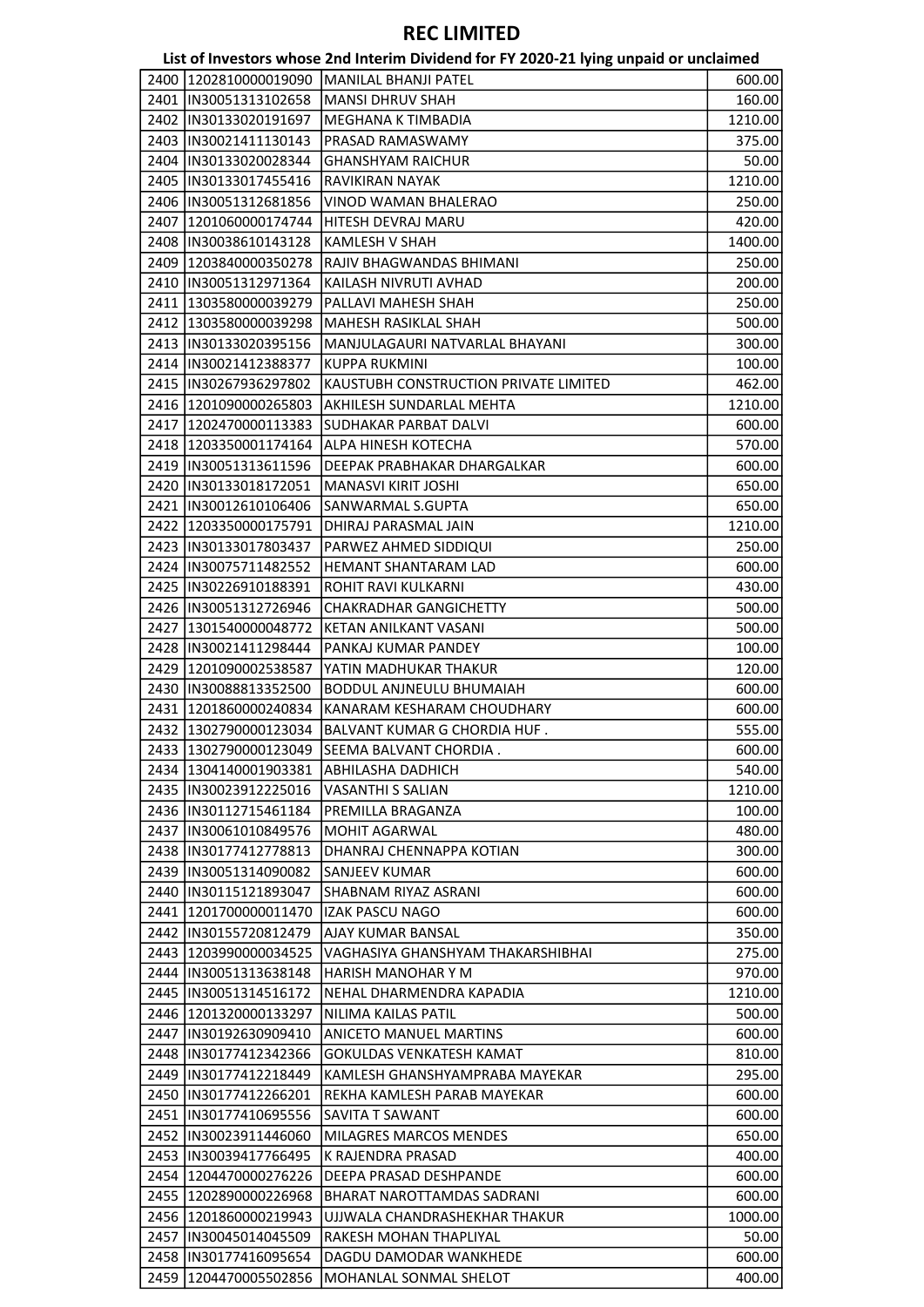List of Investors whose 2nd Interim Dividend for FY 2020-21 lying unpaid or unclaimed

|      |                         | List of investors whose zhu internit Dividend for FT zozo-zi fying uripaid or unclaimed |         |
|------|-------------------------|-----------------------------------------------------------------------------------------|---------|
|      | 2460 1302590000381881   | <b>GRIDHARI LILARAM NANDWANI</b>                                                        | 600.00  |
|      | 2461   IN30177416859175 | YENDE NAGENDRA KUMAR                                                                    | 140.00  |
|      | 2462  IN30364710025949  | <b>GAURAV GOVIND MUNDADA</b>                                                            | 925.00  |
|      | 2463  IN30177413159533  | DATTATRAYA NARAYAN KULKARNI                                                             | 650.00  |
|      | 2464 1203320003996001   | RAMESH DATTATRAYA KARLE                                                                 | 60.00   |
|      | 2465  IN30051313876874  | NIGUDKAR CHANDAN ARUN                                                                   | 600.00  |
|      | 2466  IN30169610896286  | <b>SHEKHAR MANOHAR PARANJAPE</b>                                                        | 875.00  |
|      | 2467   IN30223611120193 | <b>SAMAR KADAM</b>                                                                      | 600.00  |
|      | 2468  IN30051317306550  | NAZIR B CHAMANMALIK                                                                     | 50.00   |
|      | 2469  IN30072410147486  | <b>RICHA SARIN</b>                                                                      | 500.00  |
|      | 2470 1204550000181259   | MANISHA SATISH KAWAD                                                                    |         |
|      |                         |                                                                                         | 500.00  |
|      | 2471  IN30223611000693  | <b>NILESH PATIL</b>                                                                     | 200.00  |
|      | 2472 1203600000485243   | AMIT KUMAR RANBIR SINGH                                                                 | 710.00  |
|      | 2473  IN30051311564602  | MANGESH KULKARNI                                                                        | 1210.00 |
|      | 2474 1203320002474277   | PRASHANT NARSING KAMBLE                                                                 | 500.00  |
|      | 2475 1302590000136363   | PARAG PRAKASH HARDIKAR                                                                  | 600.00  |
|      | 2476   IN30177413225410 | NEERAJ DIGAMBER KARANDIKAR                                                              | 80.00   |
|      | 2477  IN30223612157172  | ROOPA YASHWANT KAMKAR                                                                   | 400.00  |
|      | 2478 IN30051314785898   | VAISHALI RAJESHWAR PAWAR                                                                | 500.00  |
|      | 2479  IN30021414233025  | <b>PARESH SHARMA</b>                                                                    | 1000.00 |
|      | 2480 1205810000104338   | NIKHIL DILIP KULKARNI                                                                   | 730.00  |
|      | 2481   1302340000386355 | VAISHALI VINOD BHANDARI                                                                 | 500.00  |
|      | 2482  IN30051316837012  | RAJU BABANRAO MORE                                                                      | 150.00  |
|      | 2483 1202470000425537   | VIDYA PURUSHOTTAM JAWALKAR                                                              | 150.00  |
|      | 2484   IN30302860277882 | <b>SAGAR ASHOK BORGAONKAR</b>                                                           | 80.00   |
|      | 2485 1201330000071409   | ANIL RAGHUNATH KHADE                                                                    | 125.00  |
|      | 2486 1205810000138775   | <b>EKNATH SITARAM MORE</b>                                                              | 50.00   |
|      | 2487  IN30177410081697  | Yogendra Pal Singh Raghava                                                              | 750.00  |
|      |                         |                                                                                         |         |
|      | 2488  IN30023912202377  | PRAMOD H HANCHATE                                                                       | 600.00  |
|      | 2489  IN30039414440703  | <b>PULIN SHAH</b>                                                                       | 100.00  |
|      | 2490  IN30051311847700  | ATUL ACHYUTRAO PATWARDHAN                                                               | 250.00  |
|      | 2491  IN30021422037938  | JAGRUTI ASHWIN WAGHELA                                                                  | 50.00   |
|      | 2492  IN30045080521089  | <b>SULGEKAR ARUN BAHIRJI</b>                                                            | 500.00  |
|      | 2493  IN30075710786096  | JYOTI RAJESH SHAH                                                                       | 1210.00 |
|      | 2494   IN30051313568442 | AMIT RAVINDRA RATHI                                                                     | 700.00  |
|      | 2495 IN30109810275290   | <b>SHOBHA CHOUDHARI</b>                                                                 | 1210.00 |
|      | 2496  IN30109810275304  | SHRINIWAS CHOUDHARI                                                                     | 1210.00 |
|      | 2497  IN30109810779509  | SARLA MANIK JHAMVAR                                                                     | 500.00  |
|      | 2498   1201060000733675 | MANISHA MILIND SINDGI                                                                   | 75.00   |
|      | 2499  IN30177410383423  | MANOJ RAGHAVEN JAHAGIRDAR                                                               | 500.00  |
|      | 2500  IN30051311553404  | <b>MRS SHINDE JYOTI GOKUL</b>                                                           | 500.00  |
|      | 2501  IN30051317289564  | RAMESH JAGANNATH BHANDARE                                                               | 175.00  |
|      | 2502 1202890000716111   | PANDURANG MOHAN WADEKAR                                                                 | 250.00  |
|      | 2503  IN30267935205913  | SWAPNILA CHANDULAL MALSHETTI                                                            | 600.00  |
|      | 2504  1202890000589510  | VIJAY KERAPPA CHOWGULE                                                                  | 400.00  |
|      | 2505  IN30177413275502  | <b>MAHAVIR WAMAN CHATAKE</b>                                                            | 200.00  |
|      | 2506  1202890000282020  | <b>MEENAKSHI DILIP KAKDE</b>                                                            | 475.00  |
| 2507 | 1202890000285211        | NARAYAN DEVIDASRAO GADE                                                                 | 200.00  |
|      | 2508 1202890000285264   | PADMANABH PADMAKAR DESHPANDE                                                            | 50.00   |
|      |                         |                                                                                         |         |
|      | 2509 1202890000328801   | SURESH BALWANTRAO KATHARE                                                               | 100.00  |
|      | 2510   1202890001093530 | <b>SUDHIR KESHAV PATIL</b>                                                              | 300.00  |
|      | 2511  1302590001117622  | BHAGIRATHIBAI CHANDRAKANT MITKARI                                                       | 600.00  |
|      | 2512 1201320000210464   | VASUNDHARA HEMANT KULKARNI                                                              | 470.00  |
|      | 2513 1202890000536341   | <b>BAPU TUKARAM GHONGATE</b>                                                            | 25.00   |
|      | 2514  IN30373510018617  | SUSHIL RAMCHAND BHANDARI                                                                | 1200.00 |
|      | 2515  1205810000120421  | RADHAKISAN KACHARU TAKSAL                                                               | 600.00  |
|      | 2516  1201330000141495  | TUSHAR SAMPATRAO SONAWANE                                                               | 150.00  |
|      | 2517  IN30109810119492  | <b>MANOJ GUGALE</b>                                                                     | 520.00  |
|      | 2518  IN30109810605855  | MUNOT MANOJKUMAR SUBHASHLAL                                                             | 5.00    |
|      | 2519 1302340000059586   | PRASHANT NEMICHAND MEHER                                                                | 600.00  |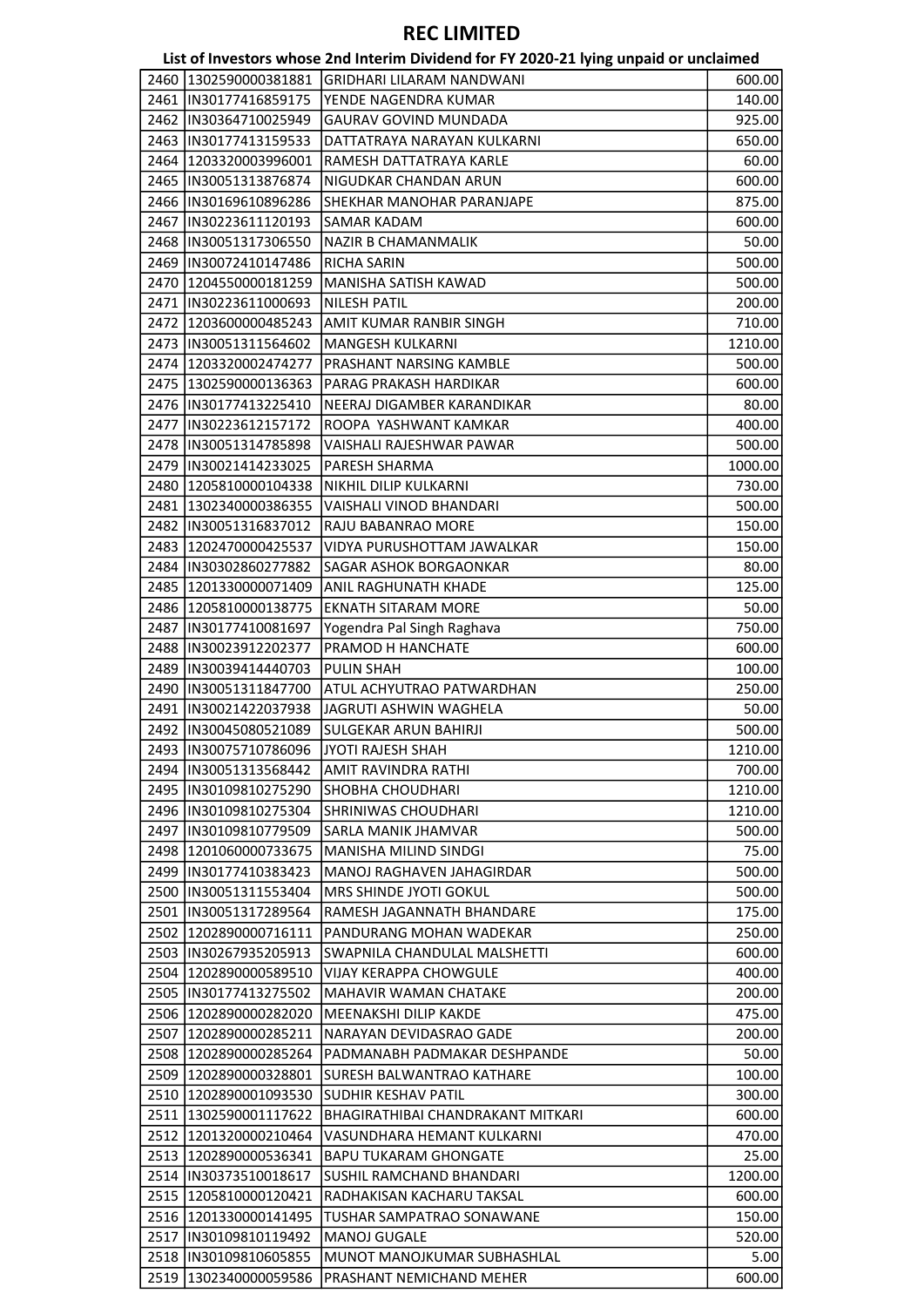#### List of Investors whose 2nd Interim Dividend for FY 2020-21 lying unpaid or unclaimed

|                         | $\frac{1}{2}$ . The corollar measure $\frac{1}{2}$ is the measure of the corollar of the corollar state $\frac{1}{2}$ |         |
|-------------------------|-----------------------------------------------------------------------------------------------------------------------|---------|
| 2520  IN30177413642218  | <b>ASHOK GANGADHAR JADHAV</b>                                                                                         | 500.00  |
| 2521  IN30045080535586  | DAYAMA AMIT SUBHASH                                                                                                   | 300.00  |
| 2522 1202000000261730   | VIJAYKUMAR LAXMANRAO KULKARNI                                                                                         | 600.00  |
| 2523  IN30177412274301  | <b>GIRIJA SHARAD RASANE</b>                                                                                           | 600.00  |
| 2524  IN30051317728212  | SUREKHA SURESHLAL BHALGAT                                                                                             | 1000.00 |
| 2525  IN30177411899992  | DATTATRAY KRISHNAJI NALAVADE                                                                                          | 300.00  |
| 2526  IN30028010214424  | KAMLESH CHHAGANLAL MUTHA                                                                                              | 1000.00 |
| 2527  1201091900036634  | PRABHAKAR PANDURANG MANCHAL                                                                                           | 600.00  |
| 2528  IN30045080533823  | MADHUKAR BAPURAO MOHITE                                                                                               | 600.00  |
| 2529  IN30177415654915  | MRUDULA VINOD GODBOLE                                                                                                 | 50.00   |
| 2530 1201091900039673   | ADITI RAKESH TRIVEDY                                                                                                  | 630.00  |
| 2531  1202890000117517  | RAVINDRANATH SHAMRAO JADHAV                                                                                           | 375.00  |
| 2532  IN30023913863764  | AKSHAY AMARNATH MIRAJKAR                                                                                              | 1000.00 |
| 2533 1202470000414259   | ASHISH SHIVAJI SHIGWAN                                                                                                | 10.00   |
| 2534 1201130000082973   |                                                                                                                       |         |
| 2535  IN30021415475744  | PREETAM DILIP SHETE                                                                                                   | 50.00   |
|                         | RAVINDRA CHUNILAL PARIKH                                                                                              | 20.00   |
| 2536  IN30226911132696  | MILIND AVINASH BARVE                                                                                                  | 250.00  |
| 2537  1202000000156599  | KETKI KUMAR PAREKH                                                                                                    | 600.00  |
| 2538  1202000000060401  | SUNIL RAMCHANDRA KULKARNI                                                                                             | 250.00  |
| 2539 1203350000105330   | RAJENDRA DUNDAPPA SATANWAR                                                                                            | 100.00  |
| 2540  IN30051317810977  | <b>SHARAD LAD</b>                                                                                                     | 520.00  |
| 2541 1201091900065013   | ASHISH SATISH GOSAVI                                                                                                  | 750.00  |
| 2542  IN30039416352693  | ARVIND DINKAR DEOMANE                                                                                                 | 200.00  |
| 2543  IN30220111275924  | RAHUL SHIVAJIRAO JADHAV                                                                                               | 600.00  |
| 2544  IN30133020298961  | RUPALI V UTTURKAR                                                                                                     | 600.00  |
| 2545   1202000000143431 | VIJAY VILASRAO PATIL                                                                                                  | 500.00  |
| 2546 1202000000245843   | CHANNAPPA SIDDHAPPA PATTANSHETTI                                                                                      | 50.00   |
| 2547 1202000000256513   | SUNITA PRADEEP PATIL                                                                                                  | 1000.00 |
| 2548  IN30051312023535  | <b>SACHIN R DORUGADE</b>                                                                                              | 100.00  |
| 2549 1201370000006983   | <b>DEEPA BOHRA</b>                                                                                                    | 650.00  |
| 2550 1201370000006998   | <b>CHANDRA BOHRA</b>                                                                                                  | 650.00  |
| 2551  IN30051311370194  | SAVITRI NANIKRAM TEWANI                                                                                               | 600.00  |
| 2552 1201060001195523   | NARESH CHANDRA UNIYAL                                                                                                 | 650.00  |
| 2553 1203990000015850   | <b>AMIT CHANDRAKANT VADNERE</b>                                                                                       | 600.00  |
| 2554 1201320000916122   | MANIK JAGANNATH PAWAR                                                                                                 | 725.00  |
| 2555 1201860000097710   | RAJESH SUDHAKAR KAKADE                                                                                                | 300.00  |
| 2556 IN30311610209154   | <b>MANIK RAMESH KOHLI</b>                                                                                             | 350.00  |
| 2557  IN30189510770596  | NARENDRA H RAUT                                                                                                       | 140.00  |
| 2558 1201750000414525   | NARENDRA UTTMRAO PATIL                                                                                                | 250.00  |
| 2559 1201090700020251   | KIRAN SANJAY KOCHAR                                                                                                   | 250.00  |
| 2560   1201330000410942 | PRAKASH PURUSHOTTAM KENGE                                                                                             | 115.00  |
| 2561  IN30051314539270  | MANGALA SITARAM TALWE                                                                                                 | 600.00  |
| 2562 1201750200035838   | SANDIP KANAKMAL JAIN                                                                                                  | 600.00  |
| 2563 1201090700104397   | ISMAILKHAN SHERKHAN PATHAN                                                                                            | 50.00   |
| 2564 1203000000102423   | PARAG VASANT RANE                                                                                                     | 500.00  |
| 2565  1201090700116343  | <b>BHUVANCHANDRA VIDYADUTT PUROHIT</b>                                                                                | 280.00  |
| 2566 1201750200069424   | KALPANA DATTAVILAS DALVI                                                                                              | 600.00  |
| 2567   1202570000063732 | KAMLESHKUMAR WALAYITIRAM LAKHANPAL                                                                                    | 1000.00 |
| 2568 1201910102424263   | ISUNIL NARAYAN JADHAV                                                                                                 | 80.00   |
| 2569 1201750200066005   | MADHURI BHASKAR SONAWANE                                                                                              | 250.00  |
| 2570   1201750200028096 | PRAKASH SHANKARRAO ATKARE                                                                                             | 600.00  |
| 2571  1202000000278571  | MANOJ BEBILAL SANCHETI                                                                                                | 600.00  |
| 2572 1201750200014864   | ASHOK MUKUNDRAO AMBADE                                                                                                |         |
|                         |                                                                                                                       | 605.00  |
| 2573 1204470003751907   | SANJAY VITTHAL OHOL                                                                                                   | 100.00  |
| 2574 IN30177410327939   | <b>AGRAWAL SUBHASH S</b>                                                                                              | 600.00  |
| 2575 1202990004717071   | <b>BABAJI RAMBHAU KUDAL</b>                                                                                           | 10.00   |
| 2576  IN30177412529543  | SURENDRA PRATAP SINGH                                                                                                 | 240.00  |
| 2577  1201750200063310  | DEEPAK HARILAL GUPTA                                                                                                  | 200.00  |
| 2578   1301760000493468 | BHURMAL ACHALCHAND JAIN                                                                                               | 1210.00 |
| 2579 1301760000493911   | CHETNA PRAVIN JAIN                                                                                                    | 1210.00 |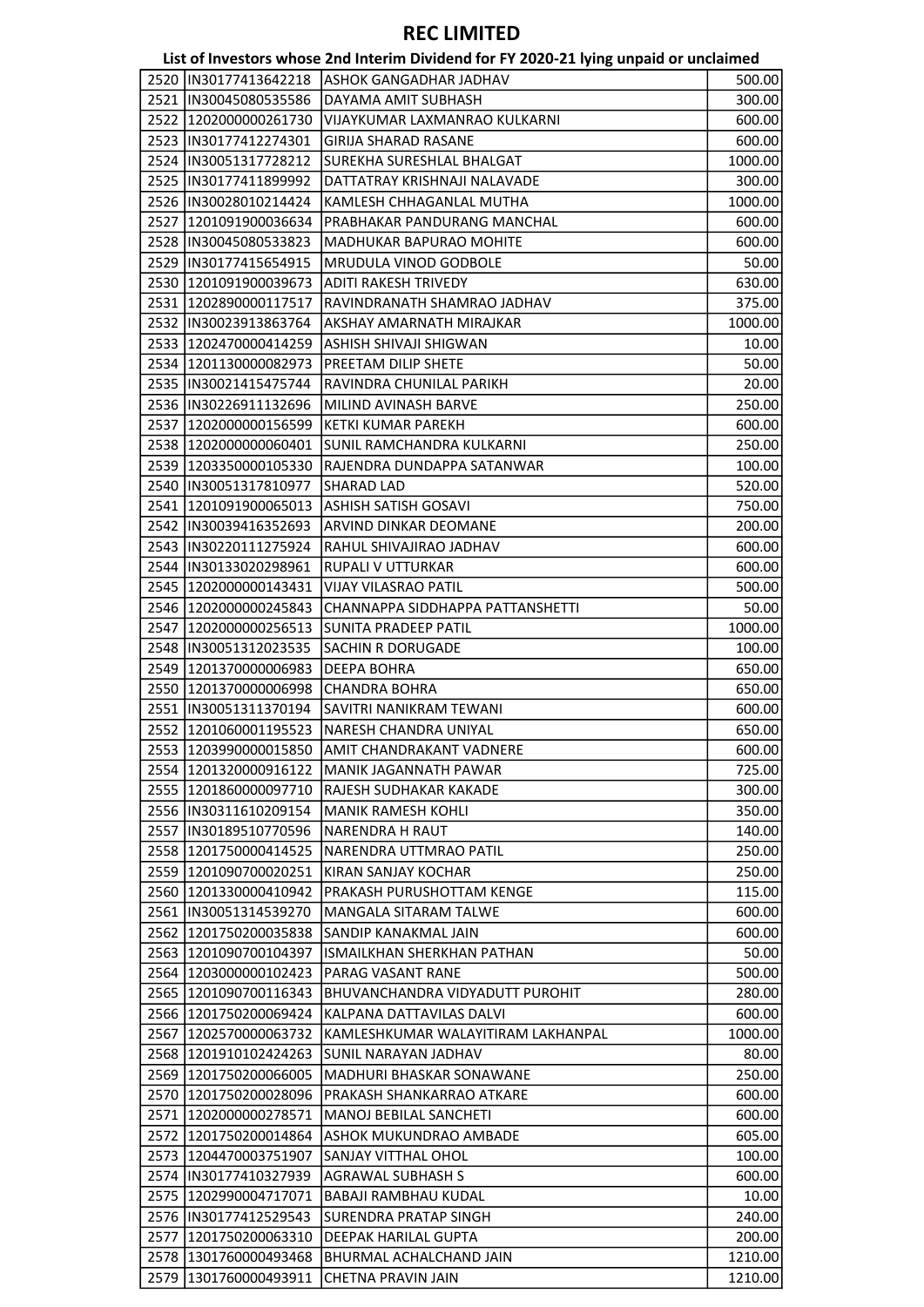|      |                                                | List of Investors whose 2nd Interim Dividend for FY 2020-21 lying unpaid or unclaimed |         |
|------|------------------------------------------------|---------------------------------------------------------------------------------------|---------|
|      | 2580  IN30051313211329                         | <b>ISANJEEV M GUJARATHI</b>                                                           | 600.00  |
|      | 2581  IN30051314200249                         | DATTATRAY MADHAVRAO GAIKWAD                                                           | 600.00  |
|      | 2582 1203320002644940                          | PARASHRAM SITARAM BHAVSAR                                                             | 50.00   |
|      | 2583 1203320002354629                          | ISHINDE SACHIN RAMESHWAR                                                              | 50.00   |
|      | 2584  IN30177415777394                         | <b>VILAS KRISHNARAO SAINDANE</b>                                                      | 500.00  |
|      | 2585  1202570000040362                         | <b>AMIT ASHOK KULKARNI</b>                                                            | 600.00  |
|      | 2586   1203320001621712                        | MANOHAR TULSHIRAM CHAUDHARI                                                           | 600.00  |
| 2587 | 1204470002343728                               | CHAUDHARI NEHA MANISH                                                                 | 250.00  |
|      | 2588 IN30177413020896                          | VIJAY HARIPRASAD SARDA                                                                | 300.00  |
|      | 2589  IN30177414083103                         | MONIKA UDAY WANI                                                                      | 250.00  |
|      | 2590  IN30039416887447                         | ROHIT SUDHIR CHAUDHARI                                                                | 125.00  |
|      | 2591  IN30045080352336                         | GANGAPRASAD NARSIMLU BAYANWAR                                                         | 1210.00 |
|      | 2592  IN30109810586032                         | ASHOK VISHWANATH CHAUDHARI                                                            | 600.00  |
|      | 2593   1202470000176961                        | SANJAYKUMAR SUGANCHAND JAIN                                                           | 600.00  |
|      | 2594 IN30051314324123                          | REKHA BABURAO DESHMUKH                                                                | 810.00  |
|      | 2595  IN30177412756745                         | NISHA PRAMOD BORSE                                                                    | 600.00  |
|      | 2596   1201370000112257                        | PREMCHAND KANTILAL JAIN                                                               | 600.00  |
|      | 2597   1203320001444409                        | SANJAY SITARAM KUWAR                                                                  | 250.00  |
|      | 2598 IN30192630719700                          | <b>KARADI SURESH SADEPPA</b>                                                          | 600.00  |
|      | 2599  IN30177410390998                         | PADALKAR DATTATRAY                                                                    | 385.00  |
|      | 2600 1201060001327154                          | KUSUM SAKHARAM SHIRSAT                                                                | 1150.00 |
|      | 2601 1201090000530120                          | KIRAN LALIT SANCHETI                                                                  | 1210.00 |
|      | 2602  IN30039413577678                         | KHAUJA SARFARAZ AHMEDSAEED AHMED JAGIRDAR                                             | 275.00  |
|      | 2603  IN30177415917422                         | MANISHA AJAYKUMAR GANGAPURWALA                                                        | 250.00  |
|      | 2604 1203320003707839                          | AJMERA ROSHNI SANJAY                                                                  | 240.00  |
|      | 2605  IN30133020404277                         | UMA HIRASINGH THAKUR                                                                  | 600.00  |
|      | 2606  IN30189511120619                         | TAMBOLI SAMIR SAFI                                                                    |         |
|      |                                                | HARAKCHAND BANSILAL JAJU                                                              | 810.00  |
|      | 2607   1201330000032331                        |                                                                                       | 130.00  |
|      | 2608  IN30177412245469                         | SARANG AMBADASRAO ROKADE                                                              | 600.00  |
|      | 2609 1203350000198794                          | SHRIDHAR SAKHARAM WAGHRULKAR                                                          | 600.00  |
|      | 2610 1205520000003626<br>2611 1207780000002688 | JYOTI ASHOK PITTY                                                                     | 500.00  |
|      |                                                | <b>RITESH MISHRA</b>                                                                  | 600.00  |
|      | 2612  IN30177413121926                         | MUKUND PANDURANG PAWAR                                                                | 1210.00 |
|      |                                                | 2613   IN30133020494347   PRAVEEN DEVIDASRAO DESHMUKH                                 | 100.00  |
|      | 2614  IN30177412968108                         | AJAY MUKUNDRAO PAWAR                                                                  | 970.00  |
|      | 2615   1201770000055379                        | KIRAN RAMPRASAD MAHESHWARI                                                            | 200.00  |
|      | 2616  IN30177414902684                         | <b>SAKHAHARI NARHARI PATIL</b>                                                        | 250.00  |
|      | 2617  IN30021413666362                         | VIJAYKUMAR MADANLAL SONI                                                              | 390.00  |
|      | 2618 1202470000168089                          | TOSHNIWAL ANILKUMAR RADHAKISHAN                                                       | 600.00  |
|      | 2619 1201770100123943                          | SHIVDAYAL NANDLAL TIWARI                                                              | 650.00  |
|      | 2620  IN30177412583916                         | DIVYESH ISHWARLAL GOHEL                                                               | 100.00  |
|      | 2621 1204890000083348                          | SANJAY SHYAMSUNDER AGRAWAL                                                            | 100.00  |
|      | 2622 IN30051320698425                          | INDRAJIT MURLIDHAR PREMCHANDANI                                                       | 150.00  |
|      | 2623  IN30220110453435                         | MILIND PRALHAD KAMBALE                                                                | 300.00  |
|      | 2624 1201060100059252                          | Sudhakar Marotrao Deshmukh                                                            | 250.00  |
|      | 2625  1201060100016771                         | <b>SHWETA MURLI CHANDANI</b>                                                          | 500.00  |
|      | 2626  IN30133019894031                         | <b>KARAN SONI</b>                                                                     | 600.00  |
| 2627 | 1201060100125405                               | MADHU SANJAY GOLCHHA                                                                  | 350.00  |
|      | 2628 1201060100253592                          | <b>KAVITA H TRIVEDI</b>                                                               | 625.00  |
|      | 2629 1203500000114425                          | UJWALA NARESH BHARUT                                                                  | 600.00  |
|      | 2630 1201330000300253                          | SHYAM WAMANRAO PATTARKINE                                                             | 125.00  |
|      | 2631 1201060100160077                          | RAMESH BAPU GEDAM                                                                     | 500.00  |
|      | 2632 1301760000261083                          | <b>ARCHANA BANODE</b>                                                                 | 600.00  |
|      | 2633 1201060100039170                          | Reena kishor Chhangani                                                                | 1210.00 |
|      | 2634   IN30021412827462                        | <b>MADHURI MAROTRAO BHOYAR</b>                                                        | 460.00  |
|      | 2635 1204980000124940                          | <b>ATUL VRUNJLAL DESAI</b>                                                            | 250.00  |
|      | 2636  IN30023914258426                         | <b>GANESH B GHODMARE</b>                                                              | 200.00  |
|      | 2637 1201060100074598                          | Savita Shashikant Isarka                                                              | 80.00   |
|      | 2638  IN30039416168350                         | <b>MAMATA A PADHI</b>                                                                 | 1100.00 |
|      | 2639  IN30311610289019                         | <b>ASHOK BANDEBUCHE</b>                                                               | 220.00  |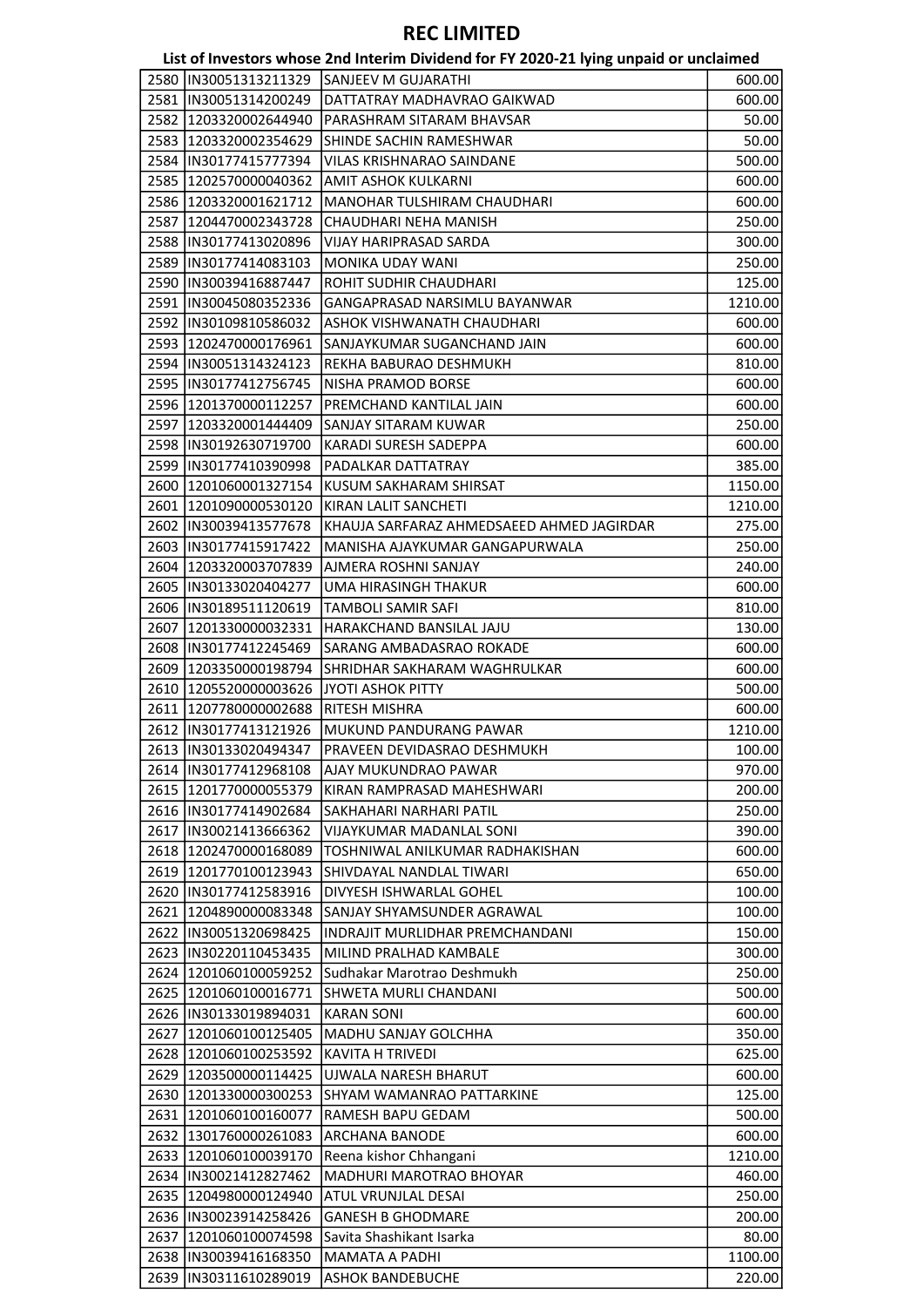# List of Investors whose 2nd Interim Dividend for FY 2020-21 lying unpaid or unclaimed

|                         | בואג טרווועפאנטו איווטאפ בווע ווונפווווו טועועפווע וטר דו בטבט-בב ואווואַ עוון אוער עווכומווופע |         |
|-------------------------|-------------------------------------------------------------------------------------------------|---------|
| 2640   IN30009511624238 | Omkar Kedarnath Verma                                                                           | 110.00  |
| 2641   IN30051319555735 | ATISH KOTKONDAWAR                                                                               | 5.00    |
| 2642 1201090000178083   | PRAKASH MATHURADAS GUPTA                                                                        | 600.00  |
| 2643  IN30311610508703  | <b>ASHOK RATANLAL NAHAR</b>                                                                     | 300.00  |
| 2644 1302310000018252   | RAVIKUMAR MAHENDRAKUMAR MISHRA                                                                  | 100.00  |
| 2645 1302310000043074   | SHAILESH KANNUBHAI PATEL                                                                        | 1200.00 |
| 2646   1302310000056535 | ROHIT RAJKUMAR AGRAWAL                                                                          | 600.00  |
| 2647   1302310000069751 | MANSHI BHAWESH GODA                                                                             | 600.00  |
| 2648 1302310000072306   | ANIL SUBHASHCHANDRA AGRAWAL                                                                     | 600.00  |
| 2649   1303580000027991 | RANJIT BALKRISHNA KORDE                                                                         | 200.00  |
| 2650 1302310000076070   | HEMANTKUMAR SHRIRAM SUDKE                                                                       | 600.00  |
| 2651 1302310000082690   | NAYAN BHASKAR KHANDEKAR                                                                         | 750.00  |
| 2652 1304140006688845   | <b>GAJANAN SUKHDEO DHANOKAR</b>                                                                 | 200.00  |
| 2653 1302310000029374   | MANIKRAO LAXMANRAO POTEY                                                                        | 500.00  |
| 2654  IN30036010579319  | SHOBHA DAULATRAO KUKDE                                                                          | 130.00  |
| 2655  IN30223611018659  | SHEETAL PRAVIN AGRAWAL                                                                          | 650.00  |
| 2656 1201330000014660   | <b>VINOD NATHMALJI SONI</b>                                                                     | 1225.00 |
| 2657 1303580000023260   | SANJAY BABULALJI AGRAWAL                                                                        | 417.00  |
|                         | RITESH NATHALAL MEHTA                                                                           |         |
| 2658  IN30133018330245  | GEETADEVI CHANDRAKANT AGRAWAL                                                                   | 600.00  |
| 2659  IN30047642358799  |                                                                                                 | 650.00  |
| 2660   IN30047642370112 | CHANDRAKANT POONAMCHAND AGRAWAL                                                                 | 650.00  |
| 2661  IN30036010614293  | SANDEEP RAMKRISHNA SARAP                                                                        | 190.00  |
| 2662  IN30039416764839  | DEEPAKKUMAR AMARLAL MATANI                                                                      | 500.00  |
| 2663   1203440000154992 | UMESH KOTHARI HUF                                                                               | 1119.00 |
| 2664   IN30133020187883 | TULSIRAM BOWAJI KHAMANKAR                                                                       | 300.00  |
| 2665  IN30133020097005  | SHAILENDRA KATARIYA                                                                             | 650.00  |
| 2666 1202890100003535   | VALLABHDAS SHANKARLAL LAD                                                                       | 600.00  |
| 2667  IN30198310169083  | <b>KIRANKANT SHAH</b>                                                                           | 750.00  |
| 2668  IN30198310036598  | OMPRAKASH AGRAWAL                                                                               | 600.00  |
| 2669  IN30198310036676  | SHOBHA AGRAWAL                                                                                  | 600.00  |
| 2670  IN30198310109676  | <b>JIGNESH MEHTA</b>                                                                            | 250.00  |
| 2671  IN30198310326883  | <b>VIKAS AGRAWAL</b>                                                                            | 600.00  |
| 2672  IN30198310344237  | <b>ARUN NAGAR</b>                                                                               | 601.00  |
| 2673  IN30198310374744  | <b>PREETI JAIN</b>                                                                              | 1210.00 |
| 2674 1201130000217075   | SADHANA MAHESHWARI                                                                              | 10.00   |
| 2675   1204100000010931 | <b>SAKUNTALA SANGHVI</b>                                                                        | 650.00  |
| 2676  IN30112715775427  | <b>SANJAY C GUPTA</b>                                                                           | 555.00  |
| 2677   1601010000271123 | RASHMI JAIN                                                                                     | 810.00  |
| 2678  IN30198310584430  | <b>RINKEE MEHTA</b>                                                                             | 495.00  |
| 2679 1201700000385637   | <b>HEMLATA GOLCHA</b>                                                                           | 1387.00 |
| 2680   1204100000010361 | RISHABH SANGHVI                                                                                 | 650.00  |
| 2681 1204100000010374   | PANKAJ SANGHVI                                                                                  | 650.00  |
| 2682 1304140002055248   | <b>SEEMA SANGHVI</b>                                                                            | 505.00  |
| 2683 1601010000271030   | PIYUSH JAIN                                                                                     | 600.00  |
| 2684 1204100000005391   | SANJAY SHREEMAL                                                                                 | 810.00  |
| 2685  IN30021413372061  | RENU SACHIN SOMANI                                                                              | 40.00   |
| 2686  IN30198310322286  | LOKESH KUKREJA                                                                                  | 650.00  |
| 2687  IN30115112135446  | MAYURI BHARAKTIYA                                                                               | 1210.00 |
| 2688  IN30198310378922  | KAVITA OJHA                                                                                     | 100.00  |
| 2689  IN30112715644605  | <b>JAINENDRA GUPTA</b>                                                                          | 300.00  |
| 2690  IN30088814498193  | VANDANA SUGANDHI                                                                                | 150.00  |
| 2691 IN30611421026898   | <b>MUNNIDEVI</b><br><b>THAKUR</b>                                                               | 810.00  |
| 2692 IN30302859630421   | PRASHANT KUMAR SAXENA                                                                           | 560.00  |
| 2693 IN30021414242598   | ROHINI C PHADNIS                                                                                | 500.00  |
| 2694  IN30198310029088  | <b>AMIT JAIN</b>                                                                                | 100.00  |
|                         | MANGAT RAM SALUJA                                                                               | 600.00  |
| 2695  IN30133020342454  |                                                                                                 |         |
| 2696  IN30051312116679  | <b>GIRISH DADWANI</b>                                                                           | 810.00  |
| 2697  IN30051312213403  | SANJAY DADWANI                                                                                  | 810.00  |
| 2698  IN30112716211937  | RADHIKA KISHORE MANWANI                                                                         | 650.00  |
| 2699  IN30133018856686  | KISHORE MANWANI                                                                                 | 650.00  |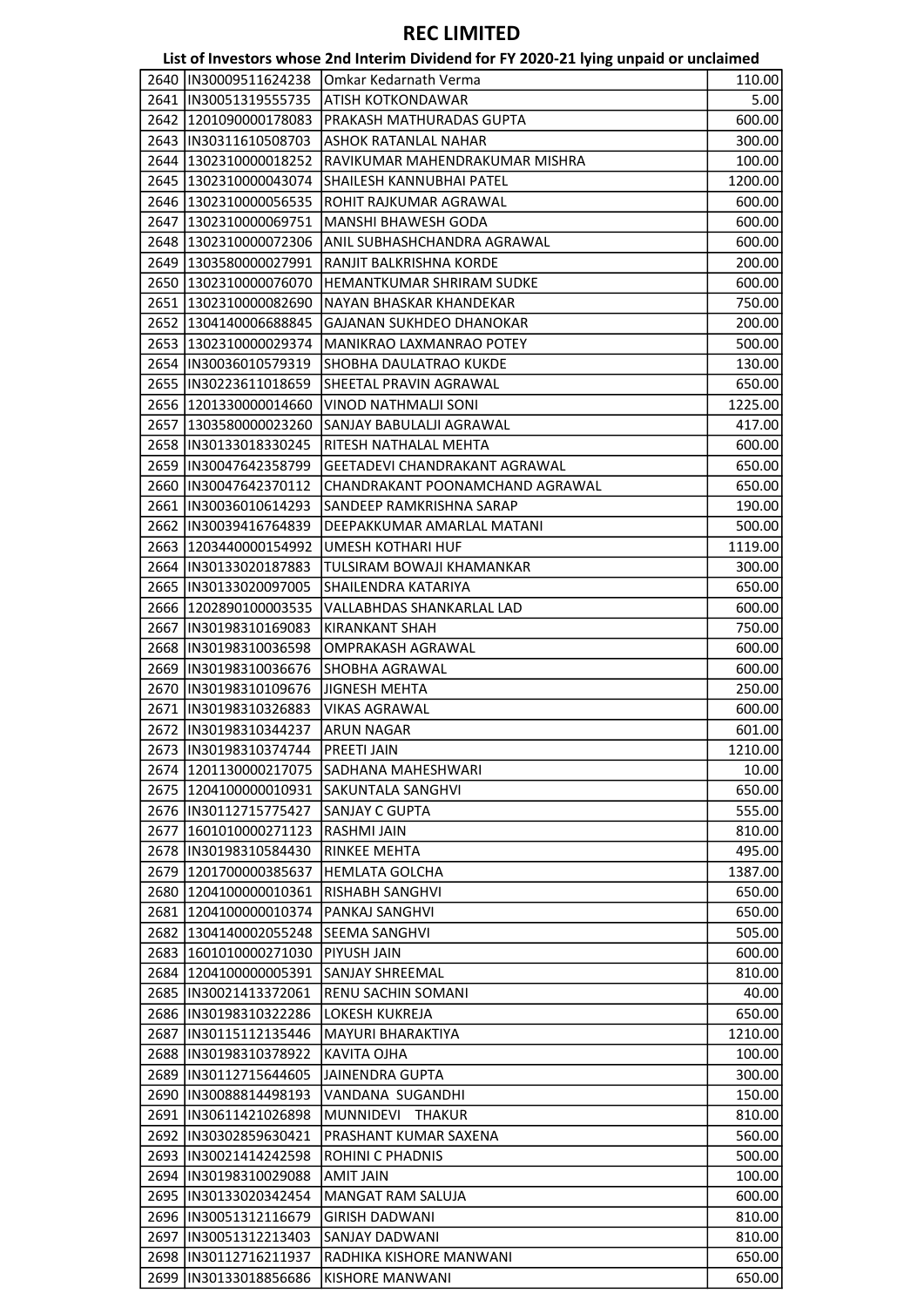|      |                         | List of Investors whose 2nd Interim Dividend for FY 2020-21 lying unpaid or unclaimed |         |
|------|-------------------------|---------------------------------------------------------------------------------------|---------|
|      | 2700 IN30177415373632   | <b>KAPOOR SINGH</b>                                                                   | 5.00    |
|      | 2701 1302590001206039   | SHIKHA MAHESHWARI                                                                     | 500.00  |
|      | 2702 1302590001214301   | PRATIK MAHESHWARI                                                                     | 1000.00 |
|      | 2703 1302590001249966   | <b>MINA GOYAL</b>                                                                     | 600.00  |
|      | 2704 1201700000064447   | <b>MANISH JAIN</b>                                                                    | 400.00  |
|      | 2705  IN30074910680541  | JYOTI RANJAN PRAKASH                                                                  | 400.00  |
|      | 2706  IN30198310165674  | NILESH DISAWAL                                                                        | 1250.00 |
| 2707 | IN30007910357039        | JEEWAN KUMAR JAIN                                                                     | 1295.00 |
|      | 2708  IN30198310675988  | MANKUNWAR BAI JAIN                                                                    | 470.00  |
|      | 2709 1201910102282381   | SHASHI KANT PADLIKAR                                                                  | 1210.00 |
|      | 2710  IN30045013526604  | CHANDRA BHAN SHARMA                                                                   | 1210.00 |
|      | 2711  IN30045013554932  | <b>SANJAY SHARMA</b>                                                                  | 1119.00 |
|      | 2712  IN30133018485719  | PHUL SINGH YADAV                                                                      | 600.00  |
|      | 2713 IIN30198310005034  | RAJESH AGRAWAL                                                                        | 500.00  |
|      | 2714 IN30226910905786   | <b>SURESH CHANDRA SHRIVASTAVA</b>                                                     | 600.00  |
|      | 2715  IN30226910957563  | MADHU SHRIVASTAVA                                                                     | 600.00  |
|      | 2716  IN30169611045006  | <b>JAGDISH MUNGRE</b>                                                                 | 50.00   |
|      | 2717  IN30045011218685  | PRAMILA BOTHARA                                                                       | 600.00  |
|      | 2718 IN30045011477844   | PREETI JAIN                                                                           | 650.00  |
|      | 2719  IN30198310031359  | <b>SHIV AGRAWAL</b>                                                                   | 1210.00 |
|      | 2720  IN30198310142590  | JEEVAN LAL JAIN                                                                       | 500.00  |
| 2721 | 1205090000006710        | <b>VIKAS GADIA</b>                                                                    | 600.00  |
|      | 2722 1304140002796741   | PARITA THAKKAR                                                                        | 630.00  |
|      | 2723 1304140002796984   | PRATIBHA THAKKAR                                                                      |         |
|      |                         |                                                                                       | 630.00  |
|      | 2724 1304140002919049   | <b>NEELA THAKAR</b>                                                                   | 630.00  |
|      | 2725  IN30133020352423  | PANKAJ PIPADA                                                                         | 810.00  |
|      | 2726  IN30088814296884  | <b>VIPIN CHOURDIA</b>                                                                 | 730.00  |
|      | 2727 IN30039415758363   | <b>DEEPESH PARIKH</b>                                                                 | 600.00  |
|      | 2728  IN30611420056536  | <b>BHANU PRATAPSINGH DEORA</b>                                                        | 300.00  |
|      | 2729 IIN30611420250541  | ASHOK KUMAR PARIKH                                                                    | 600.00  |
|      | 2730  IN30097411119431  | <b>GEETA DEVI GOYAL</b>                                                               | 1210.00 |
|      | 2731  IN30097411142749  | NEETADEVI GOYAL                                                                       | 1210.00 |
|      | 2732 IN30097411498590   | <b>SUNIL KUMAR GOYAL HUF</b>                                                          | 1119.00 |
|      | 2733  IN30039416258269  | NEELAM VAISNAV                                                                        | 700.00  |
|      | 2734  IN30198310530339  | <b>AKBAR ALI</b>                                                                      | 500.00  |
|      | 2735  IN30039416264222  | <b>MANISHA RATHI</b>                                                                  | 600.00  |
|      | 2736 1203160000188906   | <b>VISHAL SINHAL</b>                                                                  | 750.00  |
|      | 2737 1303870000065498   | SANDEEP KUMAR TAWARI                                                                  | 810.00  |
|      | 2738 1303870000069245   | <b>MOHAN TAWRI</b>                                                                    | 1210.00 |
|      | 2739  IN30198310077913  | NUSRAT NASIM SIDDIQUI                                                                 | 600.00  |
|      | 2740  IN30198310131116  | PREETA JAIN                                                                           | 730.00  |
|      | 2741 IN30220110635143   | <b>SYEADHAFEEZ UR RAHMAN</b>                                                          | 500.00  |
|      | 2742 1201700000006633   | <b>JYOTI JAIN</b>                                                                     | 600.00  |
|      | 2743 1203160000184555   | MAYA BAI KUNDNAMI                                                                     | 810.00  |
|      | 2744 1304140002681282   | AJIT KUMAR TEJWANI                                                                    | 430.00  |
|      | 2745   1601010000247208 | RAJESH KATARE                                                                         | 730.00  |
|      | 2746  IN30133020019700  | <b>VED KUMAR JAIN</b>                                                                 | 600.00  |
|      | 2747  IN30075710657439  | YASHODA DEVI ASSUDANI                                                                 | 1210.00 |
|      | 2748  IN30198310080396  | P. VEDACHALAM                                                                         | 1050.00 |
|      | 2749  IN30198310104728  | PIYUSH MUNDHADA                                                                       | 1180.00 |
|      | 2750  IN30198310105054  | KRISHAN KUMAR MUNDHADA                                                                | 1180.00 |
|      | 2751  IN30133020379526  | JAI PRAKASH PIDIHA                                                                    | 1210.00 |
|      | 2752 1203160000105685   | PANKAJ CHHUGANI                                                                       | 600.00  |
|      | 2753 IN30021412660801   | <b>VAIBHAV BIYANI</b>                                                                 | 600.00  |
|      | 2754  IN30342010004314  | <b>RAHUL GANVIR</b>                                                                   | 500.00  |
|      | 2755  IN30342010010108  | SUNITA KUSHWAHA                                                                       | 600.00  |
|      | 2756  IN30342010013823  | RATNADEEP BAGDE                                                                       | 600.00  |
|      | 2757  IN30039412229896  | <b>AVANTI SHYAM</b>                                                                   | 500.00  |
|      | 2758  IN30133020443876  | RAKESH PATEL                                                                          | 500.00  |
|      | 2759 IN30075710452636   | <b>MADHURI KHARAIT</b>                                                                | 600.00  |
|      |                         |                                                                                       |         |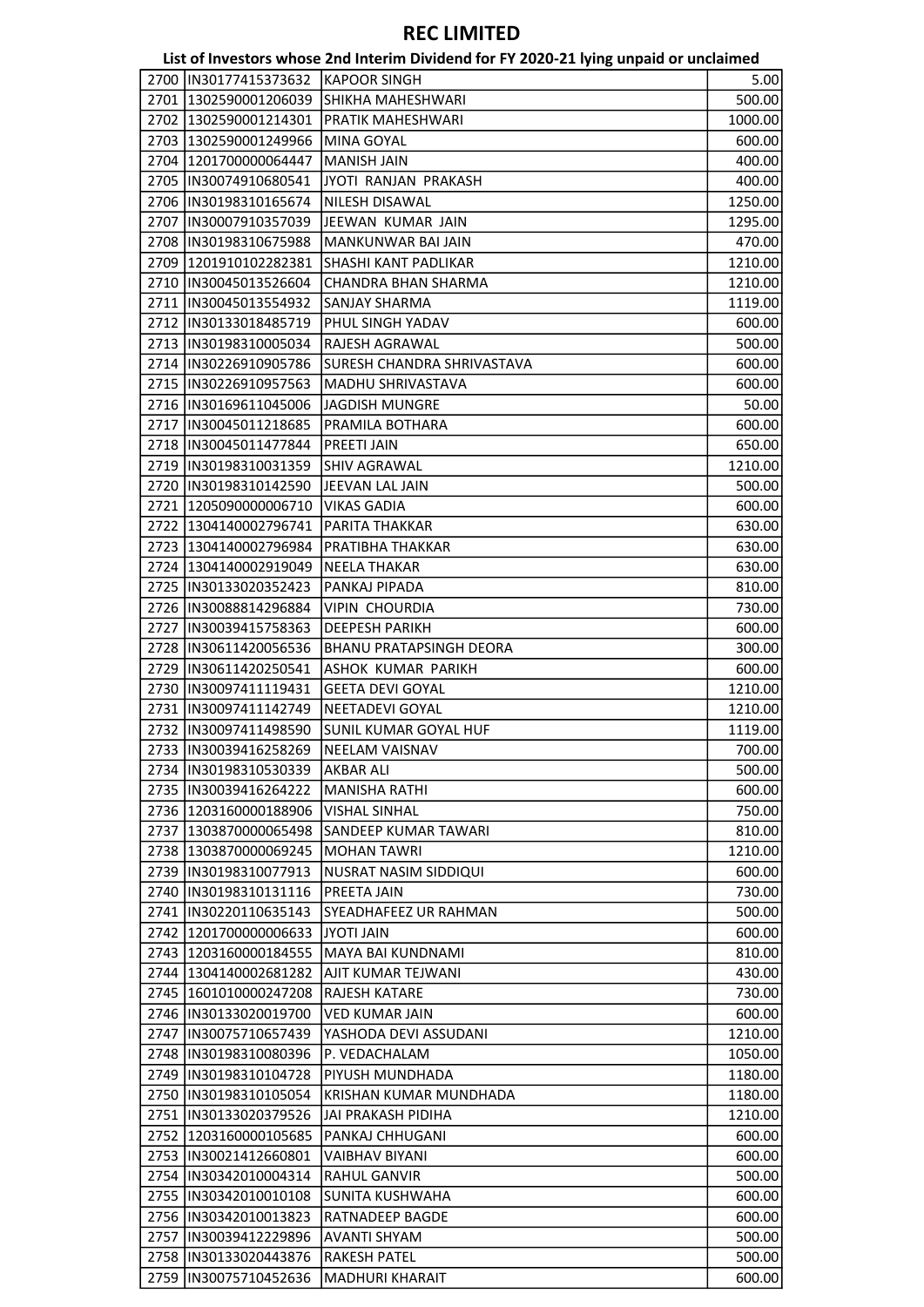|      |                               | List of Investors whose 2nd Interim Dividend for FY 2020-21 lying unpaid or unclaimed |         |
|------|-------------------------------|---------------------------------------------------------------------------------------|---------|
| 2760 | 1203160000109111 NAVEEN GUPTA |                                                                                       | 730.00  |
|      | 2761  IN30133018694598        | S N PEGWAR                                                                            | 1000.00 |
|      | 2762  IN30133018662903        | <b>ANIL KUMAR SHARMA</b>                                                              | 600.00  |
|      | 2763  IN30133020354511        | VARSHA KHUSHALANI                                                                     | 600.00  |
|      | 2764   IN30039411817614       | DILEEP M NEWASKAR                                                                     | 600.00  |
|      | 2765  IN30039412210850        | <b>DEBABRAT GUHA</b>                                                                  | 1210.00 |
|      | 2766 1305060000000641         | <b>ATUL RAI</b>                                                                       | 600.00  |
| 2767 | IN30155721156861              | <b>S R YADAV</b>                                                                      | 110.00  |
|      | 2768 1201700000049306         | <b>SUDARSHAN RAY</b>                                                                  | 500.00  |
|      | 2769 1203160000014781         | R. K. AGRAWAL                                                                         | 500.00  |
|      | 2770 1203160000086644         | MAHESH KUMAR AGRAWAL                                                                  | 810.00  |
|      | 2771 IN30133019686613         | <b>GAURAV JAIN</b>                                                                    | 1210.00 |
|      | 2772  IN30018312037633        | TRISHLAA NANDAN JAIN                                                                  | 600.00  |
|      | 2773 2204370000046642         | Rajendra Kumar Gupta                                                                  | 600.00  |
|      | 2774   1203160000116788       | PHOOL CHAND DIWAN                                                                     | 750.00  |
|      | 2775   1203160000208444       | <b>NISHA JAIN</b>                                                                     | 400.00  |
| 2776 | IN30100610038953              | <b>ARCHANA RUSIA</b>                                                                  |         |
| 2777 |                               |                                                                                       | 500.00  |
|      | 1203160000181062              | MANOJ KUMAR AWASTHI                                                                   | 600.00  |
|      | 2778 1201250000019069         | DR.VIMAL KUMAR JAIN                                                                   | 1000.00 |
|      | 2779 1201250000019624         | <b>MANOJ VERMA</b>                                                                    | 600.00  |
|      | 2780 IN30039418071208         | DIGAMBAR LAL                                                                          | 10.00   |
|      | 2781  IN30039410871381        | AVINASH KUMAR SINGH                                                                   | 600.00  |
|      | 2782 1201090001177524         | SHASHI. SHAH                                                                          | 601.00  |
|      | 2783  IN30133019874376        | <b>MUKESH GOYAL</b>                                                                   | 650.00  |
|      | 2784  IN30155721004418        | <b>ASHOK KUMAR THAKWANI</b>                                                           | 1210.00 |
|      | 2785  IN30267930830170        | <b>SANTOSH KUMAR GUPTA</b>                                                            | 1210.00 |
|      | 2786  IN30169611170522        | <b>LAXMI TIWARI</b>                                                                   | 600.00  |
| 2787 | IN30155720189209              | <b>MANGLA GHORPADE</b>                                                                | 600.00  |
|      | 2788  IN30155721370577        | <b>ANJANA THAKWANI</b>                                                                | 480.00  |
|      | 2789 IN30155722078677         | <b>VINOD SINGH GURJAR</b>                                                             | 50.00   |
|      | 2790  IN30133020185685        | DHAARMESSH BAIDDMUTTHA                                                                | 1210.00 |
|      | 2791  IN30133020495379        | GANESH PRASAD AGRAWAL                                                                 | 600.00  |
|      | 2792  IN30021414043308        | ANITA PARASHAR                                                                        | 120.00  |
|      | 2793  IN30160410510016        | KIRTI BHATNAGAR                                                                       | 50.00   |
|      | 2794 IN30112715621711         | SHREYASHPAL SINGHAI                                                                   | 650.00  |
|      | 2795  IN30051315083460        | <b>BRIJMOHAN GATTANI</b>                                                              | 600.00  |
|      | 2796 IN30133019239838         | <b>ANIL LAHORANI</b>                                                                  | 250.00  |
|      | 2797 IIN30142810008888        | ANUP KUMAR AGRAWAL                                                                    | 300.00  |
|      | 2798 IIN30198310666244        | <b>BAIKUNTH RAI</b>                                                                   | 105.00  |
|      | 2799 IN30198310293928         | <b>ZAFFAR HUSSAM</b>                                                                  | 300.00  |
|      | 2800 IN30198310432237         | <b>GANOR BARI</b>                                                                     | 510.00  |
|      | 2801  IN30198310479094        | KAMLESH KUMAR TIWARI                                                                  | 100.00  |
|      | 2802  IN30198310644172        | <b>RAM DARASH DUBEY</b>                                                               | 1250.00 |
|      | 2803  IN30155721695029        | <b>AJAY KUMAR KUJUR</b>                                                               | 105.00  |
|      | 2804 IN30155722031598         | ARVIND KUMAR NEMA                                                                     | 250.00  |
|      | 2805  IN30155722046511        | <b>RAJESH LAKRA</b>                                                                   | 120.00  |
|      | 2806  IN30068510128401        | <b>SNEHLATA GULATI</b>                                                                | 600.00  |
|      | 2807 1302590000798960         | SUNIL TIWARI                                                                          | 1210.00 |
|      | 2808  IN30155721389578        | <b>MOHAMMED HANIF</b>                                                                 | 125.00  |
|      | 2809  IN30007910343494        | SANDEEP ARVIND LAGVANKAR                                                              | 110.00  |
|      | 2810 1204720009477972         | <b>MANOJ JAIN</b>                                                                     | 900.00  |
|      | 2811 1204720009571796         | <b>RAM KUMAR MISHRA</b>                                                               | 600.00  |
|      | 2812  IN30133019803267        | TILOTTAMA BALPANDE                                                                    | 1000.00 |
|      | 2813  IN30112716550838        | ABHIJIT GHOSH                                                                         | 600.00  |
|      | 2814  IN30198310343156        | SANDEEP AGRAWAL                                                                       | 100.00  |
|      | 2815 IN30045012692723         | KAMLESH KUMAR JAIN                                                                    | 200.00  |
|      | 2816  IN30045012989402        | DINESH KUMAR NEMA                                                                     | 600.00  |
|      | 2817 1302590001139754         | RAJENDRA KUMAR KOTHARI                                                                | 462.00  |
|      | 2818 IN30045013278233         | <b>REETA BAKLIWAL</b>                                                                 |         |
|      |                               |                                                                                       | 600.00  |
|      | 2819   1201060001025817       | <b>BAJRANG LAL AGRAWAL</b>                                                            | 300.00  |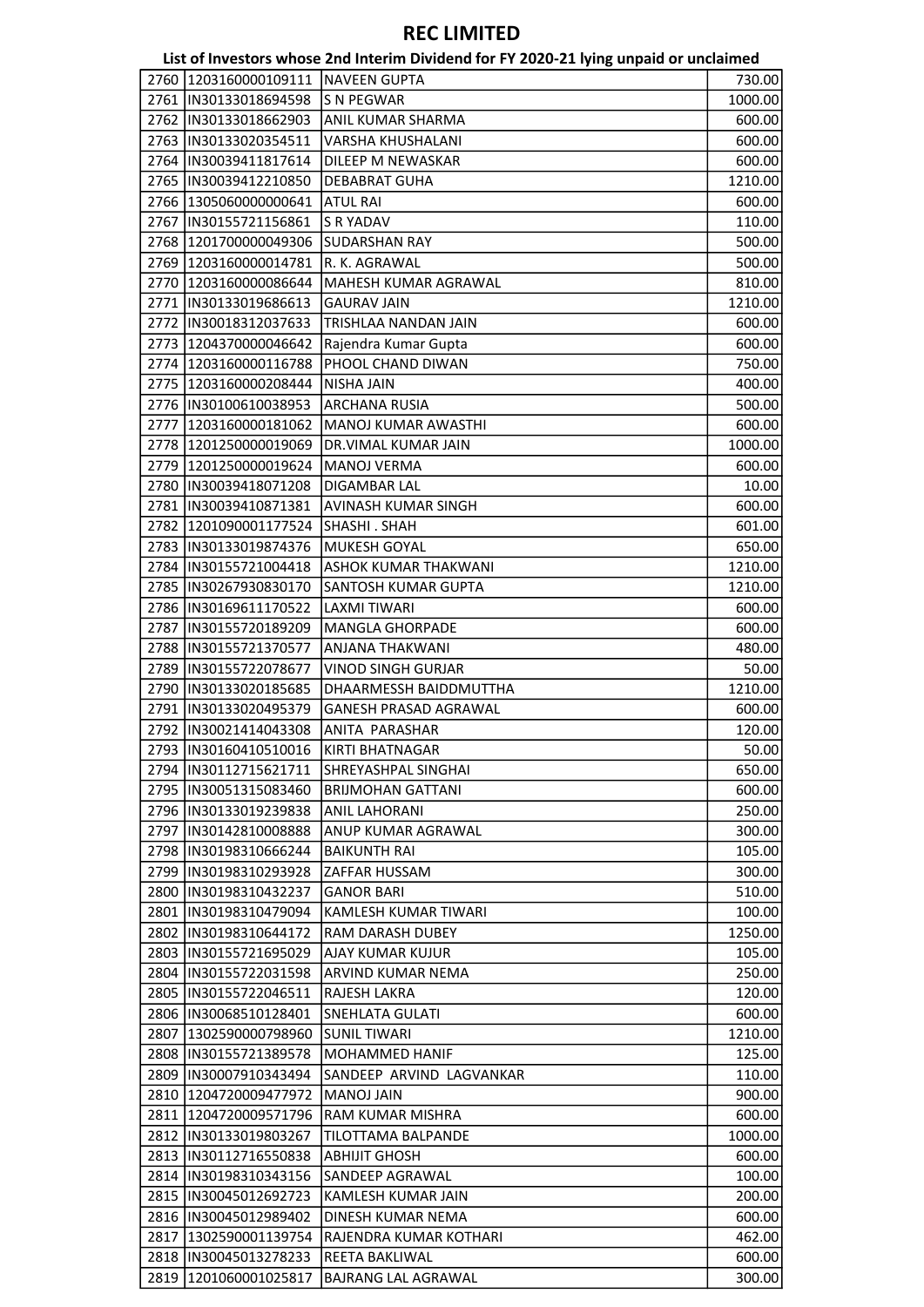|      |                         | List of Investors whose 2nd Interim Dividend for FY 2020-21 lying unpaid or unclaimed |         |
|------|-------------------------|---------------------------------------------------------------------------------------|---------|
|      | 2820  IN30094010289805  | <b>KIRTI KUMAR SONI</b>                                                               | 1210.00 |
|      | 2821 1201060000834612   | <b>KIRAN SINGH THAKUR</b>                                                             | 50.00   |
|      | 2822 1201060100155468   | ATUL KUMAR NAHAR                                                                      | 500.00  |
|      | 2823 1202000000322271   | <b>RAJESH AGRAWAL HUF</b>                                                             | 46.00   |
|      | 2824  IN30021413024016  | <b>NEELABH DUBEY</b>                                                                  | 150.00  |
|      | 2825   1303870000212223 | RAJESH KUMAR YADAV                                                                    | 600.00  |
|      | 2826  IN30088814031969  | JAYANTILAL MAJITHIA                                                                   | 1200.00 |
|      | 2827  IN30088814031993  | NIRMALA MAJITHIA                                                                      | 600.00  |
|      | 2828  IN30021414817855  | <b>ANURAG LALL</b>                                                                    | 40.00   |
|      | 2829  IN30039415203549  | CHANDRA MUKHI TIWARI                                                                  | 100.00  |
|      | 2830  IN30112716684826  | PREETI MAJITHIA                                                                       | 600.00  |
|      | 2831  IN30133018514012  | ALPANA MAJITHIA                                                                       | 600.00  |
|      | 2832 IN30133018514598   | PRAFULL MAJITHIA                                                                      | 600.00  |
|      | 2833  IN30133019187301  | <b>SHYAM KUMAR JAIN</b>                                                               | 600.00  |
|      | 2834  IN30133019643911  | <b>JAYA KESHWANI</b>                                                                  | 600.00  |
|      | 2835  IN30133019708889  | SATISH LULIYA                                                                         | 1210.00 |
|      | 2836  IN30133020073473  | <b>GURMEET SINGH CHAWLA</b>                                                           |         |
|      |                         | <b>GOBIND PRASAD AGRAWAL</b>                                                          | 1210.00 |
|      | 2837  IN30133020085990  |                                                                                       | 600.00  |
|      | 2838  IN30133017175843  | <b>SUNANDA BASU</b>                                                                   | 250.00  |
|      | 2839  IN30311610306164  | NISHANT KESHARWANI                                                                    | 50.00   |
| 2840 | IN30177411611434        | P KALYANI NADAM                                                                       | 10.00   |
|      | 2841 1202600000014377   | JAI LAXMI GOSWAMI                                                                     | 200.00  |
|      | 2842 1204470004002121   | CHANDRAKANT RATANLAL CHHALLANI                                                        | 50.00   |
| 2843 | 1204720009500844        | VINOD KUMAR TRIPATHI                                                                  | 1000.00 |
|      | 2844  IN30177414002268  | RAJNI BANSAL                                                                          | 1000.00 |
|      | 2845  IN30039415411177  | <b>LINUS EKKA</b>                                                                     | 600.00  |
|      | 2846   IN30039416627342 | ANURAG KUMAR JAIN                                                                     | 100.00  |
|      | 2847   IN30133020475947 | JYOTSNA PRATAP NATHANI                                                                | 600.00  |
|      | 2848  IN30039416736136  | RADHE SHYAM MAHAJAN                                                                   | 900.00  |
|      | 2849  IN30155721219650  | <b>ASIF HUSSAIN</b>                                                                   | 250.00  |
|      | 2850  IN30226912045783  | <b>MANJARI SINGH</b>                                                                  | 250.00  |
|      | 2851 IN30429513889800   | ABHINAV AGGARWAL                                                                      | 1000.00 |
|      | 2852  IN30133019546887  | <b>ANAND BERIWAL</b>                                                                  | 600.00  |
|      | 2853  IN30039416092249  | M VASUDEV                                                                             | 650.00  |
|      | 2854  IN30011811141617  | ALOK KUMAR SINGHAL                                                                    | 600.00  |
|      | 2855  IN30223610299637  | SESHA RAO MOPARTHY                                                                    | 810.00  |
|      | 2856 IN30223610878510   | <b>BHAVANI DEVI MOPARTHY</b>                                                          | 600.00  |
|      | 2857  IN30051311583032  | <b>DINESH R TALLUR</b>                                                                | 60.00   |
|      | 2858 1201320000382655   | <b>RAGHU KISHORE UTUKURI</b>                                                          | 600.00  |
|      | 2859 1203070000068847   | <b>ROHIT JAIN</b>                                                                     | 1210.00 |
|      | 2860 IN30021411371852   | <b>GOLUKONDA SATYAVATI</b>                                                            | 260.00  |
|      | 2861 IN30011811147252   | <b>NEELAM SINGHAL</b>                                                                 | 600.00  |
|      | 2862 1201060001106841   | SHYAMSUNDER .                                                                         | 1210.00 |
|      | 2863  IN30115112366940  | PUSHPA DODIYA                                                                         | 1210.00 |
|      | 2864 IN30115112367047   | LAXMI NARAYAN DODIYA                                                                  | 1210.00 |
|      | 2865 IN30039413189002   | RAJGOPAL DODIYA                                                                       | 1119.00 |
|      | 2866  IN30039414801349  | YOGBALA SHARMA                                                                        | 75.00   |
| 2867 | IN30273410017859        | <b>DEEPAK KUMAR</b>                                                                   | 600.00  |
|      | 2868 IN30021412177982   | <b>ANIL KUMAR KOMATI</b>                                                              | 845.00  |
|      | 2869 IIN30102220768868  | RAJESWARI                                                                             | 600.00  |
|      | 2870  IN30039416151942  | <b>SANJAY S LALWANI</b>                                                               | 650.00  |
|      | 2871 IN30115112366378   | T ANAND KUMAR                                                                         | 600.00  |
|      | 2872 IIN30039413931725  | OLETI GOWRI DEVI                                                                      | 1010.00 |
|      | 2873   IN30039415052374 | <b>PREETI GOEL</b>                                                                    |         |
|      |                         |                                                                                       | 1210.00 |
|      | 2874  IN30039414111708  | A SUBRAMANYA SHARMA                                                                   | 600.00  |
|      | 2875 IN30039411179989   | <b>SURA SUDHIR REDDY</b>                                                              | 60.00   |
|      | 2876 IN30021413538297   | SATHIYA VEDAMURTHI MOOKIAH                                                            | 200.00  |
| 2877 | IN30102220806309        | <b>MADHURI ALLURI</b>                                                                 | 1210.00 |
|      | 2878 IN30115112752071   | K RAJINI REDDY                                                                        | 600.00  |
|      | 2879  IN30021412840849  | P HANMANTH RAO                                                                        | 600.00  |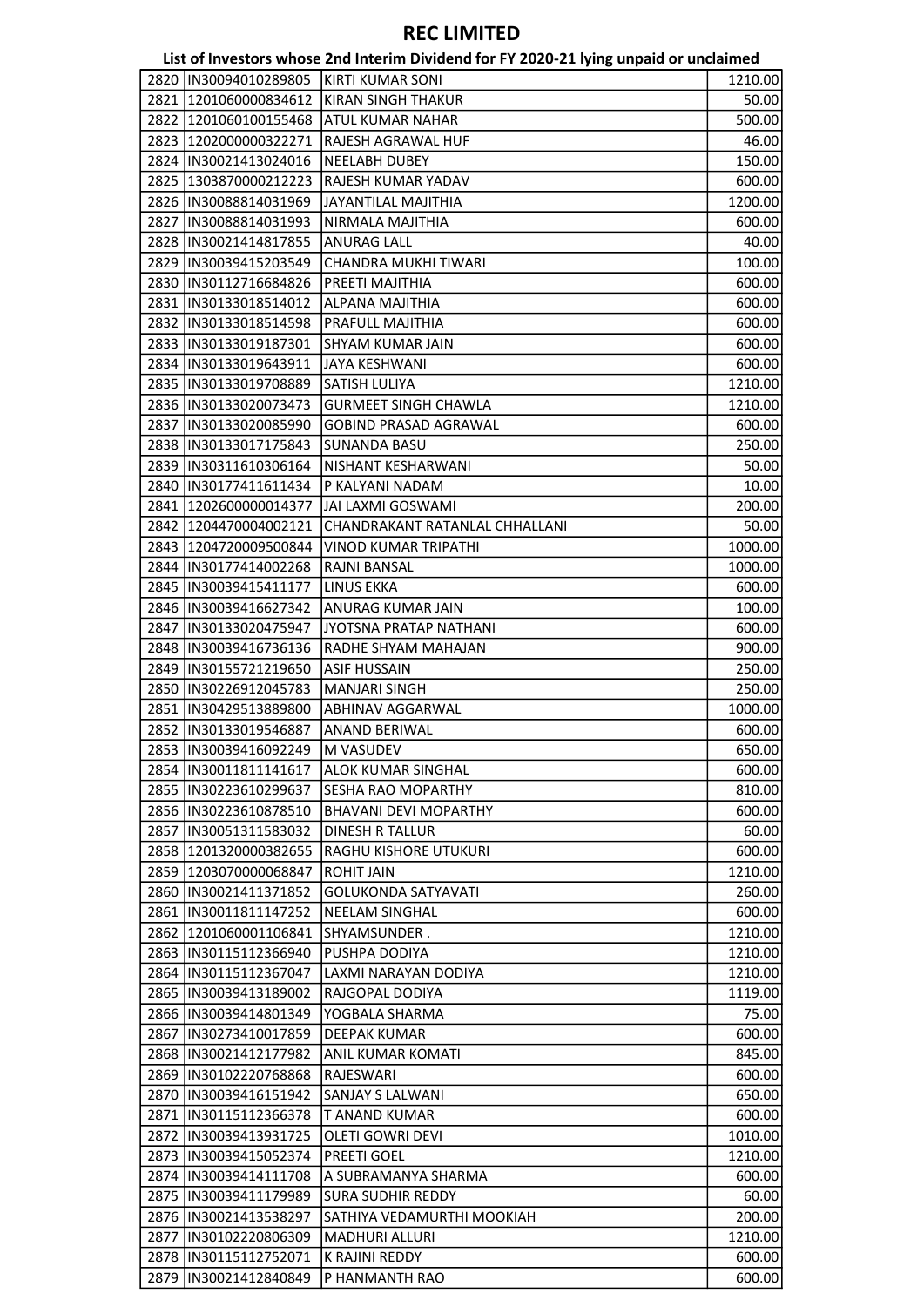|                         | List of Investors whose 2nd Interim Dividend for FY 2020-21 lying unpaid or unclaimed |         |
|-------------------------|---------------------------------------------------------------------------------------|---------|
| 2880  IN30115112364273  | ln SHANTHI SREE                                                                       | 600.00  |
| 2881  IN30102220996790  | MOPARTHY SRAVANI CHOWDARY                                                             | 600.00  |
| 2882 IIN30039412287570  | <b>BOGGULA RAJYA LAXMI</b>                                                            | 600.00  |
| 2883  IN30051318877682  | KALLAKURI SUNITHA                                                                     | 150.00  |
| 2884  IN30021410800409  | R SUBHA                                                                               | 100.00  |
| 2885  IN30039416177604  | <b>G SATYANARAYANA MURTHY</b>                                                         | 730.00  |
| 2886 IN30051317379938   | <b>GAJARA KARUNASREE</b>                                                              | 300.00  |
| 2887  IN30611490762942  | RAMISETTY SITA RAMAIAH                                                                | 600.00  |
| 2888  IN30023911600414  | <b>VIJAYA SAMBARE</b>                                                                 | 250.00  |
| 2889 IN30039412324688   | <b>SYED ABDUL AMJED</b>                                                               | 100.00  |
| 2890  IN30039410345019  | PADMAVATHI ANNAM                                                                      | 600.00  |
| 2891   1204340000000699 | <b>SEKHAR BABU VASI REDDY</b>                                                         | 950.00  |
| 2892  IN30051312350816  | PRAMOD REDDY KATKURI                                                                  | 600.00  |
| 2893  IN30039416283309  | SASI VYAKARANAM                                                                       | 600.00  |
| 2894 IIN30177411105176  | PREMCHAND GUNDLA                                                                      | 500.00  |
| 2895  IN30102220728193  | <b>BONTHA SOUJANYA</b>                                                                | 1210.00 |
| 2896  IN30039411905366  | <b>MAJETI SASIDHAR</b>                                                                | 250.00  |
| 2897   1205450000054032 | <b>VENKATESHAM BURUGOJU</b>                                                           | 480.00  |
| 2898 IIN30198310508742  | <b>MADHU CHENNA</b>                                                                   | 300.00  |
| 2899  IN30051317978904  | RAMESHWAR SHERLA                                                                      | 200.00  |
| 2900  IN30023913796258  | SRI RAMA CHANDRA MURTHY CHEBIYYAM                                                     | 45.00   |
| 2901  IN30286310114649  | VEMU VENKATA KRISHNA MOHAN                                                            | 600.00  |
| 2902 1205140000102452   | <b>D BALAIAH</b>                                                                      | 480.00  |
| 2903   1302590000685154 | LINGALA RAJAMALLU                                                                     |         |
| 2904 1302590001133689   | NAGENDRANATH NAGENDRANATH RENIKINDI                                                   | 600.00  |
|                         | MOHAMMAD HYDERALI                                                                     | 600.00  |
| 2905  IN30039414946799  | PENMATSA VENKATA NAGA PADMA RAJU                                                      | 35.00   |
| 2906   1205140000094985 |                                                                                       | 480.00  |
| 2907 IN30611421149670   | CHANDRA MURALI MANOHAR RAO                                                            | 1210.00 |
| 2908  IN30189510744425  | ALLE MAHESHWAR                                                                        | 600.00  |
| 2909 IN30220110846342   | MURALIDHAR ANNAKULA                                                                   | 200.00  |
| 2910   1203070000002538 | <b>INDARAPU PRAKASH KUMAR</b>                                                         | 300.00  |
| 2911  IN30039416318503  | UPPALANCHI SRINIVAS                                                                   | 600.00  |
| 2912 IN30226912158486   | <b>SRINIVAS K</b>                                                                     | 460.00  |
|                         | 2913   IN30051319212187   ARAVIND KUMAR VISHWANATH                                    | 100.00  |
| 2914  IN30286310155811  | <b>SURESH MANDHANI</b>                                                                | 600.00  |
| 2915  IN30061010456089  | PRATHIBHA AITHA                                                                       | 600.00  |
| 2916 IN30039410684954   | SUDHAKAR DEVINENI                                                                     | 600.00  |
| 2917 IN30039410972176   | NAVANITHA KRISHNA ATHMAKURU                                                           | 600.00  |
| 2918 IN30039412325059   | A PADMAJA                                                                             | 300.00  |
| 2919  IN30177412866416  | SHANTHI BOLLAM                                                                        | 600.00  |
| 2920  IN30039414424989  | NAGESHWAR RAO VALLALA                                                                 | 125.00  |
| 2921  IN30039416092843  | SRIRAM VIJAYALAKSHMI                                                                  | 625.00  |
| 2922 IN30039416095565   | <b>SANGEETHA GORANTALA</b>                                                            | 890.00  |
| 2923  IN30039416177070  | TULASI ANANTHA LAXMI                                                                  | 600.00  |
| 2924  IN30177416309186  | <b>NATRAJ NALLELA</b>                                                                 | 1110.00 |
| 2925  IN30102221080758  | VANAPALLY SATHYANARAYANA                                                              | 600.00  |
| 2926  IN30102221426446  | <b>SURESH KUMAR LODAGALA</b>                                                          | 90.00   |
| 2927  IN30039414127859  | <b>D SRIRAMULU</b>                                                                    | 50.00   |
| 2928 IN30177410911158   | VENKATA RATNAM VELPULA                                                                | 200.00  |
| 2929  IN30177411846742  | <b>ABDUL MUJEEB</b>                                                                   | 650.00  |
| 2930  IN30177412410769  | <b>BHARAVI CHEEKATI</b>                                                               | 1195.00 |
| 2931  IN30102221473725  | PALIVELA ANIRUDH VENUGOPAL                                                            | 900.00  |
| 2932 1203320003277822   | THADIKAMALLA SURESH                                                                   | 295.00  |
| 2933 1203690000102802   | <b>TADAKAMALLA SRINIVAS</b>                                                           | 600.00  |
| 2934   IN30177412586703 | <b>RAVINDER REDDY GADE</b>                                                            | 600.00  |
| 2935  IN30169611743382  | MANI THIRUNAGARU                                                                      | 80.00   |
| 2936   IN30232410282203 | CHINTHA CHIDANANDA MURTHY                                                             | 370.00  |
| 2937  IN30039416153786  | RENIGUNTLA MURALI                                                                     | 1000.00 |
| 2938 IN30039416249723   | GOVINDARAJULU BELLAMKONDA                                                             | 600.00  |
| 2939  IN30039416203739  | VIJAYA BHASKAR REDDY BADVEL                                                           | 600.00  |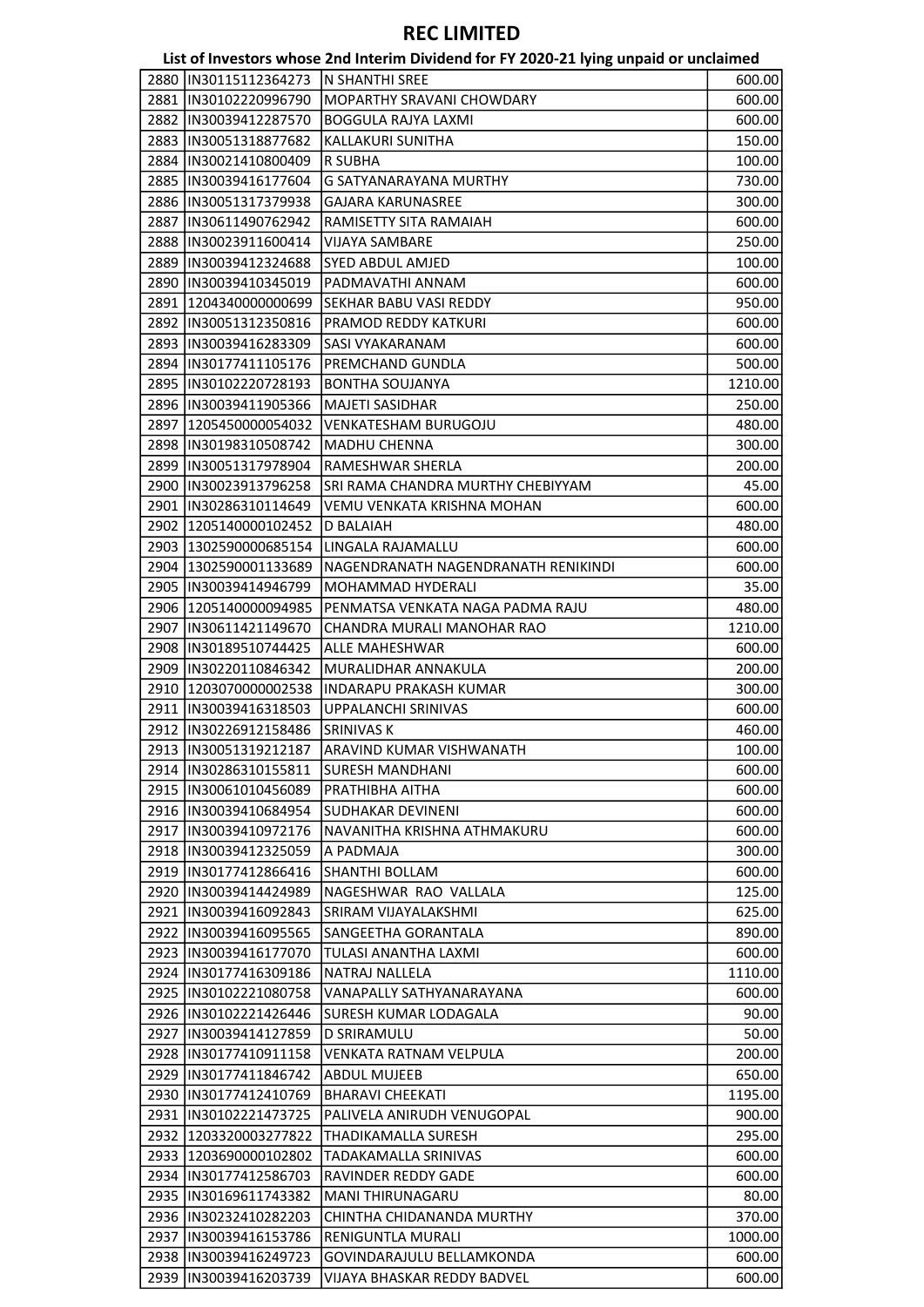|                         | List of Investors whose 2nd Interim Dividend for FY 2020-21 lying unpaid or unclaimed |         |
|-------------------------|---------------------------------------------------------------------------------------|---------|
| 2940  IN30102220751512  | SUSILA YELCHURU                                                                       | 600.00  |
| 2941  IN30232410962908  | <b>L PRASAD</b>                                                                       | 600.00  |
| 2942 1204470002140058   | <b>PAKKIRAIAH SAGILI</b>                                                              | 510.00  |
| 2943  IN30102221409398  | <b>B V N S PANKAJA KALYANI</b>                                                        | 600.00  |
| 2944  IN30232410348066  | GANDHAPU PANDU RANGAIAH                                                               | 600.00  |
| 2945  IN30232410217306  | VAYIGANDLA KRISHNA MURTHY                                                             | 300.00  |
| 2946  IN30226911066459  | <b>T NIRMALA</b>                                                                      | 600.00  |
| 2947 IN30102221270678   | T VENKAT REDDY                                                                        | 600.00  |
| 2948 IN30102221034882   | <b>N RAMESH</b>                                                                       | 600.00  |
| 2949 IN30177412988208   | KOWKUNTLA DHARMAIAH SETTY                                                             | 400.00  |
| 2950  IN30102220929738  | METHUKULA SRIDEVI                                                                     | 600.00  |
| 2951  IN30102221346253  | S MOOLCHAND                                                                           | 1000.00 |
| 2952  IN30039416072543  | <b>SIVA KUMAR GUPTA BONTHALA</b>                                                      | 600.00  |
| 2953  IN30232410940507  | P SIVA PRASAD RAO                                                                     | 600.00  |
| 2954  IN30226911961030  | KODIGANTI RATNAMMA                                                                    | 235.00  |
| 2955  IN30021413445993  | <b>VIKRAM RAJA</b>                                                                    | 500.00  |
| 2956  IN30066910095650  | R PRABHAKAR                                                                           | 600.00  |
| 2957 1201370000264600   | KAMINI NAGENDRA PRASAD                                                                | 600.00  |
| 2958  IN30102220486505  | JAYANTI VENKATA SUBRAHMANYAM                                                          | 600.00  |
| 2959 IN30039414850429   | M S S PRAKASA GUPTA                                                                   | 300.00  |
| 2960  IN30131320011629  | <b>SRINIVAS C</b>                                                                     | 1210.00 |
| 2961  IN30611490729694  | CHENNAPRAGADA VARDHANI                                                                | 600.00  |
| 2962  IN30286310250782  | S PHANI BHUSHAN                                                                       | 600.00  |
| 2963  IN30232410209104  | MALLAVOLU RAMAKRISHNA KUMAR                                                           | 1210.00 |
| 2964  IN30163740462965  | NARASA RAJU K                                                                         | 140.00  |
| 2965  IN30039411841569  | <b>VEDALA RAJA GOPAL</b>                                                              | 600.00  |
| 2966  IN30163740886413  | VALLI KUMARI VEMURI                                                                   | 150.00  |
| 2967   1202230000011263 | <b>RAMESH GADDE</b>                                                                   | 600.00  |
| 2968  IN30309310066955  | PASUMARTHI SATYA SAI BABA                                                             | 1210.00 |
| 2969 IN30169611396520   | LEELA ANUSHA TADIPARTHI                                                               | 5.00    |
| 2970  IN30169611409269  | KUMARA SWAMY KOTHA                                                                    | 600.00  |
| 2971 1202230000010937   | <b>GURUNADHAM YAKKALI</b>                                                             | 600.00  |
| 2972 1203690000040187   | MATANGI SRIMANNARAYANA                                                                | 600.00  |
| 2973 1204470001605379   | SRINIVASA RAO REDDY                                                                   | 80.00   |
| 2974  IN30039417188689  | RAMAKRISHNA PRASAD VALLURUPALLI                                                       | 125.00  |
| 2975  IN30232410858555  | UDAYA BHASKARA KUMAR KALIDINDI                                                        | 610.00  |
| 2976 IN30232410832734   | ISANAKA SREENIVASA RAO                                                                | 600.00  |
| 2977  IN30177412861877  | <b>GANGA KARNA BHAVANI</b>                                                            | 1250.00 |
| 2978 IN30051312122468   | CHETLAPALLI KRISHNA MURTHI                                                            | 10.00   |
| 2979  IN30102221319748  | KONDRU JAYA LAKSHMI                                                                   | 1200.00 |
| 2980  IN30102221415054  | AKA VENKATA RAMAIAH                                                                   | 600.00  |
| 2981 IN30039413205709   | <b>GARRE JEEVANA JYOTHI</b>                                                           | 600.00  |
| 2982 IN30039413765240   | MALLAMPATY RADHA KRISHNA MURTHY                                                       | 600.00  |
| 2983  IN30102220046775  | <b>BAPATU RAJA KUMARI</b>                                                             | 750.00  |
| 2984  IN30102221321978  | YADLAPALLI SUMALATHA DEVI                                                             | 600.00  |
| 2985  IN30102220987633  | SYAMALA SATYANARAYANA REDDY                                                           | 600.00  |
| 2986 IN30232410319844   | MADDI MANMADHA MURALI KRISHNA                                                         | 300.00  |
| 2987  IN30039412831789  | <b>GATTUPALLI RAM BABU</b>                                                            | 600.00  |
| 2988  IN30039416486648  | <b>VOOTLA HEMANTH</b>                                                                 | 1000.00 |
| 2989 IN30021412317413   | MADDALI VENKATA SURESH BABU                                                           | 600.00  |
| 2990  IN30177412337609  | BONTHALA VIJAYA JHANSI LAKSHMI                                                        | 580.00  |
| 2991 IN30177412755116   | CHAITANYA KUMAR MAMIDIPAKA                                                            | 600.00  |
| 2992 IN30131320563609   | DEVI SETTY SRINIVASA RAO                                                              | 600.00  |
| 2993  IN30021413784016  | <b>GOWRI KUMARI MURARISETTY</b>                                                       | 150.00  |
| 2994  IN30021413828820  | M VENKATESWARA RAO                                                                    | 15.00   |
| 2995  IN30039410282706  | LAKSHMI HANUMAN VENKATARATNA RAO                                                      | 600.00  |
| 2996  IN30061010651748  | CHILAKALA VENKATA ANIL KUMAR                                                          | 480.00  |
| 2997 IIN30232410084008  | P SIVA PRASADA RAO                                                                    | 1000.00 |
| 2998  IN30232410866977  | MIRIYALA N S SARASWATHI                                                               | 730.00  |
| 2999  IN30039415849249  | ROSHAN YOGESH SAKHARE                                                                 | 630.00  |
|                         |                                                                                       |         |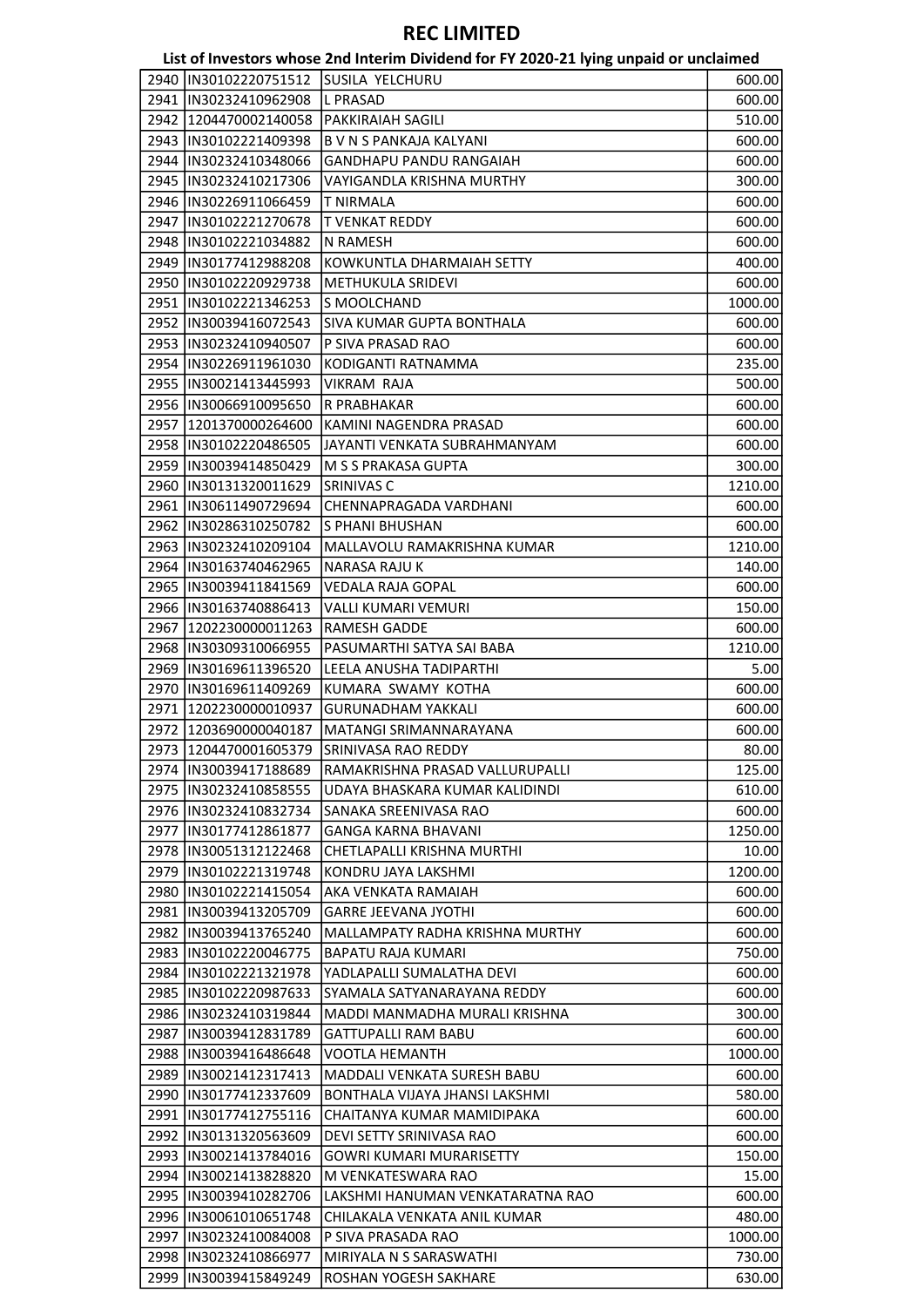|                         | List of Investors whose 2nd Interim Dividend for FY 2020-21 lying unpaid or unclaimed |         |
|-------------------------|---------------------------------------------------------------------------------------|---------|
| 3000  IN30169610849175  | <b>BYSANI SRINIVASA RAO</b>                                                           | 500.00  |
| 3001 1204770000023460   | MANCHALA KUSUMA KUMARI                                                                | 600.00  |
| 3002   1202230000023526 | NALLURI MADHU BABU                                                                    | 600.00  |
| 3003  IN30039413451616  | YANADISETTY TALLURI                                                                   | 300.00  |
| 3004  IN30039414432078  | NARAYANAM NAGAJYOTHI                                                                  | 648.00  |
| 3005  IN30177416720150  | <b>RAVI RAMISETTY</b>                                                                 | 130.00  |
| 3006  IN30066910111816  | KOTHA NARASIMHA RAJU                                                                  | 600.00  |
| 3007  IN30039416872213  | JAGADEESH BABU KOTA                                                                   | 200.00  |
| 3008 IIN30232410730989  | SUGRIVU VENKATA SATYANARAYANA                                                         | 600.00  |
| 3009  IN30039414674349  | <b>MANDA RAGHUNATH</b>                                                                | 1210.00 |
| 3010  IN30023911097329  | CHANDRA SEKHAR B V S                                                                  | 250.00  |
| 3011  IN30039413453193  | T SEETHA RAMAN                                                                        | 600.00  |
| 3012  IN30102221284229  | VAGICHARLA BADARINADH                                                                 | 600.00  |
| 3013  IN30039416032086  | <b>VELLAPALEM SOMASEKHAR</b>                                                          | 25.00   |
| 3014  IN30044110981724  | VADDADI CHALAPATHI RAO                                                                | 300.00  |
| 3015  IN30039413810597  | KADIMISETTY MANI                                                                      | 600.00  |
| 3016  IN30039413303366  | S PARDHA SARADHI                                                                      | 200.00  |
| 3017  IN30232410120023  | N JAGADESWARA RAO                                                                     |         |
|                         |                                                                                       | 600.00  |
| 3018  IN30039414408489  | TEKKEM KRISHNA MOHAN                                                                  | 210.00  |
| 3019 IN30039415106982   | N VASUDEVA RAO                                                                        | 600.00  |
| 3020  IN30232410740697  | MUSUNURI VENKATA RAMA PRASAD                                                          | 1000.00 |
| 3021  IN30102220779267  | KOTHA SRILAKSHMI                                                                      | 600.00  |
| 3022  IN30286310155464  | LAXMANA RAO PASUMARTHY                                                                | 600.00  |
| 3023  IN30066910188664  | TIRUPUR SRIHARINATHAN DHANDAPANI                                                      | 1210.00 |
| 3024  IN30232410314067  | ATTILLI SRIDHAR                                                                       | 600.00  |
| 3025 IIN30039414830747  | VENKATANARAYANA PENUMUDI                                                              | 500.00  |
| 3026  IN30232410507518  | GONNABHAKTULA PRASADA RAO                                                             | 480.00  |
| 3027  IN30039414194725  | <b>ASHOKA RAJU D</b>                                                                  | 1210.00 |
| 3028  IN30226910804654  | <b>SUBRAHMANYAM BULUSU</b>                                                            | 1000.00 |
| 3029  IN30021411998350  | SALADI SAILEELA                                                                       | 300.00  |
| 3030 IN30039416059312   | CHAVVAKULA SATYAVATHI                                                                 | 50.00   |
| 3031  IN30039416290622  | <b>GUDAPATI SRINIVASA RAO</b>                                                         | 250.00  |
| 3032 IN30267933207234   | <b>HEMANTA KUMAR DAS</b>                                                              | 600.00  |
| 3033  IN30177412629801  | VEERRAJU CHOWDHARY VAALLURI                                                           | 600.00  |
| 3034 IN30232410668707   | <b>M.SURYA CHALAPATHI RAO</b>                                                         | 50.00   |
| 3035 IIN30286310087169  | YERRA SURENDRA BABU                                                                   | 200.00  |
| 3036 IN30169611328310   | RADHIKA RANI MADDULA                                                                  | 595.00  |
| 3037  IN30039411094734  | GUDISE VENKATA LAKSHMI KUMARI                                                         | 600.00  |
| 3038  IN30039416190136  | NAKKINA VEERA VENKATA RAMANA                                                          | 600.00  |
| 3039 1203520000029553   | G SURYA SESHA RAVI.                                                                   | 600.00  |
| 3040  IN30102221243059  | <b>GRANDHI KAVITHA</b>                                                                | 520.00  |
| 3041  IN30102221423530  | DRONAMRAJU SATYAVATHI                                                                 | 600.00  |
| 3042  IN30232410001464  | N ALIVELU MANGATAYARU                                                                 | 50.00   |
| 3043  IN30102220402144  | <b>VEMULA SAROJINI</b>                                                                | 600.00  |
| 3044  IN30232410516664  | A V S SURYANARAYANA RAJU                                                              | 600.00  |
| 3045 IN30232410825545   | M SUBBA RAJU                                                                          | 1210.00 |
| 3046  IN30232410863204  | <b>K NIRMALA</b>                                                                      | 1210.00 |
| 3047 IN30286310282852   | SURYA NARAYANA G V                                                                    | 300.00  |
| 3048  IN30232410257967  | KANAGARLA KUMARA VENKATA PULLESWARA RAO                                               | 600.00  |
| 3049  IN30232410881400  | <b>ASU KALIKA MURTHY</b>                                                              | 600.00  |
|                         |                                                                                       |         |
| 3050  IN30102220164196  | LAKSHMI RANI VANGA                                                                    | 600.00  |
| 3051  IN30039415126772  | SALADI SRNINVASA RAO                                                                  | 600.00  |
| 3052  IN30102221435880  | <b>JAMMU PRAKASH</b>                                                                  | 1000.00 |
| 3053  IN30039417552835  | KARATURI VEERA VENKATA SATYANARAYANA                                                  | 92.00   |
| 3054  IN30039415278708  | K RAMA KRISHNA                                                                        | 600.00  |
| 3055  IN30232410977544  | KAKARLA DEEPIKA                                                                       | 400.00  |
| 3056   IN30232411134844 | CHINTALA SATYAVATHI                                                                   | 1000.00 |
| 3057  IN30232410553417  | REJETI VARA PRASAD                                                                    | 600.00  |
| 3058  IN30061010221334  | NITYANANDA N                                                                          | 1119.00 |
| 3059  IN30214810637547  | <b>KEMBA GOPINATH</b>                                                                 | 600.00  |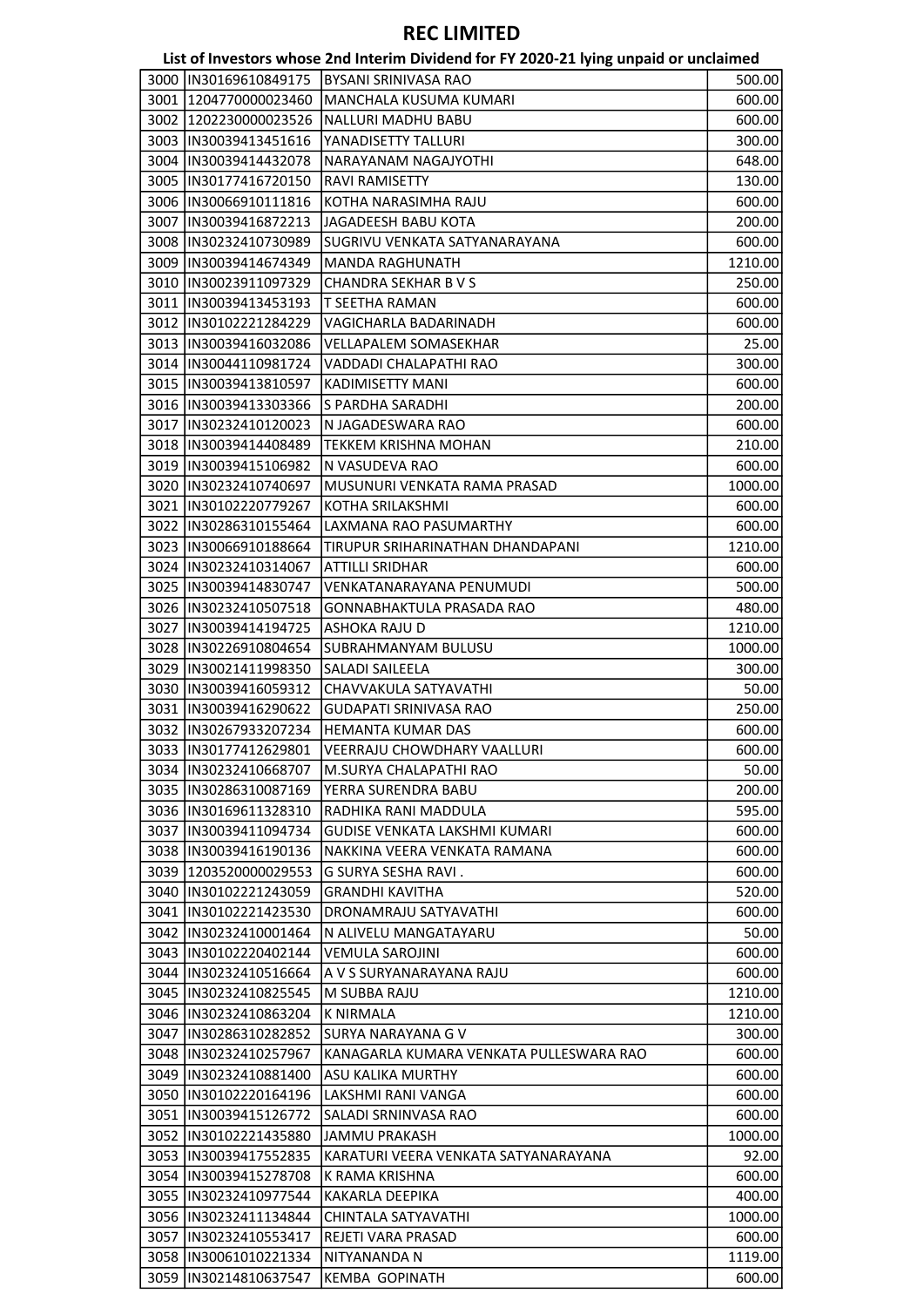| List of Investors whose 2nd Interim Dividend for FY 2020-21 lying unpaid or unclaimed |  |                                                 |             |
|---------------------------------------------------------------------------------------|--|-------------------------------------------------|-------------|
|                                                                                       |  | וסגרוווואס ש וג וושדוגגול כגמאמגמפיזנגמפונו מאמ | <b>2100</b> |

| 3060 IIN30214810695943  | SHANTHILAL H BHANDARI                     | 210.00  |
|-------------------------|-------------------------------------------|---------|
| 3061 1201060001188161   | N S SRIKANTAMURTHY                        | 601.00  |
| 3062  IN30214810889436  | CHELARAM CHOUDHARY                        | 1210.00 |
| 3063   IN30154914125753 | <b>ANJU KUMARI</b>                        | 600.00  |
| 3064   IN30021413966821 | NAZIM NOORMOHAMED                         | 25.00   |
| 3065  IN30023912036499  | A GEORGE                                  | 600.00  |
| 3066 IN30214810465162   | M SREENIVAS REDDY                         | 875.00  |
| 3067 IIN30214810606307  | Y S PARTHASARATHY                         | 1387.00 |
| 3068  IN30192630019464  | SRINIVASA MURTHY G S                      | 55.00   |
| 3069 IN30214810885264   | JAYAMMA SRINIVASULU NAIDU                 | 600.00  |
| 3070  IN30192630153515  | SAVITHA AJAY BHASKAR                      | 600.00  |
| 3071 IN30214810748674   | <b>KANTILAL V</b>                         | 1210.00 |
| 3072  IN30214810580386  | YERRAGUNTA RAMESH VITTAL                  | 210.00  |
| 3073 1302080000083641   | KOTHARI INTERGROUP LTD.                   | 9.00    |
| 3074  IN30135620296836  | <b>RAMESH K JAIN</b>                      | 600.00  |
| 3075  IN30021412920017  | HABIB KRISHNASA SANJAYA KUMAR             | 1410.00 |
| 3076  IN30192630531570  | ANINDYA M K SEN                           | 1210.00 |
| 3077 1203070000090653   | SUMATHI NANJUNDAPPA TUMKUR                | 600.00  |
| 3078 IIN30061010451241  | P SUNITHA                                 | 600.00  |
| 3079  IN30177414513511  | SHILPA S                                  | 15.00   |
| 3080  IN30192630693164  | <b>G SUNIL M SWAMY</b>                    |         |
| 3081 IN30135620037450   | ls s radha krishna                        | 200.00  |
|                         |                                           | 600.00  |
| 3082  IN30023910666927  | VIJAY B G                                 | 125.00  |
| 3083  IN30214810866237  | NIRMAL KUMAR PARMAR                       | 1210.00 |
| 3084  IN30214810901589  | <b>RAMESH M</b>                           | 600.00  |
| 3085  IN30214810294918  | SHANTILAL DHARMICHANDJI                   | 277.00  |
| 3086  IN30061010674124  | <b>M S RENUKA</b>                         | 776.00  |
| 3087  IN30177414077851  | HATHIBELAGAL PUROHIT SREENATH             | 250.00  |
| 3088  IN30023910962679  | KAMALA KRISHNAMURTHY                      | 600.00  |
| 3089 IN30023912129312   | MAHALAKSHMI NEKHAR                        | 610.00  |
| 3090  IN30214810490614  | <b>K G RAMARAJ</b>                        | 600.00  |
| 3091  IN30113526595917  | M VISWANATHAN                             | 100.00  |
| 3092  IN30214810521498  | M SARVOTHAMA RAO                          | 600.00  |
| 3093  IN30021414636988  | RAJARAM B J                               | 50.00   |
| 3094  IN30198310175379  | MANOJ KUMAR                               | 150.00  |
| 3095  IN30214810384655  | V NARAYANA                                | 600.00  |
| 3096  IN30113526493213  | SHOBHA P M                                | 250.00  |
| 3097  IN30051315266850  | S PRIYA                                   | 600.00  |
| 3098  IN30021412348563  | SANTOSH DESHPANDE                         | 250.00  |
| 3099 IN30023911581625   | S SEKAR                                   | 820.00  |
| 3100  IN30023911582165  | SHIVASHANKARAPPA S SINDAGI                | 500.00  |
| 3101   IN30039415957212 | R SRINIVASAN                              | 150.00  |
| 3102 IIN30169610992366  | PALANIAPPAN.S                             | 600.00  |
| 3103 1202060000184135   | BHUVANESHWARI KODANDA RAMAIAHSETTY BALASA | 600.00  |
| 3104 IN30214810796343   | MAHAVEER CHAND                            | 1210.00 |
| 3105 IN30089610149263   | M K NAGABHUSHANA RAO                      | 70.00   |
| 3106 1202890000070925   | B. T. PADMAVATHI.                         | 250.00  |
| 3107 IN30214810225393   | <b>SURESH N B</b>                         | 600.00  |
| 3108  IN30226911811386  | <b>NACHIMUTHU ANBAN</b>                   | 500.00  |
| 3109 IN30192630358324   | <b>SHIVA D</b>                            | 50.00   |
| 3110 IN30023930059632   | RACHU                                     | 600.00  |
| 3111  IN30226913080604  | R RAJESH SHARMA                           | 65.00   |
| 3112  IN30192630031983  | K BOJAMMA MADAPPA                         | 10.00   |
| 3113  IN30198310165963  | K.R. CHANDRA SHEKARA                      | 600.00  |
| 3114   1304140002536578 | MALLESH S L                               | 600.00  |
| 3115 IN30214810862627   | SURAJ CHOWODHARY A                        | 600.00  |
| 3116 IN30214810895416   | MANGLARAM DHIRARAM                        | 600.00  |
| 3117  IN30214810289768  | SAVITHRI SWAMY                            | 500.00  |
| 3118 1205280000003836   | <b>GEETHA SHASHIDHAR.</b>                 | 4.00    |
| 3119  IN30214810152958  | RAMESH D V                                | 600.00  |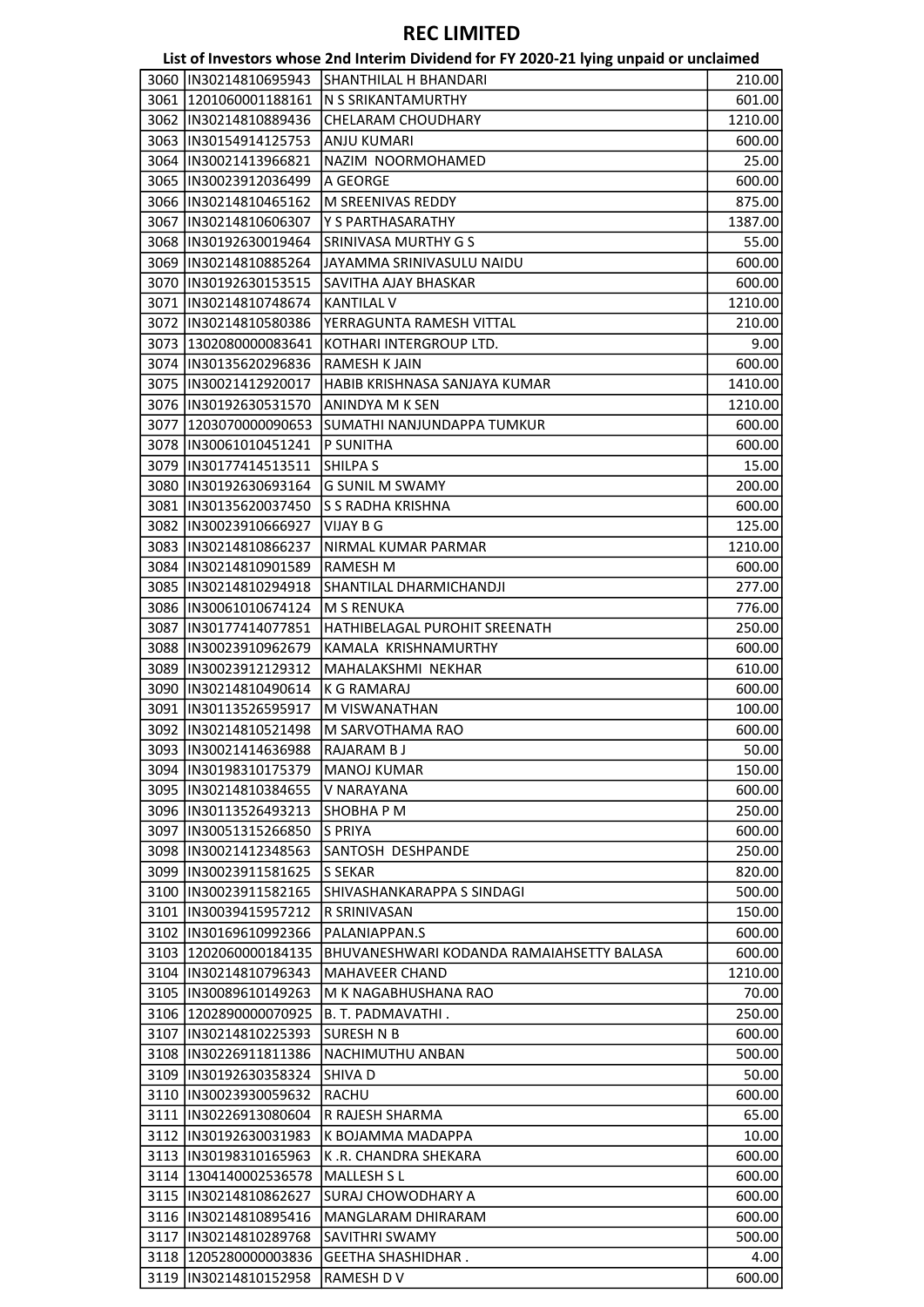|      |                        | List of Investors whose 2nd Interim Dividend for FY 2020-21 lying unpaid or unclaimed |         |
|------|------------------------|---------------------------------------------------------------------------------------|---------|
| 3120 | IIN30039416976945      | <b>SANTHOSH K K</b>                                                                   | 175.00  |
|      | 3121  IN30036010369834 | SURAJ KUMARI                                                                          | 600.00  |
|      | 3122  IN30226911399435 | <b>REKHA</b>                                                                          | 550.00  |
|      | 3123  IN30039417008180 | <b>G G VINUTHA RANI</b>                                                               | 25.00   |
|      | 3124  IN30039417102653 | RUKSANA KHAN                                                                          | 350.00  |
|      | 3125  IN30192630803577 | <b>B K NAVEEN</b>                                                                     | 600.00  |
|      | 3126  IN30023912632696 | <b>DEEPIKA</b>                                                                        | 50.00   |
|      | 3127  IN30192630096036 | <b>B ANANTHARAMA BHAT</b>                                                             | 500.00  |
|      | 3128  IN30192630568602 | <b>B SHUBHALATHA S RAI</b>                                                            | 600.00  |
|      | 3129  IN30023911476622 | <b>MERLYN DCUNHA</b>                                                                  | 600.00  |
|      | 3130  IN30021411098279 | <b>K SUDHIR RAO</b>                                                                   | 600.00  |
|      | 3131 IN30051315492496  | JAMES NESLYN DCOSTA                                                                   | 200.00  |
|      | 3132  IN30113526257904 | K SREEVANI RAO                                                                        | 1100.00 |
|      | 3133  IN30113526815095 | <b>SRINATH K S NAYAK</b>                                                              | 250.00  |
|      | 3134  IN30214810692383 | SURESH KARSANDAS THAKKAR                                                              | 600.00  |
|      | 3135  IN30177413317822 | MAHESHABABU G E                                                                       | 750.00  |
|      | 3136  IN30214811018572 | <b>KUMARASWAMY G S</b>                                                                | 125.00  |
|      | 3137  IN30214810826099 | <b>ARUNA S BYATHNAL</b>                                                               | 600.00  |
|      | 3138 1203070000097834  | JAGADEESH SADANANDAPPA VERNEKAR                                                       | 1000.00 |
|      | 3139 IN30214810075069  | SUDHA CHANDRASHEKAR HIREMATH                                                          | 500.00  |
|      | 3140  IN30214810300266 | H CHANDRASHEKAR                                                                       | 250.00  |
|      | 3141  IN30023911759052 | <b>MANISH KUMAR</b>                                                                   | 70.00   |
|      | 3142  IN30061010555635 | DR K KHALID SALEEM                                                                    | 600.00  |
|      | 3143  IN30307710260439 | <b>GOPINATH A</b>                                                                     | 60.00   |
|      | 3144  IN30192630634878 | T S CHATRA                                                                            | 250.00  |
|      | 3145  IN30192630842584 | V SUBRAMANYA                                                                          | 600.00  |
|      | 3146  IN30023930055508 | HIRIYANNA A S                                                                         | 15.00   |
|      | 3147  IN30214810775159 | RAVIKUMAR B G                                                                         | 600.00  |
|      | 3148  IN30192630840365 | LALITHAMMA                                                                            | 600.00  |
|      | 3149  IN30192630890766 | <b>K R RAVI SHANKAR</b>                                                               | 600.00  |
|      | 3150  IN30113526582255 | <b>K SIDDAPPA</b>                                                                     | 5.00    |
|      | 3151  IN30051316029002 | P RAJESH CHADAGA                                                                      | 50.00   |
|      | 3152 IN30307710375134  | <b>BINDUKR</b>                                                                        | 60.00   |
|      | 3153  IN30037810215178 | <b>PUSHPA</b>                                                                         | 125.00  |
|      | 3154 IN30214810930630  | <b>H M MURUGESHI</b>                                                                  | 1000.00 |
|      | 3155  IN30192630674663 | <b>SUNANDA N BAJANTRI</b>                                                             | 600.00  |
|      | 3156  IN30113526787705 | <b>BHAVANA VENKATESH MULGUND</b>                                                      | 600.00  |
|      | 3157 IN30214810503952  | <b>ANILKUMAR V NEGALUR</b>                                                            | 250.00  |
|      | 3158  IN30189511003143 | SAHANA MOHAN WADAWADGI                                                                | 20.00   |
|      | 3159 IIN30023912130394 | <b>HARSHAD R PATEL</b>                                                                | 300.00  |
|      | 3160 IN30023912257540  | ANAND ASHOK VERNEKAR                                                                  | 250.00  |
|      | 3161  IN30113526624773 | SURESH LAXMANRAO PANDIT                                                               | 600.00  |
|      | 3162  IN30113526792622 | SHASHIDHAR VIRUPAKSHAPPA GONAL                                                        | 150.00  |
|      | 3163 IN30192630864822  | HEMALATA M B                                                                          | 20.00   |
|      | 3164 IN30021415924756  | <b>SUSHIL B MULGUND</b>                                                               | 5.00    |
|      | 3165 IN30223610437298  | PUTTUR ASHOK KUMAR                                                                    | 760.00  |
|      | 3166  IN30192630463140 | RAVINDRA B MAGADUM                                                                    | 175.00  |
|      | 3167 IN30169610539705  | RAJESHKUMAR BHAVARLAL JAIN                                                            | 600.00  |
|      | 3168 IN30192630586583  | <b>RANJITHSING RAJPUROHIT</b>                                                         | 300.00  |
|      | 3169 IN30001110396897  | N L AGARWAL                                                                           | 600.00  |
|      | 3170 IN30113526747213  | NEENA MANTHATTIL ERAYI                                                                | 600.00  |
|      | 3171  IN30177413155796 | <b>GANAPATI SUBRAY BHAT</b>                                                           | 400.00  |
|      | 3172 IN30192630659439  | <b>VIDYA K CHOUSHETTI</b>                                                             | 480.00  |
|      | 3173 IIN30177412945667 | <b>TINKU KRISHNAN</b>                                                                 | 810.00  |
|      | 3174  IN30177411968643 | ASHWATH KUMAR M HEGDE                                                                 | 1000.00 |
|      | 3175  IN30311610018910 | SRINIVASDAS RAMDAS SAWAKAR                                                            | 1387.00 |
|      | 3176 IN30311610491574  | PANDURANG MAHABALESHWAR SHET                                                          | 1250.00 |
|      | 3177  IN30192610573966 | K H LAKSHMI                                                                           | 250.00  |
|      | 3178 IIN30021412944560 | TALAWAR GANGADHAR                                                                     | 200.00  |
|      | 3179 IIN30177413032292 | JYOTHI PATEL                                                                          | 25.00   |
|      |                        |                                                                                       |         |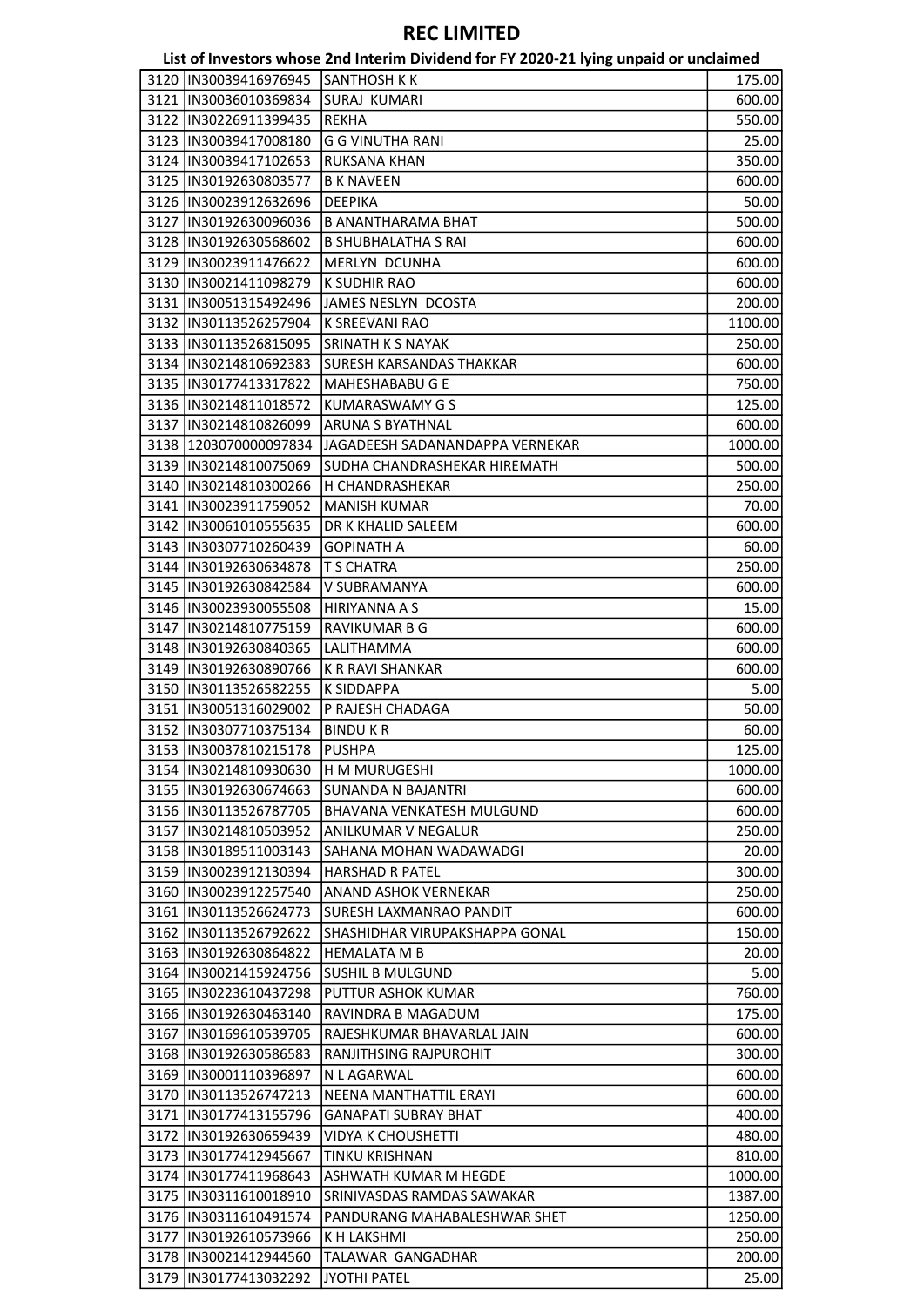|                                | List of Investors whose 2nd Interim Dividend for FY 2020-21 lying unpaid or unclaimed |         |
|--------------------------------|---------------------------------------------------------------------------------------|---------|
| 3180  IN30192630103256         | IN M VIJAYA LAKSHMI                                                                   | 100.00  |
| 3181  IN30023911440523         | PRABHAKAR RAO C H                                                                     | 600.00  |
| 3182 IIN30023910909006         | LINGANAGOUDA PATIL                                                                    | 110.00  |
| 3183 IN30192630828757          | SIDDAIAH MRUTHUNJAYA                                                                  | 300.00  |
| 3184   IN30113526122331        | <b>ASHOK KARALI</b>                                                                   | 600.00  |
| 3185  IN30192630141243         | <b>VIJAY KUMAR PATIL</b>                                                              | 600.00  |
| 3186 1202300000134568          | BASAPPA SHIVAPPA MANNI                                                                | 100.00  |
| 3187 IIN30113526089370         | PRABHAKAR SRINIWAS DOTIHAL                                                            | 1000.00 |
| 3188  IN30113526768815         | <b>ASHOK KUMAR V JAMADAR</b>                                                          | 200.00  |
| 3189  IN30192630905540         | BHARAMAPPA GIRIMALLAPPA RUDRAPURI                                                     | 600.00  |
| 3190  IN30192630896465         | HARISHANKAR NATHMAL KHANDELWAL                                                        | 600.00  |
| 3191 IN30192630964906          | YOGASWAMY K                                                                           | 370.00  |
| 3192  IN30021413347809         | SANTOSH D BIRADAR                                                                     | 1200.00 |
| 3193 IIN30023912186637         | JAYASHREE V HULYALKAR                                                                 | 250.00  |
| 3194 IIN30311610442687         | <b>SHIRISH SURESH PHATAK</b>                                                          | 30.00   |
| 3195  IN30192630132392         | DHARMENDRA NINGARAJ APPUGOL                                                           | 250.00  |
| 3196  IN30192630725118         | <b>GHATIGEPPAGOL BASAVARAJ</b>                                                        | 100.00  |
| 3197  IN30307710280520         | RAM KUNDANLAL TOLANI                                                                  | 150.00  |
| 3198 IN30113526763463          | SHANKAR BASAVANNI DEVARMANI                                                           | 600.00  |
| 3199 1202990001450598          | <b>SRINIVASA TANTRY</b>                                                               | 250.00  |
| 3200  IN30113526748259         | BASAVARAJ MARUTI SANADI                                                               | 600.00  |
| 3201   1203500000354160        | GANGAPPA RUDRAPPA SONER                                                               | 60.00   |
| 3202 1203330000582914          | DADA APPA MAGADUM                                                                     | 10.00   |
| 3203 1203350000113884          | <b>BALESH SIDDAPPA GOUDAR</b>                                                         |         |
|                                |                                                                                       | 600.00  |
| 3204  IN30051318077570         | <b>BASAVARAJ G GORGUDDI</b>                                                           | 40.00   |
| 3205  IN30023911598327         | SATISH REVAPPA HANDIGUND DR                                                           | 135.00  |
| 3206 IN30192630911259          | <b>H S MALLIKARJUN</b>                                                                | 810.00  |
| 3207  IN30039416966750         | <b>SUBHAS KALLAPPA BALNAIK</b>                                                        | 150.00  |
| 3208  IN30051311576728         | <b>SUMAN MEHTA</b>                                                                    | 1210.00 |
| 3209 1203320001173085          | MOOLARAM.                                                                             | 1210.00 |
| 3210  IN30051312494946         | <b>SUNITA CHORDIA</b>                                                                 | 1210.00 |
| 3211  IN30163740856045         | <b>S PREMLATHA</b>                                                                    | 1360.00 |
| 3212 IN30061010494566          | <b>SAVITHRI DEVI</b>                                                                  | 600.00  |
| 3213  IN30163740774382 LASUBAI |                                                                                       | 1210.00 |
| 3214  IN30163740534459         | <b>BEULAH JAGARAJAN</b>                                                               | 100.00  |
| 3215 IN30051315523712          | V KARTHIKEYAN                                                                         | 100.00  |
| 3216  IN30051312080640         | KUSHAL KUMAR GOUTHAMCHAND                                                             | 5.00    |
| 3217  IN30177414005844         | PUSHPAMALA                                                                            | 5.00    |
| 3218  IN30108022429035         | K. SUBHASH                                                                            | 600.00  |
| 3219 IN30189510704304          | <b>P SANDEEP</b>                                                                      | 650.00  |
| 3220 IIN30189510704427         | P DINESHCHAND                                                                         | 730.00  |
| 3221  IN30189510704493         | T S PRAKASH CHAND                                                                     | 810.00  |
| 3222 IN30163740217457          | SARASWATHI SUNDARA RAMAN                                                              | 1210.00 |
| 3223 IN30021412786838          | J RAMASUBRAMANIAN                                                                     | 655.00  |
| 3224 1601010300001814          | T R SUGUNTHA KUMARI.                                                                  | 1210.00 |
| 3225   1601010300001829        | T P RATHINAVELU.                                                                      | 960.00  |
| 3226 IN30044110636750          | LATA S H                                                                              | 600.00  |
| 3227 1206690001237988          | LAKSHMI KALYANI MUKKU                                                                 | 180.00  |
| 3228 IN30021412788727          | <b>USHA SRIDHARAN</b>                                                                 | 290.00  |
| 3229  IN30009511468880         | S Mercydar                                                                            | 50.00   |
| 3230 IN30311610268752          | <b>RADHAG</b>                                                                         | 50.00   |
| 3231  IN30039416189015         | V G SIVAKUMAR                                                                         | 730.00  |
| 3232 IIN30220110513472         | <b>DEEPAK J PORWAL</b>                                                                | 1210.00 |
| 3233 IN30061011026445          | <b>USHA BAI</b>                                                                       | 1210.00 |
| 3234 1205040000002024          | B. THULASI .                                                                          | 120.00  |
| 3235  IN30044110098239         | RAJESWARI .T                                                                          | 130.00  |
| 3236  IN30021414497308         | T SUBRAMANIAN                                                                         | 254.00  |
| 3237 IIN30039413990958         | G ASHOK KUMAR                                                                         | 600.00  |
| 3238 IN30039416367675          | N ETHIRAJ                                                                             | 1210.00 |
| 3239 IN30051315432447          | PINAYUR RAJAGOPALAN NATARAJAN                                                         | 110.00  |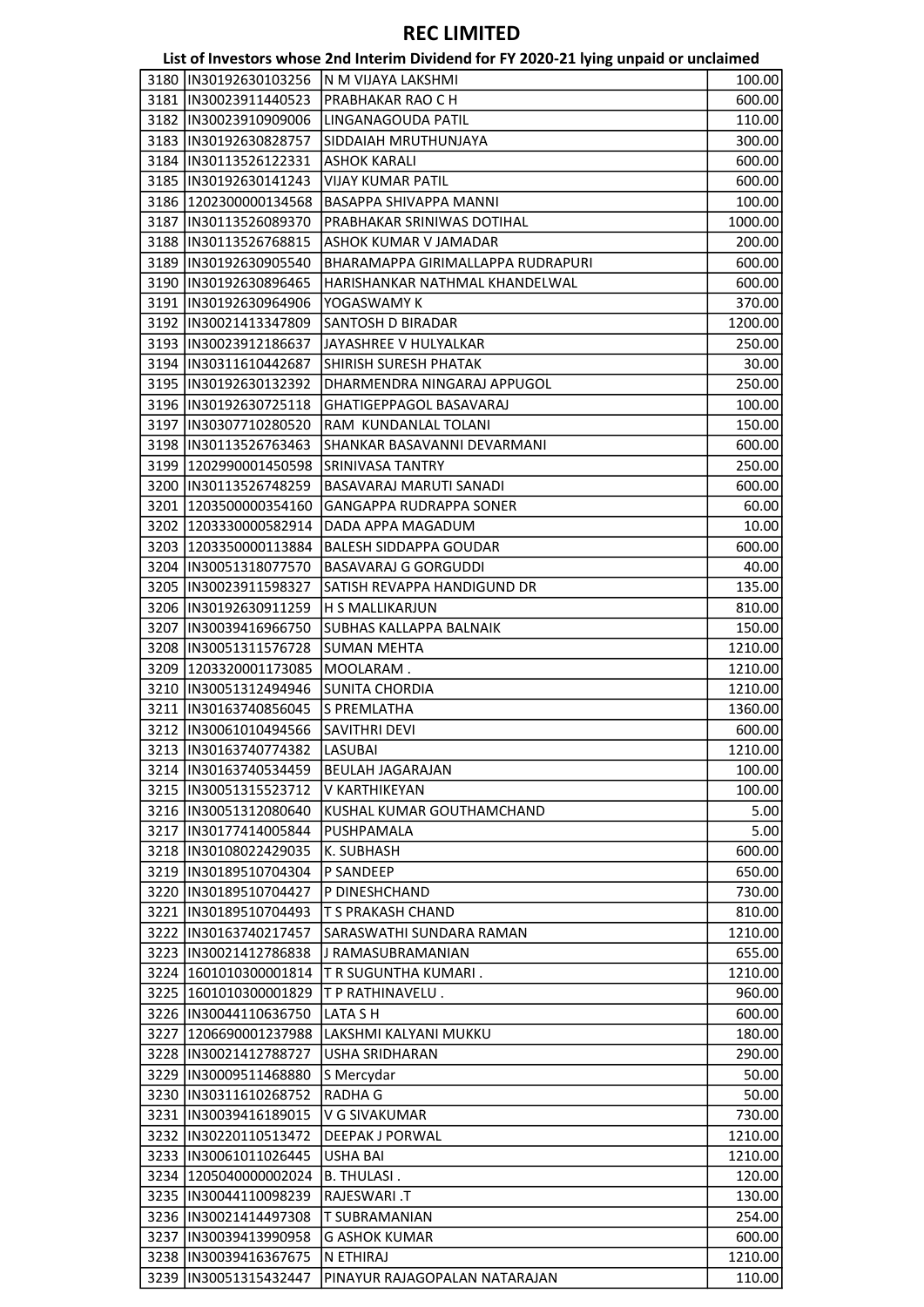|                                                | List of Investors whose 2nd Interim Dividend for FY 2020-21 lying unpaid or unclaimed |                |
|------------------------------------------------|---------------------------------------------------------------------------------------|----------------|
| 3240   IN30059710047030   NAMAGIRI.S.MRS       |                                                                                       | 500.00         |
| 3241 1302590001031127                          | lJEYA C .                                                                             | 500.00         |
| 3242  IN30154916088000                         | M KAMALAKKANNAN                                                                       | 340.00         |
| 3243  IN30039415500266                         | J P IRENE CYNTHIA                                                                     | 1210.00        |
| 3244  IN30163740416257                         | <b>KISHOR KUMAR S</b>                                                                 | 1210.00        |
| 3245  IN30044110457890                         | THILAGAMANI C                                                                         | 600.00         |
| 3246  IN30108022413205                         | M SAROJA JAIN                                                                         | 600.00         |
| 3247  IN30169610700569                         | MUTHU SETHURAMAN.R                                                                    | 100.00         |
| 3248  IN30169611240352                         | MUTHU CHIDAMBARAM M                                                                   | 100.00         |
| 3249  IN30131321248910                         | PALANISAMY V                                                                          | 50.00          |
| 3250  IN30017510535120                         | <b>VENKATESH M S</b>                                                                  | 1200.00        |
| 3251  IN30021411235831                         | R M SUBBAIAH                                                                          | 300.00         |
| 3252  IN30021413719617                         | M R JEYANTHI                                                                          | 250.00         |
| 3253  IN30163740662378                         | S. RAJENDIRAN                                                                         | 40.00          |
| 3254 IN30163740800532                          | V.BANUMATHY                                                                           | 150.00         |
| 3255  IN30309310191648                         | MOHAMED ASIK A                                                                        | 600.00         |
| 3256  IN30017510465726                         | <b>SUCHITRA. S</b>                                                                    | 70.00          |
| 3257   1204450000464444                        | P RENGASAMY RAVINDRAN                                                                 | 500.00         |
| 3258 IN30039413731452                          | S VIJAYA GOWRI                                                                        | 600.00         |
| 3259  IN30051315893707                         | R JANAKI                                                                              | 200.00         |
| 3260  IN30226911770024                         | <b>VIJAYAKUMAR S</b>                                                                  | 50.00          |
| 3261  IN30017510586918                         | <b>ELAVARASU N</b>                                                                    | 500.00         |
| 3262 1204040000003677                          | SESHACHALAM. A                                                                        | 50.00          |
| 3263  IN30309310043953                         | <b>SAROJA S</b>                                                                       | 600.00         |
| 3264   IN30037810232661                        | J KUMARESAN                                                                           | 100.00         |
| 3265  IN30189510277576                         | D ARPUTHAMAN                                                                          | 600.00         |
| 3266  IN30163740581762                         | AMBROSE K                                                                             | 600.00         |
| 3267  IN30039412306080                         | <b>K SANKARAN</b>                                                                     | 1210.00        |
| 3268  IN30039412051768                         | V KALYANA SUNDARAM                                                                    | 30.00          |
| 3269 1204470001115101                          | <b>NAGARAJAN D</b>                                                                    | 330.00         |
| 3270 IN30131320851839                          | SARASWATHI M                                                                          | 600.00         |
| 3271  IN30021412166306                         | A DHANABAL                                                                            | 450.00         |
| 3272 IN30177414312852                          | KOTHANDARAMAN SUDHA                                                                   | 200.00         |
| 3273 1304140005829289                          | MOHAMEDKALITHEEN A K M                                                                | 105.00         |
| 3274  IN30177413200796                         |                                                                                       |                |
| 3275 1201090001139602                          | MAHADEVAN SEETHARAMAN BASKAR<br>lS. SENTHIL PRIYA                                     | 395.00         |
|                                                |                                                                                       | 50.00          |
| 3276 IN30177413344391<br>3277 IN30177414128781 | N SENTHIL KUMAR                                                                       | 75.00<br>50.00 |
|                                                | <b>MANI</b>                                                                           |                |
| 3278  IN30039416987859                         | R VASANTHI                                                                            | 10.00          |
| 3279  IN30131321005839                         | <b>RIAZ A</b>                                                                         | 600.00         |
| 3280 IIN30021411520923                         | K MEENAKSHI SUNDARAM                                                                  | 325.00         |
| 3281  IN30108022536577                         | <b>GEORGE VARGHESE PUTHURAN</b>                                                       | 650.00         |
| 3282 IN30163740973970                          | <b>VIJAYALAKSHMI M S</b>                                                              | 460.00         |
| 3283 IN30177414157205                          | P C CHIDAMBARA SURIYA VELU                                                            | 500.00         |
| 3284 IN30039414585233                          | <b>S BABU VIJAYA RAGAVAN</b>                                                          | 25.00          |
| 3285  IN30177410625035                         | M MAHESH                                                                              | 25.00          |
| 3286 IN30177413309718                          | C ARUMUGAM                                                                            | 500.00         |
| 3287 1202980000183641                          | R. RADHAKRISHNAN .                                                                    | 600.00         |
| 3288  IN30311610251794                         | li MOHAMED                                                                            | 50.00          |
| 3289 IN30177410366471                          | ALWAR P                                                                               | 600.00         |
| 3290  IN30177410931378                         | VENKATESAN                                                                            | 650.00         |
| 3291 IN30177414574057                          | <b>G VENKATACHALAM</b>                                                                | 35.00          |
| 3292 IN30163741107520                          | A C G VENANTIUS                                                                       | 300.00         |
| 3293 IN30039417336057                          | <b>G MOHAN</b>                                                                        | 300.00         |
| 3294  IN30017510038985                         | SAROJA.S.                                                                             | 600.00         |
| 3295 IN30163740593299                          | <b>GOMATHI K</b>                                                                      | 125.00         |
| 3296 1204470001210117                          | <b>KALA C</b>                                                                         | 600.00         |
| 3297 IN30039416063559                          | JOHN SURESH KUMAR T R                                                                 | 75.00          |
| 3298 IN30108022108613                          | RM SHANMUGAM                                                                          | 100.00         |
| 3299  IN30108010119513                         | K T NACHIAPPAN                                                                        | 25.00          |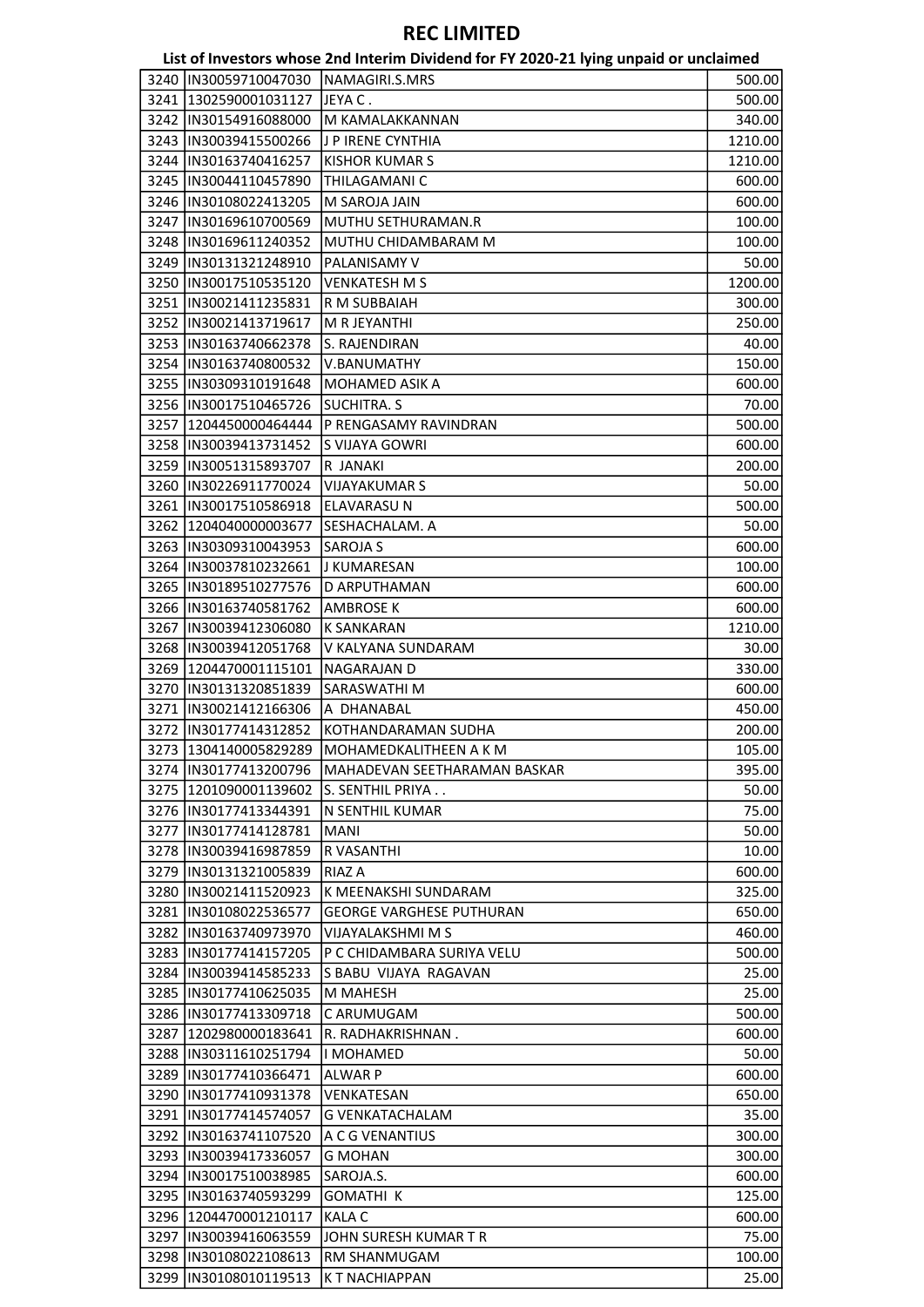|      |                        | List of Investors whose 2nd Interim Dividend for FY 2020-21 lying unpaid or unclaimed |         |
|------|------------------------|---------------------------------------------------------------------------------------|---------|
| 3300 | IN30039417139809       | AL MUTHUKUMAR                                                                         | 60.00   |
|      | 3301  IN30039416030058 | <b>PREMAJ</b>                                                                         | 600.00  |
|      | 3302 1201090016290390  | S. VENKATESH BABU.                                                                    | 100.00  |
|      | 3303  IN30131320555738 | <b>SANKAR G</b>                                                                       | 10.00   |
|      | 3304  IN30163740314482 | <b>IMMANUEL D</b>                                                                     | 300.00  |
|      | 3305  IN30192630686884 | R SRIDHARAN                                                                           | 100.00  |
|      | 3306  IN30009510226766 | <b>B Venkatesa Guptha</b>                                                             | 1210.00 |
|      | 3307 1204470006476431  | RADHA A                                                                               | 500.00  |
|      | 3308  IN30017510362875 | SUBHA. O                                                                              | 250.00  |
|      | 3309  IN30177412714778 | A K CHANDRA SEKAR                                                                     | 25.00   |
|      |                        |                                                                                       |         |
|      | 3310  IN30108022690753 | D RATHNAMALA                                                                          | 1210.00 |
|      | 3311  IN30039412814424 | <b>S S SURULIANDE</b>                                                                 | 300.00  |
|      | 3312  IN30039413033147 | A GNANAVEL                                                                            | 1119.00 |
|      | 3313  IN30177412325903 | <b>RAMNATH</b>                                                                        | 150.00  |
|      | 3314  IN30017510598367 | <b>RAJESWARI R</b>                                                                    | 90.00   |
|      | 3315  IN30108022719840 | N RAMESH VASAN                                                                        | 600.00  |
|      | 3316  IN30108022719866 | R GIRIJALAKSHMI                                                                       | 600.00  |
|      | 3317  IN30017510574737 | RAJAMADHU J                                                                           | 500.00  |
|      | 3318  IN30051315800489 | <b>RAMKUMAR R</b>                                                                     | 5.00    |
|      | 3319 IN30039415490399  | K RAVICHANDRAN                                                                        | 600.00  |
|      | 3320  IN30085310303110 | V M MUTHUVAEL                                                                         | 1000.00 |
|      | 3321  IN30177411799668 | VISWANATHAN KULANDAIVEL                                                               | 600.00  |
|      | 3322 IN30039413183485  | A NANJAPPAN                                                                           | 100.00  |
|      | 3323 IN30039414119312  | R BENAZIR BEGUM                                                                       | 1252.00 |
|      | 3324  IN30311610162818 | M GOVINDARAJ                                                                          | 580.00  |
|      | 3325 REC9500153        | <b>SUMATHIS</b>                                                                       | 480.00  |
|      | 3326  IN30039416536977 | K NALLASIVAM                                                                          | 110.00  |
| 3327 | IN30039416151629       | R PALANISAMY                                                                          | 25.00   |
|      | 3328  IN30163740864885 | SENTHIL KUMAR S                                                                       | 600.00  |
|      | 3329  IN30136410141361 | <b>GAYATHRIM</b>                                                                      | 70.00   |
|      | 3330  IN30051316188983 | PONNUSAMY SATHYA                                                                      | 500.00  |
|      | 3331  IN30017510597576 | THIRUMURTHI R                                                                         | 600.00  |
|      | 3332 IN30059710233523  | <b>NATARAJAN K</b>                                                                    | 800.00  |
|      | 3333 1201060000843133  | <b>S GANESAN</b>                                                                      | 90.00   |
|      |                        |                                                                                       |         |
|      | 3334 IN30177413104273  | ASHOKKUMAR UJJILADEVI                                                                 | 600.00  |
|      | 3335 IN30163740595832  | <b>SANGEETHA S</b>                                                                    | 810.00  |
|      | 3336 IIN30039416384506 | M SUNDARARAJAN                                                                        | 1210.00 |
|      | 3337 IN30021411270623  | <b>B KALA</b>                                                                         | 1000.00 |
|      | 3338 IIN30039412271983 | <b>R SHESATHRI</b>                                                                    | 600.00  |
|      | 3339 IIN30177413896421 | SRINIVASAN MUKUNDAN                                                                   | 970.00  |
|      | 3340 IIN30039413091306 | <b>B GIRIDHARAN</b>                                                                   | 600.00  |
|      | 3341 IN30039412424908  | S SELVI EASWARI                                                                       | 1210.00 |
|      | 3342  IN30189510394450 | <b>KUMARAGURUPARAN S</b>                                                              | 15.00   |
|      | 3343 IN30089610351642  | JANAKY C M                                                                            | 730.00  |
|      | 3344 IN30051318905230  | MUHAMMADALI C K T                                                                     | 30.00   |
|      | 3345 IN30039416349808  | RATNALAYAM ARUNCHAND                                                                  | 600.00  |
|      | 3346  IN30023910959690 | <b>SHARMILA P</b>                                                                     | 100.00  |
|      | 3347  IN30021413316006 | JANAKI K                                                                              | 810.00  |
|      | 3348  IN30039416405035 | PULICKEL JOSEPH MATHEW                                                                | 400.00  |
|      | 3349 IN30051318688584  | <b>ABHILASH KELOTH MANAPATT</b>                                                       | 500.00  |
|      | 3350 IIN30023910685463 | NARAYANAN NAIR T P                                                                    | 750.00  |
|      | 3351 IN30023910205122  | KESHAVA BHAT A.                                                                       | 300.00  |
|      | 3352 IN30023910205243  | SAVITHIRI K.BHAT                                                                      | 300.00  |
|      | 3353  IN30023913446153 | <b>ABDUL NAFEED</b>                                                                   |         |
|      |                        |                                                                                       | 250.00  |
|      | 3354  IN30023913276904 | SREENIVASA SHENOY R                                                                   | 755.00  |
|      | 3355 IIN30133020134524 | KANDOTH VEETIL VASU                                                                   | 600.00  |
|      | 3356 IIN30023910687676 | ASHRAF MALLAM BALAM MOOSA                                                             | 600.00  |
|      | 3357  IN30023911636760 | SHEEBA P .K                                                                           | 25.00   |
|      | 3358  IN30177413000586 | <b>RIYAS</b>                                                                          | 125.00  |
|      | 3359  IN30189510155298 | <b>ACHARATH PARAKAT M MUSTAFA</b>                                                     | 125.00  |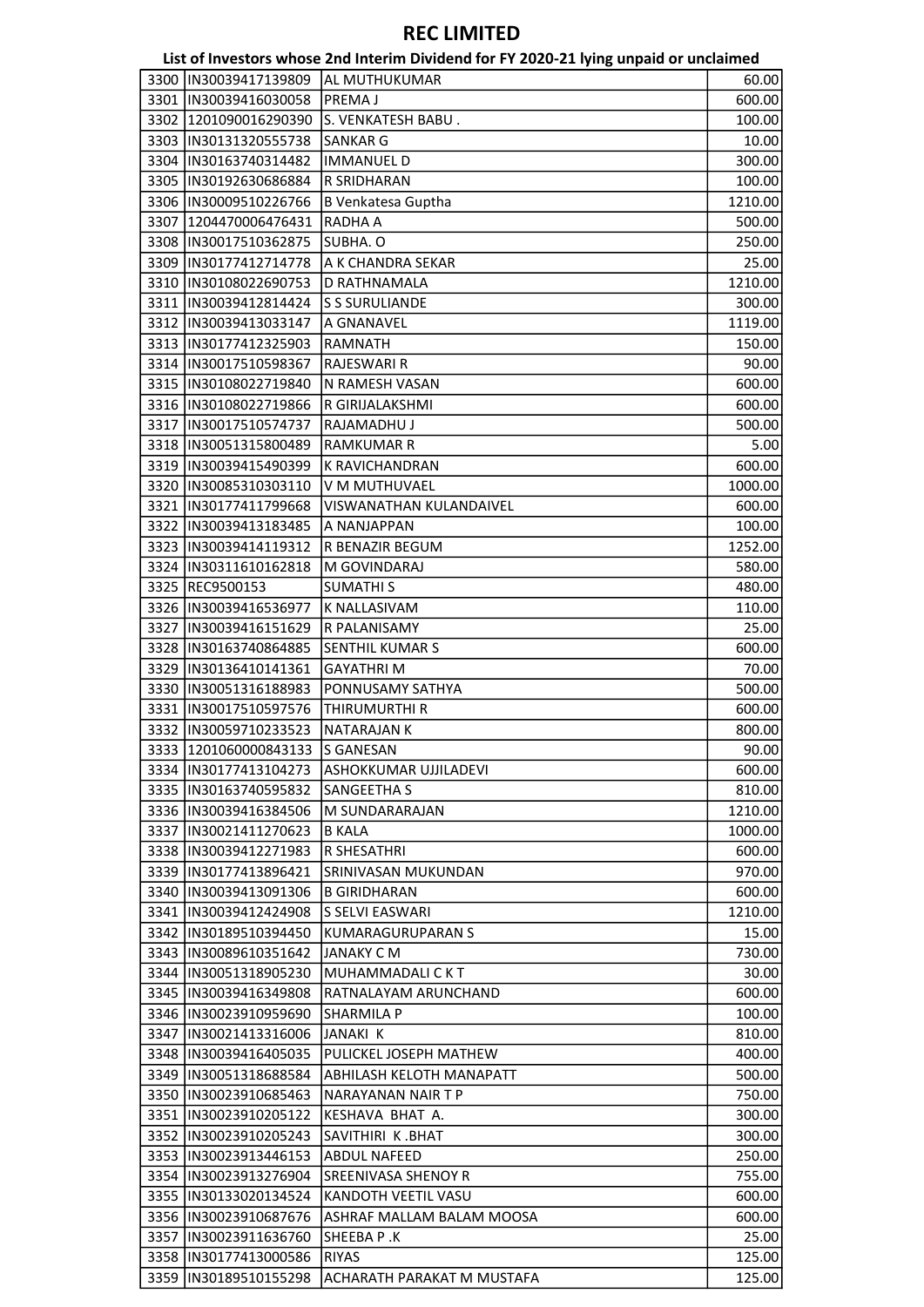|                                                  | List of Investors whose 2nd Interim Dividend for FY 2020-21 lying unpaid or unclaimed |                   |
|--------------------------------------------------|---------------------------------------------------------------------------------------|-------------------|
| 3360  IN30112715102350                           | MUKESH V SHAH                                                                         | 600.00            |
| 3361 IN30021410633904                            | <b>ASSAINAR M C</b>                                                                   | 140.00            |
| 3362 IN30023911844550                            | <b>KISHORE KUMAR</b>                                                                  | 500.00            |
| 3363  IN30023910146288                           | ABOOBACKER ALIAS BAVA E.K.                                                            | 125.00            |
| 3364   IN30039415795522                          | <b>M A DINESH</b>                                                                     | 250.00            |
| 3365  IN30023911003138                           | <b>KASSIMPV</b>                                                                       | 500.00            |
| 3366  IN30309310177466                           | VISHNUDASAN V                                                                         | 600.00            |
| 3367 IN30163740899724                            | PRABHAKARAN N K                                                                       | 1000.00           |
| 3368  IN30163740562024                           | <b>G NIRMALA KUMARI</b>                                                               | 1000.00           |
| 3369  IN30051315853703                           | <b>SETHUMADHAVAN P</b>                                                                | 500.00            |
| 3370  IN30189510333207                           | <b>REKHAP</b>                                                                         | 600.00            |
| 3371   1204470002098469                          | <b>KRISHNAKUMAR N P</b>                                                               | 225.00            |
| 3372 IIN30051318532472                           | ANILKUMAR NARUKKANCHIRA                                                               | 100.00            |
| 3373  IN30177416837296                           | <b>MOIDEENKUTTY P</b>                                                                 | 100.00            |
| 3374 1204760000056244                            | <b>ARAVINDAN PS</b>                                                                   | 600.00            |
| 3375  IN30039415525027                           | SANTHA BALAKRISHNAN                                                                   | 85.00             |
| 3376  IN30163741084674                           | PRIYA NIVIA                                                                           | 500.00            |
| 3377  IN30163740305820                           | PRADEEPKUMAR V B                                                                      | 150.00            |
| 3378 1201090001603287                            | VAISYAMVEETTILERATH HAMZA                                                             | 125.00            |
| 3379  IN30189510610565                           | SHALINI N J                                                                           | 155.00            |
| 3380  IN30163740064553                           | <b>GANESH P N</b>                                                                     | 1360.00           |
| 3381  IN30226911729496                           | PRAVEEN MOOLEKKATTIL VIJAYAN                                                          | 500.00            |
| 3382 1204760000112452                            | <b>SUNNY V P</b>                                                                      | 200.00            |
| 3383  IN30181110082964                           | NAVAS A. A.                                                                           | 10.00             |
| 3384  IN30023912335540                           | <b>UMESH K</b>                                                                        | 1000.00           |
| 3385  IN30023910383607                           | JOSEPH PT                                                                             | 600.00            |
| 3386   IN30023912914643                          | <b>SEEMA MENON</b>                                                                    | 675.00            |
| 3387  IN30089610422775                           | <b>CHANDRASEKHARAN K</b>                                                              | 500.00            |
| 3388  IN30023911819177                           | <b>RAJU FRANCIS</b>                                                                   | 305.00            |
| 3389  IN30023912460095                           | <b>SANTHA SUDARSAN</b>                                                                | 500.00            |
| 3390  IN30023912392147                           | NIRMALA RAVI                                                                          | 600.00            |
| 3391  IN30023910088290                           | CHERUVATH BALAKRISHNAN NAIR                                                           | 500.00            |
| 3392  IN30189510027286                           | SATHEESAN N                                                                           | 600.00            |
| 3393  IN30039414704840  JOBY PJ                  |                                                                                       | 135.00            |
|                                                  |                                                                                       | 5.00              |
| 3394  1202390000140041<br>3395 IIN30023910043171 | VALSA KURIAKOSE.<br><b>MARY ANTONY</b>                                                | 810.00            |
|                                                  |                                                                                       |                   |
| 3396 IN30189510907290                            | <b>CICILY JOHN</b>                                                                    | 1210.00<br>250.00 |
| 3397  IN30189510112887                           | <b>MARY ABRAHAM</b>                                                                   |                   |
| 3398 IN30023913372647                            | <b>GEORGE N K</b>                                                                     | 750.00            |
| 3399 1202980000196264                            | VENUGOPAL.R.                                                                          | 100.00            |
| 3400 IN30023913518598                            | JOY P V                                                                               | 200.00            |
| 3401 IN30189510451533                            | <b>ANNIE JAMES</b>                                                                    | 400.00            |
| 3402 IN30023912596484                            | SANU T RAJU                                                                           | 30.00             |
| 3403 IIN30163740150880                           | <b>RAGHU RAM G</b>                                                                    | 600.00            |
| 3404 IN30189511052464                            | KURUVILLA ANTONY                                                                      | 1315.00           |
| 3405  IN30023912269489                           | SANDEEP KUMAR L                                                                       | 600.00            |
| 3406 IN30177417078278                            | SATHYAPRASAD KRISHNAN                                                                 | 510.00            |
| 3407   IN30039413649933                          | JOHN C JACOB                                                                          | 250.00            |
| 3408 IN30039412174070                            | LEELA JANARDHANAN                                                                     | 600.00            |
| 3409 IN30023912044466                            | <b>K R SIVANPILLAI</b>                                                                | 600.00            |
| 3410  IN30039418214901                           | <b>MARIAMMA MATHAI</b>                                                                | 100.00            |
| 3411 IN30189511049629                            | <b>ANIL C VARGHESE</b>                                                                | 850.00            |
| 3412  IN30023913160699                           | JOSEPH CHERIAN                                                                        | 1000.00           |
| 3413  IN30021410916692                           | SREEKANTH N                                                                           | 1210.00           |
| 3414  IN30189510428428                           | VARUGHESE PUNNEN PARAYIL                                                              | 30.00             |
| 3415 IN30023913015516                            | <b>ABRAHAM THOMAS</b>                                                                 | 500.00            |
| 3416 IN30039414664765                            | S NEELAMBARAN NAIR                                                                    | 115.00            |
| 3417   1202390000099967                          | JAGANATHAN.                                                                           | 600.00            |
| 3418 IN30163740373675                            | SOOSHMA K S                                                                           | 250.00            |
| 3419 IN30021411832906                            | <b>AJIMON J STANLY</b>                                                                | 375.00            |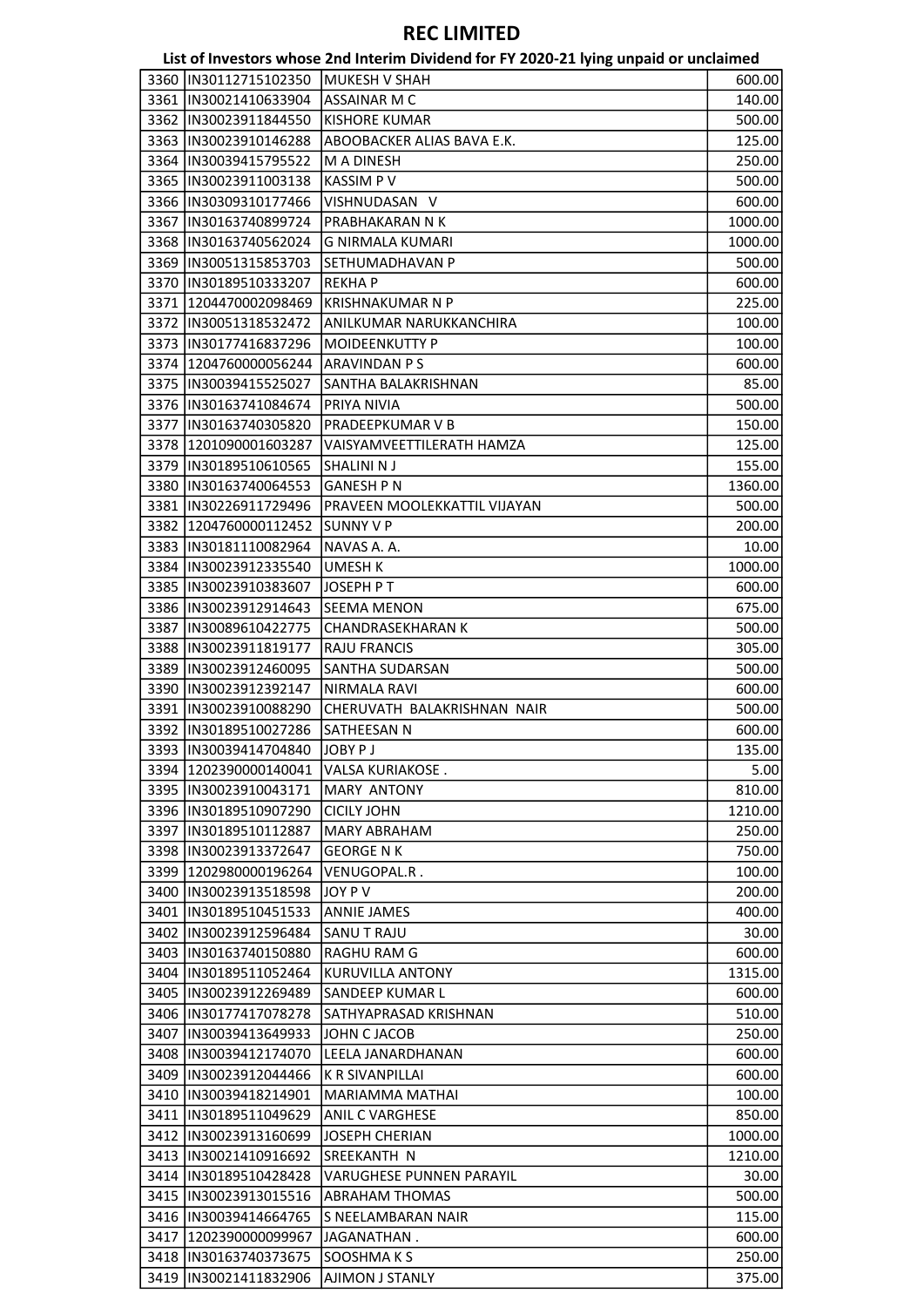| List of Investors whose 2nd Interim Dividend for FY 2020-21 lying unpaid or unclaimed |                         |                           |         |
|---------------------------------------------------------------------------------------|-------------------------|---------------------------|---------|
| 3420                                                                                  | IN30133020236241        | <b>SAFEER A</b>           | 100.00  |
|                                                                                       | 3421  IN30189510738886  | <b>BIJU J</b>             | 120.00  |
|                                                                                       | 3422  IN30039412932582  | <b>RUXANA</b>             | 600.00  |
|                                                                                       | 3423  IN30045013704786  | <b>FEROZ KHAN N</b>       | 205.00  |
|                                                                                       | 3424  IN30163740870939  | LEELA MURALIDHARAN        | 650.00  |
|                                                                                       | 3425  IN30023912794384  | LIZA SUSAN ABRAHAM        | 55.00   |
|                                                                                       | 3426  IN30163740696274  | SAJITH KUMAR V I          | 250.00  |
|                                                                                       | 3427  IN30051313329456  | <b>NISHANTH N</b>         | 1250.00 |
|                                                                                       | 3428 1203450000523996   | <b>DHANPAT BAID</b>       | 600.00  |
|                                                                                       | 3429  IN30133018204185  | <b>SUMEDHA NANDI</b>      | 550.00  |
|                                                                                       | 3430  IN30051318286465  | SHASHIKANT JESWARA        | 250.00  |
|                                                                                       | 3431 IN30321210009906   | RAMESH KUMAR JAIN         | 462.00  |
|                                                                                       | 3432  IN30085310105567  | <b>ABHISHEK TODI</b>      | 1200.00 |
|                                                                                       | 3433  IN30174010304615  | <b>NEERA DOKANIA</b>      | 1210.00 |
|                                                                                       | 3434  IN30021413272359  | <b>TAPAS SEN</b>          | 100.00  |
|                                                                                       | 3435  IN30149310006515  | Vinod Kumar Rathi         | 10.00   |
|                                                                                       | 3436  IN30295120008973  | <b>MANJU AGARWAL</b>      | 1210.00 |
|                                                                                       | 3437 1202420000481445   | <b>KRISHNA SARKAR</b>     | 20.00   |
|                                                                                       | 3438  IN30039411973494  | <b>K SRINIVASAN</b>       | 600.00  |
|                                                                                       | 3439  IN30125028431235  | <b>JOYDEV CHATTERJEE</b>  | 100.00  |
|                                                                                       | 3440  IN30295120051946  | DOLA MANDAL               | 1210.00 |
|                                                                                       | 3441  IN30051311191766  | TAPAN KUMAR ACHARYA       | 165.00  |
|                                                                                       | 3442  IN30036021474514  | <b>SANJAY BISWAS</b>      |         |
|                                                                                       |                         |                           | 600.00  |
|                                                                                       | 3443  IN30051316418140  | <b>SOHAIL ANWAR</b>       | 20.00   |
|                                                                                       | 3444  IN30177410618746  | <b>TUTUL DUTTA</b>        | 250.00  |
|                                                                                       | 3445  IN30177410973233  | DEBARATI UPADHYAYA        | 1210.00 |
|                                                                                       | 3446  IN30051319064392  | MOUSUMI PRAMANIK          | 500.00  |
| 3447                                                                                  | 1203410000304886        | PAULAMI SAMADDAR          | 475.00  |
|                                                                                       | 3448   1202420000441429 | <b>TANDRA KANDARY</b>     | 10.00   |
|                                                                                       | 3449  IN30177414661193  | <b>UTPAL NASKAR</b>       | 20.00   |
|                                                                                       | 3450  IN30265410015672  | Kamal Chandra Basu        | 100.00  |
|                                                                                       | 3451 1203790000121786   | NIRMALYA ROY              | 75.00   |
|                                                                                       | 3452  IN30051319045389  | <b>SUJOY BANERJEE</b>     | 200.00  |
|                                                                                       | 3453  IN30125010698461  | SASWATI SINHA             | 600.00  |
|                                                                                       | 3454  IN30210510176186  | <b>MANAS KANTI BISWAS</b> | 600.00  |
|                                                                                       | 3455  1201090000545397  | <b>SURJIT ROY</b>         | 40.00   |
|                                                                                       | 3456  IN30178210059811  | <b>SAYANTAN SINHA</b>     | 10.00   |
|                                                                                       | 3457 1201910100482534   | PARWATI AGARWAL           | 600.00  |
|                                                                                       | 3458  IN30297810077443  | <b>Ballav Das Daga</b>    | 1119.00 |
|                                                                                       | 3459  IN30177411821138  | PARESH CHANDRA KOLE       | 500.00  |
|                                                                                       | 3460  IN30039416762780  | <b>AMIT KUMAR DAS</b>     | 50.00   |
|                                                                                       | 3461  IN30210510553962  | <b>BIKASH DAS</b>         | 500.00  |
|                                                                                       | 3462  IN30177415608215  | <b>ASOKE KUMAR DAS</b>    | 50.00   |
|                                                                                       | 3463  IN30051314550646  | RAJESHWAR PRASAD SHAHBABU | 350.00  |
|                                                                                       | 3464 IN30210510368829   | SUDHANSU SEKHAR DEY       | 600.00  |
|                                                                                       | 3465   IN30021413795483 | PUNYA BRATA BERA          | 25.00   |
|                                                                                       | 3466 1202990004888326   | <b>KRISHANU MUKHERJEE</b> | 500.00  |
|                                                                                       | 3467 IN30069310015524   | <b>KALYANI ROY</b>        | 500.00  |
|                                                                                       | 3468  IN30026310049582  | <b>ANUP KUMAR HALDER</b>  | 968.00  |
|                                                                                       | 3469 1201092600128547   | SANJAY BHUWALKA           | 810.00  |
|                                                                                       | 3470 IN30039412740787   | <b>BAIDYANATH PAL</b>     | 100.00  |
|                                                                                       | 3471  IN30169611238785  | MOUSUMI SAMANTA           | 180.00  |
|                                                                                       | 3472  IN30289810027245  | NANDITA SINHA MAHAPATRA   | 600.00  |
|                                                                                       | 3473  IN30077310220859  | MANOHAR LAL AGARWAL       | 600.00  |
|                                                                                       | 3474 1202990002425070   | <b>RITWIK KACHI</b>       | 600.00  |
|                                                                                       | 3475 1201060002012503   | <b>PRABIR KUMAR KHAN</b>  | 400.00  |
|                                                                                       | 3476  IN30021414790546  | <b>PRASANTA SARKAR</b>    | 500.00  |
|                                                                                       | 3477  IN30220111243482  | <b>SOUMITRA DAS BOXI</b>  | 550.00  |
|                                                                                       | 3478 IN30318110020672   | BANGA RANI MANNA          | 100.00  |
|                                                                                       | 3479  IN30220110706829  | <b>RITA BHOWMIK</b>       | 45.00   |
|                                                                                       |                         |                           |         |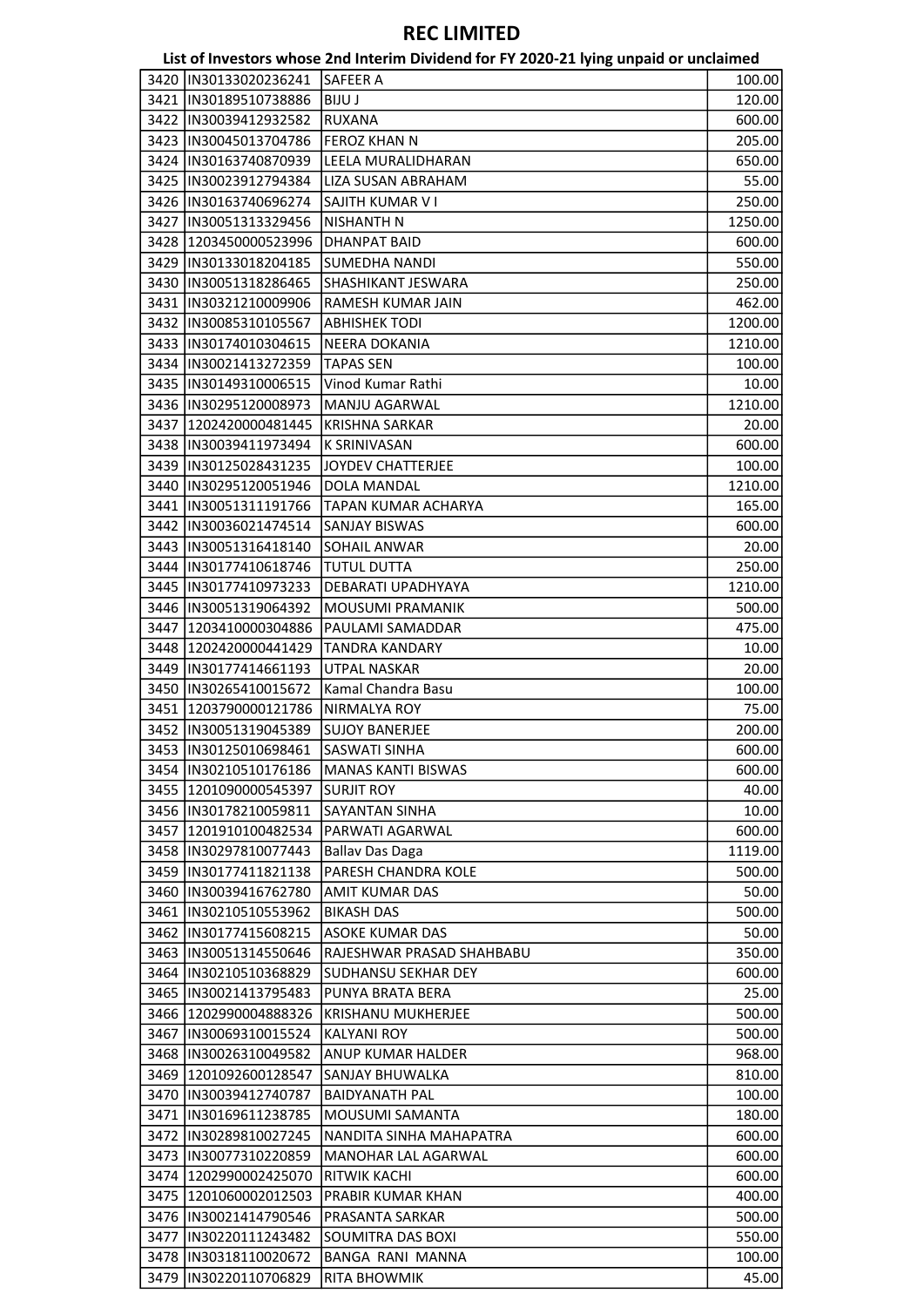|                                                | List of Investors whose 2nd Interim Dividend for FY 2020-21 lying unpaid or unclaimed |         |
|------------------------------------------------|---------------------------------------------------------------------------------------|---------|
|                                                | 3480 1204630000205807 PINTU KUMAR SANTRA                                              | 100.00  |
| 3481 1202420000488820                          | <b>SUNIL KAR</b>                                                                      | 165.00  |
| 3482  IN30177410814779                         | <b>MD EJAJ ROSUL</b>                                                                  | 1125.00 |
| 3483  IN30177412439976                         | <b>SITA NATH MONDAL</b>                                                               | 125.00  |
| 3484  IN30032710340608                         | <b>KAILASH PODDAR</b>                                                                 | 600.00  |
| 3485  IN30015910735956                         | SANJIT KARMAKAR                                                                       | 95.00   |
| 3486 1202570000070066                          | DEBABRATA KUNDU                                                                       | 100.00  |
| 3487 IIN30177414659463                         | SANJAY KUMAR SARKAR                                                                   | 10.00   |
| 3488  IN30177413739572                         | <b>SUMIT KUMAR AGARWAL</b>                                                            | 50.00   |
| 3489 IN30039412797884                          | <b>BIKASH CHANDRA DEB</b>                                                             | 50.00   |
| 3490  IN30021411188355                         | <b>SARITA ROY</b>                                                                     | 500.00  |
| 3491  IN30039416294826                         | <b>BRIJMOHAN GARG</b>                                                                 | 810.00  |
| 3492  IN30095810162212                         | <b>BHIM KUMAR CHETTRI</b>                                                             | 75.00   |
| 3493 1302590001375647                          | PROSENJIT GHOSH                                                                       | 300.00  |
| 3494  IN30231610178875                         | BHARAT KUMAR AGARWALLA                                                                | 500.00  |
| 3495  IN30021414932518                         | <b>BISWADEEP GUPTA BAKSHI</b>                                                         | 500.00  |
| 3496  IN30039416874563                         | <b>GAUTAM CHAKRABORTY</b>                                                             | 10.00   |
| 3497  IN30039418132195                         | SHYAMASREE ROY PRODHAN SARKAR                                                         | 500.00  |
|                                                |                                                                                       |         |
| 3498 IIN30077310034291                         | <b>JUGAL KISHORE MAHESHWARI</b>                                                       | 600.00  |
| 3499  IN30039416867505                         | JITENDRA KUMAR MAHESWARI                                                              | 500.00  |
| 3500  IN30021413362452                         | SUNIL GOYAL                                                                           | 320.00  |
| 3501   1204630000074876                        | <b>DILIP KUMAR DAS</b>                                                                | 810.00  |
| 3502  IN30039416386565                         | DEVIKA SHARMA CHHETRI                                                                 | 336.00  |
| 3503  IN30051314209364                         | <b>BONOMALI GHOSH</b>                                                                 | 200.00  |
| 3504  IN30039416279703                         | <b>SUDARSHAN HALDER</b>                                                               | 600.00  |
| 3505  IN30039416228069                         | DHIRENDRA NATH BISWAS                                                                 | 250.00  |
| 3506  IN30077310199640                         | PINKI AGARWAL                                                                         | 600.00  |
| 3507  IN30039415832209                         | <b>SUDIPTA BISWAS</b>                                                                 | 500.00  |
| 3508  IN30039411074281                         | KISHORE BHATTACHARJEE                                                                 | 850.00  |
| 3509  IN30039413298085                         | <b>RITA CHOWDHURY</b>                                                                 | 750.00  |
| 3510  IN30125028809682                         | <b>GAYATREE ROUTRAY</b>                                                               | 600.00  |
| 3511  IN30125028956185                         | DHARANIDHAR BEHERA                                                                    | 1130.00 |
| 3512 1302590000423251                          | RAM PRASAD MISHRA                                                                     | 600.00  |
| 3513  IN30177414766641                         | UPENDRA MOHANTY                                                                       | 600.00  |
| 3514   IN30039412867784                        | HADI BANDHU SETHI                                                                     | 25.00   |
| 3515 IIN30125028394329                         | <b>SURENDRA KUMAR DAS</b>                                                             | 810.00  |
| 3516  IN30039413632490                         | <b>BISWESWAR MAHAPATRA</b>                                                            | 50.00   |
| 3517 IN30125028939436                          | <b>SUSHANT KUMAR RATH</b>                                                             | 600.00  |
| 3518 1201080000066561                          | <b>Upendra Mohanty</b>                                                                | 700.00  |
| 3519  IN30125028558136                         | SOVENDRA PRASAD DASH                                                                  | 250.00  |
| 3520 IN30125028729498                          | <b>BHABATOSH DAS</b>                                                                  | 600.00  |
| 3521 IN30039415172637                          | <b>MANISHA PATTANAYAK</b>                                                             | 730.00  |
| 3522   1302590001051247                        | MR KAMAL KISHORE CHORARIA                                                             | 600.00  |
| 3523 1203320002653383                          | <b>APURBA RANJAN RAY</b>                                                              | 100.00  |
| 3524 IN30039416166587                          | <b>GEETANJALI PATRA</b>                                                               | 600.00  |
| 3525 IN30220110768323                          | SOUDAMINI DHAL                                                                        | 10.00   |
| 3526 IN30021412415430                          | JYOSTNA RANI ROUT                                                                     | 250.00  |
| 3527  IN30021413457807                         | PRADEEP KUMAR SETHY                                                                   | 480.00  |
| 3528 IN30232410650428                          | <b>SRIRAM KUMAR PANIGRAHI</b>                                                         | 600.00  |
| 3529 IN30226914073750                          | <b>PRANAB KUMAR PANDA</b>                                                             | 195.00  |
| 3530  IN30039416300936                         | <b>VINOD JAGWANI</b>                                                                  | 200.00  |
| 3531  1202180000067932                         | RATI LAL PATEL                                                                        | 1000.00 |
| 3532 IN30051314629644                          | <b>SUDHAKAR PANDA</b>                                                                 | 1000.00 |
| 3533  IN30021412860211                         | <b>LOCHAN SINGH NAIK</b>                                                              | 360.00  |
| 3534   IN30051314135467                        | <b>BHUBANESWAR DHAR</b>                                                               | 600.00  |
| 3535 IIN30177415209546                         | RASHMI AGRAWAL                                                                        | 700.00  |
| 3536  IN30039416294213                         | NIRMAL CHANDRA SATPATHY                                                               | 600.00  |
|                                                |                                                                                       |         |
| 3537 IN30177417453242<br>3538 IN30125028222134 | ASHOK KUMAR SADUAL                                                                    | 300.00  |
|                                                | <b>KESHAR SINGH</b>                                                                   | 1210.00 |
| 3539 IN30220110481447                          | <b>SANJAY DAS</b>                                                                     | 95.00   |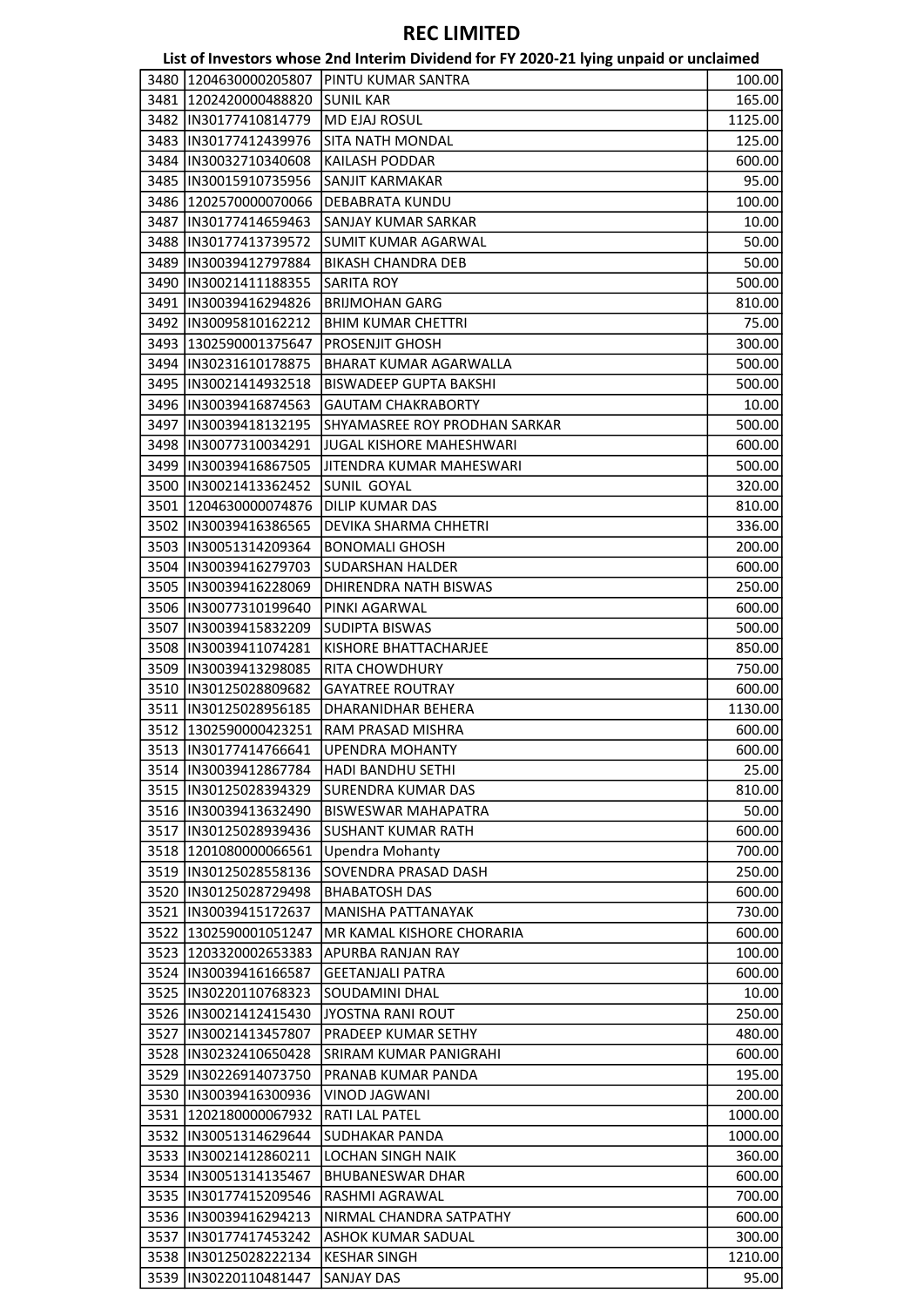| List of Investors whose 2nd Interim Dividend for FY 2020-21 lying unpaid or unclaimed |  |  |
|---------------------------------------------------------------------------------------|--|--|
|---------------------------------------------------------------------------------------|--|--|

|                         | ED, OF INVESTORS WHOSE ENGINEERING FOR THE LOLD LETTING WITH |         |
|-------------------------|--------------------------------------------------------------|---------|
| 3540  IN30007910083655  | <b>ASHOK KUMAR BORKAKOTY</b>                                 | 190.00  |
| 3541 1201090000699408   | LAXMINARAYAN RAMGOPAL SONI.                                  | 1119.00 |
| 3542  IN30039418090054  | ANGSHUMAN SAHA                                               | 565.00  |
| 3543  IN30125028729164  | <b>BANI DAS</b>                                              | 600.00  |
| 3544   IN30039417878394 | <b>BHASKAR JYOTI BARMAN</b>                                  | 450.00  |
| 3545  IN30007910169643  | PUSPANJALI CHOUDHURY                                         | 600.00  |
| 3546  IN30039416540824  | <b>PUTUL SAIKIA</b>                                          | 60.00   |
| 3547  IN30136410124666  | JAY KUMAR BUCHA (HUF)                                        | 138.00  |
| 3548  IN30039416000909  | <b>MD MOKBUL HUSSAIN</b>                                     | 150.00  |
| 3549  IN30039418120895  | JALALUDDIN AHMED                                             | 70.00   |
| 3550  IN30039416704688  | <b>HALI RAM PHUKAN</b>                                       | 75.00   |
| 3551 1201370000328174   | <b>MANDEEP BORKATAKY</b>                                     | 750.00  |
| 3552  IN30125028942820  | <b>SEEMA SINGH</b>                                           | 600.00  |
| 3553  IN30039413689719  | <b>JOGA JYOTI BARMAN</b>                                     | 25.00   |
| 3554  IN30125028976591  | JAYANTA KUMAR DAS                                            | 1425.00 |
| 3555  IN30007910345834  | RAKESH KUMAR AGARWAL                                         | 500.00  |
| 3556  IN30039416070092  | PARIMAL PRASAD DAS                                           | 125.00  |
| 3557  IN30125028854328  |                                                              |         |
|                         | JAMBUKESWARAN SANKARALINGAM                                  | 200.00  |
| 3558  IN30169611528947  | <b>BISWAJIT CHOWDHURI</b>                                    | 240.00  |
| 3559  IN30051312387972  | SAVITA SINGH                                                 | 100.00  |
| 3560  IN30088814003563  | ANUPAM SINGH                                                 | 1210.00 |
| 3561  IN30088814003570  | <b>SANJAY RANJAN</b>                                         | 1210.00 |
| 3562  IN30051315593013  | PAWAN KUMAR AGARWAL                                          | 405.00  |
| 3563  IN30051315853470  | PAWAN KUMAR AGARWAL                                          | 374.00  |
| 3564  IN30051316356553  | PARTHO SARKAR                                                | 50.00   |
| 3565  IN30133018189775  | <b>VIJAY KUMAR CHOUDHARY</b>                                 | 600.00  |
| 3566  IN30051313144707  | <b>SUDHANSHU BHUSHAN</b>                                     | 225.00  |
| 3567   IN30282210181425 | <b>RAJEEV KUMAR RAI</b>                                      | 600.00  |
| 3568  IN30177412503922  | RAM DULARI SINHA                                             | 995.00  |
| 3569  IN30112716651773  | RAKESH KUMAR DUBEY                                           | 1210.00 |
| 3570   IN30085310176144 | <b>GAUTAM BHUSAN</b>                                         | 265.00  |
| 3571  IN30021413656816  | MEENAKSHI                                                    | 970.00  |
| 3572  IN30112715929240  | S.N.P. NAND KEOLYAR                                          | 600.00  |
| 3573 IN30133020278282   | ANIMESH PANDEY                                               | 400.00  |
| 3574  1201092400028748  | PRAMOD KUMAR BOTHRA                                          | 40.00   |
| 3575 IIN30133019713095  | VANDANA AGARWAL                                              | 810.00  |
| 3576 IN30282210131794   | <b>AKHOURI RAKESH</b>                                        | 600.00  |
| 3577  IN30007910285707  | PRASHANT KUMAR SINGH                                         | 100.00  |
| 3578 1302340000209804   | <b>SATISH KUMAR</b>                                          | 600.00  |
| 3579 1201910100131558   | SURENDRA PRASAD SINGH                                        | 600.00  |
| 3580 1203320004779999   | <b>PERWEZ ALAM</b>                                           | 750.00  |
|                         | <b>MAHABIR PRASAD AGRAWAL</b>                                |         |
| 3581   1304140002337356 |                                                              | 600.00  |
| 3582 IN30051314747222   | <b>GHANSHYAM KUMAR SINHA</b>                                 | 400.00  |
| 3583  IN30051315327334  | <b>ABHIRAM KUMAR</b>                                         | 600.00  |
| 3584  IN30133018672886  | <b>SHOBHA RANI JAISWAL</b>                                   | 600.00  |
| 3585  1202290000021008  | <b>SATISH KUMAR</b>                                          | 600.00  |
| 3586 1201092400010576   | <b>MAHESH KUMAR GUPTA</b>                                    | 480.00  |
| 3587 1201092400010709   | <b>MAMTA GUPTA</b>                                           | 600.00  |
| 3588 1201092400032596   | <b>RAKESH KUMAR</b>                                          | 500.00  |
| 3589  IN30289810067935  | <b>MANISHA DOKANIA</b>                                       | 600.00  |
| 3590  IN30039417954060  | URMILA SHARMA                                                | 665.00  |
| 3591 1202330000001120   | ANIL KUMAR JILOKA                                            | 480.00  |
| 3592  IN30177414459504  | RANJEET PASWAN                                               | 30.00   |
| 3593 IN30236510267338   | SANJEEV KUMAR MISHRA                                         | 350.00  |
| 3594  IN30112716081447  | <b>AMAR NATH SAH</b>                                         | 600.00  |
| 3595  IN30165310139165  | <b>GIRDHARI LAL KEDIA</b>                                    | 250.00  |
| 3596 1201640300043018   | <b>VINAY KUMAR</b>                                           | 125.00  |
| 3597  1201060001702876  | DADAN PRASAD SINGH                                           | 55.00   |
| 3598 IN30245310029824   | <b>ANITA KUMARI</b>                                          | 75.00   |
| 3599  IN30051318418402  | KUMAR OMPRAKASH SINGH                                        | 500.00  |
|                         |                                                              |         |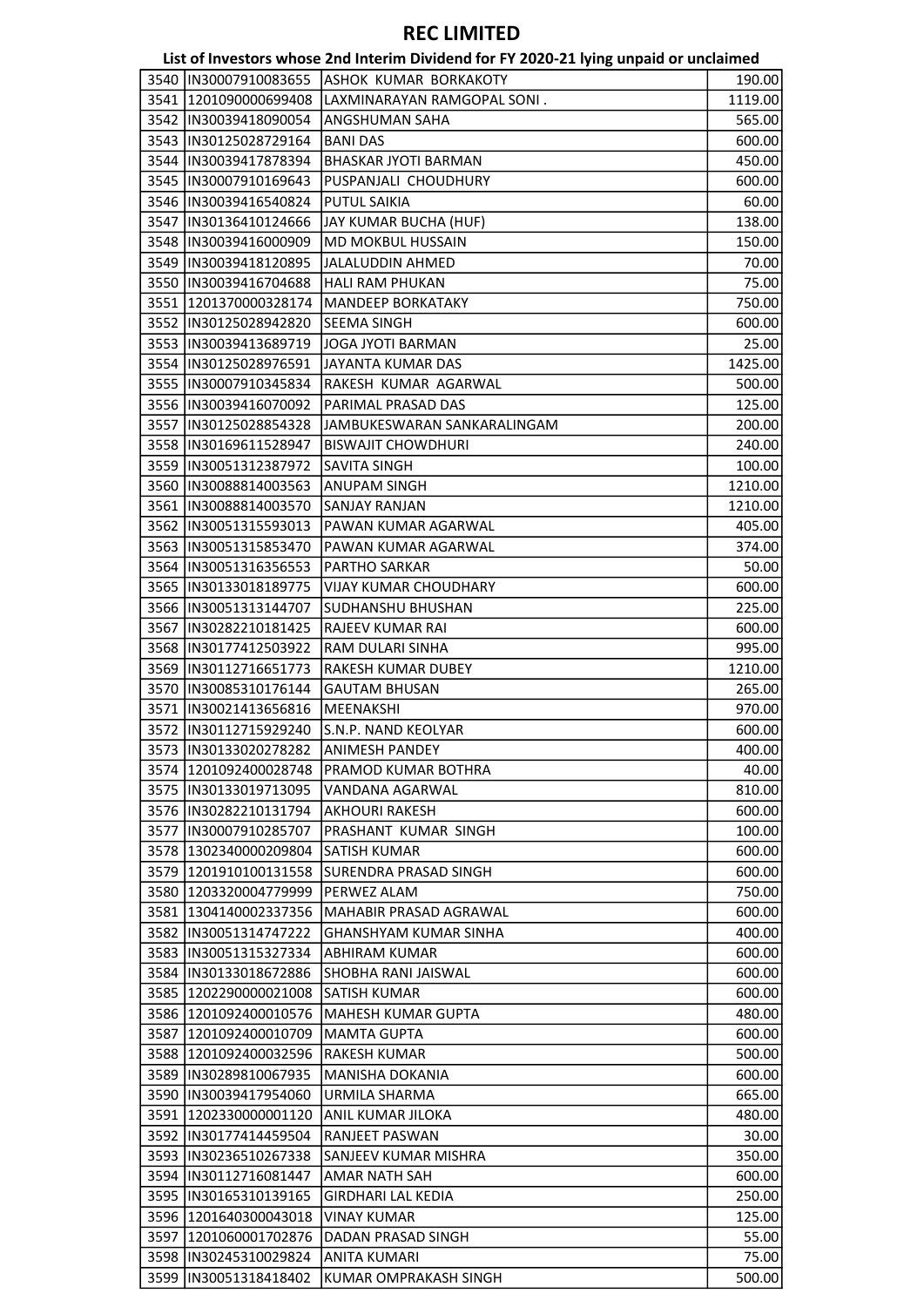|                                                  | List of Investors whose 2nd Interim Dividend for FY 2020-21 lying unpaid or unclaimed |         |
|--------------------------------------------------|---------------------------------------------------------------------------------------|---------|
| 3600   1201092600053110   SUNITA DAYAL           |                                                                                       | 600.00  |
| 3601   IN30177413141373                          | <b>CHANDAN KUMAR GUPTA</b>                                                            | 300.00  |
| 3602  IN30133020308460                           | AMITA JAYASWAL                                                                        | 600.00  |
| 3603 IN30039411587402                            | <b>SUSHILA DEVI AGARWAL</b>                                                           | 500.00  |
| 3604   1203840000889914                          | SRI NIWAS.                                                                            | 75.00   |
| 3605  IN30051312494778                           | <b>SAPAN KUMAR MAHTHA</b>                                                             | 1210.00 |
| 3606  IN30045013511019                           | KHUSHBOO AGARWAL                                                                      | 600.00  |
| 3607   IN30051319686573                          | RAKESH KUMAR SINGH                                                                    | 80.00   |
| 3608 IN30051315853390                            | <b>AJAY SHARMA</b>                                                                    | 1000.00 |
| 3609  IN30169611622140                           | <b>SEEMA DEVI</b>                                                                     | 250.00  |
| 3610   IN30051313445492                          | MAHENDRA PRASAD SINGH                                                                 | 750.00  |
| 3611   1204230000030876                          | DHIRENDRA KUMAR PATHAK                                                                | 40.00   |
| 3612  IN30125028861523                           | RAJESH GOYAL                                                                          | 600.00  |
| 3613 IN30220110440058                            | SATYA PRAKASH SHARMA                                                                  | 600.00  |
| 3614   IN30177413502281                          | <b>TINKU SINGH</b>                                                                    | 200.00  |
| 3615  IN30177411988583                           | <b>SEEMA SINHA</b>                                                                    | 590.00  |
| 3616 1202420000198965                            | <b>SANJAY KUMAR SHARMA</b>                                                            | 250.00  |
| 3617  IN30051313716392                           | <b>VIJAY SHANKAR TIWARI</b>                                                           | 600.00  |
| 3618 IIN30133018490476                           | KAMESHWAR PRASAD SINHA                                                                | 600.00  |
| 3619 IN30133019097830                            | MAN MOHAN SINGH LAMBA                                                                 | 910.00  |
| 3620  IN30210510390914                           | SACHU PRASAD MEHTA                                                                    | 250.00  |
| 3621  IN30174010083596                           | <b>GUPTESHWAR SHARMA</b>                                                              | 600.00  |
| 3622 IN30169611859014                            | PARMESHAR MARDI                                                                       | 200.00  |
| 3623  IN30169611837685                           | <b>MOUMITA SHAW</b>                                                                   | 250.00  |
| 3624 IN30174010105619                            | <b>ABHIJIT GOSWAMI</b>                                                                | 1100.00 |
| 3625  IN30210510126700                           | <b>NEELESH JALAN</b>                                                                  | 500.00  |
| 3626  IN30055610330046                           | <b>ARCHANA DAS</b>                                                                    | 1210.00 |
| 3627  IN30055610330062                           | <b>SUDHA PATHAK</b>                                                                   | 1210.00 |
| 3628  IN30055610330087                           | <b>VARSHA SINGH</b>                                                                   | 1210.00 |
| 3629 1201092600007796                            | <b>RINKU KEJRIWAL</b>                                                                 | 1210.00 |
| 3630 1201092600008498                            | SACHIDANAND LAL(HUF)                                                                  | 555.00  |
| 3631  IN30088813786408                           | <b>SURESH KUMAR BAGLA</b>                                                             | 1210.00 |
| 3632 1601010000204442                            | <b>SUMAN KHANNA</b>                                                                   | 600.00  |
| 3633 1601010000204461 BABITA KHANNA              |                                                                                       | 600.00  |
|                                                  | <b>POONAM KHANNA</b>                                                                  | 600.00  |
| 3634   1601010000204480                          | <b>RAJESH KHANNA</b>                                                                  |         |
| 3635  IN30133017360571<br>3636 IIN30133017360580 |                                                                                       | 600.00  |
|                                                  | <b>SUDHIR KHANNA</b>                                                                  | 600.00  |
| 3637  IN30133017360619                           | <b>SANTOSH KHANNA</b>                                                                 | 600.00  |
| 3638 IIN30133017360635                           | <b>SUBHASH KHANNA</b>                                                                 | 600.00  |
| 3639  IN30133018193562                           | <b>SUSHILA KHANNA</b>                                                                 | 600.00  |
| 3640 IN30133020096316                            | SACHIN KUMAR PERIWAL                                                                  | 600.00  |
| 3641   IN30133020328954                          | <b>SUBIR KUMAR PAL</b>                                                                | 1210.00 |
| 3642 IN30015910472468                            | <b>RAJIV TAK</b>                                                                      | 1210.00 |
| 3643 1201060001141397                            | <b>BASANT KUMAR SINHA</b>                                                             | 650.00  |
| 3644 1201092600079952                            | CHANDRANI CHAURASIA                                                                   | 730.00  |
| 3645 IN30133020532217                            | <b>ARCHANA SINGH</b>                                                                  | 1000.00 |
| 3646   IN30133020423501                          | SEEMA AGRAWAL                                                                         | 1210.00 |
| 3647   IN30226913317793                          | RAVINDRA ANTHWAL CHANDRAMOHAN                                                         | 610.00  |
| 3648  IN30133020392710                           | <b>NAVIN KUMAR VERMA</b>                                                              | 600.00  |
| 3649  IN30058910166482                           | <b>GOPI NATH DWIVEDI</b>                                                              | 80.00   |
| 3650 IIN30133020072307                           | <b>REETA RENU CHOUDHARY</b>                                                           | 750.00  |
| 3651 IN30063610048726                            | <b>SURESH PRASAD SINHA</b>                                                            | 1210.00 |
| 3652 IIN30021414885853                           | BISHWANATH PRASAD SINGH                                                               | 180.00  |
| 3653  IN30133020140048                           | <b>MADHUMALA GUPTA</b>                                                                | 600.00  |
| 3654  IN30085310169057                           | <b>KAMLESH KUMAR</b>                                                                  | 300.00  |
| 3655  IN30177416384009                           | <b>RANDHIR KUMAR</b>                                                                  | 25.00   |
| 3656 1208870016925260                            | <b>SYED MOHAMMAD NADIM ABBAS</b>                                                      | 250.00  |
| 3657  IN30039417099935                           | RASHID JAMAL                                                                          | 245.00  |
| 3658 1201092400027252                            | <b>SANJAY KUMAR</b>                                                                   | 50.00   |
| 3659  IN30155720936553                           | <b>INDU BALA SINHA</b>                                                                | 500.00  |